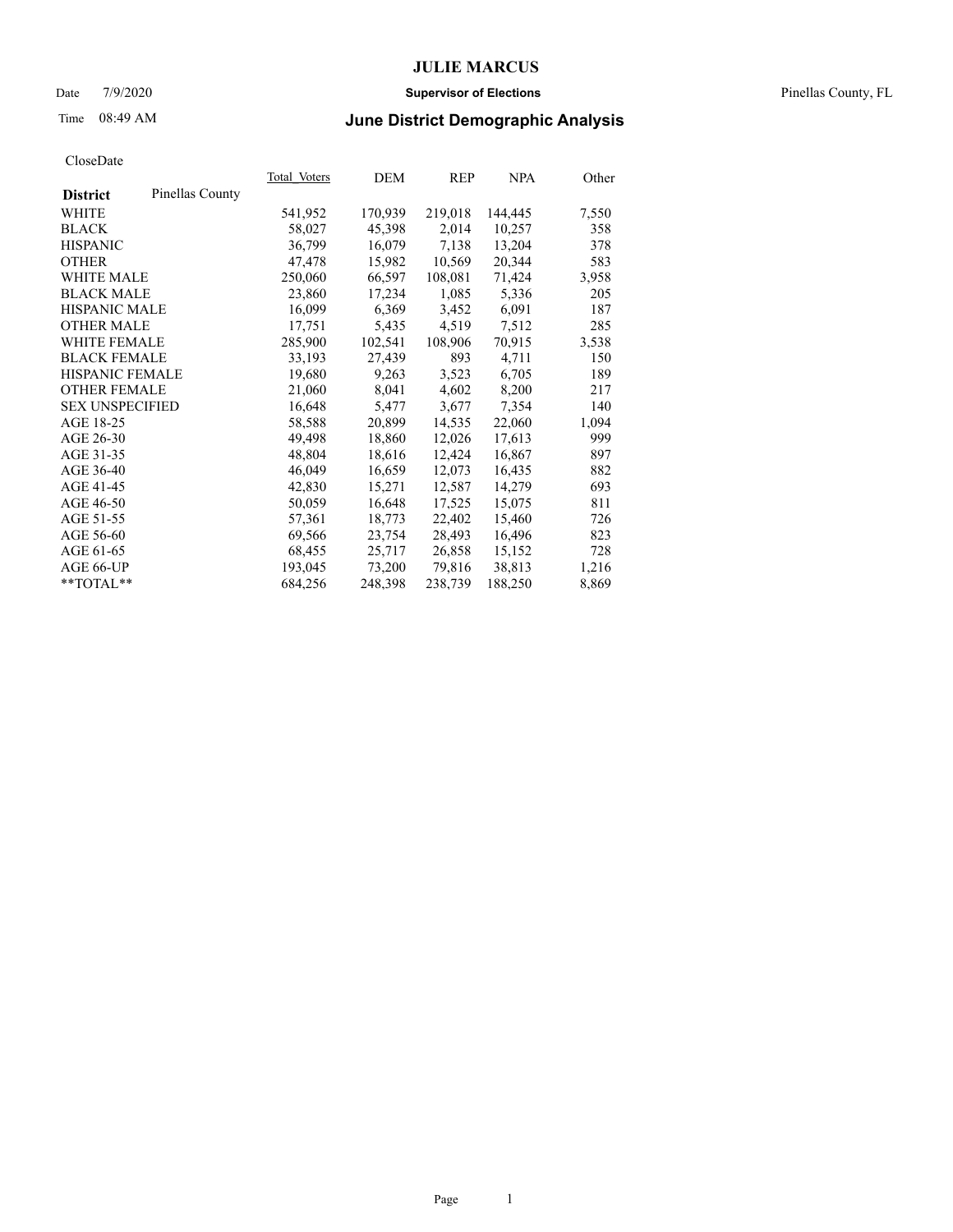### Date 7/9/2020 **Supervisor of Elections** Pinellas County, FL

## Time 08:49 AM **June District Demographic Analysis**

|                        | Total Voters             | DEM    | REP    | <b>NPA</b> | Other |
|------------------------|--------------------------|--------|--------|------------|-------|
| <b>District</b>        | BCC DIST. #4 SINGLE MBR. |        |        |            |       |
| WHITE                  | 155,046                  | 43,924 | 67,709 | 41,430     | 1,983 |
| <b>BLACK</b>           | 4,862                    | 3,408  | 278    | 1,126      | 50    |
| <b>HISPANIC</b>        | 8,439                    | 3,458  | 1,890  | 3,015      | 76    |
| <b>OTHER</b>           | 10,309                   | 3,076  | 2,716  | 4,385      | 132   |
| WHITE MALE             | 70,926                   | 16,630 | 32,986 | 20,284     | 1,026 |
| <b>BLACK MALE</b>      | 2,232                    | 1,429  | 159    | 615        | 29    |
| <b>HISPANIC MALE</b>   | 3,667                    | 1,349  | 885    | 1,401      | 32    |
| <b>OTHER MALE</b>      | 3,867                    | 1,037  | 1,103  | 1,666      | 61    |
| <b>WHITE FEMALE</b>    | 82,661                   | 26,902 | 34,185 | 20,632     | 942   |
| <b>BLACK FEMALE</b>    | 2,556                    | 1,927  | 115    | 493        | 21    |
| <b>HISPANIC FEMALE</b> | 4,575                    | 2,022  | 965    | 1,544      | 44    |
| <b>OTHER FEMALE</b>    | 4,644                    | 1,585  | 1,194  | 1,814      | 51    |
| <b>SEX UNSPECIFIED</b> | 3,525                    | 984    | 1,000  | 1,506      | 35    |
| AGE 18-25              | 14,275                   | 4,071  | 4,598  | 5,319      | 287   |
| AGE 26-30              | 10,041                   | 3,055  | 3,172  | 3,611      | 203   |
| AGE 31-35              | 10,584                   | 3,247  | 3,383  | 3,750      | 204   |
| AGE 36-40              | 10,882                   | 3,127  | 3,448  | 4,105      | 202   |
| AGE 41-45              | 10,797                   | 3,078  | 3,813  | 3,731      | 175   |
| AGE 46-50              | 13,100                   | 3,422  | 5,418  | 4,063      | 197   |
| AGE 51-55              | 14,996                   | 3,833  | 6,796  | 4,181      | 186   |
| AGE 56-60              | 18,587                   | 5,196  | 8,563  | 4,603      | 225   |
| AGE 61-65              | 18,762                   | 5,986  | 8,224  | 4,349      | 203   |
| AGE 66-UP              | 56,632                   | 18,851 | 25,178 | 12,244     | 359   |
| $*$ TOTAL $*$          | 178,656                  | 53,866 | 72,593 | 49,956     | 2,241 |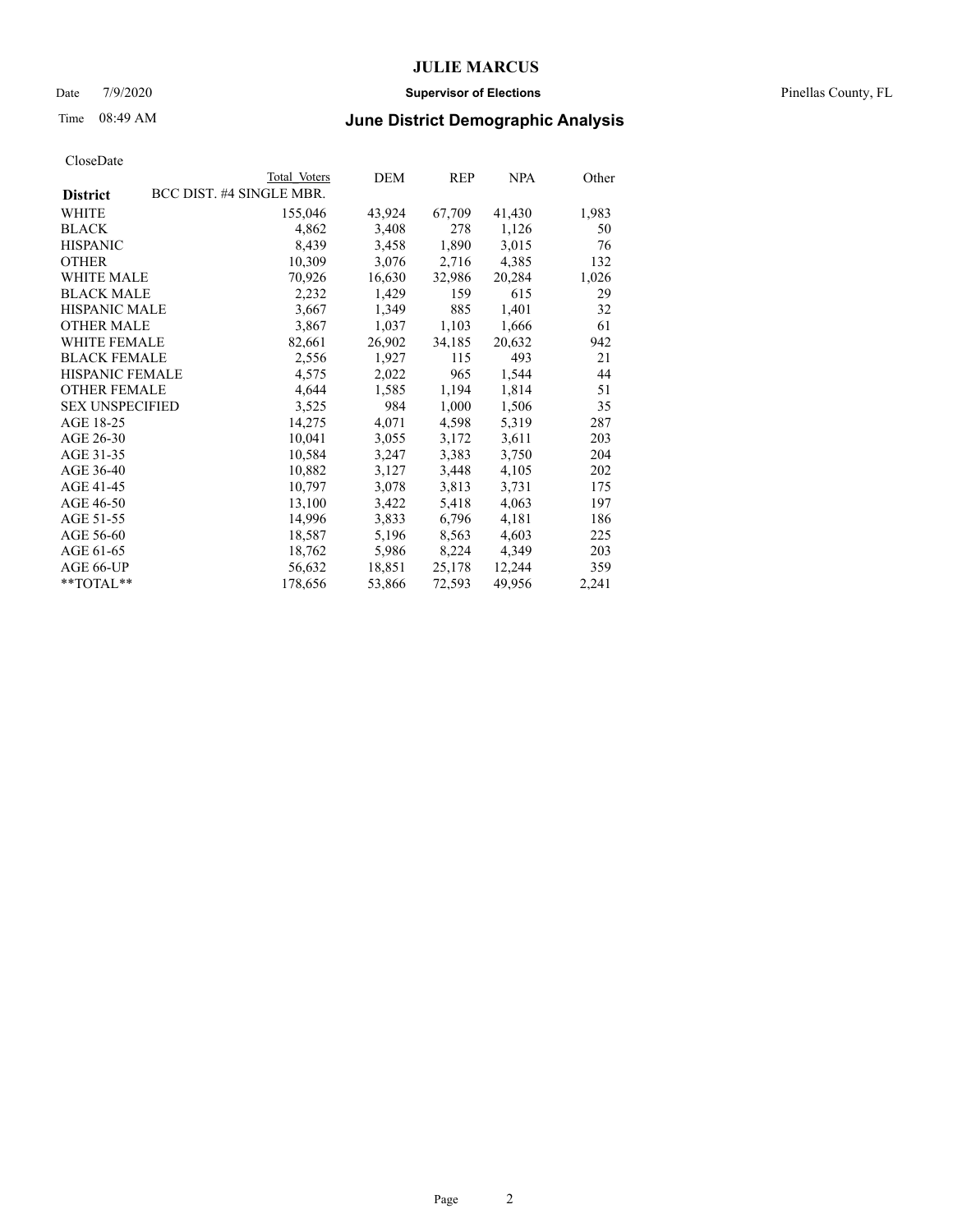### Date 7/9/2020 **Supervisor of Elections** Pinellas County, FL

# Time 08:49 AM **June District Demographic Analysis**

|                        |                          | Total Voters | DEM    | REP    | <b>NPA</b> | Other |
|------------------------|--------------------------|--------------|--------|--------|------------|-------|
| <b>District</b>        | BCC DIST. #5 SINGLE MBR. |              |        |        |            |       |
| <b>WHITE</b>           |                          | 124,485      | 36,928 | 51,016 | 34,862     | 1,679 |
| <b>BLACK</b>           |                          | 12,408       | 9,198  | 479    | 2,643      | 88    |
| <b>HISPANIC</b>        |                          | 11,456       | 4,942  | 1,986  | 4,419      | 109   |
| <b>OTHER</b>           |                          | 10,949       | 3,591  | 2,409  | 4,810      | 139   |
| <b>WHITE MALE</b>      |                          | 57,205       | 14,228 | 25,147 | 16,951     | 879   |
| <b>BLACK MALE</b>      |                          | 5,252        | 3,510  | 270    | 1,425      | 47    |
| <b>HISPANIC MALE</b>   |                          | 5,000        | 1,925  | 974    | 2,045      | 56    |
| <b>OTHER MALE</b>      |                          | 4,056        | 1,216  | 1,019  | 1,754      | 67    |
| <b>WHITE FEMALE</b>    |                          | 65,759       | 22,304 | 25,335 | 17,335     | 785   |
| <b>BLACK FEMALE</b>    |                          | 6,947        | 5,541  | 205    | 1,161      | 40    |
| <b>HISPANIC FEMALE</b> |                          | 6,112        | 2,872  | 954    | 2,233      | 53    |
| <b>OTHER FEMALE</b>    |                          | 4,846        | 1,796  | 1,030  | 1,967      | 53    |
| <b>SEX UNSPECIFIED</b> |                          | 4,120        | 1,266  | 956    | 1,863      | 35    |
| AGE 18-25              |                          | 13,587       | 4,574  | 3,171  | 5,588      | 254   |
| AGE 26-30              |                          | 12,164       | 4,315  | 2,961  | 4,646      | 242   |
| AGE 31-35              |                          | 11,261       | 4,052  | 2,841  | 4,181      | 187   |
| AGE 36-40              |                          | 10,483       | 3,525  | 2,750  | 4,006      | 202   |
| AGE 41-45              |                          | 9,609        | 3,204  | 2,794  | 3,454      | 157   |
| AGE 46-50              |                          | 11,303       | 3,588  | 3,969  | 3,570      | 176   |
| AGE 51-55              |                          | 13,518       | 4,312  | 5,149  | 3,910      | 147   |
| AGE 56-60              |                          | 16,342       | 5,341  | 6,645  | 4,170      | 186   |
| AGE 61-65              |                          | 15,672       | 5,493  | 6,309  | 3,715      | 155   |
| AGE 66-UP              |                          | 45,359       | 16,255 | 19,301 | 9,494      | 309   |
| **TOTAL**              |                          | 159,298      | 54,659 | 55,890 | 46,734     | 2,015 |
|                        |                          |              |        |        |            |       |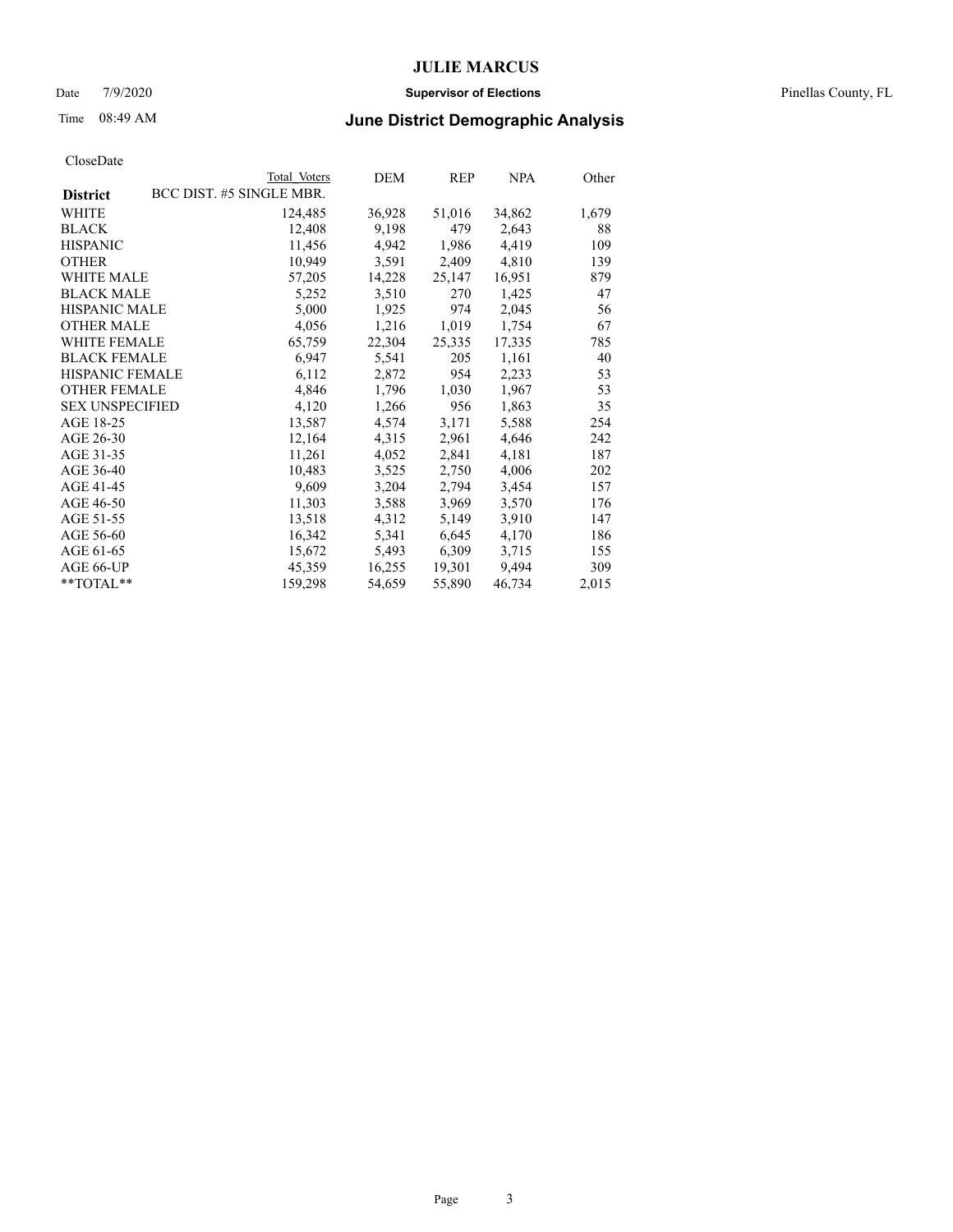### Date 7/9/2020 **Supervisor of Elections** Pinellas County, FL

# Time 08:49 AM **June District Demographic Analysis**

|                        | Total Voters             | DEM    | REP    | <b>NPA</b> | Other |
|------------------------|--------------------------|--------|--------|------------|-------|
| <b>District</b>        | BCC DIST. #6 SINGLE MBR. |        |        |            |       |
| WHITE                  | 148,181                  | 44,659 | 63,123 | 38,319     | 2,080 |
| <b>BLACK</b>           | 6,327                    | 4,456  | 317    | 1,492      | 62    |
| <b>HISPANIC</b>        | 9,128                    | 3,872  | 1,945  | 3,212      | 99    |
| <b>OTHER</b>           | 12,968                   | 4,095  | 3,141  | 5,573      | 159   |
| <b>WHITE MALE</b>      | 68,685                   | 17,229 | 31,331 | 19,026     | 1,099 |
| <b>BLACK MALE</b>      | 2,800                    | 1,778  | 168    | 819        | 35    |
| <b>HISPANIC MALE</b>   | 4,009                    | 1,516  | 942    | 1,497      | 54    |
| <b>OTHER MALE</b>      | 4,949                    | 1,415  | 1,340  | 2,113      | 81    |
| <b>WHITE FEMALE</b>    | 77,883                   | 26,979 | 31,194 | 18,740     | 970   |
| <b>BLACK FEMALE</b>    | 3,433                    | 2,613  | 145    | 649        | 26    |
| <b>HISPANIC FEMALE</b> | 4,871                    | 2,251  | 965    | 1,611      | 44    |
| <b>OTHER FEMALE</b>    | 5,923                    | 2,112  | 1,414  | 2,340      | 57    |
| <b>SEX UNSPECIFIED</b> | 4,050                    | 1,189  | 1,027  | 1,800      | 34    |
| AGE 18-25              | 14,546                   | 4,484  | 4,238  | 5,526      | 298   |
| AGE 26-30              | 12,727                   | 4,379  | 3,474  | 4,599      | 275   |
| AGE 31-35              | 12,861                   | 4,470  | 3,644  | 4,496      | 251   |
| AGE 36-40              | 12,233                   | 4,024  | 3,615  | 4,341      | 253   |
| AGE 41-45              | 11,296                   | 3,565  | 3,749  | 3,803      | 179   |
| AGE 46-50              | 13,125                   | 3,703  | 5,148  | 4,051      | 223   |
| AGE 51-55              | 15,045                   | 4,159  | 6,663  | 4,029      | 194   |
| AGE 56-60              | 18,072                   | 5,348  | 8,320  | 4,179      | 225   |
| AGE 61-65              | 17,528                   | 5,940  | 7,568  | 3,817      | 203   |
| AGE 66-UP              | 49,170                   | 17,009 | 22,107 | 9,755      | 299   |
| **TOTAL**              | 176,604                  | 57,082 | 68,526 | 48,596     | 2,400 |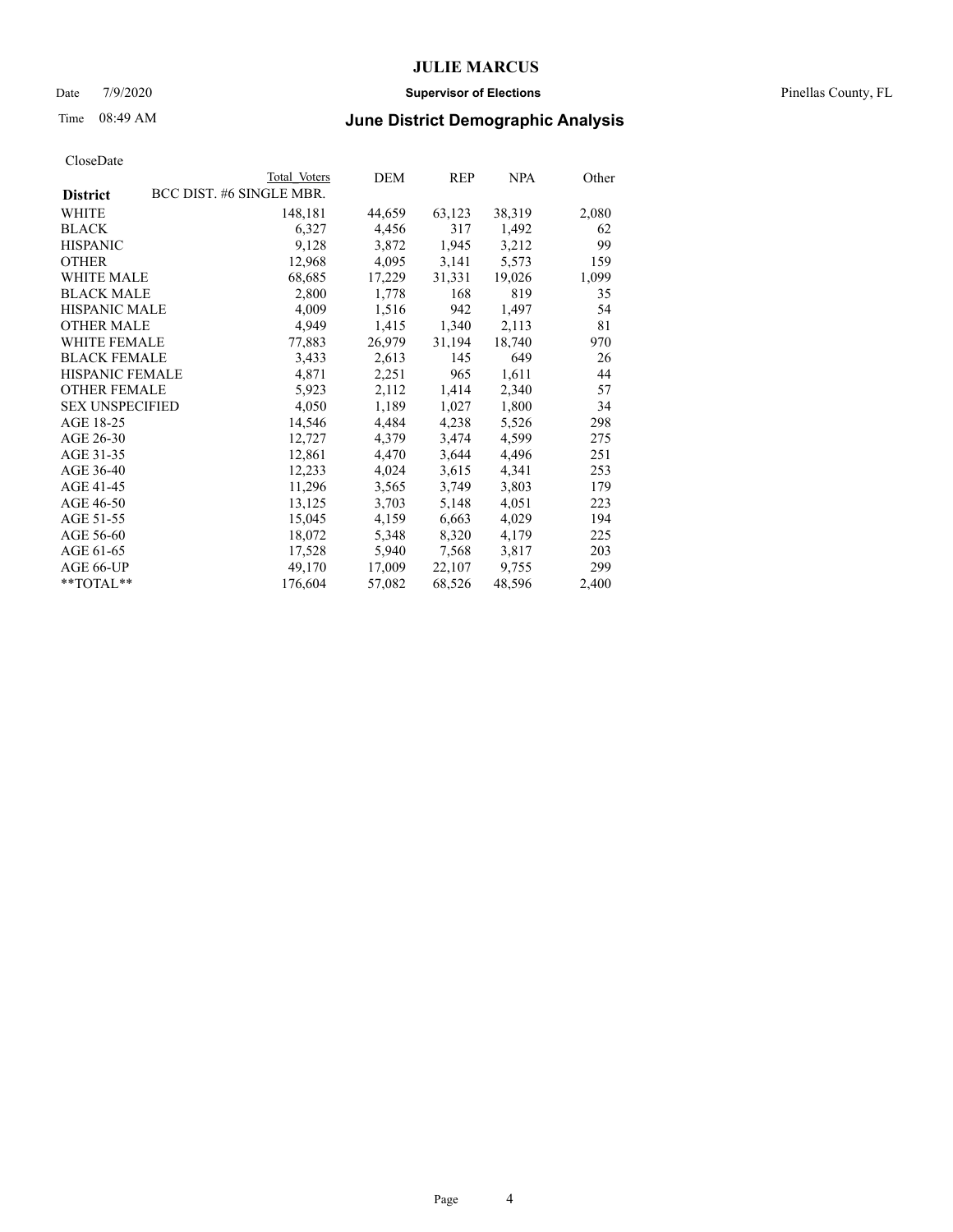### Date 7/9/2020 **Supervisor of Elections** Pinellas County, FL

# Time 08:49 AM **June District Demographic Analysis**

|                        | Total Voters             | DEM    | <b>REP</b> | <b>NPA</b> | Other |
|------------------------|--------------------------|--------|------------|------------|-------|
| <b>District</b>        | BCC DIST. #7 SINGLE MBR. |        |            |            |       |
| WHITE                  | 114,240                  | 45,428 | 37,170     | 29,834     | 1,808 |
| <b>BLACK</b>           | 34,430                   | 28,336 | 940        | 4,996      | 158   |
| <b>HISPANIC</b>        | 7,776                    | 3,807  | 1,317      | 2,558      | 94    |
| <b>OTHER</b>           | 13,252                   | 5,220  | 2,303      | 5,576      | 153   |
| <b>WHITE MALE</b>      | 53,244                   | 18,510 | 18,617     | 15,163     | 954   |
| <b>BLACK MALE</b>      | 13,576                   | 10,517 | 488        | 2,477      | 94    |
| <b>HISPANIC MALE</b>   | 3,423                    | 1,579  | 651        | 1,148      | 45    |
| <b>OTHER MALE</b>      | 4,879                    | 1,767  | 1,057      | 1,979      | 76    |
| <b>WHITE FEMALE</b>    | 59,597                   | 26,356 | 18,192     | 14,208     | 841   |
| <b>BLACK FEMALE</b>    | 20,257                   | 17,358 | 428        | 2,408      | 63    |
| <b>HISPANIC FEMALE</b> | 4,122                    | 2,118  | 639        | 1,317      | 48    |
| <b>OTHER FEMALE</b>    | 5,647                    | 2,548  | 964        | 2,079      | 56    |
| <b>SEX UNSPECIFIED</b> | 4,953                    | 2,038  | 694        | 2,185      | 36    |
| AGE 18-25              | 16,180                   | 7,770  | 2,528      | 5,627      | 255   |
| AGE 26-30              | 14,566                   | 7,111  | 2,419      | 4,757      | 279   |
| AGE 31-35              | 14,098                   | 6,847  | 2,556      | 4,440      | 255   |
| AGE 36-40              | 12,451                   | 5,983  | 2,260      | 3,983      | 225   |
| AGE 41-45              | 11,128                   | 5,424  | 2,231      | 3,291      | 182   |
| AGE 46-50              | 12,531                   | 5,935  | 2,990      | 3,391      | 215   |
| AGE 51-55              | 13,802                   | 6,469  | 3,794      | 3,340      | 199   |
| AGE 56-60              | 16,565                   | 7,869  | 4,965      | 3,544      | 187   |
| AGE 61-65              | 16,493                   | 8,298  | 4,757      | 3,271      | 167   |
| AGE 66-UP              | 41,884                   | 21,085 | 13,230     | 7,320      | 249   |
| **TOTAL**              | 169,698                  | 82,791 | 41,730     | 42,964     | 2,213 |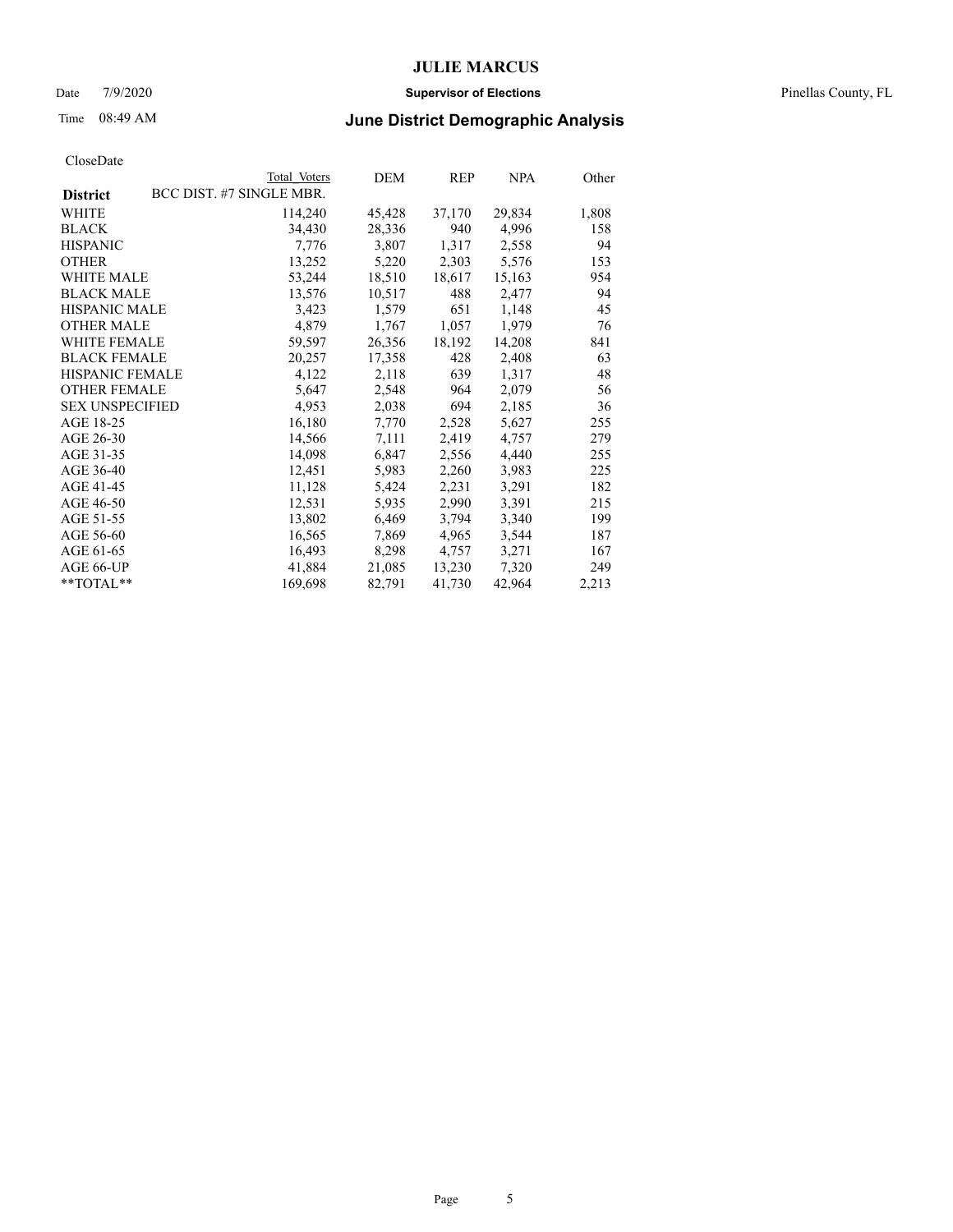### Date 7/9/2020 **Supervisor of Elections** Pinellas County, FL

# Time 08:49 AM **June District Demographic Analysis**

|                        |                       | Total Voters | DEM    | <b>REP</b> | <b>NPA</b> | Other |
|------------------------|-----------------------|--------------|--------|------------|------------|-------|
| <b>District</b>        | BCC DIST. #1 AT LARGE |              |        |            |            |       |
| WHITE                  |                       | 187,269      | 54,732 | 80,302     | 49,829     | 2,406 |
| <b>BLACK</b>           |                       | 8,072        | 5,571  | 413        | 2,008      | 80    |
| <b>HISPANIC</b>        |                       | 13,315       | 5,594  | 2,754      | 4,835      | 132   |
| <b>OTHER</b>           |                       | 16,481       | 5,036  | 4,119      | 7,141      | 185   |
| <b>WHITE MALE</b>      |                       | 85,532       | 20,805 | 39,169     | 24,349     | 1,209 |
| <b>BLACK MALE</b>      |                       | 3,620        | 2,226  | 233        | 1,118      | 43    |
| <b>HISPANIC MALE</b>   |                       | 5,831        | 2,231  | 1,299      | 2,241      | 60    |
| <b>OTHER MALE</b>      |                       | 6,393        | 1,782  | 1,767      | 2,749      | 95    |
| WHITE FEMALE           |                       | 99,793       | 33,396 | 40,427     | 24,788     | 1,182 |
| <b>BLACK FEMALE</b>    |                       | 4,345        | 3,274  | 177        | 858        | 36    |
| <b>HISPANIC FEMALE</b> |                       | 7,115        | 3,205  | 1,392      | 2,447      | 71    |
| <b>OTHER FEMALE</b>    |                       | 7,428        | 2,561  | 1,804      | 2,995      | 68    |
| <b>SEX UNSPECIFIED</b> |                       | 5,077        | 1,452  | 1,319      | 2,267      | 39    |
| AGE 18-25              |                       | 19,118       | 5,805  | 5,549      | 7,411      | 353   |
| AGE 26-30              |                       | 14,545       | 4,689  | 4,075      | 5,469      | 312   |
| AGE 31-35              |                       | 14,753       | 4,911  | 4,286      | 5,284      | 272   |
| AGE 36-40              |                       | 14,674       | 4,487  | 4,432      | 5,474      | 281   |
| AGE 41-45              |                       | 14,085       | 4,268  | 4,687      | 4,913      | 217   |
| AGE 46-50              |                       | 16,511       | 4,504  | 6,556      | 5,211      | 240   |
| AGE 51-55              |                       | 19,059       | 5,237  | 8,248      | 5,343      | 231   |
| AGE 56-60              |                       | 22,967       | 6,729  | 10,313     | 5,676      | 249   |
| AGE 61-65              |                       | 22,567       | 7,506  | 9,659      | 5,161      | 241   |
| AGE 66-UP              |                       | 66,858       | 22,797 | 29,783     | 13,871     | 407   |
| $*$ $TOTAL**$          |                       | 225,137      | 70,933 | 87,588     | 63,813     | 2,803 |
|                        |                       |              |        |            |            |       |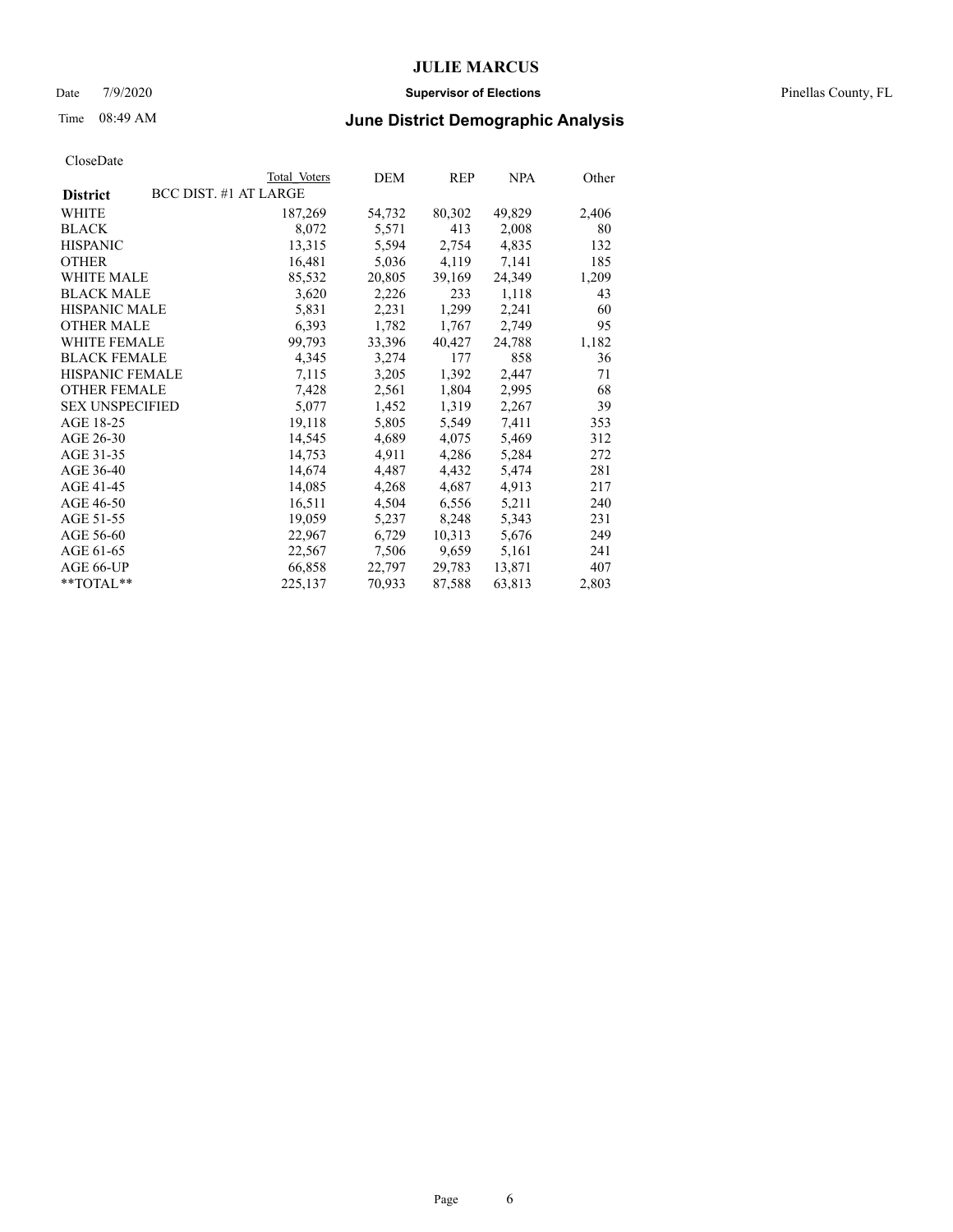### Date 7/9/2020 **Supervisor of Elections** Pinellas County, FL

## Time 08:49 AM **June District Demographic Analysis**

|                        | Total Voters          | DEM    | <b>REP</b> | <b>NPA</b> | Other |
|------------------------|-----------------------|--------|------------|------------|-------|
| <b>District</b>        | BCC DIST. #2 AT LARGE |        |            |            |       |
| WHITE                  | 187,279               | 54,722 | 78,698     | 51,372     | 2,487 |
| <b>BLACK</b>           | 12,502                | 9,338  | 526        | 2,542      | 96    |
| <b>HISPANIC</b>        | 12,335                | 5,207  | 2,373      | 4,640      | 115   |
| <b>OTHER</b>           | 13,389                | 4,248  | 3,209      | 5,758      | 174   |
| <b>WHITE MALE</b>      | 86,055                | 21,025 | 38,589     | 25,122     | 1,319 |
| <b>BLACK MALE</b>      | 5,367                 | 3,660  | 293        | 1,358      | 56    |
| <b>HISPANIC MALE</b>   | 5,373                 | 2,000  | 1,163      | 2,152      | 58    |
| <b>OTHER MALE</b>      | 4,864                 | 1,398  | 1,299      | 2,086      | 81    |
| <b>WHITE FEMALE</b>    | 99,175                | 33,160 | 39,369     | 25,499     | 1,147 |
| <b>BLACK FEMALE</b>    | 6,917                 | 5,525  | 227        | 1,125      | 40    |
| <b>HISPANIC FEMALE</b> | 6,631                 | 3,078  | 1,148      | 2,348      | 57    |
| <b>OTHER FEMALE</b>    | 5,970                 | 2,149  | 1,390      | 2,366      | 65    |
| <b>SEX UNSPECIFIED</b> | 5,151                 | 1,519  | 1,328      | 2,255      | 49    |
| AGE 18-25              | 17,989                | 5,551  | 4,868      | 7,198      | 372   |
| AGE 26-30              | 14,658                | 4,868  | 3,968      | 5,547      | 275   |
| AGE 31-35              | 14,492                | 4,809  | 4,125      | 5,292      | 266   |
| AGE 36-40              | 13,998                | 4,401  | 4,003      | 5,338      | 256   |
| AGE 41-45              | 13,314                | 4,125  | 4,290      | 4,684      | 215   |
| AGE 46-50              | 16,159                | 4,749  | 6,122      | 5,025      | 263   |
| AGE 51-55              | 18,960                | 5,567  | 7,845      | 5,326      | 222   |
| AGE 56-60              | 23,436                | 7,168  | 10,114     | 5,865      | 289   |
| AGE 61-65              | 23,401                | 7,936  | 9,754      | 5,474      | 237   |
| AGE 66-UP              | 69,098                | 24,341 | 29,717     | 14,563     | 477   |
| **TOTAL**              | 225,505               | 73,515 | 84,806     | 64,312     | 2,872 |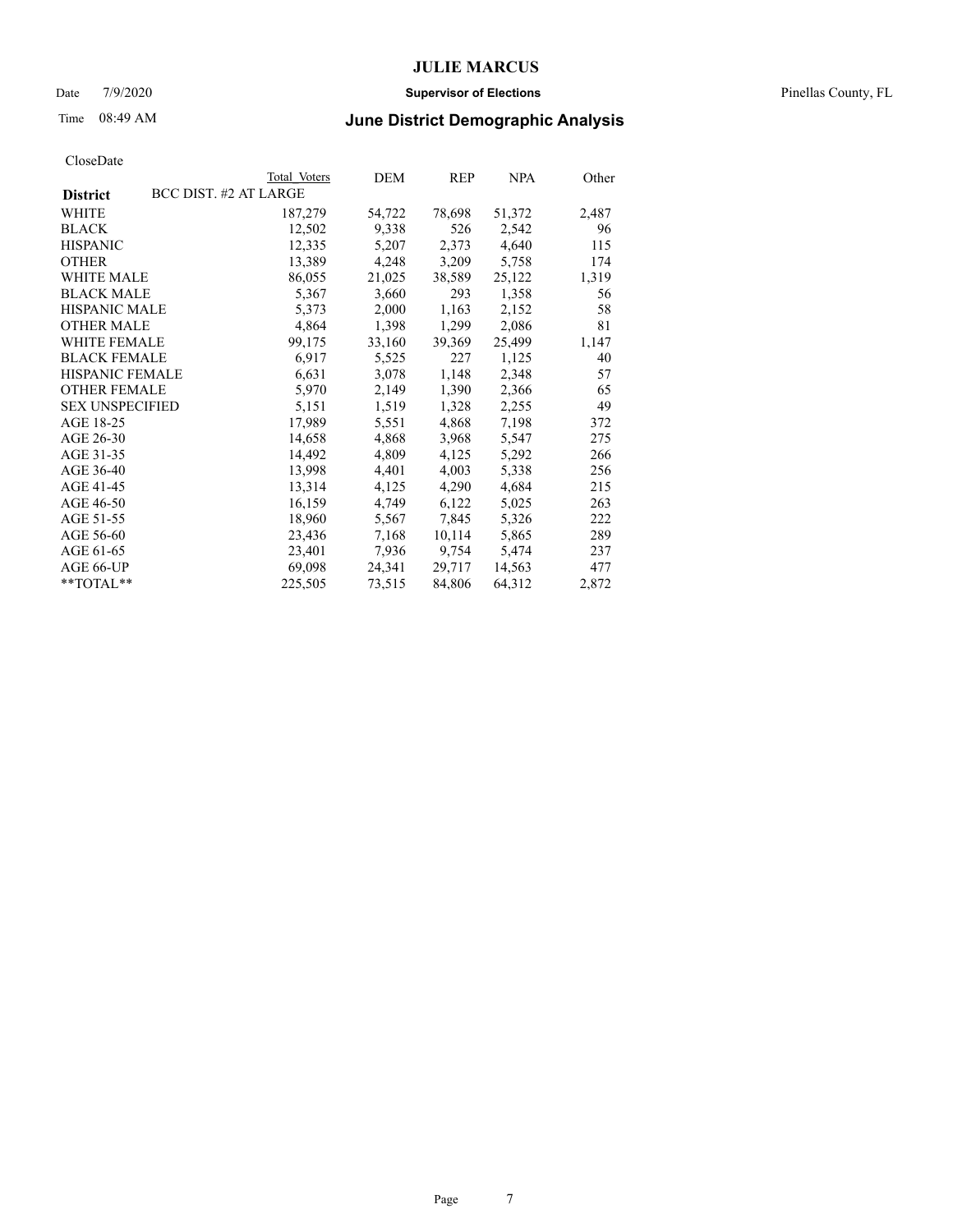### Date 7/9/2020 **Supervisor of Elections** Pinellas County, FL

## Time 08:49 AM **June District Demographic Analysis**

|                        | Total Voters          | DEM     | <b>REP</b> | <b>NPA</b> | Other |
|------------------------|-----------------------|---------|------------|------------|-------|
| <b>District</b>        | BCC DIST. #3 AT LARGE |         |            |            |       |
| WHITE                  | 167,404               | 61,485  | 60,018     | 43,244     | 2,657 |
| <b>BLACK</b>           | 37,453                | 30,489  | 1,075      | 5,707      | 182   |
| <b>HISPANIC</b>        | 11,149                | 5,278   | 2,011      | 3,729      | 131   |
| <b>OTHER</b>           | 17,608                | 6,698   | 3,241      | 7,445      | 224   |
| WHITE MALE             | 78,473                | 24,767  | 30,323     | 21,953     | 1,430 |
| <b>BLACK MALE</b>      | 14,873                | 11,348  | 559        | 2,860      | 106   |
| <b>HISPANIC MALE</b>   | 4,895                 | 2,138   | 990        | 1,698      | 69    |
| <b>OTHER MALE</b>      | 6,494                 | 2,255   | 1,453      | 2,677      | 109   |
| <b>WHITE FEMALE</b>    | 86,932                | 35,985  | 29,110     | 20,628     | 1,209 |
| <b>BLACK FEMALE</b>    | 21,931                | 18,640  | 489        | 2,728      | 74    |
| HISPANIC FEMALE        | 5,934                 | 2,980   | 983        | 1,910      | 61    |
| <b>OTHER FEMALE</b>    | 7,662                 | 3,331   | 1,408      | 2,839      | 84    |
| <b>SEX UNSPECIFIED</b> | 6,420                 | 2,506   | 1,030      | 2,832      | 52    |
| AGE 18-25              | 21,481                | 9,543   | 4,118      | 7,451      | 369   |
| AGE 26-30              | 20,295                | 9,303   | 3,983      | 6,597      | 412   |
| AGE 31-35              | 19,559                | 8,896   | 4,013      | 6,291      | 359   |
| AGE 36-40              | 17,377                | 7,771   | 3,638      | 5,623      | 345   |
| AGE 41-45              | 15,431                | 6,878   | 3,610      | 4,682      | 261   |
| AGE 46-50              | 17,389                | 7,395   | 4,847      | 4,839      | 308   |
| AGE 51-55              | 19,342                | 7,969   | 6,309      | 4,791      | 273   |
| AGE 56-60              | 23,163                | 9,857   | 8,066      | 4,955      | 285   |
| AGE 61-65              | 22,487                | 10,275  | 7,445      | 4,517      | 250   |
| AGE 66-UP              | 57,089                | 26,062  | 20,316     | 10,379     | 332   |
| $*$ $TOTAL**$          | 233,614               | 103,950 | 66,345     | 60,125     | 3,194 |
|                        |                       |         |            |            |       |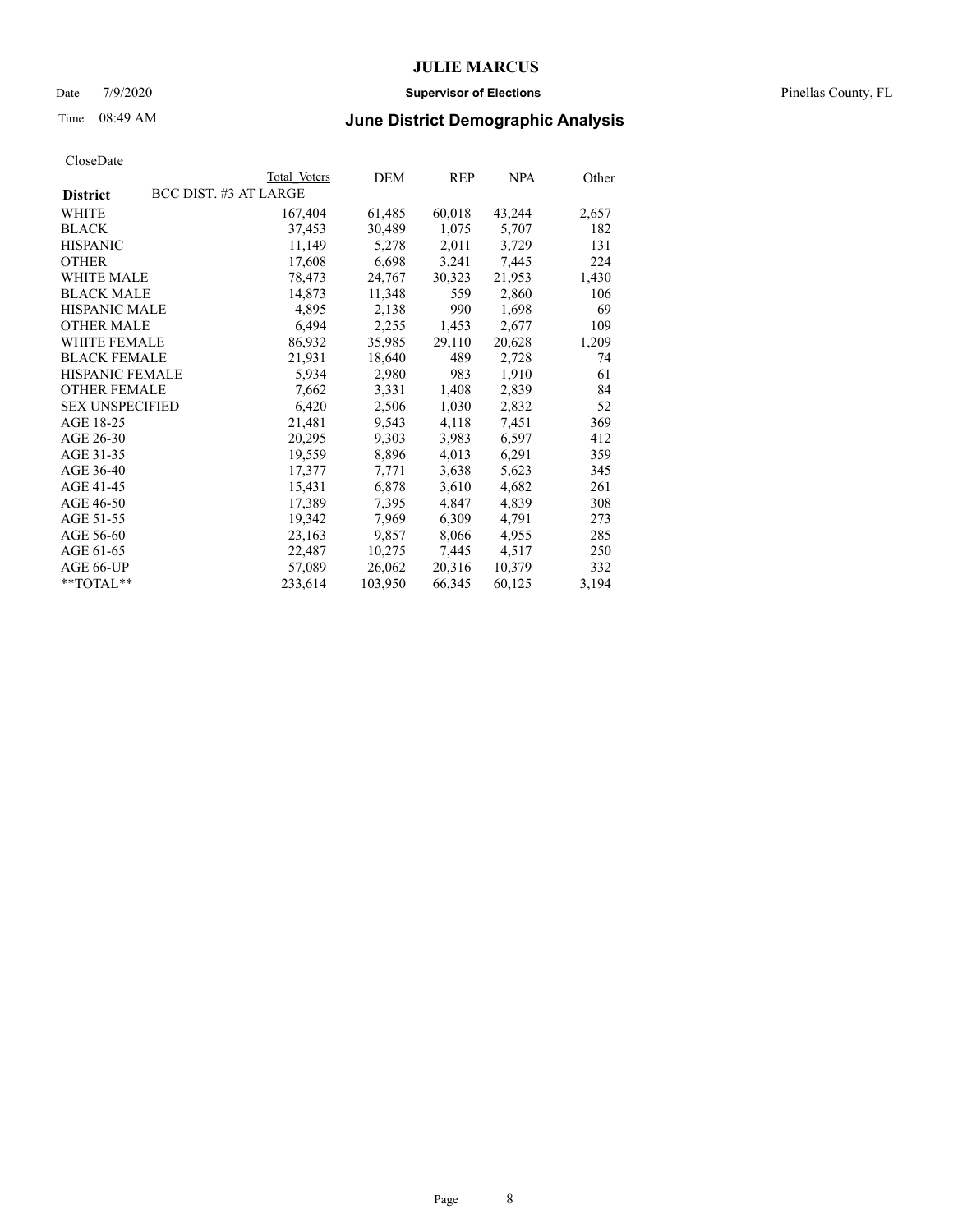### Date 7/9/2020 **Supervisor of Elections** Pinellas County, FL

## Time 08:49 AM **June District Demographic Analysis**

|                        | Total Voters             | DEM    | REP    | <b>NPA</b> | Other |
|------------------------|--------------------------|--------|--------|------------|-------|
| <b>District</b>        | 12TH CONGRESSIONAL DIST. |        |        |            |       |
| WHITE                  | 151,844                  | 43,420 | 65,917 | 40,556     | 1,951 |
| <b>BLACK</b>           | 4,759                    | 3,326  | 268    | 1,117      | 48    |
| <b>HISPANIC</b>        | 8,397                    | 3,455  | 1,898  | 2,972      | 72    |
| <b>OTHER</b>           | 10,012                   | 3,005  | 2,610  | 4,267      | 130   |
| WHITE MALE             | 69,251                   | 16,379 | 32,056 | 19,801     | 1,015 |
| <b>BLACK MALE</b>      | 2,182                    | 1,392  | 151    | 612        | 27    |
| <b>HISPANIC MALE</b>   | 3,627                    | 1,349  | 875    | 1,374      | 29    |
| <b>OTHER MALE</b>      | 3,723                    | 1,008  | 1,054  | 1,598      | 63    |
| <b>WHITE FEMALE</b>    | 81,172                   | 26,654 | 33,342 | 20,254     | 922   |
| <b>BLACK FEMALE</b>    | 2,505                    | 1,885  | 113    | 486        | 21    |
| <b>HISPANIC FEMALE</b> | 4,569                    | 2,016  | 983    | 1,527      | 43    |
| <b>OTHER FEMALE</b>    | 4,540                    | 1,561  | 1,155  | 1,777      | 47    |
| <b>SEX UNSPECIFIED</b> | 3,440                    | 961    | 963    | 1,482      | 34    |
| AGE 18-25              | 14,120                   | 4,037  | 4,544  | 5,260      | 279   |
| AGE 26-30              | 9,847                    | 2,997  | 3,143  | 3,508      | 199   |
| AGE 31-35              | 10,465                   | 3,218  | 3,351  | 3,694      | 202   |
| AGE 36-40              | 10,846                   | 3,133  | 3,433  | 4,076      | 204   |
| AGE 41-45              | 10,778                   | 3,089  | 3,786  | 3,726      | 177   |
| AGE 46-50              | 12,903                   | 3,379  | 5,332  | 3,998      | 194   |
| AGE 51-55              | 14,662                   | 3,802  | 6,615  | 4,065      | 180   |
| AGE 56-60              | 18,096                   | 5,112  | 8,279  | 4,486      | 219   |
| AGE 61-65              | 18,174                   | 5,866  | 7,920  | 4,192      | 196   |
| AGE 66-UP              | 55,121                   | 18,573 | 24,290 | 11,907     | 351   |
| $*$ TOTAL $*$          | 175,012                  | 53,206 | 70,693 | 48,912     | 2,201 |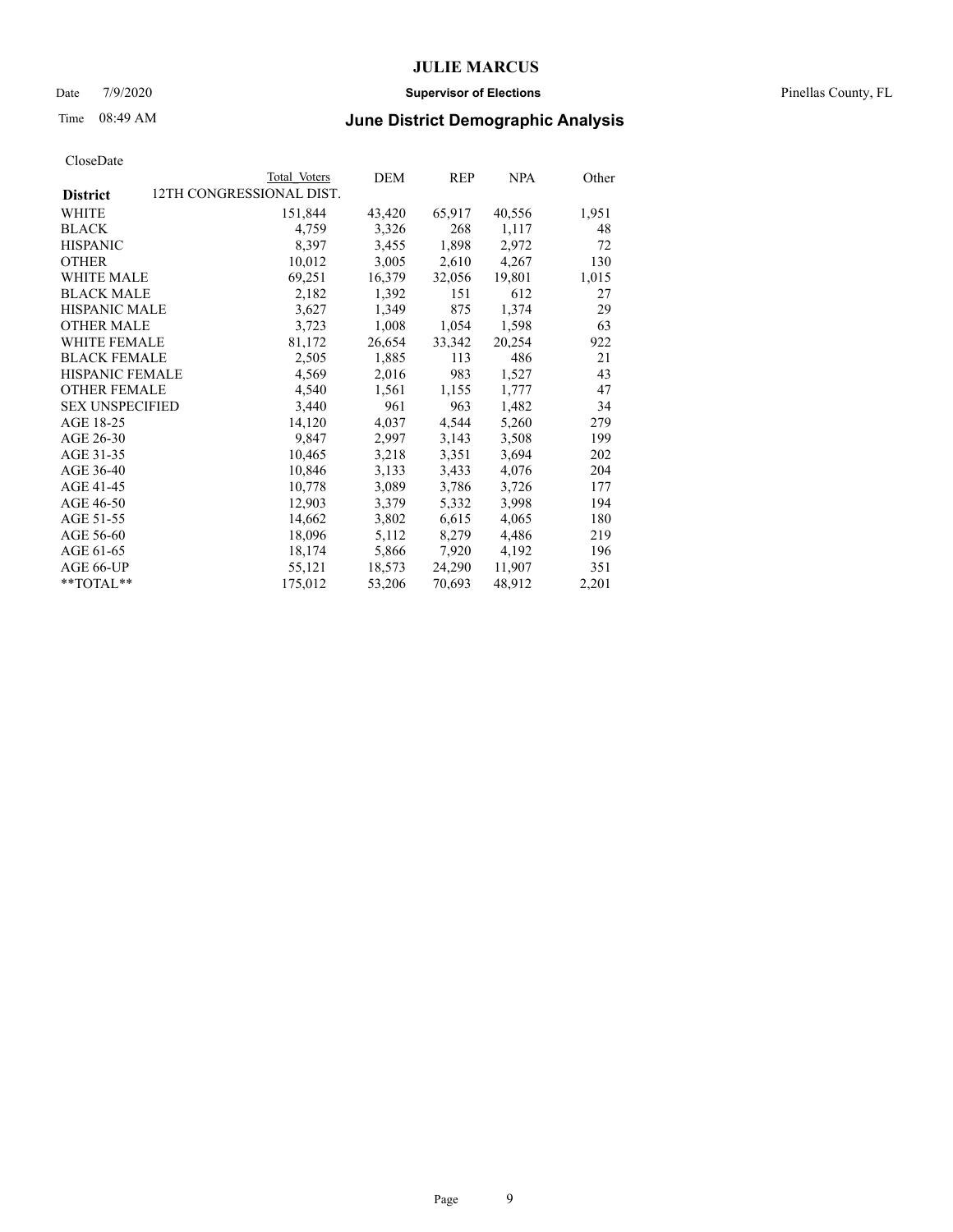### Date 7/9/2020 **Supervisor of Elections** Pinellas County, FL

# Time 08:49 AM **June District Demographic Analysis**

|                                             | Total Voters | DEM     | REP     | <b>NPA</b> | Other |
|---------------------------------------------|--------------|---------|---------|------------|-------|
| 13TH CONGRESSIONAL DIST.<br><b>District</b> |              |         |         |            |       |
| <b>WHITE</b>                                | 390,108      | 127,519 | 153,101 | 103,889    | 5,599 |
| <b>BLACK</b>                                | 53,268       | 42,072  | 1,746   | 9,140      | 310   |
| <b>HISPANIC</b>                             | 28,402       | 12,624  | 5,240   | 10,232     | 306   |
| <b>OTHER</b>                                | 37,466       | 12,977  | 7,959   | 16,077     | 453   |
| <b>WHITE MALE</b>                           | 180,809      | 50,218  | 76,025  | 51,623     | 2,943 |
| <b>BLACK MALE</b>                           | 21,678       | 15,842  | 934     | 4,724      | 178   |
| <b>HISPANIC MALE</b>                        | 12,472       | 5,020   | 2,577   | 4,717      | 158   |
| <b>OTHER MALE</b>                           | 14,028       | 4,427   | 3,465   | 5,914      | 222   |
| <b>WHITE FEMALE</b>                         | 204,728      | 75,887  | 75,564  | 50,661     | 2,616 |
| <b>BLACK FEMALE</b>                         | 30,688       | 25,554  | 780     | 4,225      | 129   |
| HISPANIC FEMALE                             | 15,111       | 7,247   | 2,540   | 5,178      | 146   |
| <b>OTHER FEMALE</b>                         | 16,520       | 6,480   | 3,447   | 6,423      | 170   |
| <b>SEX UNSPECIFIED</b>                      | 13,208       | 4,516   | 2,714   | 5,872      | 106   |
| AGE 18-25                                   | 44,468       | 16,862  | 9,991   | 16,800     | 815   |
| AGE 26-30                                   | 39,651       | 15,863  | 8,883   | 14,105     | 800   |
| AGE 31-35                                   | 38,339       | 15,398  | 9,073   | 13,173     | 695   |
| AGE 36-40                                   | 35,203       | 13,526  | 8,640   | 12,359     | 678   |
| AGE 41-45                                   | 32,052       | 12,182  | 8,801   | 10,553     | 516   |
| AGE 46-50                                   | 37,156       | 13,269  | 12,193  | 11,077     | 617   |
| AGE 51-55                                   | 42,699       | 14,971  | 15,787  | 11,395     | 546   |
| AGE 56-60                                   | 51,470       | 18,642  | 20,214  | 12,010     | 604   |
| AGE 61-65                                   | 50,281       | 19,851  | 18,938  | 10,960     | 532   |
| AGE 66-UP                                   | 137,924      | 54,627  | 55,526  | 26,906     | 865   |
| **TOTAL**                                   | 509,244      | 195,192 | 168,046 | 139,338    | 6,668 |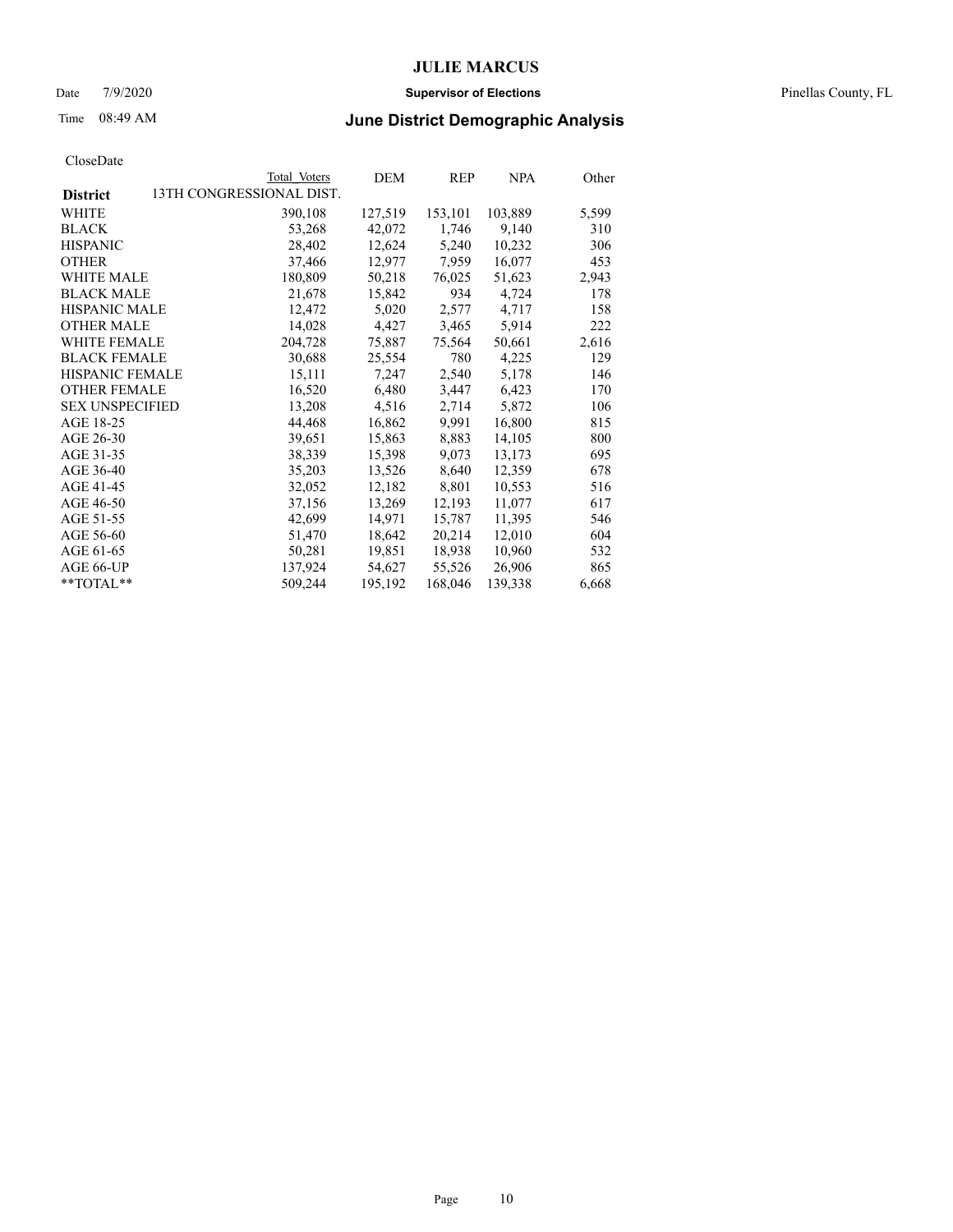### Date 7/9/2020 **Supervisor of Elections** Pinellas County, FL

# Time 08:49 AM **June District Demographic Analysis**

|                        |        | Total Voters | DEM    | REP    | <b>NPA</b> | Other |
|------------------------|--------|--------------|--------|--------|------------|-------|
| <b>District</b>        | County |              |        |        |            |       |
| WHITE                  |        | 170,012      | 48,186 | 74,416 | 45,196     | 2,214 |
| <b>BLACK</b>           |        | 6,644        | 4,750  | 344    | 1,504      | 46    |
| <b>HISPANIC</b>        |        | 9,811        | 4,200  | 2,164  | 3,369      | 78    |
| <b>OTHER</b>           |        | 12,833       | 3,859  | 3,334  | 5,488      | 152   |
| <b>WHITE MALE</b>      |        | 78,540       | 18,570 | 36,632 | 22,215     | 1,123 |
| <b>BLACK MALE</b>      |        | 2,939        | 1,862  | 203    | 847        | 27    |
| <b>HISPANIC MALE</b>   |        | 4,263        | 1,641  | 1,035  | 1,554      | 33    |
| <b>OTHER MALE</b>      |        | 4,850        | 1,319  | 1,383  | 2,075      | 73    |
| <b>WHITE FEMALE</b>    |        | 89,713       | 29,158 | 37,115 | 22,367     | 1,073 |
| <b>BLACK FEMALE</b>    |        | 3,615        | 2,833  | 136    | 627        | 19    |
| HISPANIC FEMALE        |        | 5,292        | 2,436  | 1,092  | 1,720      | 44    |
| <b>OTHER FEMALE</b>    |        | 5,795        | 1,983  | 1,479  | 2,277      | 56    |
| <b>SEX UNSPECIFIED</b> |        | 4,292        | 1,193  | 1,182  | 1,875      | 42    |
| AGE 18-25              |        | 16,426       | 4,761  | 5,012  | 6,316      | 337   |
| AGE 26-30              |        | 12,164       | 3,786  | 3,632  | 4,506      | 240   |
| AGE 31-35              |        | 12,390       | 3,974  | 3,784  | 4,396      | 236   |
| AGE 36-40              |        | 12,672       | 3,742  | 4,069  | 4,639      | 222   |
| AGE 41-45              |        | 12,296       | 3,607  | 4,220  | 4,272      | 197   |
| AGE 46-50              |        | 14,664       | 3,891  | 5,955  | 4,603      | 215   |
| AGE 51-55              |        | 16,724       | 4,353  | 7,612  | 4,550      | 209   |
| AGE 56-60              |        | 20,664       | 5,890  | 9,570  | 4,957      | 247   |
| AGE 61-65              |        | 20,545       | 6,702  | 9,010  | 4,605      | 228   |
| AGE 66-UP              |        | 60,755       | 20,289 | 27,394 | 12,713     | 359   |
| $*$ TOTAL $*$          |        | 199,300      | 60,995 | 80,258 | 55,557     | 2,490 |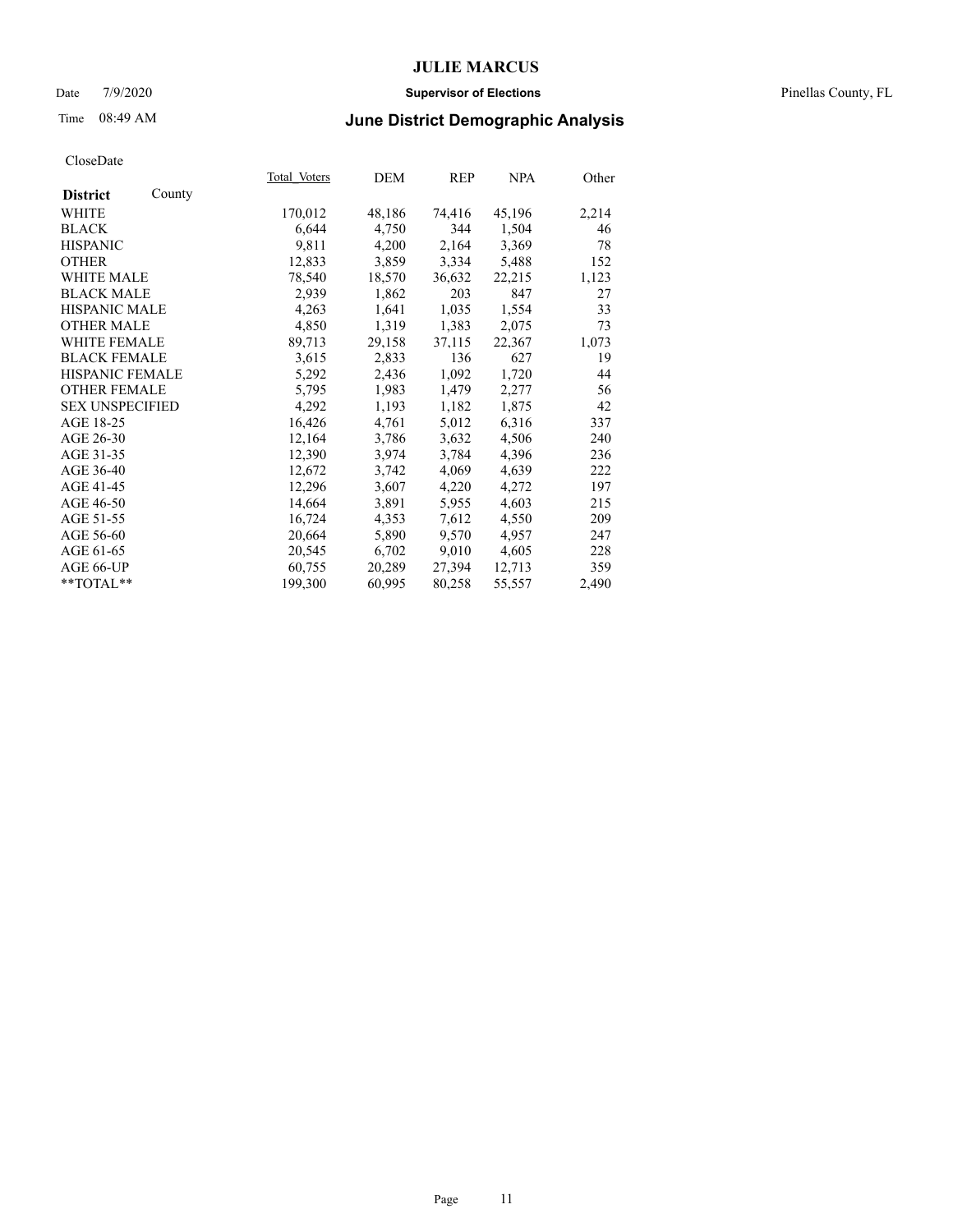### Date 7/9/2020 **Supervisor of Elections** Pinellas County, FL

# Time 08:49 AM **June District Demographic Analysis**

|                        | Total Voters          | DEM            | REP              | <b>NPA</b> | Other                   |
|------------------------|-----------------------|----------------|------------------|------------|-------------------------|
| <b>District</b>        | <b>BELLEAIR BEACH</b> |                |                  |            |                         |
| WHITE                  | 1,302                 | 250            | 717              | 318        | 17                      |
| <b>BLACK</b>           | 9                     | 6              | $\overline{2}$   |            | $\theta$                |
| <b>HISPANIC</b>        | 30                    | 13             | 10               | 6          | 1                       |
| <b>OTHER</b>           | 96                    | 35             | 23               | 38         | $\theta$                |
| <b>WHITE MALE</b>      | 649                   | 105            | 371              | 163        | 10                      |
| <b>BLACK MALE</b>      | 4                     | 4              | $\boldsymbol{0}$ | $\theta$   | $\mathbf{0}$            |
| HISPANIC MALE          | 16                    | 7              | 5                | 4          | $\theta$                |
| <b>OTHER MALE</b>      | 34                    | 10             | 11               | 13         | $\theta$                |
| <b>WHITE FEMALE</b>    | 638                   | 141            | 341              | 150        | 6                       |
| <b>BLACK FEMALE</b>    | 5                     | $\overline{2}$ | $\overline{2}$   |            | $\theta$                |
| <b>HISPANIC FEMALE</b> | 14                    | 6              | 5                | 2          | 1                       |
| <b>OTHER FEMALE</b>    | 50                    | 20             | 11               | 19         | $\theta$                |
| <b>SEX UNSPECIFIED</b> | 27                    | 9              | 6                | 11         |                         |
| AGE 18-25              | 88                    | 21             | 35               | 29         | 3                       |
| AGE 26-30              | 54                    | 8              | 20               | 25         | 1                       |
| AGE 31-35              | 50                    | 18             | 14               | 18         | $\mathbf{0}$            |
| AGE 36-40              | 55                    | 15             | 20               | 18         | $\overline{2}$          |
| AGE 41-45              | 68                    | 13             | 41               | 13         |                         |
| AGE 46-50              | 114                   | 24             | 53               | 35         | 2                       |
| AGE 51-55              | 120                   | 28             | 60               | 32         | $\mathbf{0}$            |
| AGE 56-60              | 176                   | 23             | 107              | 43         | 3                       |
| AGE 61-65              | 190                   | 29             | 107              | 51         | $\overline{\mathbf{3}}$ |
| AGE 66-UP              | 522                   | 125            | 295              | 99         | 3                       |
| **TOTAL**              | 1,437                 | 304            | 752              | 363        | 18                      |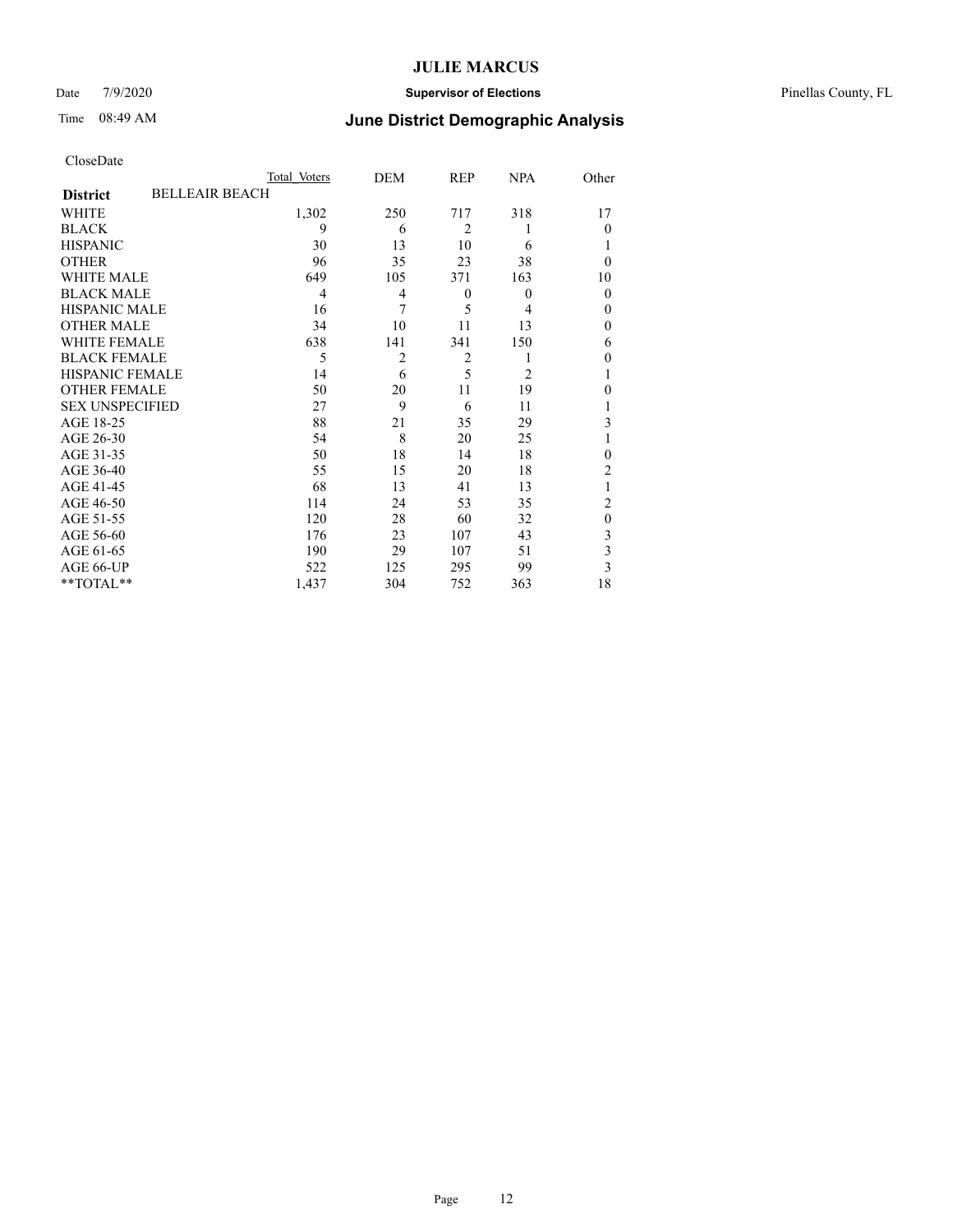### Date 7/9/2020 **Supervisor of Elections** Pinellas County, FL

# Time 08:49 AM **June District Demographic Analysis**

|                                           | Total Voters | DEM | REP            | <b>NPA</b>     | Other          |
|-------------------------------------------|--------------|-----|----------------|----------------|----------------|
| <b>BELLEAIR BLUFFS</b><br><b>District</b> |              |     |                |                |                |
| WHITE                                     | 1,616        | 490 | 661            | 447            | 18             |
| <b>BLACK</b>                              | 30           | 20  | $\overline{2}$ | 8              | $\theta$       |
| <b>HISPANIC</b>                           | 51           | 25  | 7              | 18             | 1              |
| <b>OTHER</b>                              | 84           | 21  | 21             | 41             | 1              |
| <b>WHITE MALE</b>                         | 733          | 187 | 306            | 233            | 7              |
| <b>BLACK MALE</b>                         | 17           | 10  | 1              | 6              | $\theta$       |
| <b>HISPANIC MALE</b>                      | 23           | 9   | 3              | 10             | 1              |
| <b>OTHER MALE</b>                         | 35           | 9   | 8              | 18             | $\theta$       |
| <b>WHITE FEMALE</b>                       | 863          | 293 | 350            | 209            | 11             |
| <b>BLACK FEMALE</b>                       | 13           | 10  | 1              | $\overline{2}$ | $\Omega$       |
| <b>HISPANIC FEMALE</b>                    | 27           | 16  | $\overline{4}$ | 7              | $\Omega$       |
| <b>OTHER FEMALE</b>                       | 33           | 9   | 9              | 15             | $\theta$       |
| <b>SEX UNSPECIFIED</b>                    | 37           | 13  | 9              | 14             | 1              |
| AGE 18-25                                 | 98           | 20  | 32             | 46             | $\theta$       |
| AGE 26-30                                 | 84           | 25  | 19             | 37             | 3              |
| AGE 31-35                                 | 95           | 27  | 24             | 44             | $\mathbf{0}$   |
| AGE 36-40                                 | 83           | 21  | 22             | 37             | 3              |
| AGE 41-45                                 | 81           | 25  | 24             | 29             | 3              |
| AGE 46-50                                 | 129          | 38  | 53             | 34             | 4              |
| AGE 51-55                                 | 148          | 50  | 60             | 38             | $\theta$       |
| AGE 56-60                                 | 184          | 62  | 70             | 51             | 1              |
| AGE 61-65                                 | 205          | 60  | 92             | 51             | $\overline{2}$ |
| AGE 66-UP                                 | 674          | 228 | 295            | 147            | 4              |
| **TOTAL**                                 | 1,781        | 556 | 691            | 514            | 20             |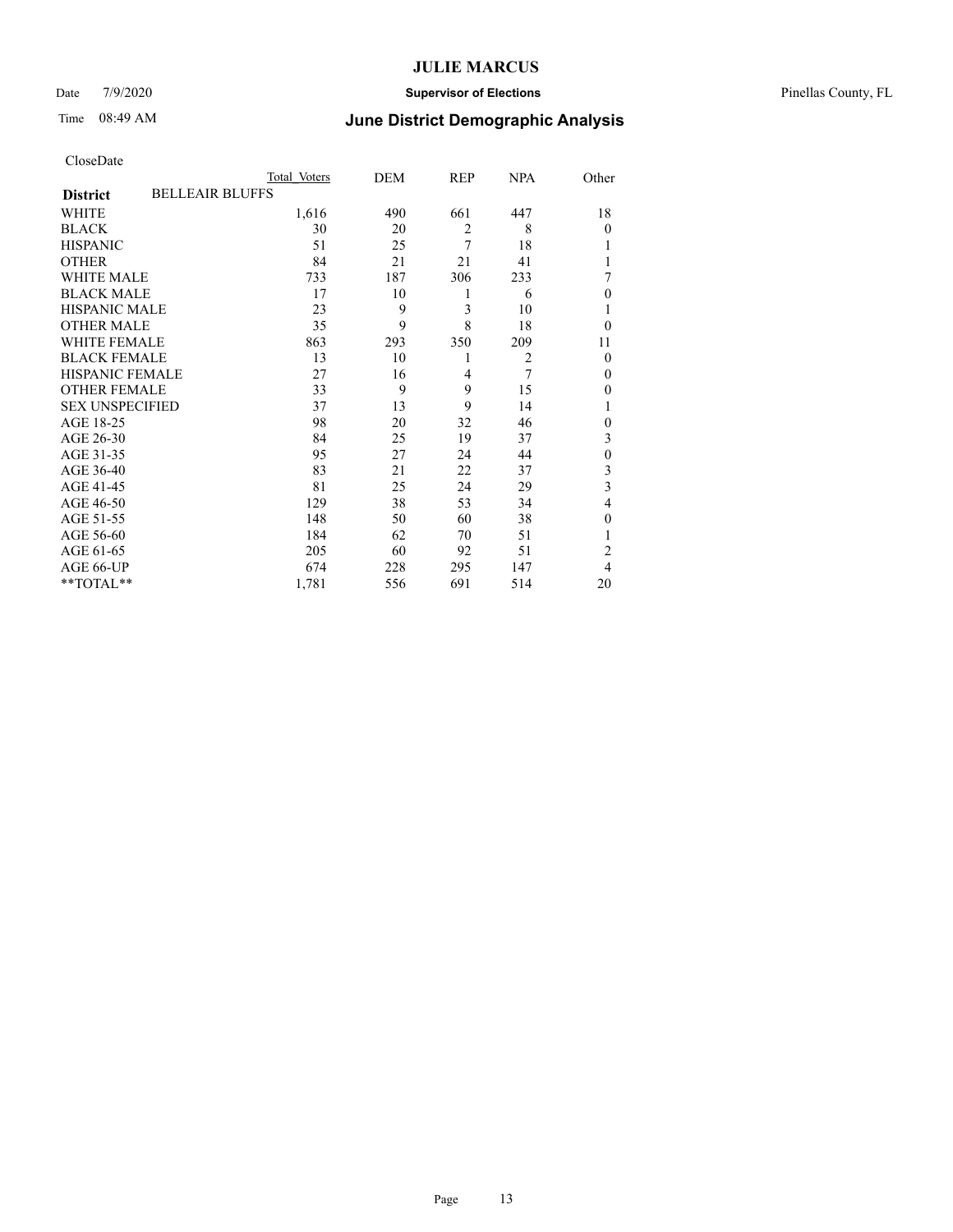### Date 7/9/2020 **Supervisor of Elections** Pinellas County, FL

# Time 08:49 AM **June District Demographic Analysis**

|                        | Total Voters          | DEM | REP            | <b>NPA</b> | Other |
|------------------------|-----------------------|-----|----------------|------------|-------|
| <b>District</b>        | <b>BELLEAIR SHORE</b> |     |                |            |       |
| <b>WHITE</b>           | 80                    |     | 57             | 15         |       |
| <b>BLACK</b>           | 0                     |     | $\Omega$       | 0          |       |
| <b>HISPANIC</b>        |                       |     | 0              |            |       |
| <b>OTHER</b>           | 11                    |     | 4              |            |       |
| <b>WHITE MALE</b>      | 38                    |     | 28             | 6          |       |
| <b>BLACK MALE</b>      | 0                     |     | 0              |            |       |
| <b>HISPANIC MALE</b>   |                       |     | 0              |            |       |
| <b>OTHER MALE</b>      | 5                     | 3   | $\overline{c}$ |            | 0     |
| <b>WHITE FEMALE</b>    | 39                    | 4   | 26             | 9          |       |
| <b>BLACK FEMALE</b>    | 0                     | 0   | $\theta$       |            | 0     |
| <b>HISPANIC FEMALE</b> |                       |     |                |            |       |
| <b>OTHER FEMALE</b>    |                       |     |                |            |       |
| <b>SEX UNSPECIFIED</b> |                       |     | 4              | 2          |       |
| AGE 18-25              |                       |     | 6              | 2          |       |
| AGE 26-30              |                       |     | 4              | 3          | 0     |
| AGE 31-35              |                       |     | 0              | 2          |       |
| AGE 36-40              |                       | 0   | 0              | 0          |       |
| AGE 41-45              |                       |     | 3              |            |       |
| AGE 46-50              |                       |     | $\overline{c}$ |            |       |
| AGE 51-55              | 10                    |     | 6              | 3          |       |
| AGE 56-60              | 9                     |     | 6              | 2          |       |
| AGE 61-65              | 12                    |     | 6              | 3          |       |
| AGE 66-UP              | 31                    |     | 28             | 3          |       |
| $**TOTAL**$            | 92                    | 11  | 61             | 19         |       |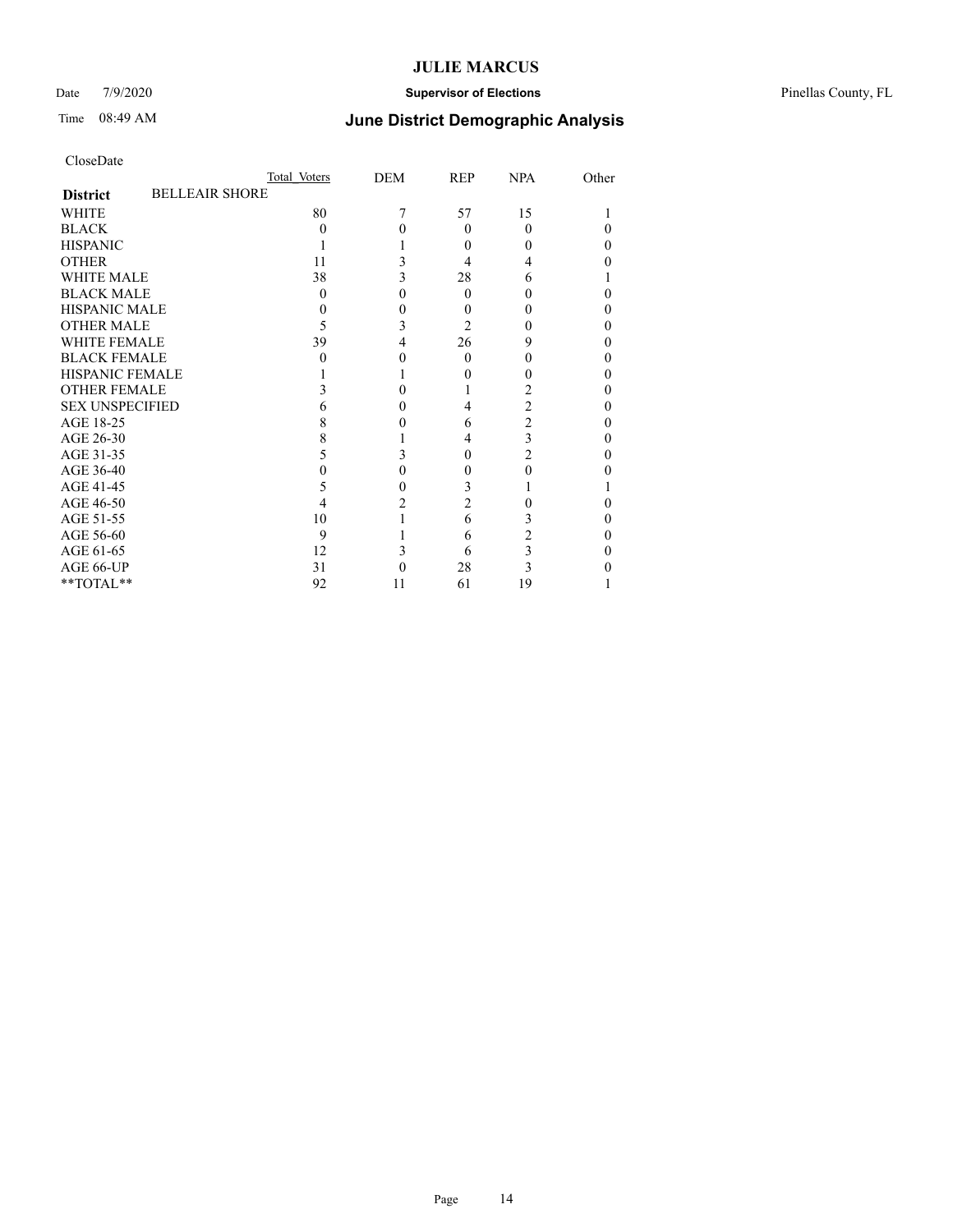### Date 7/9/2020 **Supervisor of Elections** Pinellas County, FL

## Time 08:49 AM **June District Demographic Analysis**

|                        |                 | Total Voters | DEM | REP            | NPA | Other                   |
|------------------------|-----------------|--------------|-----|----------------|-----|-------------------------|
| <b>District</b>        | <b>BELLEAIR</b> |              |     |                |     |                         |
| WHITE                  |                 | 3,368        | 661 | 1,992          | 675 | 40                      |
| <b>BLACK</b>           |                 | 27           | 19  | $\overline{2}$ | 6   | $\overline{0}$          |
| <b>HISPANIC</b>        |                 | 77           | 28  | 25             | 23  | 1                       |
| <b>OTHER</b>           |                 | 161          | 45  | 51             | 65  | $\theta$                |
| WHITE MALE             |                 | 1,556        | 243 | 952            | 337 | 24                      |
| <b>BLACK MALE</b>      |                 | 12           | 8   | 1              | 3   | $\theta$                |
| HISPANIC MALE          |                 | 37           | 11  | 14             | 12  | $\theta$                |
| <b>OTHER MALE</b>      |                 | 57           | 16  | 18             | 23  | $\theta$                |
| <b>WHITE FEMALE</b>    |                 | 1,775        | 413 | 1,020          | 326 | 16                      |
| <b>BLACK FEMALE</b>    |                 | 14           | 10  | 1              | 3   | $\mathbf{0}$            |
| <b>HISPANIC FEMALE</b> |                 | 38           | 17  | 10             | 10  | 1                       |
| <b>OTHER FEMALE</b>    |                 | 72           | 25  | 21             | 26  | $\mathbf{0}$            |
| <b>SEX UNSPECIFIED</b> |                 | 72           | 10  | 33             | 29  | $\mathbf{0}$            |
| AGE 18-25              |                 | 267          | 58  | 129            | 74  | 6                       |
| AGE 26-30              |                 | 163          | 32  | 75             | 56  | $\mathbf{0}$            |
| AGE 31-35              |                 | 126          | 18  | 68             | 39  | 1                       |
| AGE 36-40              |                 | 127          | 21  | 58             | 41  | 7                       |
| AGE 41-45              |                 | 140          | 34  | 64             | 39  | 3                       |
| AGE 46-50              |                 | 211          | 30  | 129            | 50  | $\overline{c}$          |
| AGE 51-55              |                 | 288          | 54  | 161            | 69  | 4                       |
| AGE 56-60              |                 | 410          | 79  | 254            | 72  | 5                       |
| AGE 61-65              |                 | 409          | 85  | 234            | 87  | $\overline{\mathbf{3}}$ |
| AGE 66-UP              |                 | 1,492        | 342 | 898            | 242 | 10                      |
| **TOTAL**              |                 | 3,633        | 753 | 2,070          | 769 | 41                      |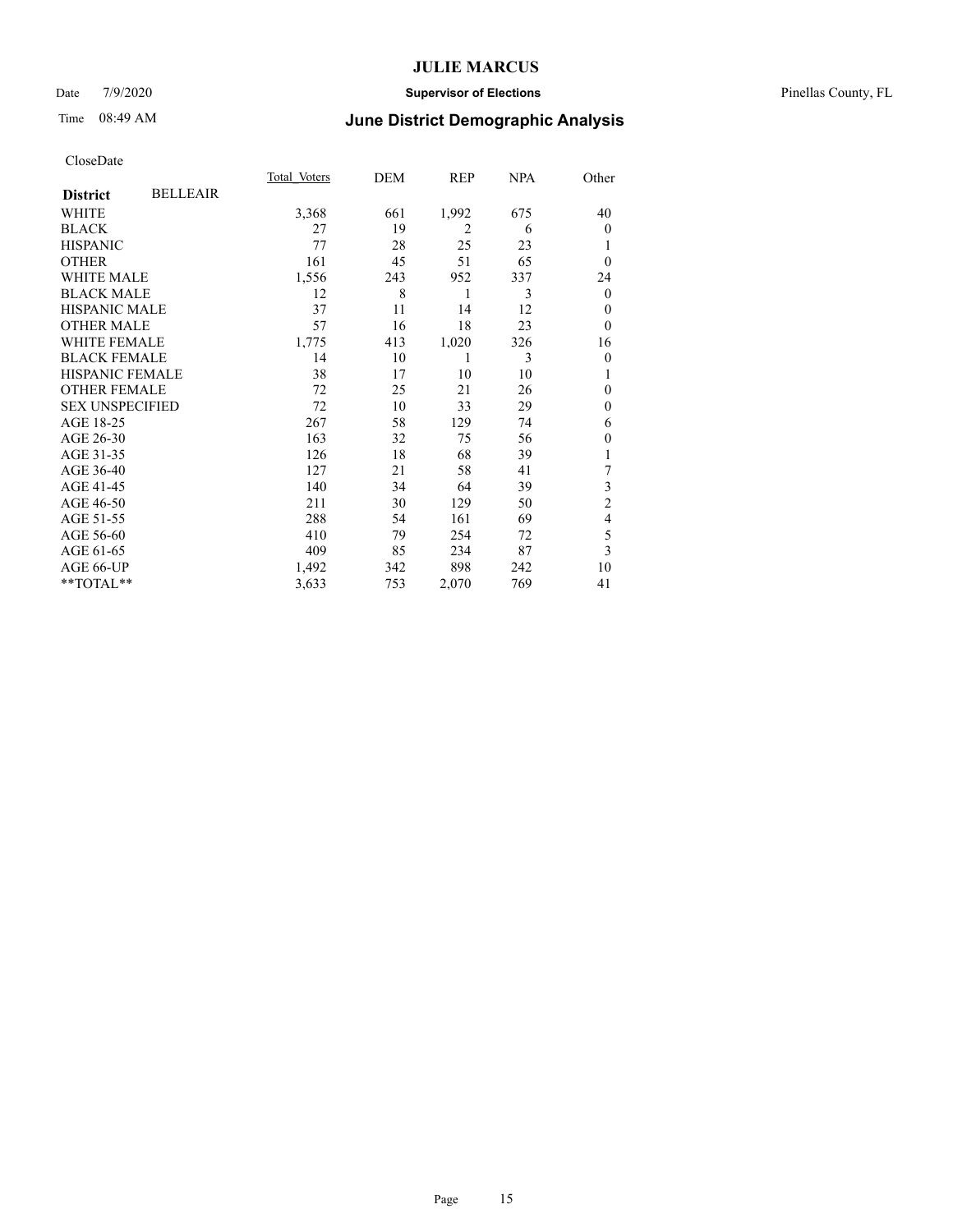### Date 7/9/2020 **Supervisor of Elections** Pinellas County, FL

# Time 08:49 AM **June District Demographic Analysis**

|                        |                   | Total Voters | DEM    | <b>REP</b> | <b>NPA</b> | Other |
|------------------------|-------------------|--------------|--------|------------|------------|-------|
| <b>District</b>        | <b>CLEARWATER</b> |              |        |            |            |       |
| WHITE                  |                   | 57,978       | 16,502 | 24,269     | 16,457     | 750   |
| <b>BLACK</b>           |                   | 7,360        | 5,503  | 281        | 1,527      | 49    |
| <b>HISPANIC</b>        |                   | 6,370        | 2,649  | 1,085      | 2,577      | 59    |
| <b>OTHER</b>           |                   | 5,684        | 1,780  | 1,265      | 2,564      | 75    |
| WHITE MALE             |                   | 26,941       | 6,405  | 12,054     | 8,094      | 388   |
| <b>BLACK MALE</b>      |                   | 3,071        | 2,108  | 151        | 783        | 29    |
| <b>HISPANIC MALE</b>   |                   | 2,753        | 1,018  | 521        | 1,185      | 29    |
| <b>OTHER MALE</b>      |                   | 2,143        | 592    | 535        | 976        | 40    |
| <b>WHITE FEMALE</b>    |                   | 30,348       | 9,910  | 11,979     | 8,104      | 355   |
| <b>BLACK FEMALE</b>    |                   | 4,152        | 3,300  | 127        | 705        | 20    |
| <b>HISPANIC FEMALE</b> |                   | 3,409        | 1,549  | 524        | 1,306      | 30    |
| <b>OTHER FEMALE</b>    |                   | 2,466        | 878    | 535        | 1,025      | 28    |
| <b>SEX UNSPECIFIED</b> |                   | 2,108        | 673    | 474        | 947        | 14    |
| AGE 18-25              |                   | 7,056        | 2,363  | 1,657      | 2,902      | 134   |
| AGE 26-30              |                   | 6,063        | 2,197  | 1,460      | 2,307      | 99    |
| AGE 31-35              |                   | 5,692        | 2,073  | 1,453      | 2,055      | 111   |
| AGE 36-40              |                   | 5,376        | 1,755  | 1,402      | 2,126      | 93    |
| AGE 41-45              |                   | 4,840        | 1,636  | 1,345      | 1,785      | 74    |
| AGE 46-50              |                   | 5,595        | 1,807  | 1,899      | 1,817      | 72    |
| AGE 51-55              |                   | 6,565        | 2,118  | 2,481      | 1,907      | 59    |
| AGE 56-60              |                   | 7,648        | 2,545  | 3,108      | 1,916      | 79    |
| AGE 61-65              |                   | 7,511        | 2,620  | 3,058      | 1,766      | 67    |
| AGE 66-UP              |                   | 21,046       | 7,320  | 9,037      | 4,544      | 145   |
| $*$ TOTAL $*$          |                   | 77,392       | 26,434 | 26,900     | 23,125     | 933   |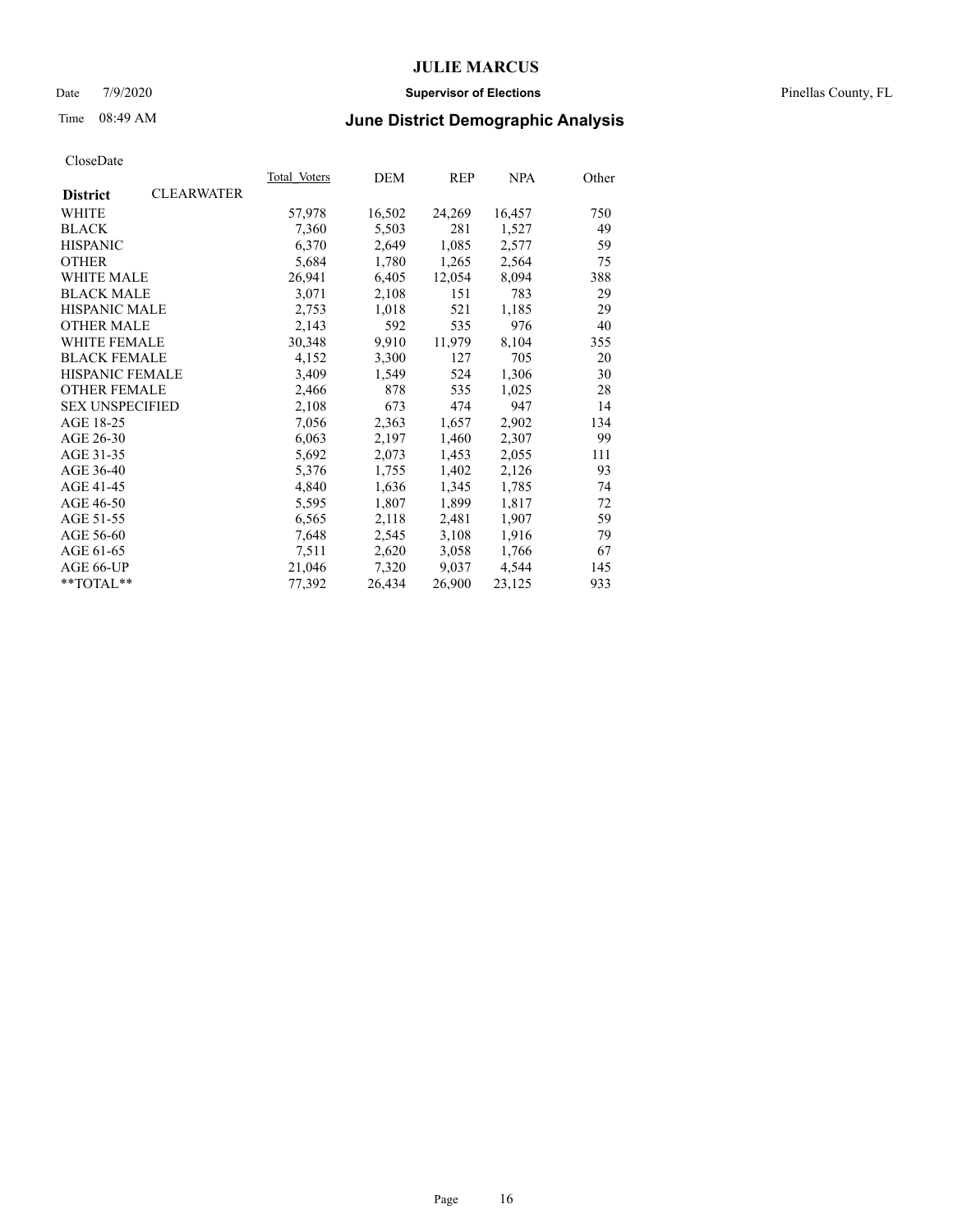### Date 7/9/2020 **Supervisor of Elections** Pinellas County, FL

# Time 08:49 AM **June District Demographic Analysis**

|                        |                | Total Voters | DEM   | REP    | NPA   | Other          |
|------------------------|----------------|--------------|-------|--------|-------|----------------|
| <b>District</b>        | <b>DUNEDIN</b> |              |       |        |       |                |
| WHITE                  |                | 24,466       | 7,758 | 9,702  | 6,649 | 357            |
| <b>BLACK</b>           |                | 589          | 421   | 33     | 129   | 6              |
| <b>HISPANIC</b>        |                | 930          | 412   | 193    | 314   | 11             |
| <b>OTHER</b>           |                | 1,336        | 439   | 298    | 571   | 28             |
| <b>WHITE MALE</b>      |                | 10,977       | 2,923 | 4,612  | 3,243 | 199            |
| <b>BLACK MALE</b>      |                | 279          | 189   | 18     | 68    | 4              |
| <b>HISPANIC MALE</b>   |                | 396          | 145   | 86     | 161   | $\overline{4}$ |
| <b>OTHER MALE</b>      |                | 506          | 141   | 120    | 228   | 17             |
| <b>WHITE FEMALE</b>    |                | 13,258       | 4,770 | 5,010  | 3,321 | 157            |
| <b>BLACK FEMALE</b>    |                | 303          | 225   | 15     | 61    | 2              |
| HISPANIC FEMALE        |                | 514          | 257   | 102    | 148   | 7              |
| <b>OTHER FEMALE</b>    |                | 582          | 225   | 132    | 216   | 9              |
| <b>SEX UNSPECIFIED</b> |                | 506          | 155   | 131    | 217   | 3              |
| AGE 18-25              |                | 1,775        | 505   | 551    | 682   | 37             |
| AGE 26-30              |                | 1,431        | 427   | 382    | 585   | 37             |
| AGE 31-35              |                | 1,494        | 509   | 414    | 532   | 39             |
| AGE 36-40              |                | 1,443        | 466   | 405    | 541   | 31             |
| AGE 41-45              |                | 1,520        | 450   | 505    | 530   | 35             |
| AGE 46-50              |                | 1,896        | 578   | 715    | 561   | 42             |
| AGE 51-55              |                | 2,192        | 600   | 898    | 661   | 33             |
| AGE 56-60              |                | 2,929        | 909   | 1,206  | 771   | 43             |
| AGE 61-65              |                | 3,088        | 1,087 | 1,210  | 756   | 35             |
| AGE 66-UP              |                | 9,553        | 3,499 | 3,940  | 2,044 | 70             |
| $*$ TOTAL $*$          |                | 27,321       | 9,030 | 10,226 | 7,663 | 402            |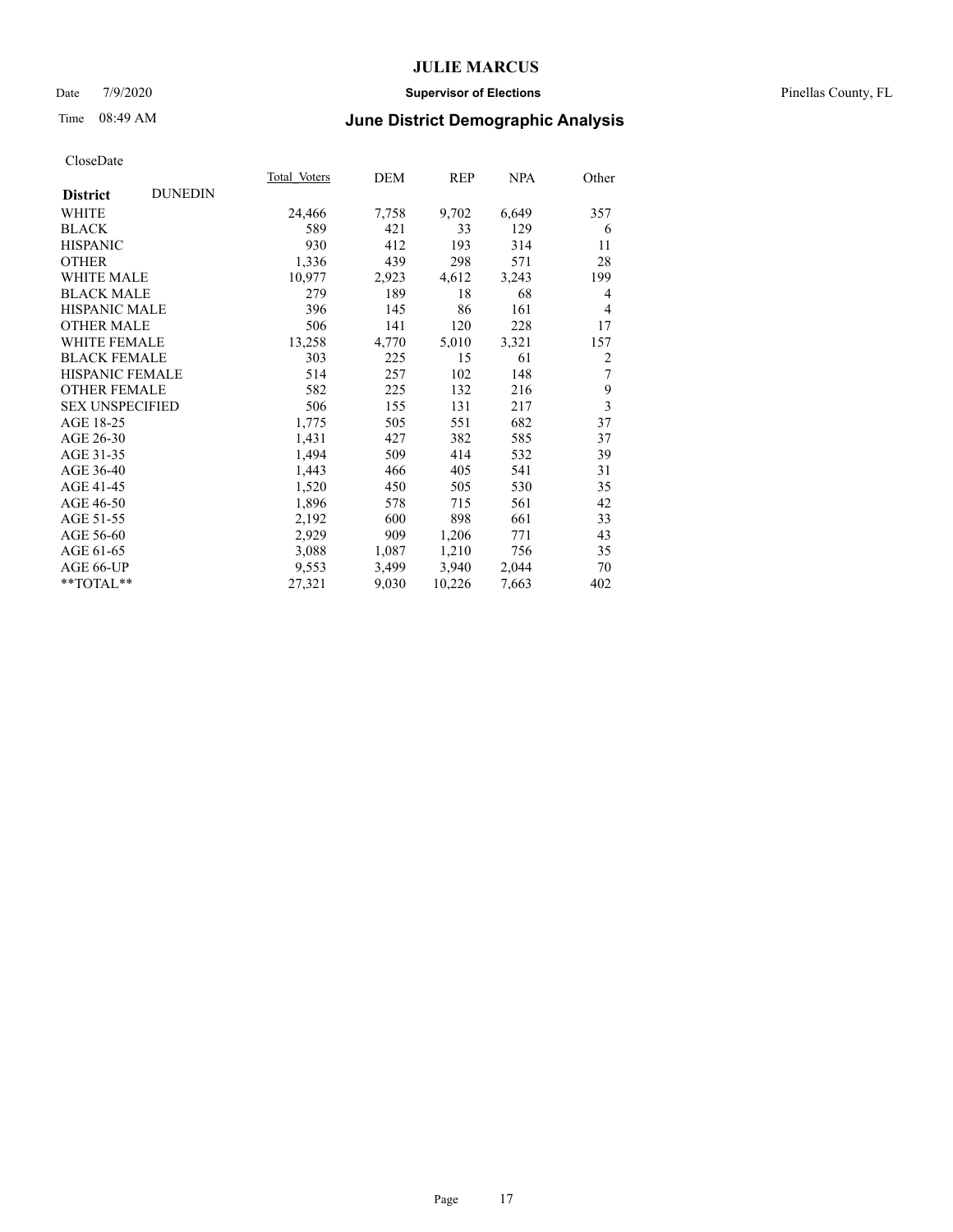### Date 7/9/2020 **Supervisor of Elections** Pinellas County, FL

# Time 08:49 AM **June District Demographic Analysis**

|                                    | Total Voters | DEM   | REP   | <u>NPA</u> | Other          |
|------------------------------------|--------------|-------|-------|------------|----------------|
| <b>GULFPORT</b><br><b>District</b> |              |       |       |            |                |
| WHITE                              | 8,158        | 3,564 | 2,312 | 2,147      | 135            |
| <b>BLACK</b>                       | 480          | 376   | 18    | 81         | 5              |
| <b>HISPANIC</b>                    | 268          | 136   | 49    | 80         | 3              |
| <b>OTHER</b>                       | 534          | 213   | 100   | 211        | 10             |
| <b>WHITE MALE</b>                  | 3,612        | 1,345 | 1,134 | 1,074      | 59             |
| <b>BLACK MALE</b>                  | 206          | 151   | 9     | 43         | 3              |
| <b>HISPANIC MALE</b>               | 112          | 51    | 24    | 36         | 1              |
| <b>OTHER MALE</b>                  | 187          | 64    | 41    | 78         | 4              |
| <b>WHITE FEMALE</b>                | 4,455        | 2,178 | 1,156 | 1,045      | 76             |
| <b>BLACK FEMALE</b>                | 266          | 219   | 9     | 36         | $\overline{c}$ |
| <b>HISPANIC FEMALE</b>             | 148          | 81    | 23    | 42         | $\overline{c}$ |
| <b>OTHER FEMALE</b>                | 232          | 109   | 42    | 77         | $\overline{4}$ |
| <b>SEX UNSPECIFIED</b>             | 222          | 91    | 41    | 88         | $\overline{2}$ |
| AGE 18-25                          | 563          | 231   | 135   | 187        | 10             |
| AGE 26-30                          | 571          | 224   | 108   | 221        | 18             |
| AGE 31-35                          | 525          | 236   | 90    | 186        | 13             |
| AGE 36-40                          | 482          | 204   | 98    | 166        | 14             |
| AGE 41-45                          | 506          | 222   | 121   | 156        | 7              |
| AGE 46-50                          | 606          | 241   | 149   | 204        | 12             |
| AGE 51-55                          | 749          | 337   | 215   | 178        | 19             |
| AGE 56-60                          | 1,019        | 455   | 308   | 246        | 10             |
| AGE 61-65                          | 1,180        | 601   | 305   | 259        | 15             |
| AGE 66-UP                          | 3,239        | 1,538 | 950   | 716        | 35             |
| **TOTAL**                          | 9,440        | 4,289 | 2,479 | 2,519      | 153            |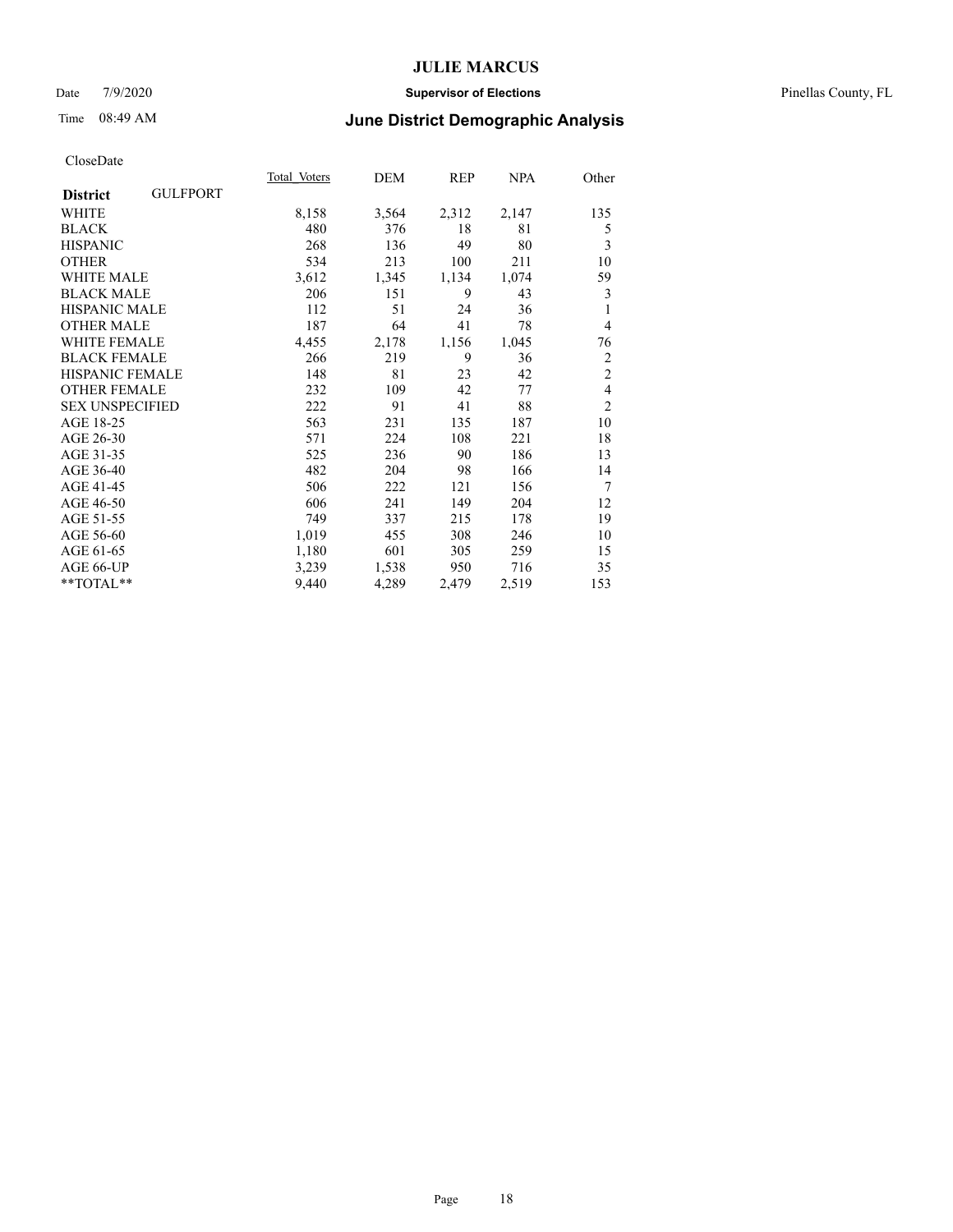### Date 7/9/2020 **Supervisor of Elections** Pinellas County, FL

# Time 08:49 AM **June District Demographic Analysis**

|                        |                           | Total Voters | DEM | REP            | <b>NPA</b> | Other                   |
|------------------------|---------------------------|--------------|-----|----------------|------------|-------------------------|
| <b>District</b>        | <b>INDIAN ROCKS BEACH</b> |              |     |                |            |                         |
| WHITE                  |                           | 2,922        | 763 | 1,340          | 784        | 35                      |
| <b>BLACK</b>           |                           | 24           | 16  | $\overline{2}$ | 6          | $\mathbf{0}$            |
| <b>HISPANIC</b>        |                           | 92           | 33  | 32             | 26         |                         |
| <b>OTHER</b>           |                           | 149          | 45  | 44             | 54         | 6                       |
| <b>WHITE MALE</b>      |                           | 1,377        | 288 | 667            | 399        | 23                      |
| <b>BLACK MALE</b>      |                           | 15           | 9   | 1              | 5          | $\mathbf{0}$            |
| HISPANIC MALE          |                           | 44           | 15  | 16             | 13         | $\theta$                |
| <b>OTHER MALE</b>      |                           | 54           | 15  | 21             | 16         | 2                       |
| <b>WHITE FEMALE</b>    |                           | 1,520        | 473 | 661            | 374        | 12                      |
| <b>BLACK FEMALE</b>    |                           | 9            | 7   | 1              | 1          | $\mathbf{0}$            |
| <b>HISPANIC FEMALE</b> |                           | 47           | 18  | 15             | 13         | 1                       |
| <b>OTHER FEMALE</b>    |                           | 70           | 25  | 15             | 27         | 3                       |
| <b>SEX UNSPECIFIED</b> |                           | 51           | 7   | 21             | 22         |                         |
| AGE 18-25              |                           | 175          | 55  | 58             | 55         | 7                       |
| AGE 26-30              |                           | 117          | 29  | 45             | 40         | 3                       |
| AGE 31-35              |                           | 99           | 24  | 28             | 45         | $\overline{2}$          |
| AGE 36-40              |                           | 136          | 35  | 55             | 45         | 1                       |
| AGE 41-45              |                           | 159          | 37  | 56             | 64         | $\overline{c}$          |
| AGE 46-50              |                           | 236          | 56  | 101            | 77         | $\overline{2}$          |
| AGE 51-55              |                           | 338          | 83  | 151            | 101        | 3                       |
| AGE 56-60              |                           | 471          | 116 | 227            | 125        | $\overline{\mathbf{3}}$ |
| AGE 61-65              |                           | 428          | 107 | 202            | 112        | 7                       |
| AGE 66-UP              |                           | 1,028        | 315 | 495            | 206        | 12                      |
| $*$ $TOTAL**$          |                           | 3,187        | 857 | 1,418          | 870        | 42                      |
|                        |                           |              |     |                |            |                         |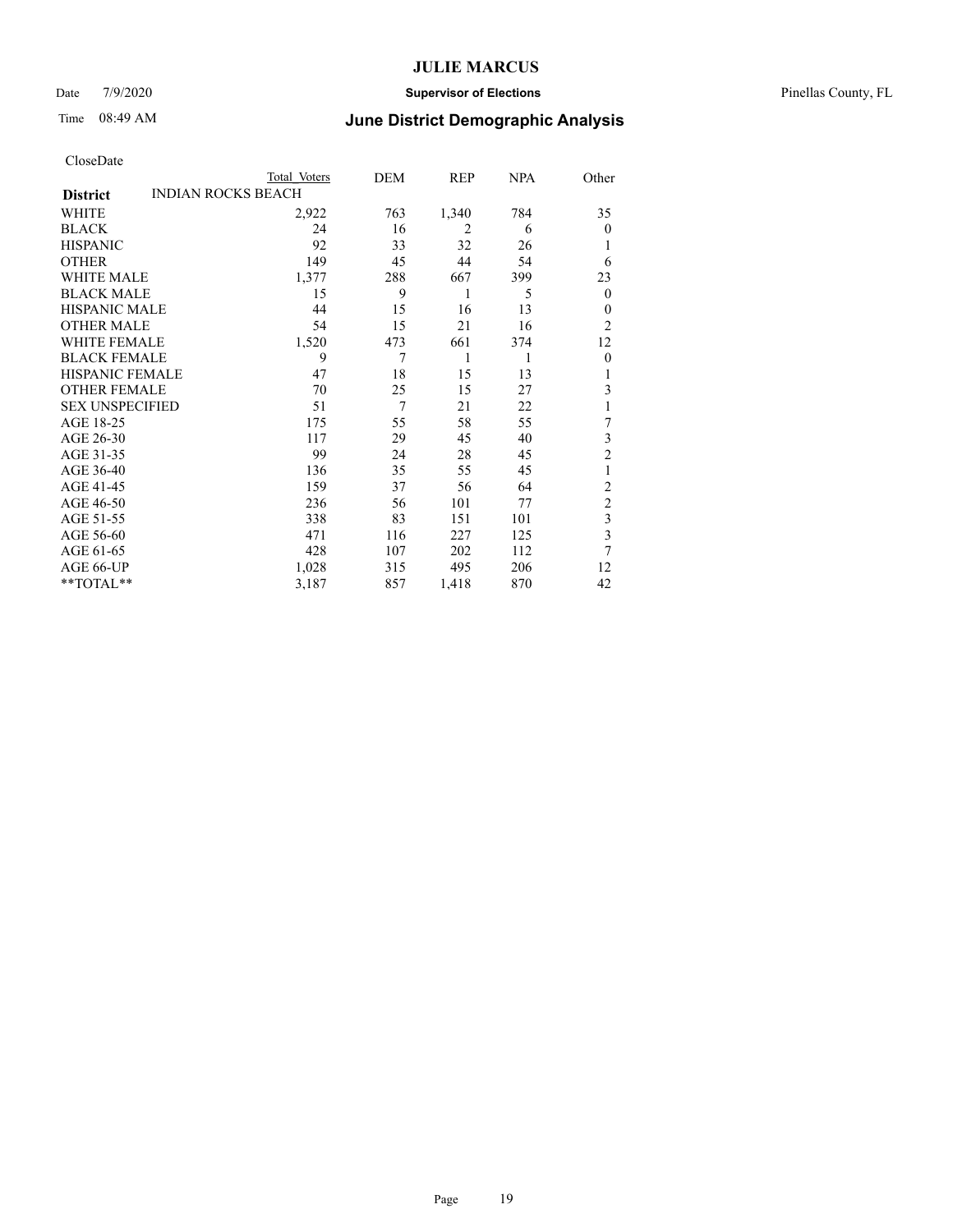### Date 7/9/2020 **Supervisor of Elections** Pinellas County, FL

# Time 08:49 AM **June District Demographic Analysis**

|                        |                      | Total Voters | DEM      | REP      | <b>NPA</b> | Other          |
|------------------------|----------------------|--------------|----------|----------|------------|----------------|
| <b>District</b>        | <b>INDIAN SHORES</b> |              |          |          |            |                |
| WHITE                  |                      | 1,056        | 257      | 533      | 252        | 14             |
| <b>BLACK</b>           |                      |              | $\theta$ | 1        | $\theta$   | $\Omega$       |
| <b>HISPANIC</b>        |                      | 37           | 12       | 21       | 3          |                |
| <b>OTHER</b>           |                      | 50           | 14       | 16       | 19         |                |
| WHITE MALE             |                      | 484          | 97       | 253      | 128        | 6              |
| <b>BLACK MALE</b>      |                      | 1            | $\theta$ | 1        | $\theta$   | 0              |
| <b>HISPANIC MALE</b>   |                      | 15           | 4        | 9        | 2          | 0              |
| <b>OTHER MALE</b>      |                      | 22           | 7        | 5        | 9          |                |
| <b>WHITE FEMALE</b>    |                      | 559          | 157      | 275      | 119        | 8              |
| <b>BLACK FEMALE</b>    |                      | $\theta$     | $\theta$ | $\theta$ | $\theta$   | 0              |
| <b>HISPANIC FEMALE</b> |                      | 22           | 8        | 12       |            |                |
| <b>OTHER FEMALE</b>    |                      | 20           | 6        | 5        | 9          | 0              |
| <b>SEX UNSPECIFIED</b> |                      | 21           | 4        | 11       | 6          | 0              |
| AGE 18-25              |                      | 61           | 20       | 23       | 17         |                |
| AGE 26-30              |                      | 35           | 13       | 9        | 13         | 0              |
| AGE 31-35              |                      | 22           | 4        | 8        | 10         | 0              |
| AGE 36-40              |                      | 37           | 13       | 12       | 10         | 2              |
| AGE 41-45              |                      | 40           | 8        | 17       | 14         |                |
| AGE 46-50              |                      | 60           | 18       | 21       | 19         | 2              |
| AGE 51-55              |                      | 105          | 25       | 57       | 21         | $\overline{2}$ |
| AGE 56-60              |                      | 137          | 29       | 70       | 37         |                |
| AGE 61-65              |                      | 146          | 24       | 79       | 40         | 3              |
| AGE 66-UP              |                      | 501          | 129      | 275      | 93         | 4              |
| **TOTAL**              |                      | 1,144        | 283      | 571      | 274        | 16             |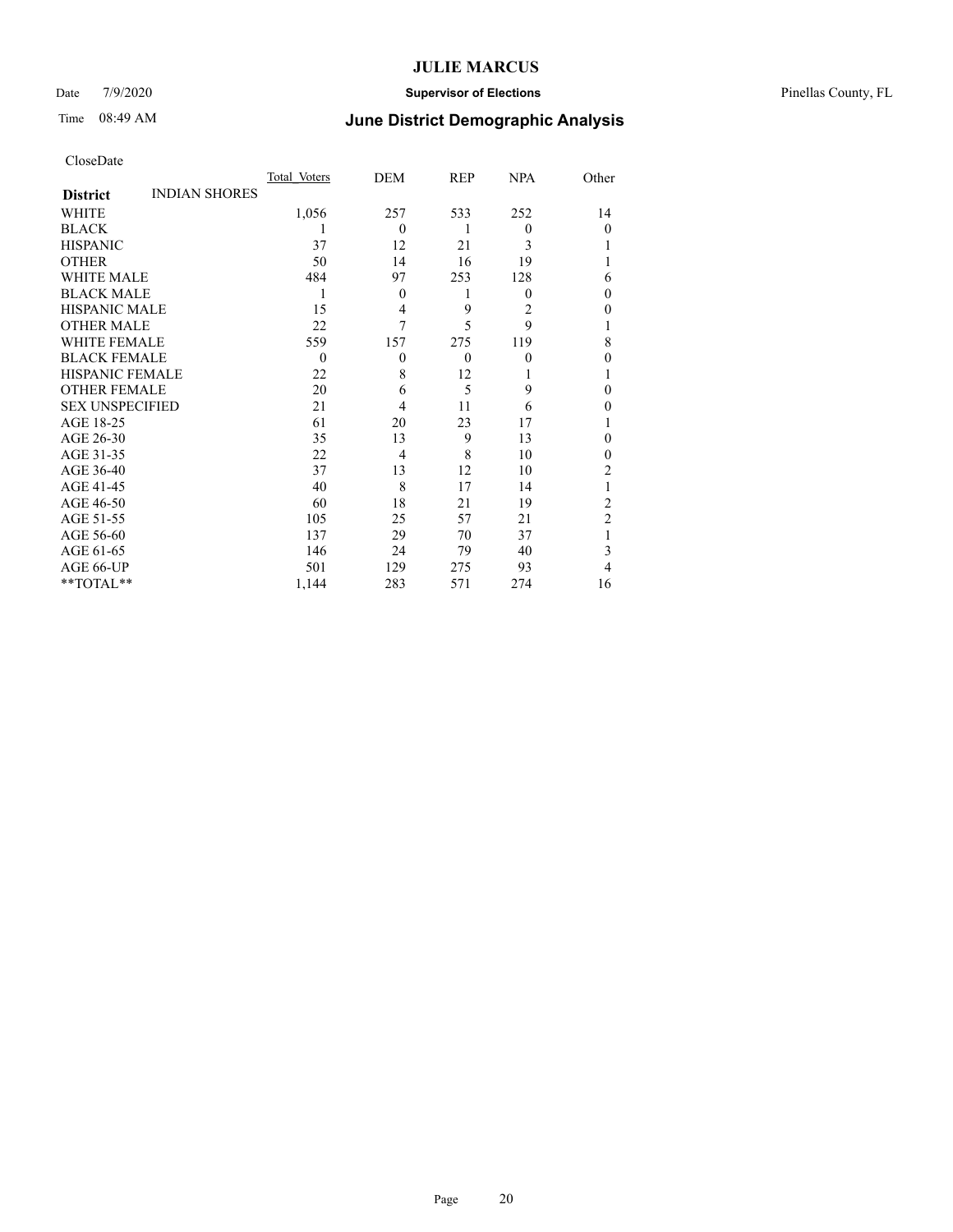### Date 7/9/2020 **Supervisor of Elections** Pinellas County, FL

# Time 08:49 AM **June District Demographic Analysis**

|                        |                     | Total Voters | DEM   | REP            | NPA | Other            |
|------------------------|---------------------|--------------|-------|----------------|-----|------------------|
| <b>District</b>        | <b>KENNETH CITY</b> |              |       |                |     |                  |
| WHITE                  |                     | 2,375        | 843   | 909            | 595 | 28               |
| <b>BLACK</b>           |                     | 147          | 101   | 7              | 37  | $\overline{2}$   |
| <b>HISPANIC</b>        |                     | 232          | 103   | 61             | 63  | 5                |
| <b>OTHER</b>           |                     | 336          | 106   | 94             | 132 | $\overline{4}$   |
| WHITE MALE             |                     | 1,057        | 322   | 435            | 284 | 16               |
| <b>BLACK MALE</b>      |                     | 52           | 29    | 5              | 16  | 2                |
| <b>HISPANIC MALE</b>   |                     | 109          | 46    | 28             | 33  | $\overline{c}$   |
| <b>OTHER MALE</b>      |                     | 138          | 41    | 42             | 52  | $\overline{3}$   |
| <b>WHITE FEMALE</b>    |                     | 1,291        | 510   | 466            | 303 | 12               |
| <b>BLACK FEMALE</b>    |                     | 94           | 72    | $\overline{2}$ | 20  | $\theta$         |
| <b>HISPANIC FEMALE</b> |                     | 114          | 54    | 31             | 26  | 3                |
| <b>OTHER FEMALE</b>    |                     | 153          | 55    | 43             | 54  | 1                |
| <b>SEX UNSPECIFIED</b> |                     | 82           | 24    | 19             | 39  | $\boldsymbol{0}$ |
| AGE 18-25              |                     | 227          | 65    | 47             | 112 | 3                |
| AGE 26-30              |                     | 232          | 87    | 48             | 96  | 1                |
| AGE 31-35              |                     | 201          | 71    | 60             | 65  | 5                |
| AGE 36-40              |                     | 175          | 76    | 40             | 54  | 5                |
| AGE 41-45              |                     | 194          | 70    | 60             | 59  | 5                |
| AGE 46-50              |                     | 202          | 66    | 70             | 62  | $\overline{4}$   |
| AGE 51-55              |                     | 231          | 86    | 84             | 57  | 4                |
| AGE 56-60              |                     | 347          | 112   | 140            | 91  | 4                |
| AGE 61-65              |                     | 330          | 141   | 117            | 71  | 1                |
| AGE 66-UP              |                     | 951          | 379   | 405            | 160 | 7                |
| **TOTAL**              |                     | 3,090        | 1,153 | 1,071          | 827 | 39               |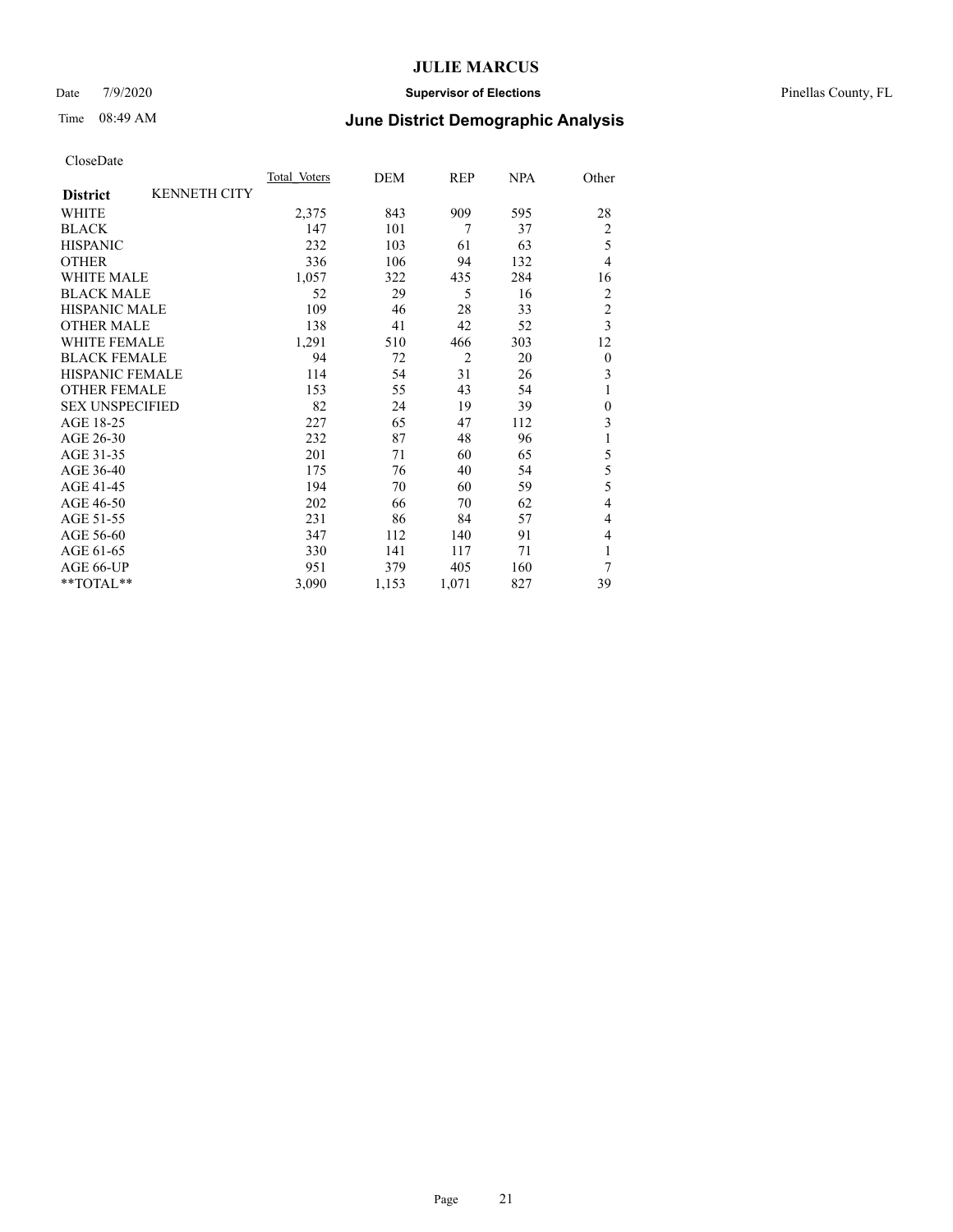### Date 7/9/2020 **Supervisor of Elections** Pinellas County, FL

# Time 08:49 AM **June District Demographic Analysis**

|                          | Total Voters | DEM    | REP    | <b>NPA</b> | Other |
|--------------------------|--------------|--------|--------|------------|-------|
| LARGO<br><b>District</b> |              |        |        |            |       |
| WHITE                    | 43,155       | 13,606 | 16,914 | 12,027     | 608   |
| <b>BLACK</b>             | 2,952        | 2,074  | 125    | 718        | 35    |
| <b>HISPANIC</b>          | 3,568        | 1,587  | 573    | 1,366      | 42    |
| <b>OTHER</b>             | 3,600        | 1,209  | 785    | 1,569      | 37    |
| WHITE MALE               | 19,383       | 5,161  | 8,195  | 5,707      | 320   |
| <b>BLACK MALE</b>        | 1,314        | 824    | 68     | 406        | 16    |
| <b>HISPANIC MALE</b>     | 1,565        | 632    | 283    | 626        | 24    |
| <b>OTHER MALE</b>        | 1,316        | 423    | 324    | 557        | 12    |
| <b>WHITE FEMALE</b>      | 23,251       | 8,316  | 8,529  | 6,124      | 282   |
| <b>BLACK FEMALE</b>      | 1,595        | 1,219  | 56     | 302        | 18    |
| <b>HISPANIC FEMALE</b>   | 1,912        | 917    | 276    | 701        | 18    |
| <b>OTHER FEMALE</b>      | 1,636        | 618    | 338    | 662        | 18    |
| <b>SEX UNSPECIFIED</b>   | 1,303        | 366    | 328    | 595        | 14    |
| AGE 18-25                | 4,159        | 1,437  | 933    | 1,710      | 79    |
| AGE 26-30                | 4,087        | 1,466  | 969    | 1,548      | 104   |
| AGE 31-35                | 3,637        | 1,302  | 889    | 1,386      | 60    |
| AGE 36-40                | 3,243        | 1,110  | 817    | 1,255      | 61    |
| AGE 41-45                | 3,044        | 1,023  | 890    | 1,080      | 51    |
| AGE 46-50                | 3,561        | 1,120  | 1,247  | 1,124      | 70    |
| AGE 51-55                | 4,276        | 1,353  | 1,583  | 1,280      | 60    |
| AGE 56-60                | 5,410        | 1,732  | 2,137  | 1,465      | 76    |
| AGE 61-65                | 5,218        | 1,877  | 2,016  | 1,272      | 53    |
| AGE 66-UP                | 16,640       | 6,056  | 6,916  | 3,560      | 108   |
| $*$ $TOTAL**$            | 53,275       | 18,476 | 18,397 | 15,680     | 722   |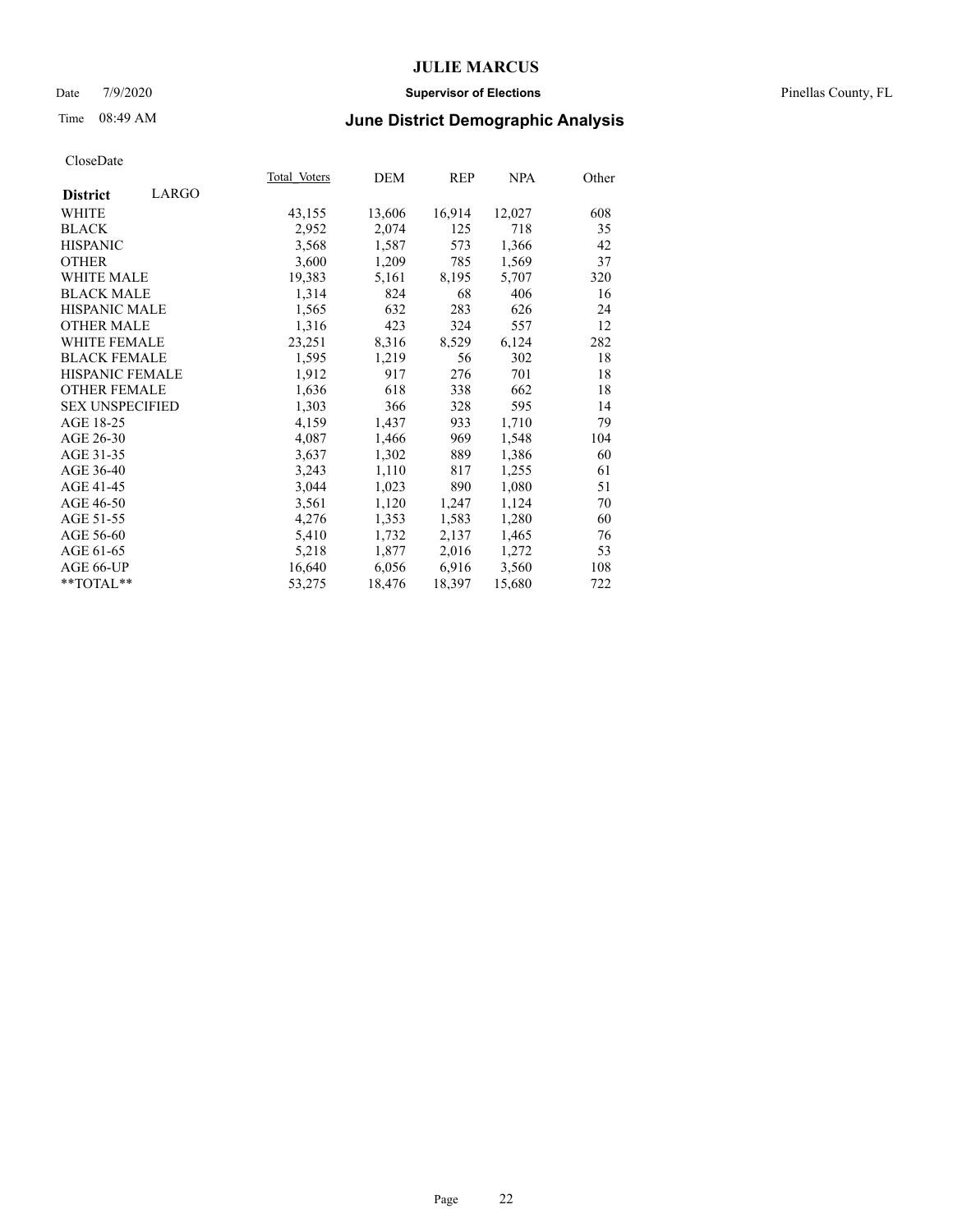### Date 7/9/2020 **Supervisor of Elections** Pinellas County, FL

## Time 08:49 AM **June District Demographic Analysis**

|                        |                      | Total Voters | DEM | REP            | <b>NPA</b>     | Other                   |
|------------------------|----------------------|--------------|-----|----------------|----------------|-------------------------|
| <b>District</b>        | <b>MADEIRA BEACH</b> |              |     |                |                |                         |
| WHITE                  |                      | 3,120        | 785 | 1,448          | 842            | 45                      |
| <b>BLACK</b>           |                      | 29           | 17  | 4              | 7              | 1                       |
| <b>HISPANIC</b>        |                      | 78           | 30  | 25             | 23             | $\theta$                |
| <b>OTHER</b>           |                      | 147          | 43  | 40             | 63             | 1                       |
| WHITE MALE             |                      | 1,510        | 311 | 741            | 431            | 27                      |
| <b>BLACK MALE</b>      |                      | 18           | 10  | $\overline{2}$ | 5              | 1                       |
| <b>HISPANIC MALE</b>   |                      | 33           | 11  | 14             | 8              | $\mathbf{0}$            |
| <b>OTHER MALE</b>      |                      | 67           | 18  | 20             | 28             | 1                       |
| WHITE FEMALE           |                      | 1,571        | 465 | 689            | 400            | 17                      |
| <b>BLACK FEMALE</b>    |                      | 11           | 7   | $\overline{2}$ | $\overline{2}$ | $\overline{0}$          |
| <b>HISPANIC FEMALE</b> |                      | 42           | 19  | 10             | 13             | $\theta$                |
| <b>OTHER FEMALE</b>    |                      | 56           | 24  | 11             | 21             | $\theta$                |
| <b>SEX UNSPECIFIED</b> |                      | 66           | 10  | 28             | 27             | 1                       |
| AGE 18-25              |                      | 194          | 42  | 88             | 59             | 5                       |
| AGE 26-30              |                      | 149          | 34  | 52             | 62             | 1                       |
| AGE 31-35              |                      | 140          | 38  | 49             | 50             | $\overline{\mathbf{3}}$ |
| AGE 36-40              |                      | 152          | 52  | 40             | 55             | 5                       |
| AGE 41-45              |                      | 191          | 47  | 61             | 78             | 5                       |
| AGE 46-50              |                      | 263          | 56  | 108            | 93             | 6                       |
| AGE 51-55              |                      | 365          | 73  | 183            | 103            | 6                       |
| AGE 56-60              |                      | 467          | 128 | 228            | 103            | 8                       |
| AGE 61-65              |                      | 434          | 122 | 210            | 98             | 4                       |
| AGE 66-UP              |                      | 1,019        | 283 | 498            | 234            | 4                       |
| **TOTAL**              |                      | 3,374        | 875 | 1,517          | 935            | 47                      |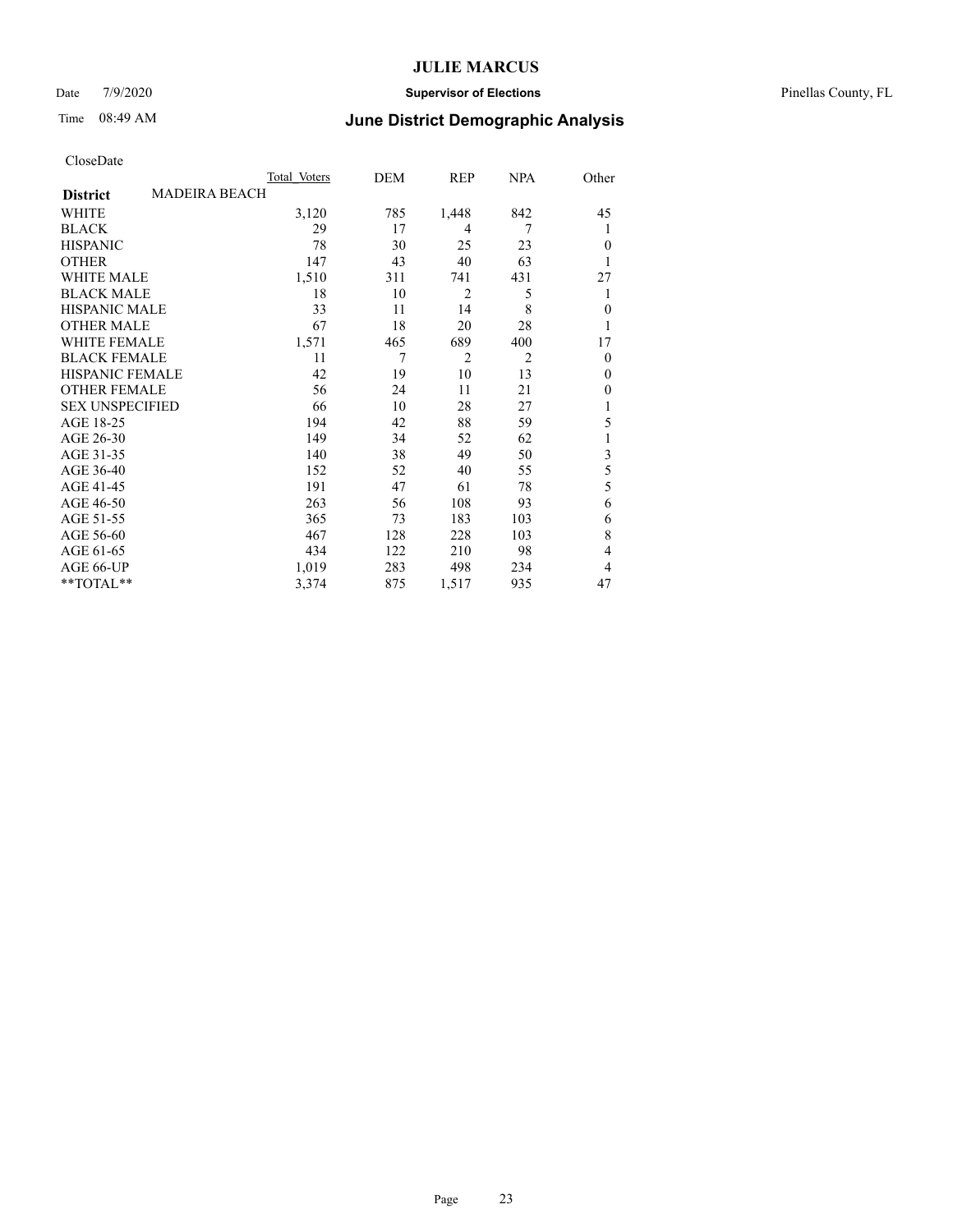### Date 7/9/2020 **Supervisor of Elections** Pinellas County, FL

# Time 08:49 AM **June District Demographic Analysis**

|                        | Total Voters                 | DEM            | REP              | <b>NPA</b> | Other          |
|------------------------|------------------------------|----------------|------------------|------------|----------------|
| <b>District</b>        | <b>NORTH REDINGTON BEACH</b> |                |                  |            |                |
| WHITE                  | 1,127                        | 266            | 574              | 268        | 19             |
| <b>BLACK</b>           | 18                           | 9              | $\Omega$         | 7          | $\overline{2}$ |
| <b>HISPANIC</b>        | 36                           | 14             | 9                | 13         | $\theta$       |
| <b>OTHER</b>           | 48                           | 19             | 11               | 18         | $\theta$       |
| WHITE MALE             | 509                          | 98             | 289              | 116        | 6              |
| <b>BLACK MALE</b>      | 8                            | 5              | $\theta$         | 3          | $\theta$       |
| <b>HISPANIC MALE</b>   | 13                           | 5              | $\overline{2}$   | 6          | $\theta$       |
| <b>OTHER MALE</b>      | 17                           | $\overline{4}$ | $\overline{c}$   | 11         | $\theta$       |
| <b>WHITE FEMALE</b>    | 602                          | 165            | 279              | 145        | 13             |
| <b>BLACK FEMALE</b>    | 10                           | 4              | $\boldsymbol{0}$ | 4          | $\overline{2}$ |
| <b>HISPANIC FEMALE</b> | 22                           | 9              | 7                | 6          | $\theta$       |
| <b>OTHER FEMALE</b>    | 22                           | 11             | 7                | 4          | $\theta$       |
| <b>SEX UNSPECIFIED</b> | 26                           | 7              | 8                | 11         | $\theta$       |
| AGE 18-25              | 83                           | 22             | 39               | 20         | $\overline{2}$ |
| AGE 26-30              | 43                           | 13             | 12               | 15         | 3              |
| AGE 31-35              | 38                           | 9              | 13               | 15         |                |
| AGE 36-40              | 43                           | 11             | 16               | 15         | 1              |
| AGE 41-45              | 57                           | 13             | 20               | 23         |                |
| AGE 46-50              | 87                           | 15             | 45               | 24         | 3              |
| AGE 51-55              | 143                          | 29             | 74               | 37         | 3              |
| AGE 56-60              | 140                          | 32             | 71               | 34         | 3              |
| AGE 61-65              | 152                          | 43             | 83               | 24         | $\overline{2}$ |
| AGE 66-UP              | 443                          | 121            | 221              | 99         | $\overline{2}$ |
| **TOTAL**              | 1,229                        | 308            | 594              | 306        | 21             |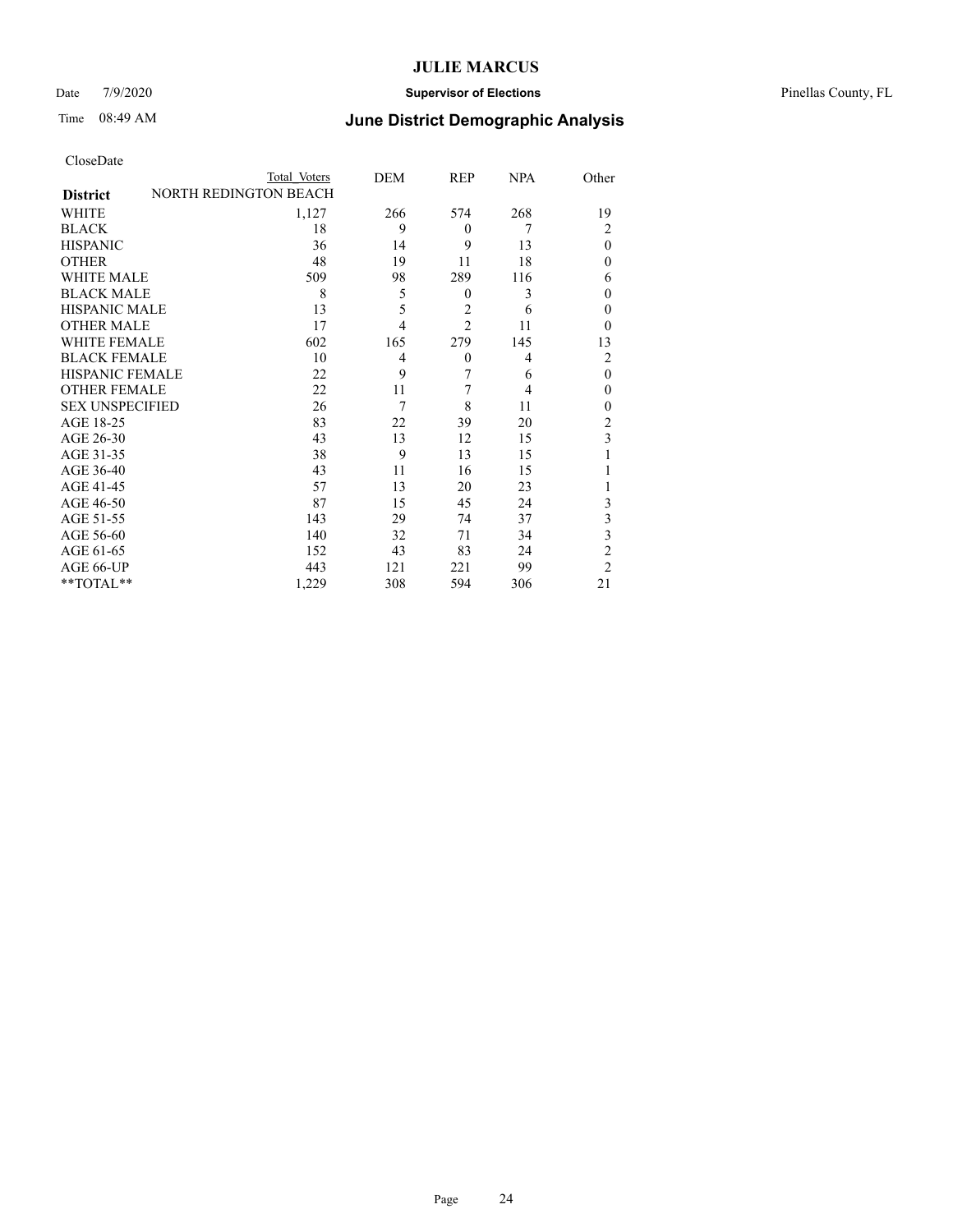### Date 7/9/2020 **Supervisor of Elections** Pinellas County, FL

# Time 08:49 AM **June District Demographic Analysis**

|                                   | Total Voters | DEM   | REP   | <b>NPA</b> | Other          |
|-----------------------------------|--------------|-------|-------|------------|----------------|
| <b>OLDSMAR</b><br><b>District</b> |              |       |       |            |                |
| WHITE                             | 8,014        | 2,260 | 3,348 | 2,294      | 112            |
| <b>BLACK</b>                      | 465          | 319   | 20    | 121        | 5              |
| <b>HISPANIC</b>                   | 929          | 389   | 174   | 357        | 9              |
| <b>OTHER</b>                      | 894          | 273   | 209   | 408        | 4              |
| WHITE MALE                        | 3,692        | 856   | 1,681 | 1,095      | 60             |
| <b>BLACK MALE</b>                 | 213          | 124   | 17    | 68         | 4              |
| <b>HISPANIC MALE</b>              | 404          | 149   | 88    | 164        | 3              |
| <b>OTHER MALE</b>                 | 326          | 98    | 81    | 146        | 1              |
| <b>WHITE FEMALE</b>               | 4,242        | 1,384 | 1,645 | 1,161      | 52             |
| <b>BLACK FEMALE</b>               | 245          | 189   | 3     | 52         | 1              |
| <b>HISPANIC FEMALE</b>            | 496          | 226   | 81    | 183        | 6              |
| <b>OTHER FEMALE</b>               | 411          | 143   | 93    | 174        | 1              |
| <b>SEX UNSPECIFIED</b>            | 273          | 72    | 62    | 137        | $\overline{2}$ |
| AGE 18-25                         | 999          | 307   | 275   | 404        | 13             |
| AGE 26-30                         | 742          | 256   | 202   | 270        | 14             |
| AGE 31-35                         | 922          | 293   | 265   | 348        | 16             |
| AGE 36-40                         | 930          | 257   | 292   | 371        | 10             |
| AGE 41-45                         | 770          | 219   | 277   | 259        | 15             |
| AGE 46-50                         | 865          | 236   | 330   | 285        | 14             |
| AGE 51-55                         | 1,007        | 288   | 422   | 285        | 12             |
| AGE 56-60                         | 1,065        | 320   | 443   | 291        | 11             |
| AGE 61-65                         | 954          | 324   | 390   | 229        | 11             |
| AGE 66-UP                         | 2,048        | 741   | 855   | 438        | 14             |
| **TOTAL**                         | 10,302       | 3,241 | 3,751 | 3,180      | 130            |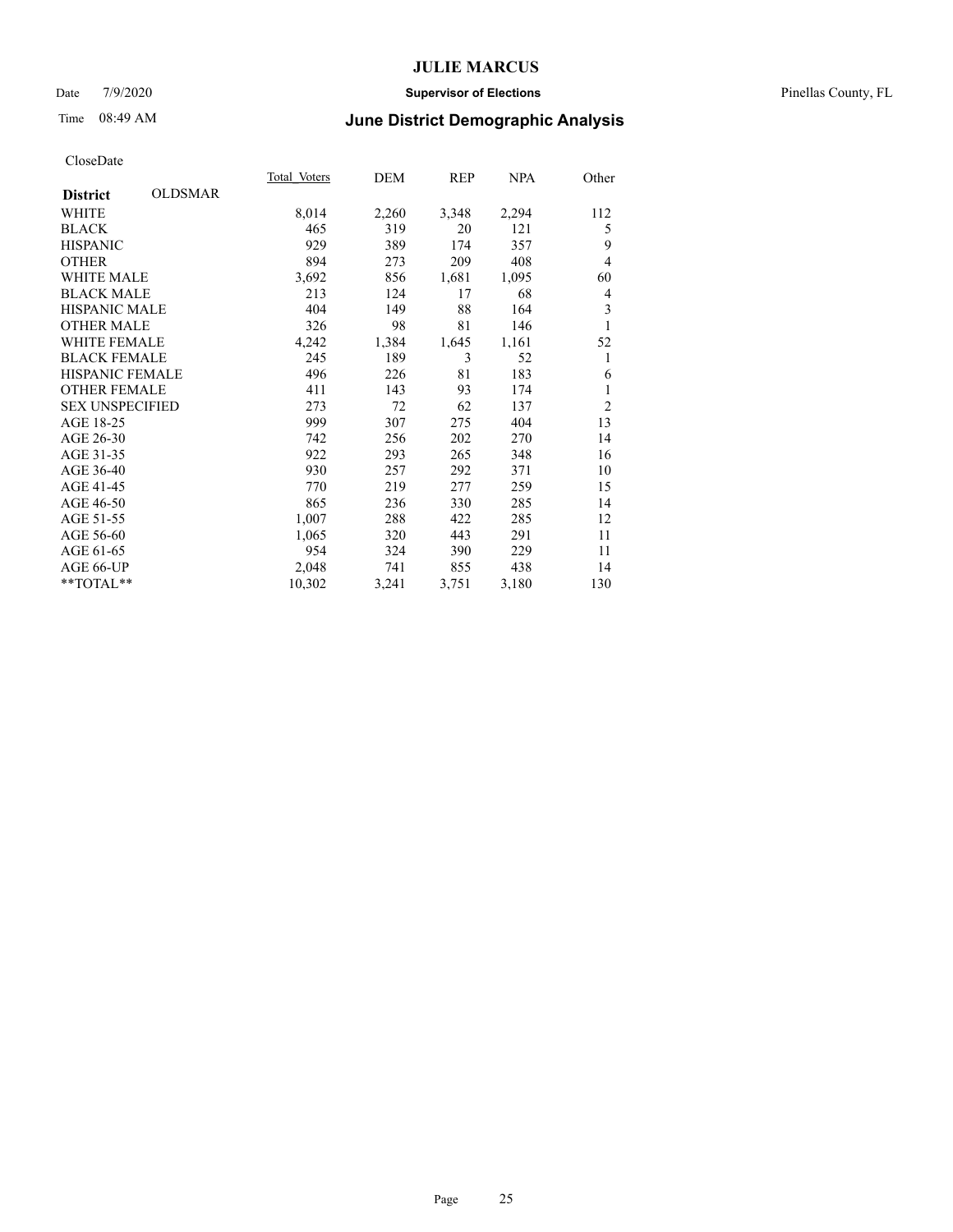### Date 7/9/2020 **Supervisor of Elections** Pinellas County, FL

# Time 08:49 AM **June District Demographic Analysis**

| Total Voters | DEM    | <b>REP</b> | <b>NPA</b> | Other |
|--------------|--------|------------|------------|-------|
|              |        |            |            |       |
| 24,968       | 7,925  | 9,617      | 7,102      | 324   |
| 1,777        | 1,285  | 81         | 392        | 19    |
| 2,809        | 1,226  | 479        | 1,075      | 29    |
| 3,854        | 1,145  | 919        | 1,758      | 32    |
| 11,310       | 3,007  | 4,733      | 3,402      | 168   |
| 766          | 493    | 44         | 218        | 11    |
| 1,242        | 499    | 227        | 497        | 19    |
| 1,584        | 420    | 445        | 702        | 17    |
| 13,409       | 4,858  | 4,800      | 3,595      | 156   |
| 988          | 774    | 36         | 170        | 8     |
| 1,477        | 696    | 237        | 534        | 10    |
| 1,737        | 579    | 388        | 758        | 12    |
| 895          | 255    | 186        | 451        | 3     |
| 3,004        | 990    | 654        | 1,312      | 48    |
| 2,610        | 912    | 584        | 1,056      | 58    |
| 2,631        | 966    | 622        | 995        | 48    |
| 2,468        | 854    | 618        | 950        | 46    |
| 2,127        | 707    | 609        | 789        | 22    |
| 2,544        | 796    | 857        | 840        | 51    |
| 2,841        | 906    | 1,026      | 882        | 27    |
| 3,229        | 1,024  | 1,317      | 862        | 26    |
| 3,134        | 1,118  | 1,214      | 770        | 32    |
| 8,820        | 3,308  | 3,595      | 1,871      | 46    |
| 33,408       | 11,581 | 11,096     | 10,327     | 404   |
|              |        |            |            |       |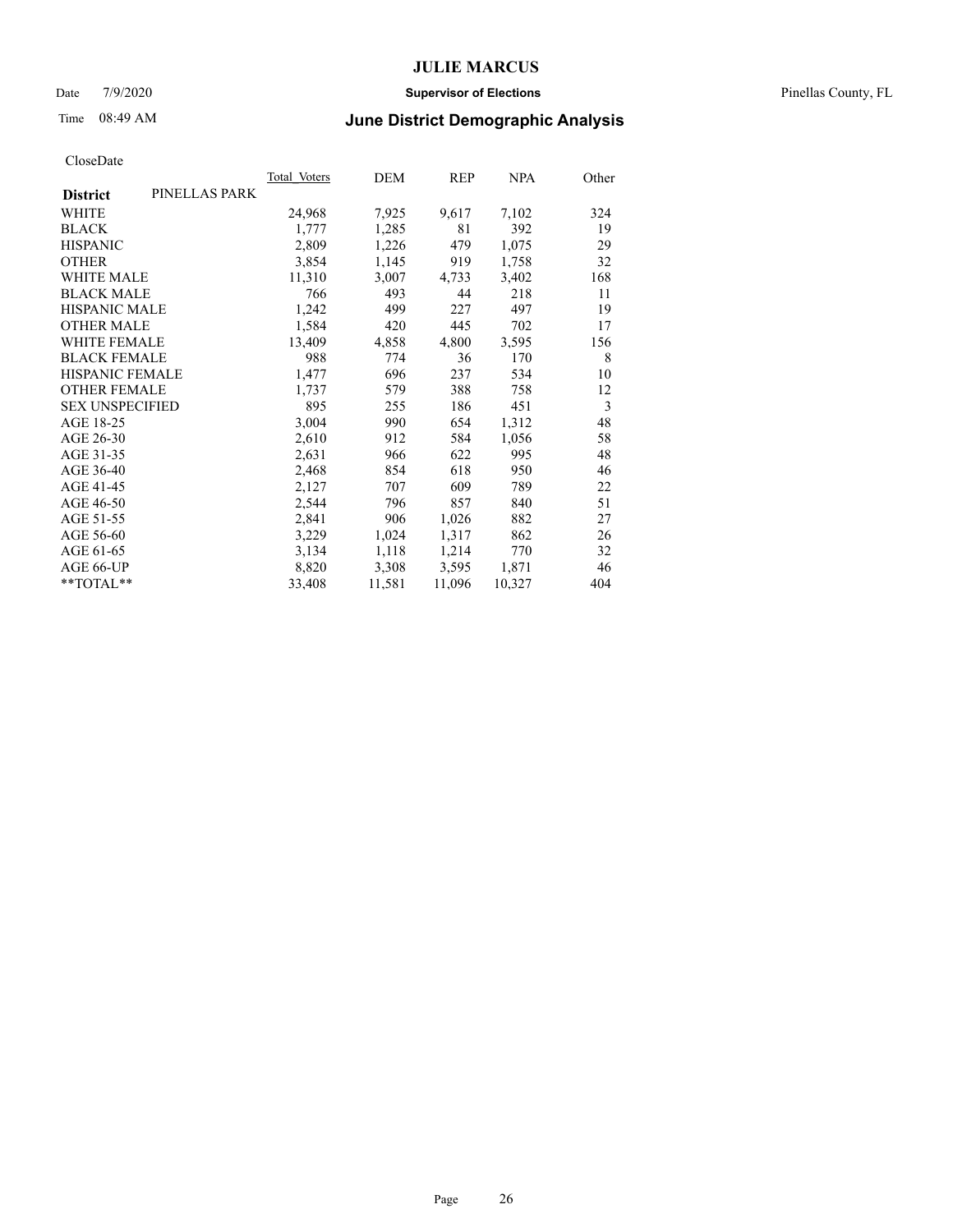### Date 7/9/2020 **Supervisor of Elections** Pinellas County, FL

# Time 08:49 AM **June District Demographic Analysis**

| CloseDate |
|-----------|
|-----------|

|                        |                        | Total Voters | DEM            | REP      | <b>NPA</b> | Other          |
|------------------------|------------------------|--------------|----------------|----------|------------|----------------|
| <b>District</b>        | <b>REDINGTON BEACH</b> |              |                |          |            |                |
| WHITE                  |                        | 1,114        | 317            | 544      | 245        | 8              |
| <b>BLACK</b>           |                        | 9            | 7              | 1        | 1          | $\theta$       |
| <b>HISPANIC</b>        |                        | 43           | 10             | 20       | 12         |                |
| <b>OTHER</b>           |                        | 77           | 21             | 30       | 26         | $\theta$       |
| <b>WHITE MALE</b>      |                        | 510          | 113            | 261      | 132        | 4              |
| <b>BLACK MALE</b>      |                        | 6            | 5              | 1        | $\theta$   | $\theta$       |
| <b>HISPANIC MALE</b>   |                        | 24           | 4              | 11       | 8          | 1              |
| <b>OTHER MALE</b>      |                        | 33           | 9              | 15       | 9          | $\theta$       |
| <b>WHITE FEMALE</b>    |                        | 592          | 198            | 279      | 111        | 4              |
| <b>BLACK FEMALE</b>    |                        | 3            | $\overline{2}$ | $\theta$ |            | $\theta$       |
| <b>HISPANIC FEMALE</b> |                        | 18           | 5              | 9        | 4          | $\theta$       |
| <b>OTHER FEMALE</b>    |                        | 32           | 8              | 12       | 12         | $\theta$       |
| <b>SEX UNSPECIFIED</b> |                        | 25           | 11             | 7        | 7          | $\theta$       |
| AGE 18-25              |                        | 76           | 20             | 35       | 21         | $\theta$       |
| AGE 26-30              |                        | 46           | 13             | 20       | 12         |                |
| AGE 31-35              |                        | 48           | 14             | 21       | 13         | $\theta$       |
| AGE 36-40              |                        | 57           | 18             | 17       | 21         |                |
| AGE 41-45              |                        | 75           | 17             | 32       | 25         |                |
| AGE 46-50              |                        | 104          | 27             | 47       | 29         |                |
| AGE 51-55              |                        | 104          | 24             | 56       | 24         | $\theta$       |
| AGE 56-60              |                        | 159          | 44             | 83       | 32         | $\theta$       |
| AGE 61-65              |                        | 181          | 51             | 88       | 40         | $\overline{2}$ |
| AGE 66-UP              |                        | 393          | 127            | 196      | 67         | 3              |
| **TOTAL**              |                        | 1,243        | 355            | 595      | 284        | 9              |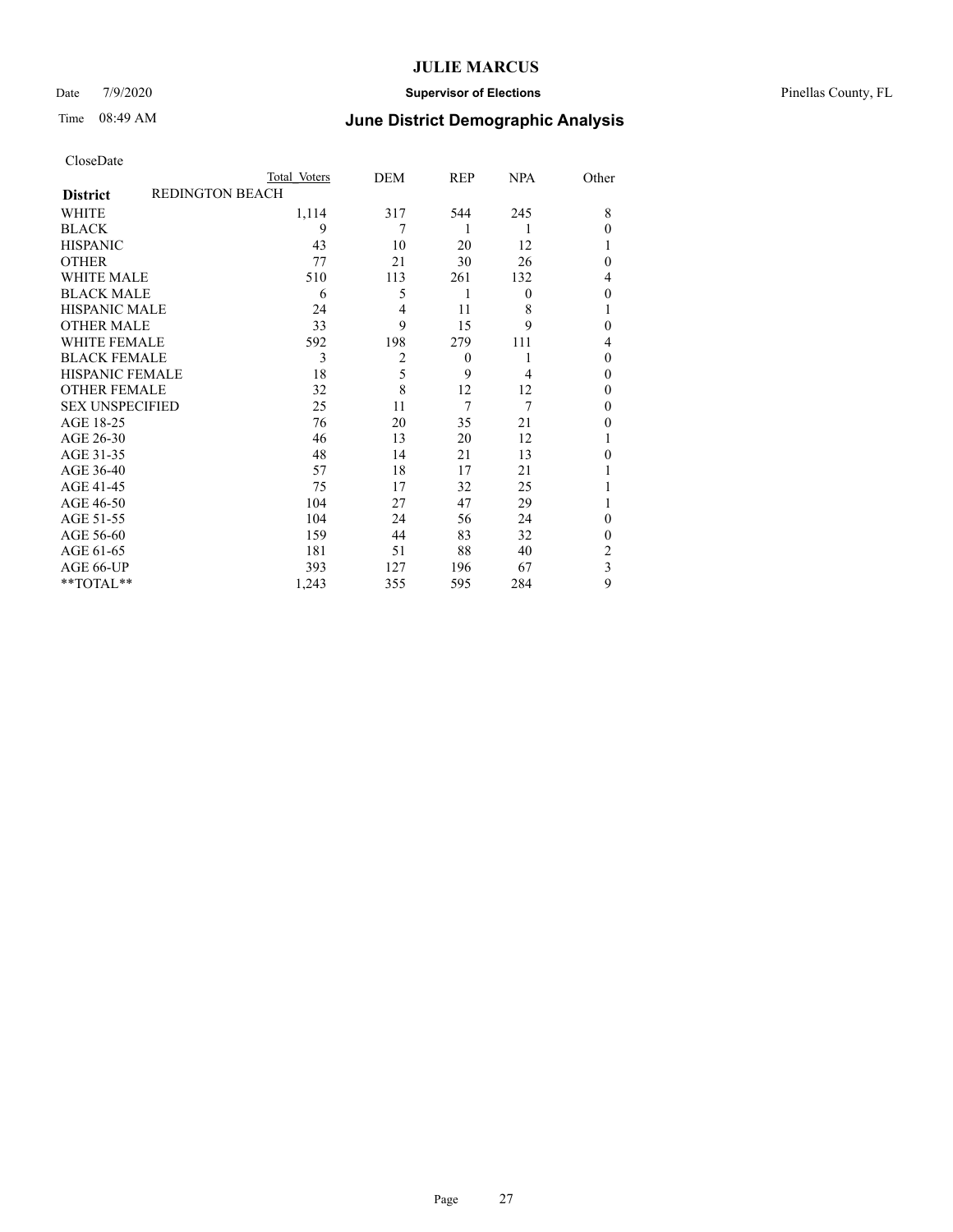### Date 7/9/2020 **Supervisor of Elections** Pinellas County, FL

# Time 08:49 AM **June District Demographic Analysis**

|                                            | Total Voters | DEM            | REP            | <b>NPA</b> | Other          |
|--------------------------------------------|--------------|----------------|----------------|------------|----------------|
| <b>REDINGTON SHORES</b><br><b>District</b> |              |                |                |            |                |
| WHITE                                      | 1,743        | 434            | 875            | 410        | 24             |
| <b>BLACK</b>                               | 17           | 9              | $\overline{2}$ | 6          | $\theta$       |
| <b>HISPANIC</b>                            | 63           | 26             | 16             | 19         | 2              |
| <b>OTHER</b>                               | 105          | 32             | 47             | 24         | $\overline{2}$ |
| <b>WHITE MALE</b>                          | 834          | 167            | 434            | 222        | 11             |
| <b>BLACK MALE</b>                          | 11           | 5              | 1              | 5          | $\theta$       |
| <b>HISPANIC MALE</b>                       | 29           | 14             | 8              | 6          | 1              |
| <b>OTHER MALE</b>                          | 40           | 13             | 19             | 7          | 1              |
| <b>WHITE FEMALE</b>                        | 883          | 262            | 427            | 182        | 12             |
| <b>BLACK FEMALE</b>                        | 6            | $\overline{4}$ | 1              | 1          | $\theta$       |
| <b>HISPANIC FEMALE</b>                     | 33           | 11             | 8              | 13         | 1              |
| <b>OTHER FEMALE</b>                        | 45           | 15             | 22             | 8          | 0              |
| <b>SEX UNSPECIFIED</b>                     | 46           | 10             | 20             | 14         | $\overline{2}$ |
| AGE 18-25                                  | 98           | 23             | 43             | 30         | $\overline{2}$ |
| AGE 26-30                                  | 61           | 19             | 23             | 19         | $\mathbf{0}$   |
| AGE 31-35                                  | 69           | 18             | 22             | 27         | $\overline{c}$ |
| AGE 36-40                                  | 87           | 18             | 36             | 29         | 4              |
| AGE 41-45                                  | 89           | 27             | 40             | 21         | 1              |
| AGE 46-50                                  | 133          | 30             | 61             | 40         | 2              |
| AGE 51-55                                  | 167          | 43             | 89             | 32         | 3              |
| AGE 56-60                                  | 219          | 46             | 125            | 45         | 3              |
| AGE 61-65                                  | 242          | 63             | 119            | 57         | 3              |
| AGE 66-UP                                  | 763          | 214            | 382            | 159        | 8              |
| **TOTAL**                                  | 1,928        | 501            | 940            | 459        | 28             |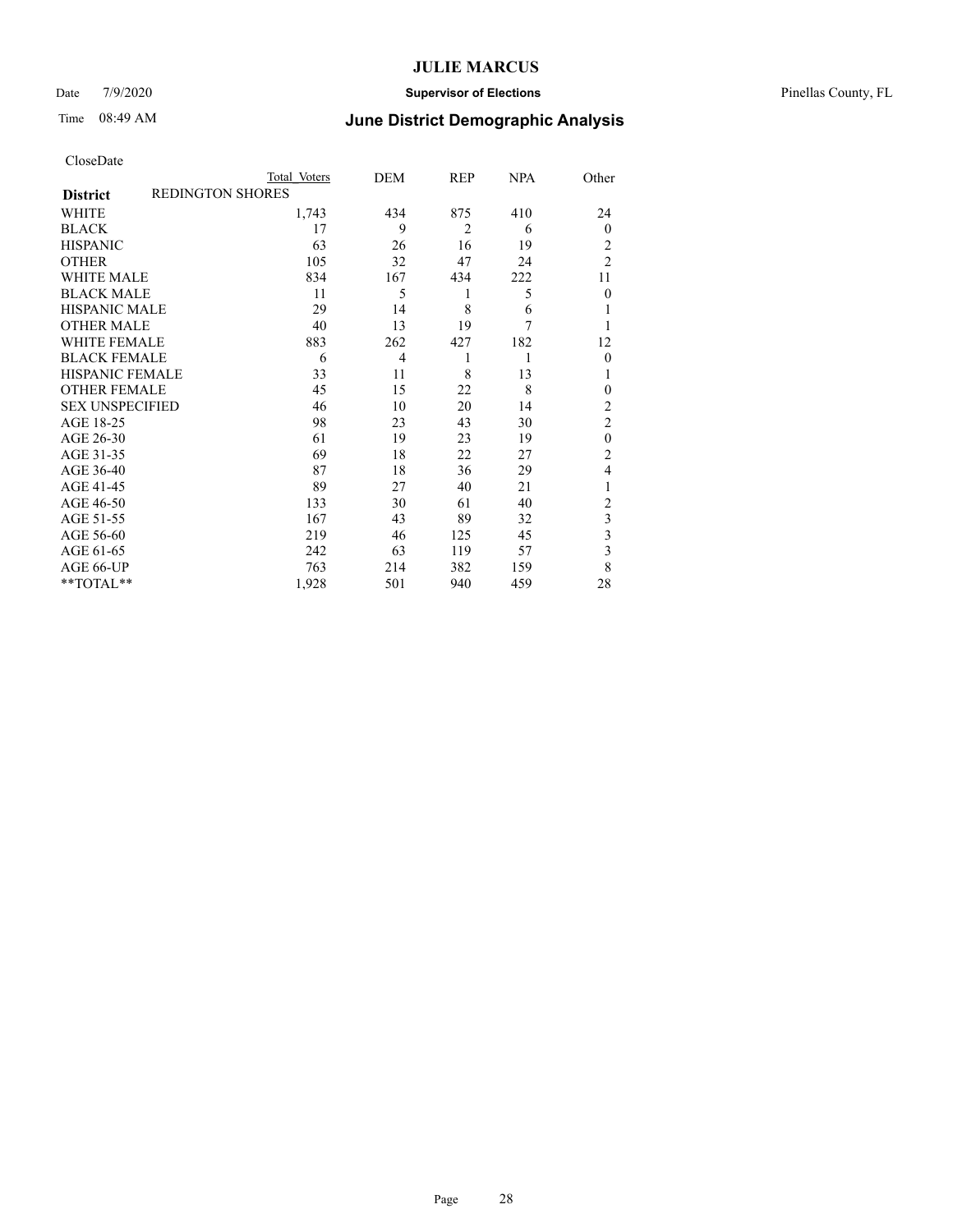### Date 7/9/2020 **Supervisor of Elections** Pinellas County, FL

## Time 08:49 AM **June District Demographic Analysis**

|                                         | Total Voters | DEM   | REP   | NPA   | Other                   |
|-----------------------------------------|--------------|-------|-------|-------|-------------------------|
| <b>SAFETY HARBOR</b><br><b>District</b> |              |       |       |       |                         |
| WHITE                                   | 11,364       | 3,455 | 4,773 | 3,005 | 131                     |
| <b>BLACK</b>                            | 532          | 398   | 29    | 104   | 1                       |
| <b>HISPANIC</b>                         | 533          | 208   | 130   | 190   | 5                       |
| <b>OTHER</b>                            | 741          | 224   | 198   | 311   | 8                       |
| WHITE MALE                              | 5,140        | 1,277 | 2,315 | 1,483 | 65                      |
| <b>BLACK MALE</b>                       | 223          | 150   | 14    | 58    | 1                       |
| <b>HISPANIC MALE</b>                    | 253          | 89    | 63    | 98    | $\overline{\mathbf{3}}$ |
| <b>OTHER MALE</b>                       | 311          | 87    | 92    | 127   | 5                       |
| WHITE FEMALE                            | 6,104        | 2,139 | 2,420 | 1,481 | 64                      |
| <b>BLACK FEMALE</b>                     | 302          | 242   | 15    | 45    | $\theta$                |
| <b>HISPANIC FEMALE</b>                  | 270          | 115   | 64    | 89    | $\overline{2}$          |
| <b>OTHER FEMALE</b>                     | 308          | 105   | 80    | 121   | $\overline{c}$          |
| <b>SEX UNSPECIFIED</b>                  | 258          | 80    | 67    | 108   | $\overline{3}$          |
| AGE 18-25                               | 1,064        | 361   | 312   | 375   | 16                      |
| AGE 26-30                               | 681          | 225   | 205   | 241   | 10                      |
| AGE 31-35                               | 858          | 268   | 247   | 333   | 10                      |
| AGE 36-40                               | 920          | 302   | 270   | 326   | 22                      |
| AGE 41-45                               | 831          | 258   | 286   | 272   | 15                      |
| AGE 46-50                               | 943          | 241   | 402   | 288   | 12                      |
| AGE 51-55                               | 1,216        | 358   | 485   | 358   | 15                      |
| AGE 56-60                               | 1,510        | 472   | 684   | 343   | 11                      |
| AGE 61-65                               | 1,493        | 500   | 633   | 345   | 15                      |
| AGE 66-UP                               | 3,654        | 1,300 | 1,606 | 729   | 19                      |
| **TOTAL**                               | 13,170       | 4,285 | 5,130 | 3,610 | 145                     |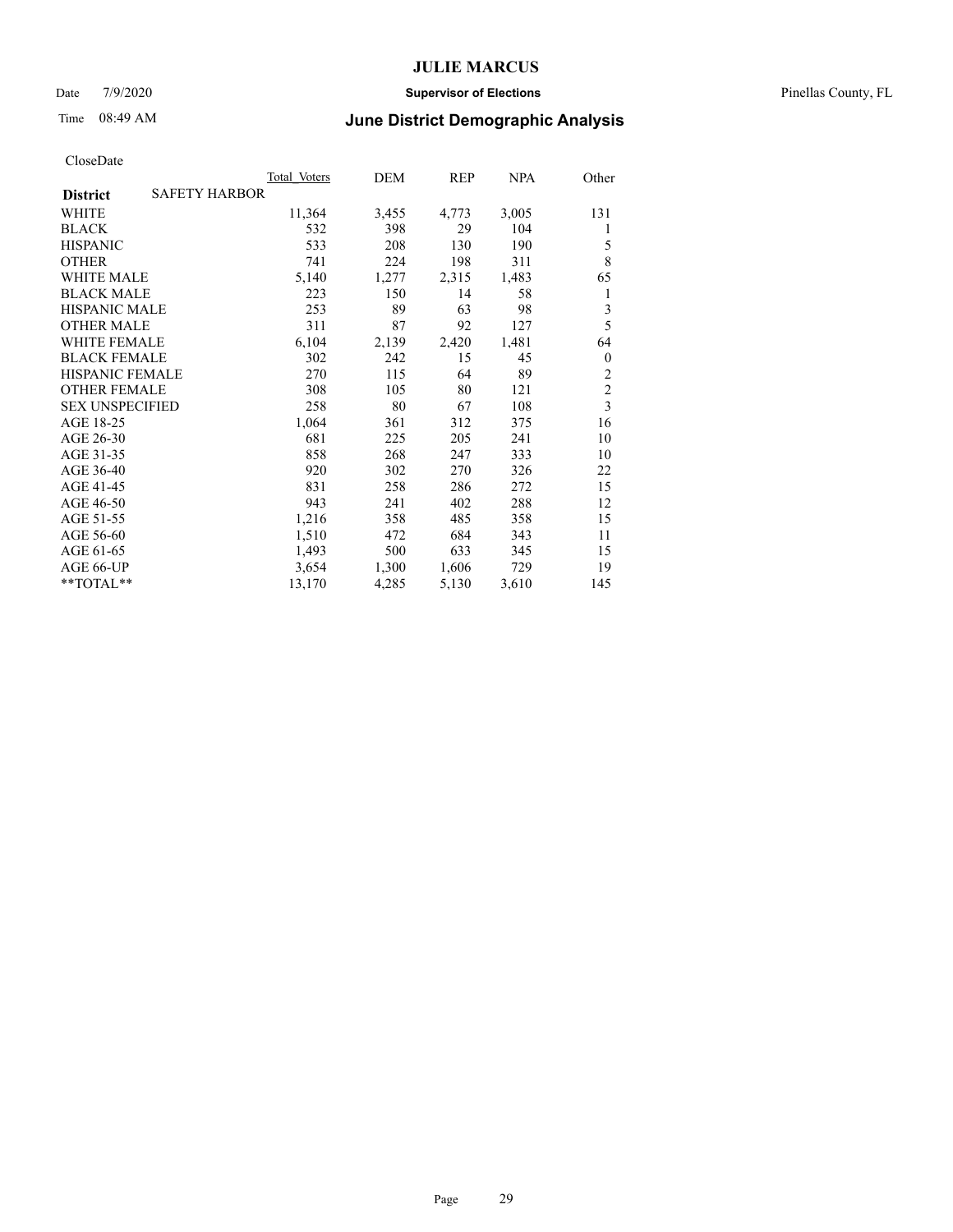### Date 7/9/2020 **Supervisor of Elections** Pinellas County, FL

# Time 08:49 AM **June District Demographic Analysis**

| <b>Total Voters</b> | DEM   | REP   | NPA   | Other                   |
|---------------------|-------|-------|-------|-------------------------|
|                     |       |       |       |                         |
| 12,971              | 3,831 | 5,830 | 3,164 | 146                     |
| 289                 | 185   | 19    | 80    | 5                       |
| 484                 | 180   | 128   | 172   | 4                       |
| 837                 | 244   | 224   | 361   | 8                       |
| 5,753               | 1,411 | 2,748 | 1,523 | 71                      |
| 140                 | 85    | 8     | 45    | 2                       |
| 232                 | 77    | 66    | 87    | $\overline{c}$          |
| 303                 | 80    | 93    | 126   | $\overline{4}$          |
| 7,078               | 2,373 | 3,028 | 1,603 | 74                      |
| 147                 | 100   | 11    | 33    | 3                       |
| 245                 | 101   | 62    | 80    | $\overline{c}$          |
| 382                 | 123   | 99    | 158   | $\overline{c}$          |
| 301                 | 90    | 86    | 122   | $\overline{\mathbf{3}}$ |
| 1,048               | 293   | 334   | 397   | 24                      |
| 774                 | 221   | 265   | 275   | 13                      |
| 808                 | 211   | 304   | 286   | 7                       |
| 821                 | 224   | 268   | 314   | 15                      |
| 814                 | 219   | 311   | 274   | 10                      |
| 940                 | 232   | 421   | 274   | 13                      |
| 1,163               | 297   | 545   | 306   | 15                      |
| 1,427               | 408   | 693   | 310   | 16                      |
| 1,531               | 540   | 663   | 319   | 9                       |
| 5,255               | 1,795 | 2,397 | 1,022 | 41                      |
| 14,581              | 4,440 | 6,201 | 3,777 | 163                     |
|                     |       |       |       |                         |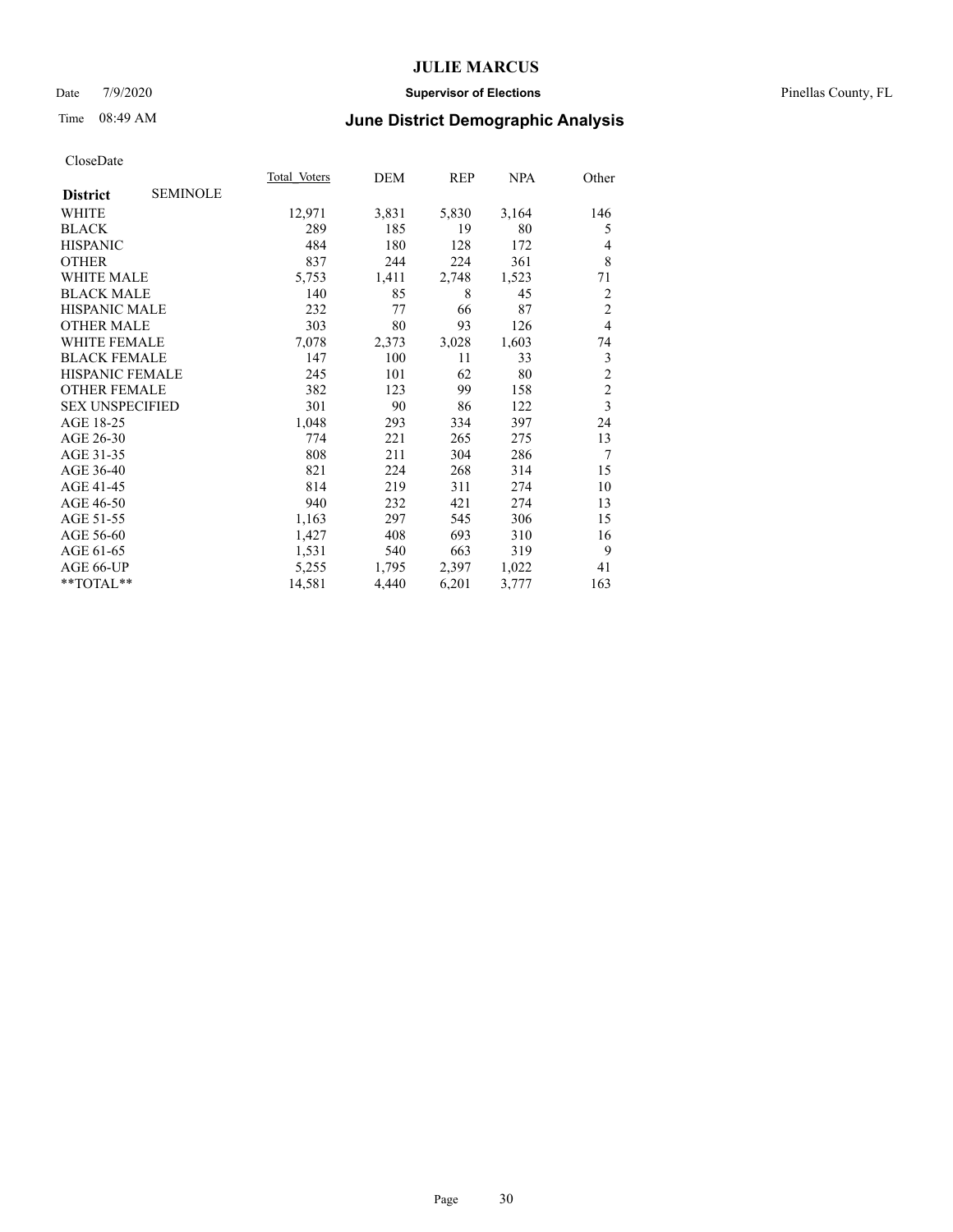### Date 7/9/2020 **Supervisor of Elections** Pinellas County, FL

## Time 08:49 AM **June District Demographic Analysis**

|                        |                       | Total Voters | DEM   | REP            | NPA | Other                   |
|------------------------|-----------------------|--------------|-------|----------------|-----|-------------------------|
| <b>District</b>        | <b>SOUTH PASADENA</b> |              |       |                |     |                         |
| <b>WHITE</b>           |                       | 3,691        | 1,298 | 1,457          | 885 | 51                      |
| <b>BLACK</b>           |                       | 79           | 63    | $\overline{2}$ | 12  | 2                       |
| <b>HISPANIC</b>        |                       | 108          | 42    | 33             | 31  | $\overline{c}$          |
| <b>OTHER</b>           |                       | 169          | 59    | 41             | 66  | $\overline{\mathbf{3}}$ |
| <b>WHITE MALE</b>      |                       | 1,533        | 464   | 623            | 417 | 29                      |
| <b>BLACK MALE</b>      |                       | 41           | 27    | 1              | 11  | 2                       |
| <b>HISPANIC MALE</b>   |                       | 41           | 17    | 13             | 10  | 1                       |
| <b>OTHER MALE</b>      |                       | 68           | 24    | 18             | 25  | 1                       |
| <b>WHITE FEMALE</b>    |                       | 2,122        | 821   | 823            | 456 | 22                      |
| <b>BLACK FEMALE</b>    |                       | 37           | 35    | 1              | 1   | $\theta$                |
| <b>HISPANIC FEMALE</b> |                       | 65           | 24    | 20             | 20  | 1                       |
| <b>OTHER FEMALE</b>    |                       | 77           | 28    | 18             | 30  | 1                       |
| <b>SEX UNSPECIFIED</b> |                       | 63           | 22    | 16             | 24  | 1                       |
| AGE 18-25              |                       | 105          | 42    | 25             | 33  | 5                       |
| AGE 26-30              |                       | 91           | 34    | 13             | 40  | 4                       |
| AGE 31-35              |                       | 96           | 28    | 32             | 36  | $\theta$                |
| AGE 36-40              |                       | 94           | 26    | 20             | 43  | 5                       |
| AGE 41-45              |                       | 91           | 36    | 20             | 33  | $\overline{c}$          |
| AGE 46-50              |                       | 152          | 44    | 64             | 41  | $\overline{\mathbf{3}}$ |
| AGE 51-55              |                       | 221          | 72    | 88             | 57  | 4                       |
| AGE 56-60              |                       | 362          | 119   | 135            | 100 | 8                       |
| AGE 61-65              |                       | 455          | 164   | 160            | 122 | 9                       |
| AGE 66-UP              |                       | 2,380        | 897   | 976            | 489 | 18                      |
| **TOTAL**              |                       | 4,047        | 1,462 | 1,533          | 994 | 58                      |
|                        |                       |              |       |                |     |                         |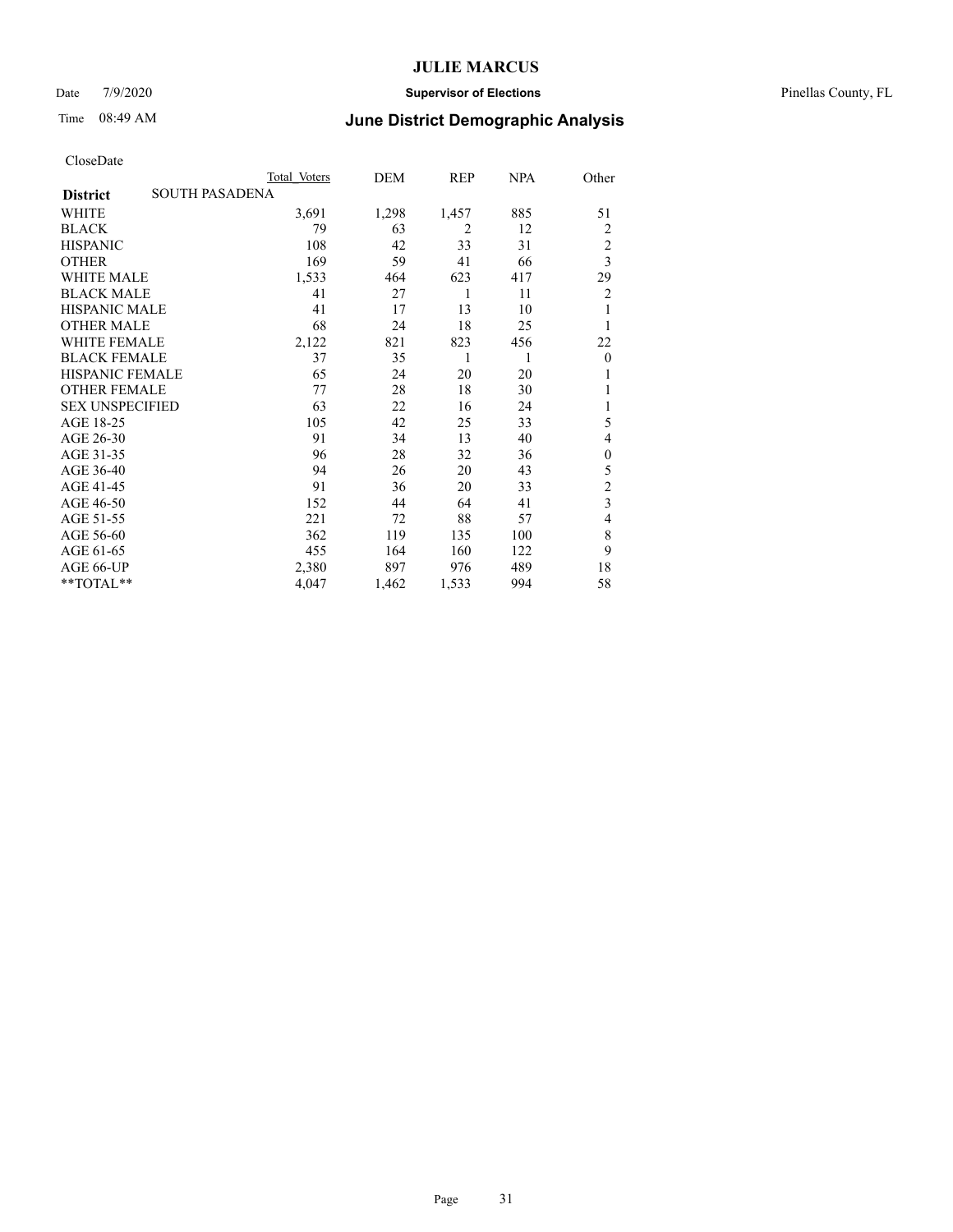### Date 7/9/2020 **Supervisor of Elections** Pinellas County, FL

# Time 08:49 AM **June District Demographic Analysis**

| Total Voters | DEM    | REP    | NPA    | Other |
|--------------|--------|--------|--------|-------|
|              |        |        |        |       |
| 128,936      | 49,543 | 44,241 | 33,057 | 2,095 |
| 35,463       | 29,019 | 985    | 5,287  | 172   |
| 8,955        | 4,256  | 1,595  | 2,995  | 109   |
| 14,262       | 5,695  | 2,375  | 6,002  | 190   |
| 60,487       | 20,157 | 22,352 | 16,846 | 1,132 |
| 14,046       | 10,802 | 511    | 2,633  | 100   |
| 3,924        | 1,732  | 791    | 1,345  | 56    |
| 5,137        | 1,893  | 1,053  | 2,096  | 95    |
| 66,915       | 28,781 | 21,483 | 15,702 | 949   |
| 20,796       | 17,737 | 449    | 2,540  | 70    |
| 4,777        | 2,398  | 775    | 1,552  | 52    |
| 6,200        | 2,817  | 1,037  | 2,276  | 70    |
| 5,334        | 2,196  | 745    | 2,351  | 42    |
| 18,546       | 8,600  | 3,280  | 6,350  | 316   |
| 17,736       | 8,329  | 3,406  | 5,639  | 362   |
| 17,182       | 8,031  | 3,450  | 5,382  | 319   |
| 14,983       | 6,922  | 2,993  | 4,769  | 299   |
| 13,261       | 6,117  | 3,035  | 3,894  | 215   |
| 14,524       | 6,534  | 3,861  | 3,878  | 251   |
| 15,519       | 6,899  | 4,696  | 3,720  | 204   |
| 17,883       | 8,249  | 5,760  | 3,672  | 202   |
| 16,901       | 8,300  | 5,228  | 3,203  | 170   |
| 41,080       | 20,531 | 13,487 | 6,834  | 228   |
| 187,616      | 88,513 | 49,196 | 47,341 | 2,566 |
|              |        |        |        |       |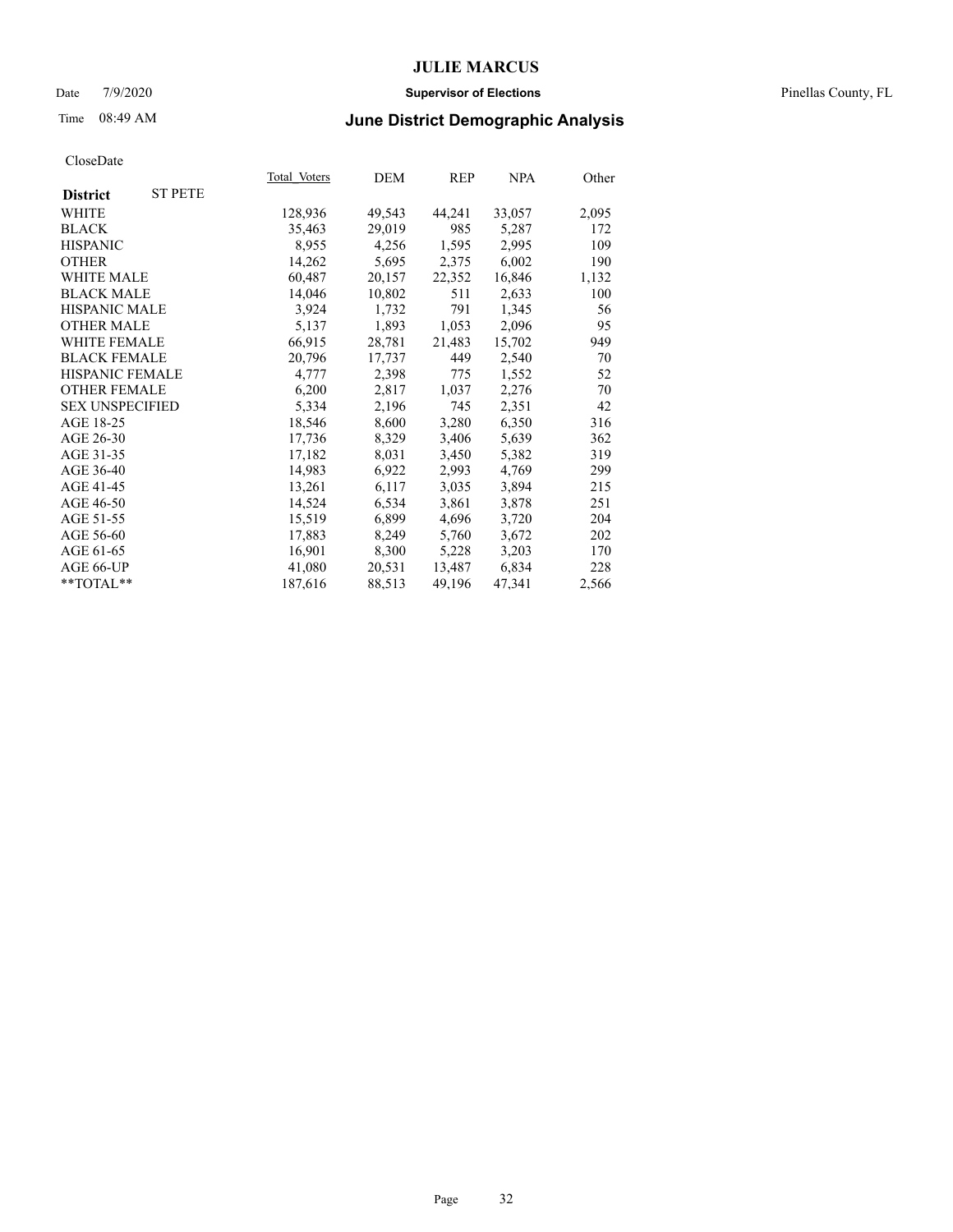### Date 7/9/2020 **Supervisor of Elections** Pinellas County, FL

# Time 08:49 AM **June District Demographic Analysis**

|                        |                      | Total Voters | DEM   | REP            | NPA            | Other            |
|------------------------|----------------------|--------------|-------|----------------|----------------|------------------|
| <b>District</b>        | <b>ST PETE BEACH</b> |              |       |                |                |                  |
| WHITE                  |                      | 6,907        | 1,897 | 3,138          | 1,778          | 94               |
| <b>BLACK</b>           |                      | 52           | 34    | 4              | 14             | $\overline{0}$   |
| <b>HISPANIC</b>        |                      | 160          | 57    | 53             | 47             | 3                |
| <b>OTHER</b>           |                      | 296          | 103   | 85             | 102            | 6                |
| <b>WHITE MALE</b>      |                      | 3,322        | 732   | 1,593          | 947            | 50               |
| <b>BLACK MALE</b>      |                      | 33           | 21    | $\overline{2}$ | 10             | $\boldsymbol{0}$ |
| <b>HISPANIC MALE</b>   |                      | 61           | 18    | 21             | 19             | 3                |
| <b>OTHER MALE</b>      |                      | 116          | 35    | 35             | 44             | $\overline{2}$   |
| <b>WHITE FEMALE</b>    |                      | 3,509        | 1,149 | 1,515          | 802            | 43               |
| <b>BLACK FEMALE</b>    |                      | 19           | 13    | $\overline{2}$ | $\overline{4}$ | $\theta$         |
| <b>HISPANIC FEMALE</b> |                      | 96           | 38    | 30             | 28             | $\theta$         |
| <b>OTHER FEMALE</b>    |                      | 130          | 54    | 41             | 31             | 4                |
| <b>SEX UNSPECIFIED</b> |                      | 129          | 31    | 41             | 56             | 1                |
| AGE 18-25              |                      | 395          | 108   | 165            | 114            | 8                |
| AGE 26-30              |                      | 287          | 89    | 93             | 100            | 5                |
| AGE 31-35              |                      | 252          | 67    | 87             | 94             | 4                |
| AGE 36-40              |                      | 279          | 91    | 83             | 98             | 7                |
| AGE 41-45              |                      | 325          | 91    | 113            | 113            | 8                |
| AGE 46-50              |                      | 426          | 97    | 183            | 138            | 8                |
| AGE 51-55              |                      | 695          | 150   | 373            | 159            | 13               |
| AGE 56-60              |                      | 935          | 236   | 453            | 226            | 20               |
| AGE 61-65              |                      | 980          | 275   | 443            | 245            | 17               |
| AGE 66-UP              |                      | 2,841        | 887   | 1,287          | 654            | 13               |
| **TOTAL**              |                      | 7,415        | 2,091 | 3,280          | 1,941          | 103              |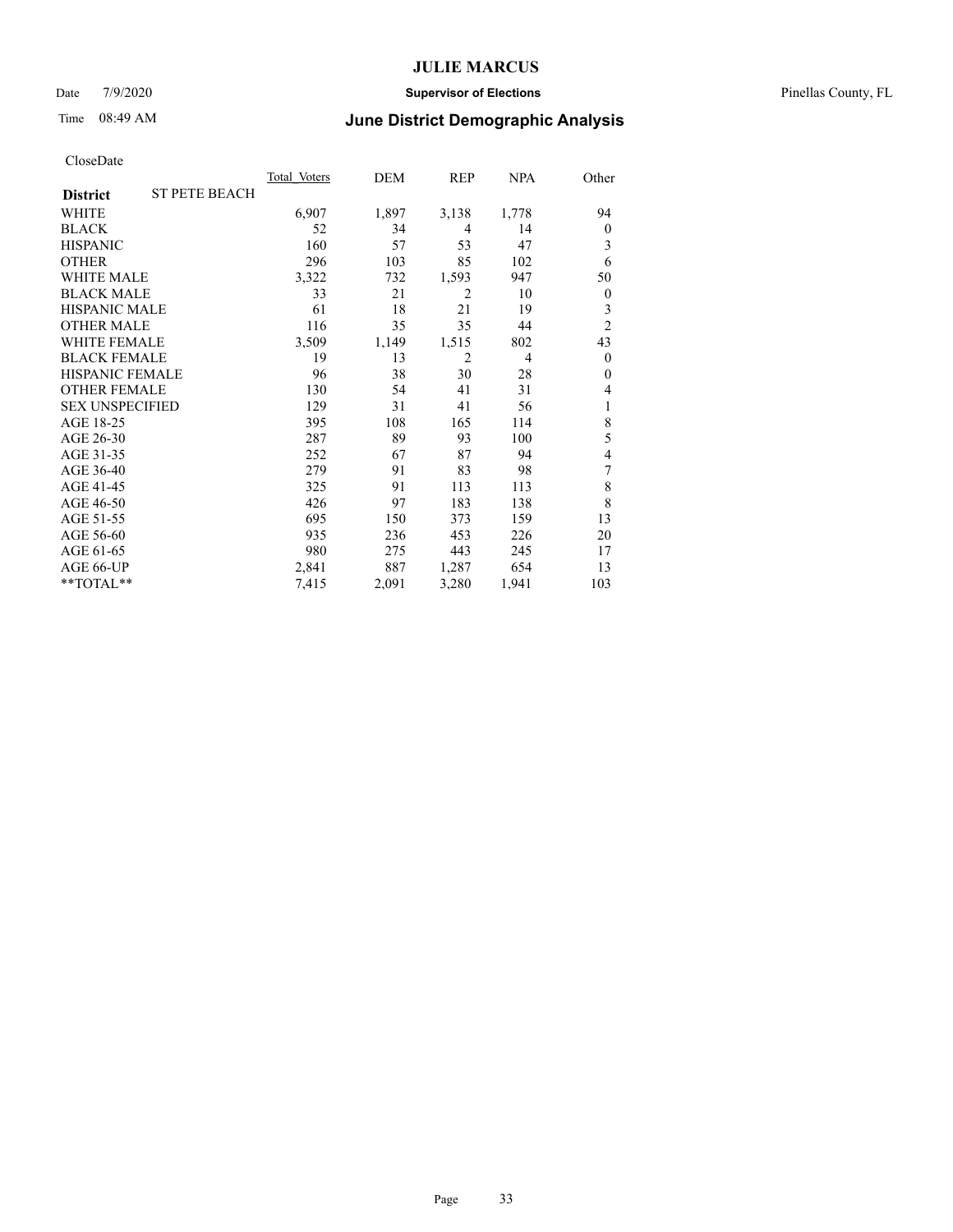### Date 7/9/2020 **Supervisor of Elections** Pinellas County, FL

# Time 08:49 AM **June District Demographic Analysis**

|                                   | Total Voters | DEM   | REP   | NPA   | Other          |
|-----------------------------------|--------------|-------|-------|-------|----------------|
| TARPON SPRINGS<br><b>District</b> |              |       |       |       |                |
| WHITE                             | 16,193       | 4,722 | 6,766 | 4,483 | 222            |
| <b>BLACK</b>                      | 1,002        | 748   | 47    | 200   | 7              |
| <b>HISPANIC</b>                   | 993          | 404   | 196   | 384   | 9              |
| <b>OTHER</b>                      | 934          | 279   | 271   | 371   | 13             |
| WHITE MALE                        | 7,564        | 1,842 | 3,366 | 2,233 | 123            |
| <b>BLACK MALE</b>                 | 428          | 303   | 24    | 98    | 3              |
| <b>HISPANIC MALE</b>              | 443          | 159   | 96    | 184   | 4              |
| <b>OTHER MALE</b>                 | 313          | 87    | 101   | 120   | 5              |
| <b>WHITE FEMALE</b>               | 8,457        | 2,835 | 3,337 | 2,187 | 98             |
| <b>BLACK FEMALE</b>               | 548          | 426   | 22    | 96    | 4              |
| <b>HISPANIC FEMALE</b>            | 530          | 240   | 95    | 190   | 5              |
| <b>OTHER FEMALE</b>               | 436          | 137   | 125   | 169   | 5              |
| <b>SEX UNSPECIFIED</b>            | 402          | 124   | 114   | 160   | $\overline{4}$ |
| AGE 18-25                         | 1,756        | 481   | 534   | 706   | 35             |
| AGE 26-30                         | 1,077        | 355   | 322   | 379   | 21             |
| AGE 31-35                         | 1,200        | 360   | 402   | 421   | 17             |
| AGE 36-40                         | 1,172        | 369   | 346   | 435   | 22             |
| AGE 41-45                         | 1,069        | 342   | 356   | 359   | 12             |
| AGE 46-50                         | 1,431        | 394   | 587   | 434   | 16             |
| AGE 51-55                         | 1,642        | 442   | 712   | 465   | 23             |
| AGE 56-60                         | 1,951        | 553   | 844   | 521   | 33             |
| AGE 61-65                         | 1,971        | 688   | 787   | 471   | 25             |
| AGE 66-UP                         | 5,853        | 2,169 | 2,390 | 1,247 | 47             |
| $*$ $TOTAL**$                     | 19,122       | 6,153 | 7,280 | 5,438 | 251            |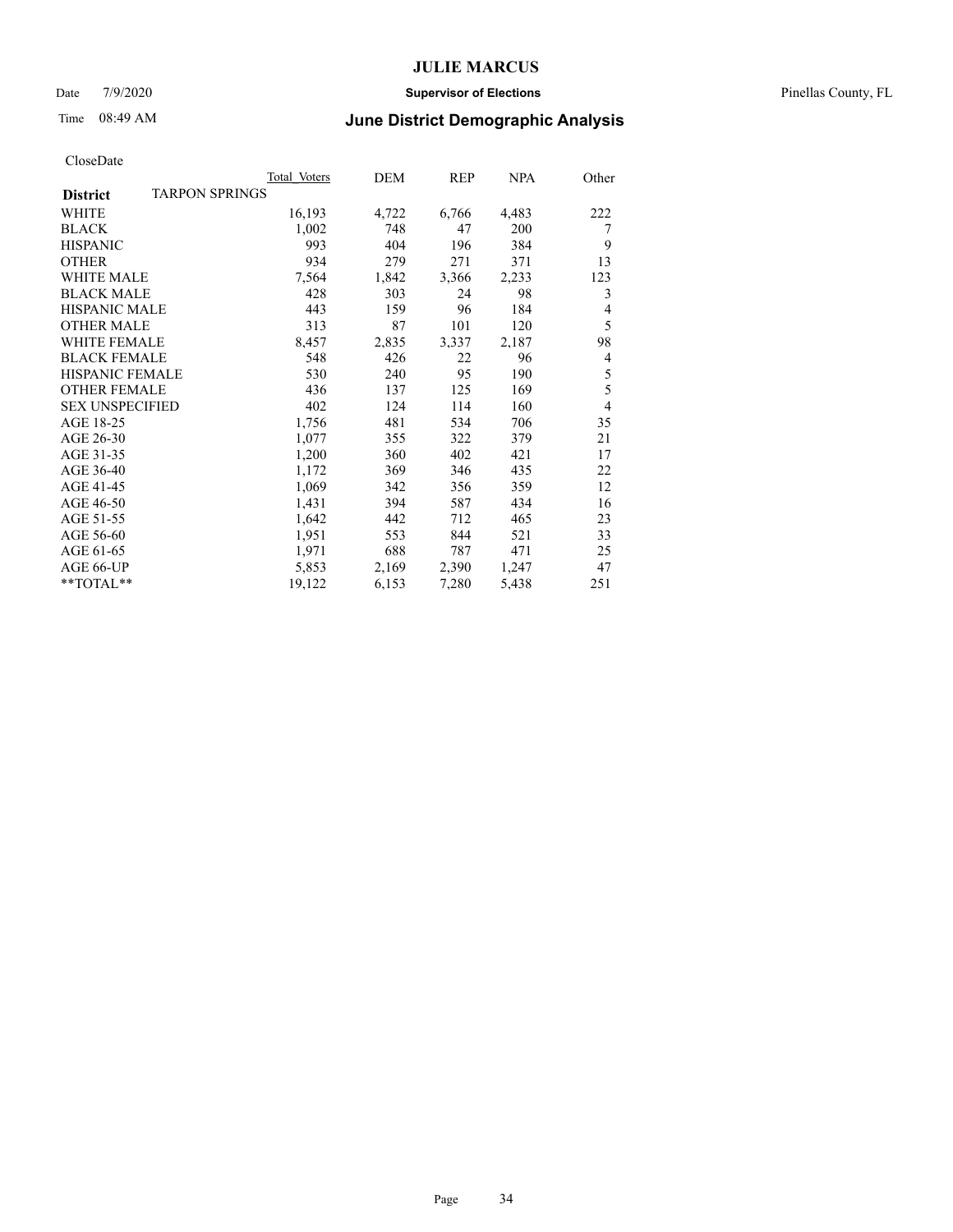### Date 7/9/2020 **Supervisor of Elections** Pinellas County, FL

## Time 08:49 AM **June District Demographic Analysis**

|                        |                        | Total Voters | DEM   | REP            | NPA            | Other          |
|------------------------|------------------------|--------------|-------|----------------|----------------|----------------|
| <b>District</b>        | <b>TREASURE ISLAND</b> |              |       |                |                |                |
| WHITE                  |                        | 5,316        | 1,319 | 2,585          | 1,350          | 62             |
| <b>BLACK</b>           |                        | 32           | 19    | 3              | 9              | 1              |
| <b>HISPANIC</b>        |                        | 141          | 38    | 60             | 41             | 2              |
| <b>OTHER</b>           |                        | 240          | 76    | 84             | 78             | $\overline{2}$ |
| WHITE MALE             |                        | 2,549        | 513   | 1,306          | 694            | 36             |
| <b>BLACK MALE</b>      |                        | 17           | 10    | $\overline{2}$ | 5              | $\mathbf{0}$   |
| <b>HISPANIC MALE</b>   |                        | 67           | 16    | 28             | 23             | $\mathbf{0}$   |
| <b>OTHER MALE</b>      |                        | 89           | 27    | 35             | 26             | 1              |
| <b>WHITE FEMALE</b>    |                        | 2,706        | 788   | 1,253          | 639            | 26             |
| <b>BLACK FEMALE</b>    |                        | 15           | 9     |                | $\overline{4}$ | 1              |
| <b>HISPANIC FEMALE</b> |                        | 71           | 21    | 31             | 17             | $\overline{2}$ |
| <b>OTHER FEMALE</b>    |                        | 112          | 44    | 38             | 29             | 1              |
| <b>SEX UNSPECIFIED</b> |                        | 103          | 24    | 38             | 41             | $\theta$       |
| AGE 18-25              |                        | 317          | 74    | 133            | 107            | 3              |
| AGE 26-30              |                        | 192          | 65    | 58             | 68             | 1              |
| AGE 31-35              |                        | 224          | 54    | 78             | 89             | 3              |
| AGE 36-40              |                        | 214          | 57    | 76             | 77             | 4              |
| AGE 41-45              |                        | 237          | 53    | 81             | 97             | 6              |
| AGE 46-50              |                        | 369          | 75    | 165            | 125            | 4              |
| AGE 51-55              |                        | 532          | 104   | 285            | 135            | 8              |
| AGE 56-60              |                        | 815          | 170   | 454            | 181            | 10             |
| AGE 61-65              |                        | 765          | 193   | 404            | 156            | 12             |
| AGE 66-UP              |                        | 2,064        | 607   | 998            | 443            | 16             |
| **TOTAL**              |                        | 5,729        | 1,452 | 2,732          | 1,478          | 67             |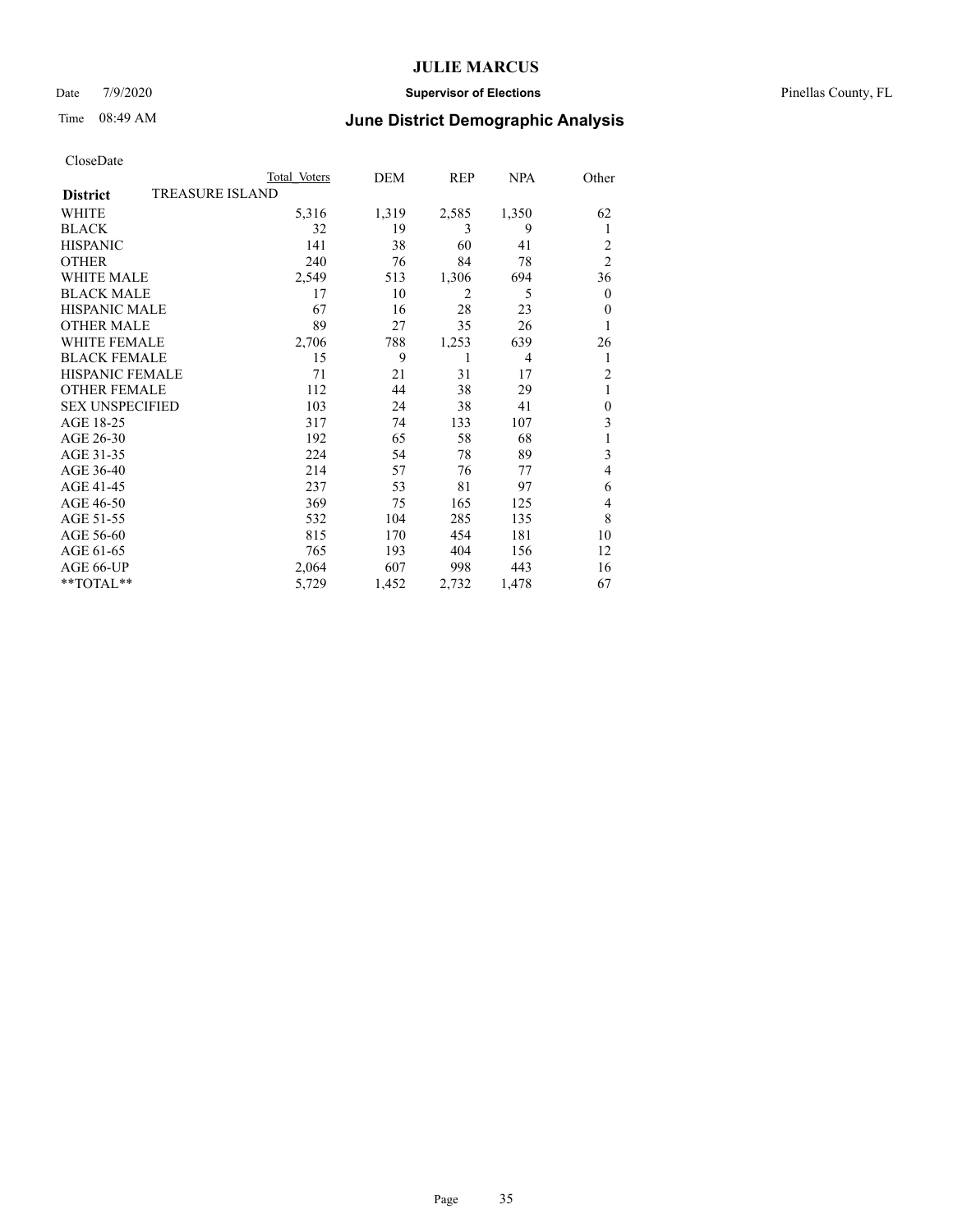### Date 7/9/2020 **Supervisor of Elections** Pinellas County, FL

# Time 08:49 AM **June District Demographic Analysis**

|                        |                           | Total Voters | DEM            | REP      | <b>NPA</b> | Other          |
|------------------------|---------------------------|--------------|----------------|----------|------------|----------------|
| <b>District</b>        | PIN. SUNCOAST F&R DIST. 1 |              |                |          |            |                |
| WHITE                  |                           | 1,056        | 257            | 533      | 252        | 14             |
| <b>BLACK</b>           |                           |              | $\theta$       | 1        | $\theta$   | $\theta$       |
| <b>HISPANIC</b>        |                           | 37           | 12             | 21       | 3          |                |
| <b>OTHER</b>           |                           | 50           | 14             | 16       | 19         |                |
| WHITE MALE             |                           | 484          | 97             | 253      | 128        | 6              |
| <b>BLACK MALE</b>      |                           | 1            | $\theta$       | 1        | $\theta$   | $\theta$       |
| <b>HISPANIC MALE</b>   |                           | 15           | $\overline{4}$ | 9        | 2          | $\theta$       |
| <b>OTHER MALE</b>      |                           | 22           | 7              | 5        | 9          | 1              |
| <b>WHITE FEMALE</b>    |                           | 559          | 157            | 275      | 119        | 8              |
| <b>BLACK FEMALE</b>    |                           | $\theta$     | $\theta$       | $\theta$ | $\theta$   | $\theta$       |
| <b>HISPANIC FEMALE</b> |                           | 22           | 8              | 12       |            |                |
| <b>OTHER FEMALE</b>    |                           | 20           | 6              | 5        | 9          | $\theta$       |
| <b>SEX UNSPECIFIED</b> |                           | 21           | 4              | 11       | 6          | $\Omega$       |
| AGE 18-25              |                           | 61           | 20             | 23       | 17         |                |
| AGE 26-30              |                           | 35           | 13             | 9        | 13         | $\theta$       |
| AGE 31-35              |                           | 22           | $\overline{4}$ | 8        | 10         | $\theta$       |
| AGE 36-40              |                           | 37           | 13             | 12       | 10         | $\overline{2}$ |
| AGE 41-45              |                           | 40           | 8              | 17       | 14         |                |
| AGE 46-50              |                           | 60           | 18             | 21       | 19         | 2              |
| AGE 51-55              |                           | 105          | 25             | 57       | 21         | $\overline{2}$ |
| AGE 56-60              |                           | 137          | 29             | 70       | 37         |                |
| AGE 61-65              |                           | 146          | 24             | 79       | 40         | 3              |
| AGE 66-UP              |                           | 501          | 129            | 275      | 93         | 4              |
| **TOTAL**              |                           | 1,144        | 283            | 571      | 274        | 16             |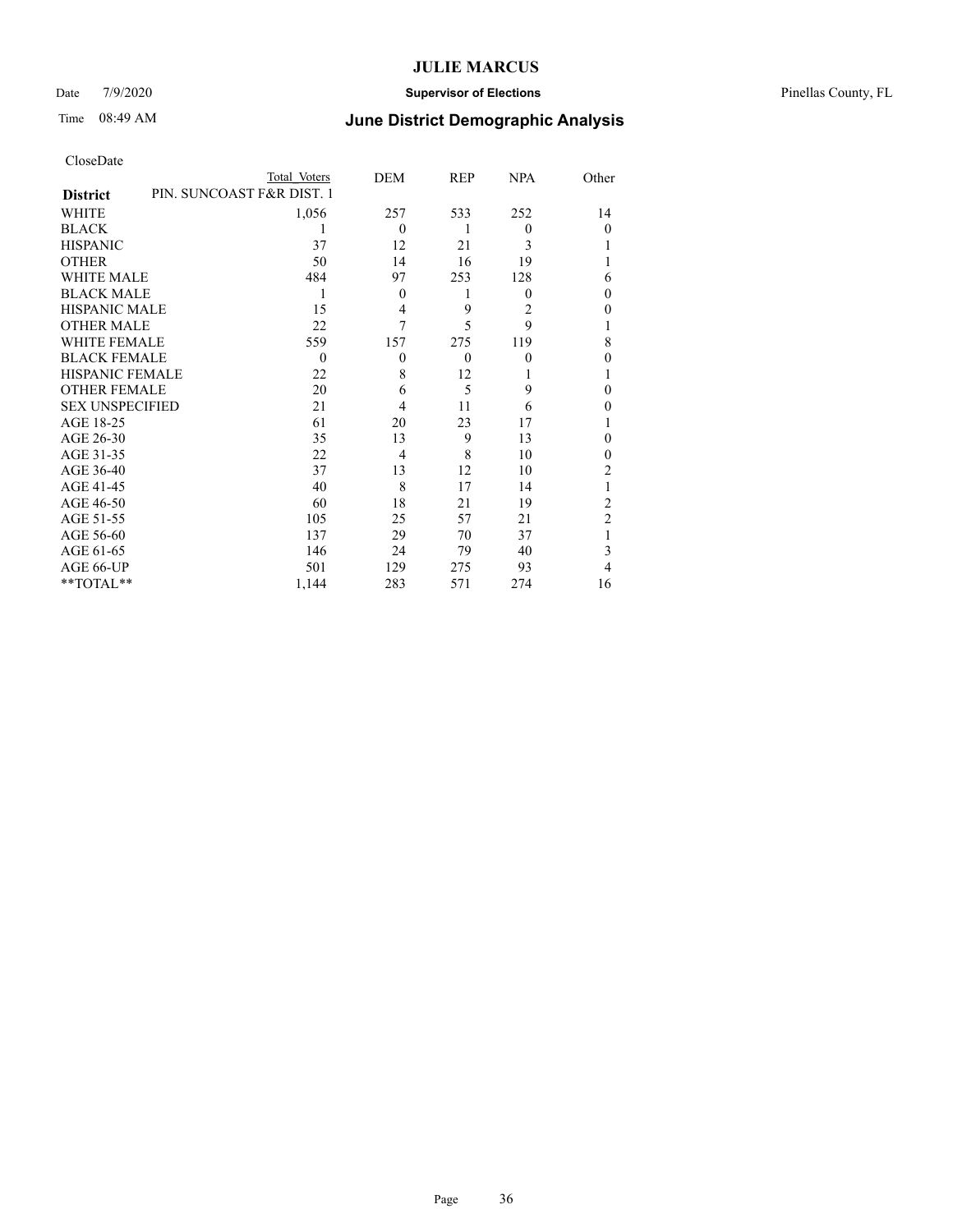### Date 7/9/2020 **Supervisor of Elections** Pinellas County, FL

## Time 08:49 AM **June District Demographic Analysis**

|                        | Total Voters              | DEM | REP   | NPA | Other                   |
|------------------------|---------------------------|-----|-------|-----|-------------------------|
| <b>District</b>        | PIN. SUNCOAST F&R DIST. 2 |     |       |     |                         |
| WHITE                  | 2,922                     | 763 | 1,340 | 784 | 35                      |
| <b>BLACK</b>           | 24                        | 16  | 2     | 6   | $\Omega$                |
| <b>HISPANIC</b>        | 92                        | 33  | 32    | 26  | 1                       |
| <b>OTHER</b>           | 149                       | 45  | 44    | 54  | 6                       |
| WHITE MALE             | 1,377                     | 288 | 667   | 399 | 23                      |
| <b>BLACK MALE</b>      | 15                        | 9   | 1     | 5   | $\theta$                |
| HISPANIC MALE          | 44                        | 15  | 16    | 13  | $\Omega$                |
| <b>OTHER MALE</b>      | 54                        | 15  | 21    | 16  | $\overline{2}$          |
| <b>WHITE FEMALE</b>    | 1,520                     | 473 | 661   | 374 | 12                      |
| <b>BLACK FEMALE</b>    | 9                         | 7   | 1     | 1   | $\theta$                |
| <b>HISPANIC FEMALE</b> | 47                        | 18  | 15    | 13  | 1                       |
| <b>OTHER FEMALE</b>    | 70                        | 25  | 15    | 27  | 3                       |
| <b>SEX UNSPECIFIED</b> | 51                        | 7   | 21    | 22  | 1                       |
| AGE 18-25              | 175                       | 55  | 58    | 55  | 7                       |
| AGE 26-30              | 117                       | 29  | 45    | 40  | 3                       |
| AGE 31-35              | 99                        | 24  | 28    | 45  | $\overline{2}$          |
| AGE 36-40              | 136                       | 35  | 55    | 45  | 1                       |
| AGE 41-45              | 159                       | 37  | 56    | 64  | $\overline{c}$          |
| AGE 46-50              | 236                       | 56  | 101   | 77  | $\overline{c}$          |
| AGE 51-55              | 338                       | 83  | 151   | 101 | 3                       |
| AGE 56-60              | 471                       | 116 | 227   | 125 | $\overline{\mathbf{3}}$ |
| AGE 61-65              | 428                       | 107 | 202   | 112 | $\overline{7}$          |
| AGE 66-UP              | 1,028                     | 315 | 495   | 206 | 12                      |
| **TOTAL**              | 3,187                     | 857 | 1,418 | 870 | 42                      |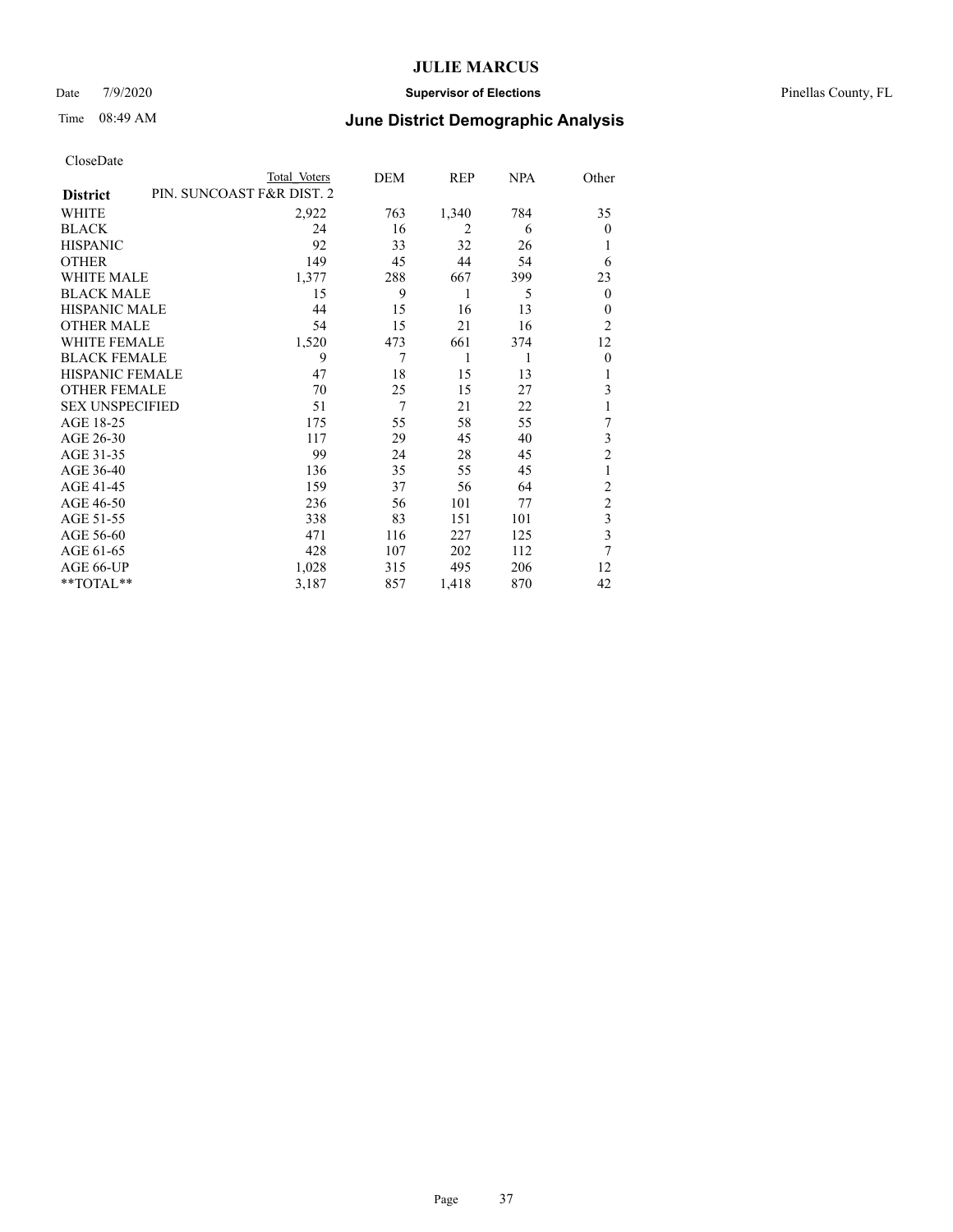### Date 7/9/2020 **Supervisor of Elections** Pinellas County, FL

| CloseDate |
|-----------|
|-----------|

|                        | Total Voters              | DEM            | REP            | <b>NPA</b>     | Other          |
|------------------------|---------------------------|----------------|----------------|----------------|----------------|
| <b>District</b>        | PIN. SUNCOAST F&R DIST. 3 |                |                |                |                |
| WHITE                  | 1,382                     | 257            | 774            | 333            | 18             |
| <b>BLACK</b>           | 9                         | 6              | $\overline{2}$ |                | $\Omega$       |
| <b>HISPANIC</b>        | 31                        | 14             | 10             | 6              | 1              |
| <b>OTHER</b>           | 107                       | 38             | 27             | 42             | $\Omega$       |
| WHITE MALE             | 687                       | 108            | 399            | 169            | 11             |
| <b>BLACK MALE</b>      | $\overline{4}$            | 4              | $\theta$       | $\overline{0}$ | $\theta$       |
| <b>HISPANIC MALE</b>   | 16                        | 7              | 5              | 4              | $\theta$       |
| <b>OTHER MALE</b>      | 39                        | 13             | 13             | 13             | $\theta$       |
| <b>WHITE FEMALE</b>    | 677                       | 145            | 367            | 159            | 6              |
| <b>BLACK FEMALE</b>    | 5                         | $\overline{2}$ | $\overline{2}$ |                | $\mathbf{0}$   |
| <b>HISPANIC FEMALE</b> | 15                        | 7              | 5              | 2              | 1              |
| <b>OTHER FEMALE</b>    | 53                        | 20             | 12             | 21             | $\theta$       |
| <b>SEX UNSPECIFIED</b> | 33                        | 9              | 10             | 13             | 1              |
| AGE 18-25              | 96                        | 21             | 41             | 31             | 3              |
| AGE 26-30              | 62                        | 9              | 24             | 28             | 1              |
| AGE 31-35              | 55                        | 21             | 14             | 20             | $\theta$       |
| AGE 36-40              | 55                        | 15             | 20             | 18             | $\overline{2}$ |
| AGE 41-45              | 73                        | 13             | 44             | 14             | $\overline{c}$ |
| AGE 46-50              | 118                       | 26             | 55             | 35             | $\overline{2}$ |
| AGE 51-55              | 130                       | 29             | 66             | 35             | $\theta$       |
| AGE 56-60              | 185                       | 24             | 113            | 45             | 3              |
| AGE 61-65              | 202                       | 32             | 113            | 54             | 3              |
| AGE 66-UP              | 553                       | 125            | 323            | 102            | 3              |
| **TOTAL**              | 1,529                     | 315            | 813            | 382            | 19             |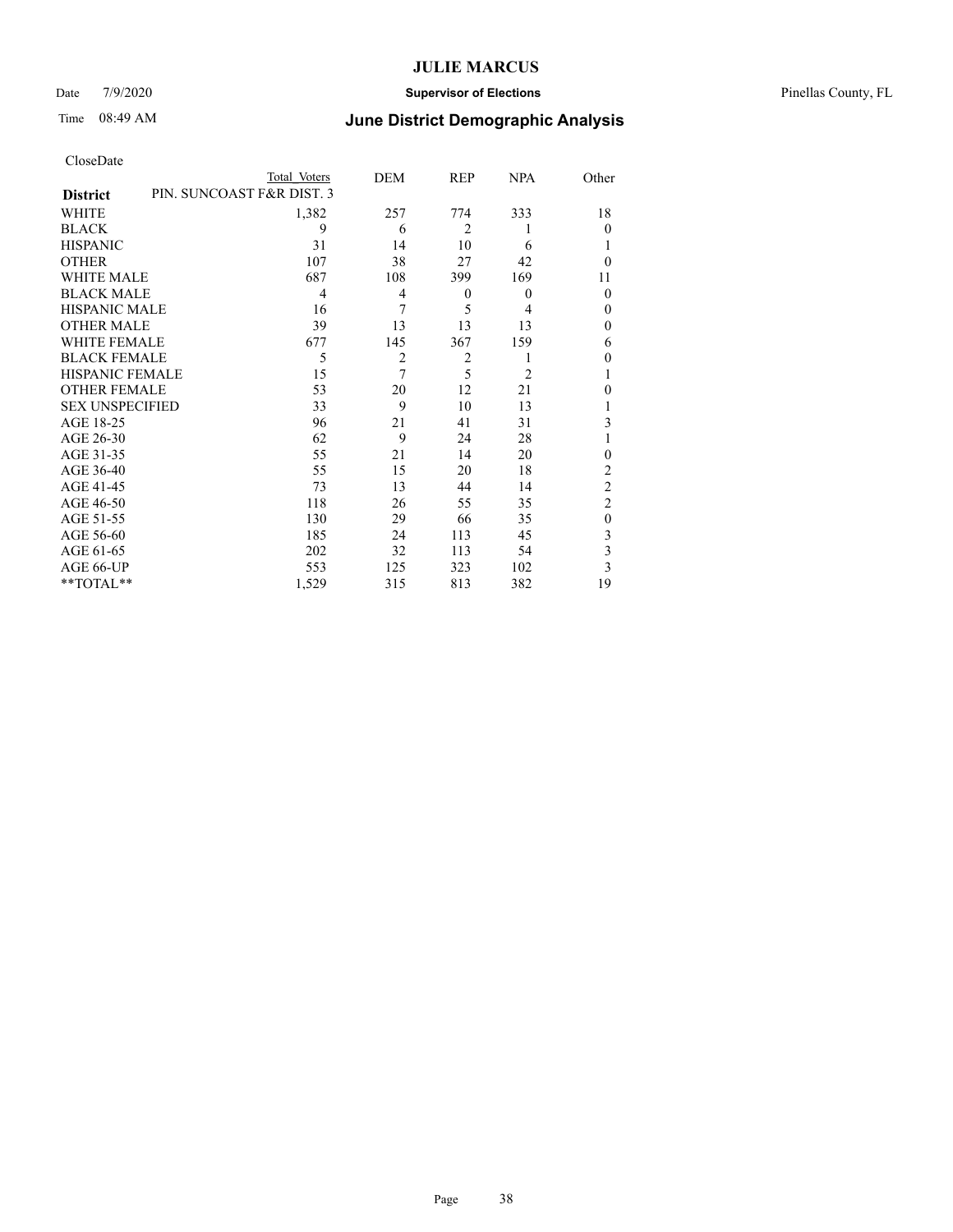### Date 7/9/2020 **Supervisor of Elections** Pinellas County, FL

## Time 08:49 AM **June District Demographic Analysis**

|                        |                           | Total Voters | DEM | REP            | NPA            | Other                   |
|------------------------|---------------------------|--------------|-----|----------------|----------------|-------------------------|
| <b>District</b>        | PIN. SUNCOAST F&R DIST. 4 |              |     |                |                |                         |
| WHITE                  |                           | 3,311        | 869 | 1,592          | 815            | 35                      |
| <b>BLACK</b>           |                           | 32           | 17  | 2              | 12             | 1                       |
| <b>HISPANIC</b>        |                           | 102          | 40  | 29             | 33             | $\theta$                |
| <b>OTHER</b>           |                           | 169          | 52  | 45             | 68             | 4                       |
| WHITE MALE             |                           | 1,560        | 351 | 786            | 406            | 17                      |
| <b>BLACK MALE</b>      |                           | 23           | 12  | $\theta$       | 10             | 1                       |
| HISPANIC MALE          |                           | 44           | 13  | 16             | 15             | $\theta$                |
| <b>OTHER MALE</b>      |                           | 52           | 20  | 10             | 19             | 3                       |
| <b>WHITE FEMALE</b>    |                           | 1,723        | 515 | 793            | 398            | 17                      |
| <b>BLACK FEMALE</b>    |                           | 9            | 5   | $\overline{2}$ | $\overline{2}$ | $\theta$                |
| <b>HISPANIC FEMALE</b> |                           | 56           | 27  | 11             | 18             | $\theta$                |
| <b>OTHER FEMALE</b>    |                           | 86           | 22  | 26             | 37             | 1                       |
| <b>SEX UNSPECIFIED</b> |                           | 61           | 13  | 24             | 23             | 1                       |
| AGE 18-25              |                           | 255          | 57  | 104            | 88             | 6                       |
| AGE 26-30              |                           | 154          | 45  | 51             | 55             | 3                       |
| AGE 31-35              |                           | 157          | 34  | 68             | 50             | 5                       |
| AGE 36-40              |                           | 194          | 45  | 80             | 68             | 1                       |
| AGE 41-45              |                           | 217          | 60  | 83             | 69             | 5                       |
| AGE 46-50              |                           | 266          | 68  | 127            | 66             | 5                       |
| AGE 51-55              |                           | 283          | 60  | 143            | 75             | 5                       |
| AGE 56-60              |                           | 403          | 104 | 202            | 94             | $\overline{\mathbf{3}}$ |
| AGE 61-65              |                           | 398          | 114 | 182            | 99             | $\overline{\mathbf{3}}$ |
| AGE 66-UP              |                           | 1,287        | 391 | 628            | 264            | $\overline{4}$          |
| **TOTAL**              |                           | 3,614        | 978 | 1,668          | 928            | 40                      |
|                        |                           |              |     |                |                |                         |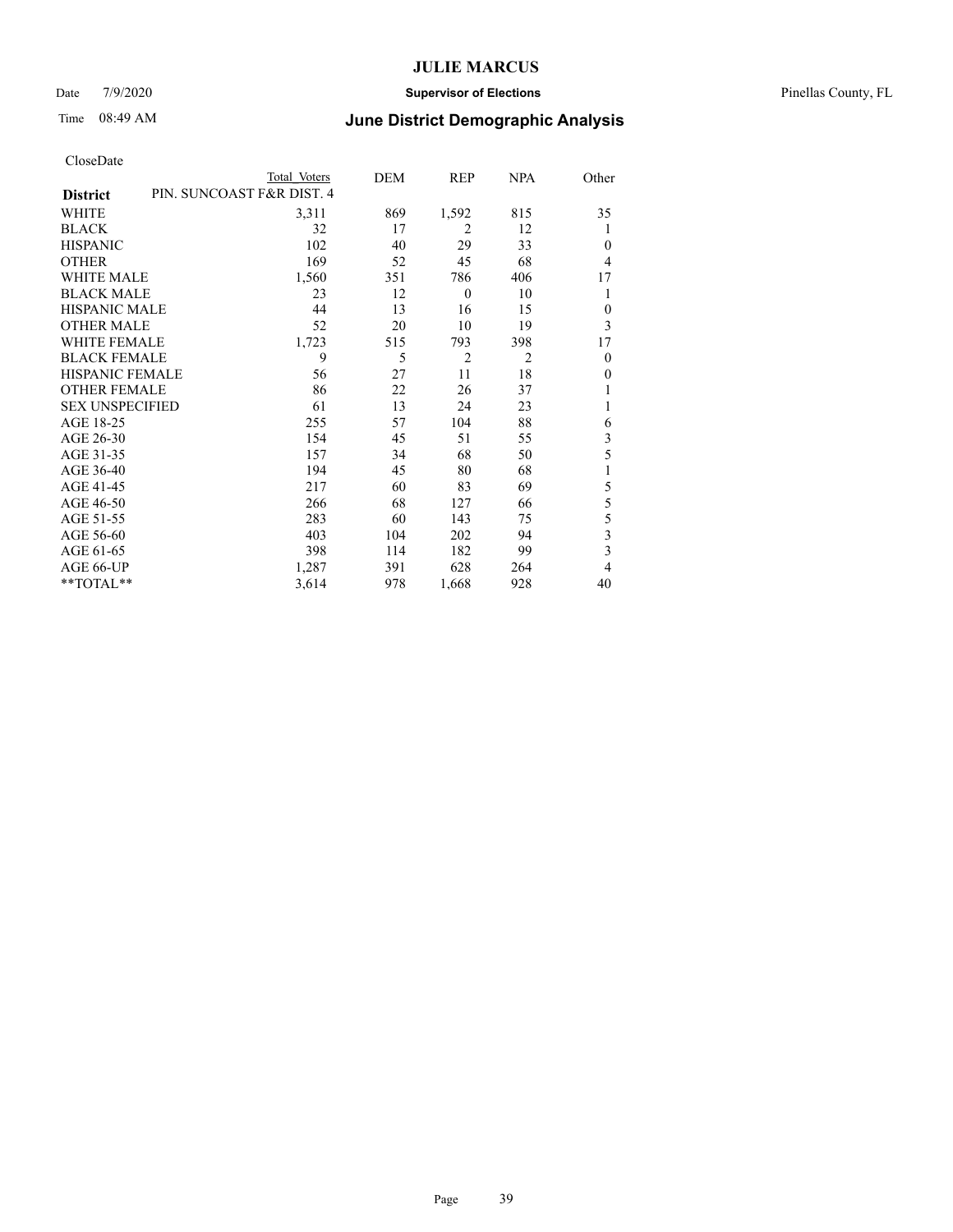### Date 7/9/2020 **Supervisor of Elections** Pinellas County, FL

## Time 08:49 AM **June District Demographic Analysis**

| Total Voters | DEM                       | REP      | NPA   | Other          |
|--------------|---------------------------|----------|-------|----------------|
|              |                           |          |       |                |
| 4,080        | 1,070                     | 1,913    | 1,038 | 59             |
| 42           | 24                        | 1        | 16    | 1              |
| 143          | 58                        | 40       | 40    | 5              |
| 175          | 44                        | 59       | 70    | $\overline{2}$ |
| 1,882        | 414                       | 934      | 497   | 37             |
| 23           | 14                        | $\theta$ | 8     | 1              |
| 51           | 20                        | 17       | 13    |                |
| 58           | 13                        | 21       | 23    | 1              |
| 2,155        | 651                       | 958      | 524   | 22             |
| 18           | 10                        | 1        | 7     | $\mathbf{0}$   |
| 90           | 36                        | 23       | 27    | 4              |
| 79           | 27                        | 25       | 26    | 1              |
| 84           | 11                        | 34       | 39    | $\theta$       |
| 389          | 82                        | 152      | 143   | 12             |
| 229          | 65                        | 79       | 82    | 3              |
| 284          | 68                        | 102      | 108   | 6              |
| 259          | 58                        | 107      | 90    | 4              |
| 281          | 76                        | 111      | 89    | 5              |
| 365          | 75                        | 165      | 117   | 8              |
| 393          | 67                        | 216      | 100   | 10             |
| 429          | 120                       | 210      | 91    | 8              |
| 443          | 145                       | 200      | 94    | 4              |
| 1,368        | 440                       | 671      | 250   | 7              |
| 4,440        | 1,196                     | 2,013    | 1,164 | 67             |
|              | PIN. SUNCOAST F&R DIST. 5 |          |       |                |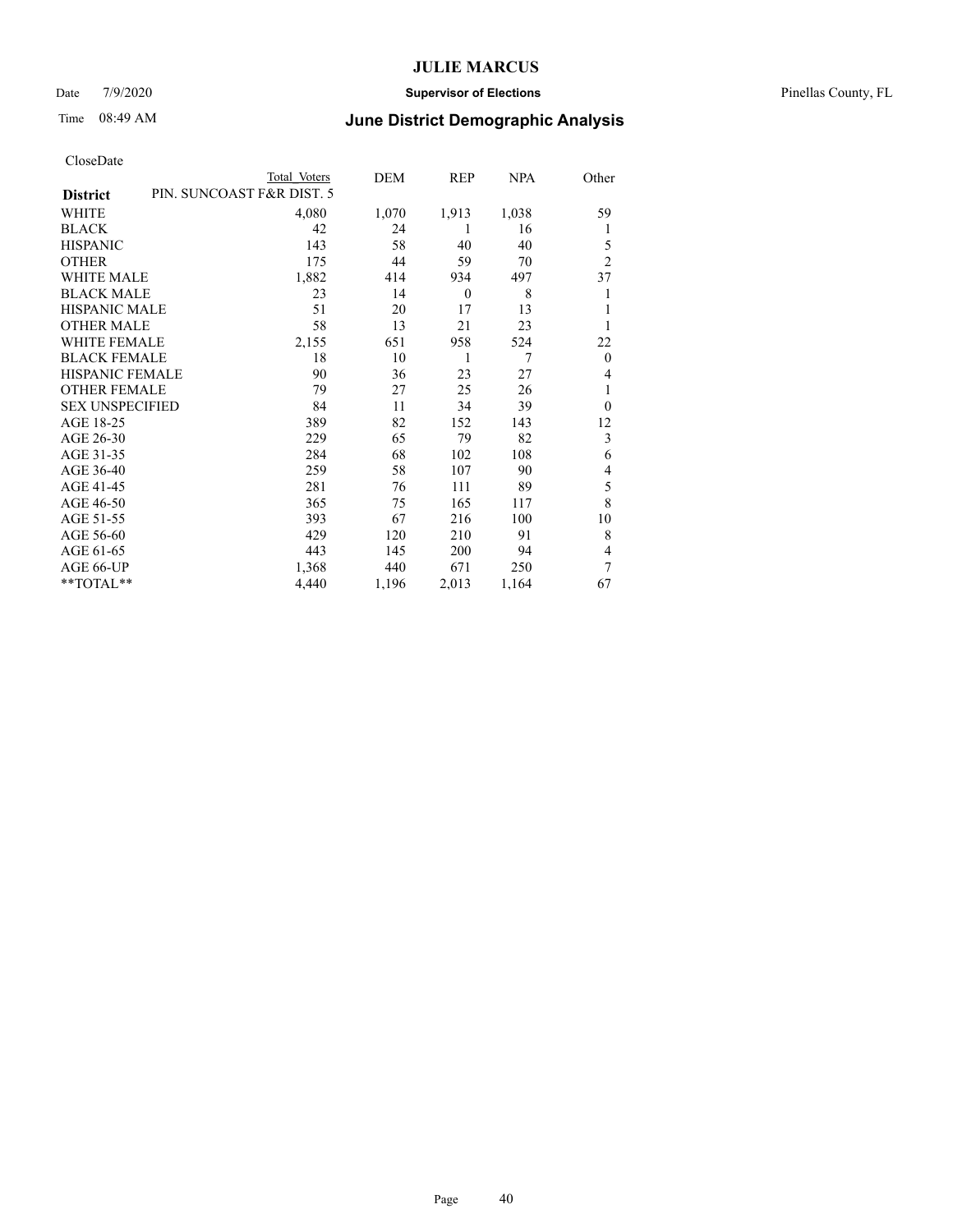### Date 7/9/2020 **Supervisor of Elections** Pinellas County, FL

# Time 08:49 AM **June District Demographic Analysis**

|                        | Total Voters             | DEM   | REP    | NPA   | Other          |
|------------------------|--------------------------|-------|--------|-------|----------------|
| <b>District</b>        | E. LAKE TARPON SPEC FIRE |       |        |       |                |
| WHITE                  | 21,972                   | 5,278 | 10,948 | 5,486 | 260            |
| <b>BLACK</b>           | 472                      | 285   | 35     | 144   | 8              |
| <b>HISPANIC</b>        | 1,104                    | 423   | 308    | 368   | 5              |
| <b>OTHER</b>           | 1,801                    | 514   | 483    | 785   | 19             |
| WHITE MALE             | 10,208                   | 2,003 | 5,357  | 2,703 | 145            |
| <b>BLACK MALE</b>      | 217                      | 116   | 18     | 78    | 5              |
| <b>HISPANIC MALE</b>   | 469                      | 165   | 135    | 166   | 3              |
| <b>OTHER MALE</b>      | 711                      | 187   | 196    | 319   | 9              |
| <b>WHITE FEMALE</b>    | 11,566                   | 3,238 | 5,507  | 2,709 | 112            |
| <b>BLACK FEMALE</b>    | 248                      | 166   | 16     | 63    | 3              |
| <b>HISPANIC FEMALE</b> | 607                      | 246   | 167    | 192   | $\overline{c}$ |
| <b>OTHER FEMALE</b>    | 821                      | 265   | 225    | 322   | 9              |
| <b>SEX UNSPECIFIED</b> | 501                      | 114   | 152    | 231   | $\overline{4}$ |
| AGE 18-25              | 2,424                    | 635   | 929    | 822   | 38             |
| AGE 26-30              | 1,377                    | 377   | 545    | 425   | 30             |
| AGE 31-35              | 1,235                    | 364   | 455    | 395   | 21             |
| AGE 36-40              | 1,472                    | 351   | 554    | 542   | 25             |
| AGE 41-45              | 1,658                    | 396   | 673    | 562   | 27             |
| AGE 46-50              | 2,035                    | 464   | 957    | 585   | 29             |
| AGE 51-55              | 2,294                    | 460   | 1,196  | 608   | 30             |
| AGE 56-60              | 2,717                    | 643   | 1,424  | 625   | 25             |
| AGE 61-65              | 2,562                    | 689   | 1,292  | 555   | 26             |
| AGE 66-UP              | 7,575                    | 2,121 | 3,749  | 1,664 | 41             |
| $*$ $TOTAL**$          | 25,349                   | 6,500 | 11,774 | 6,783 | 292            |
|                        |                          |       |        |       |                |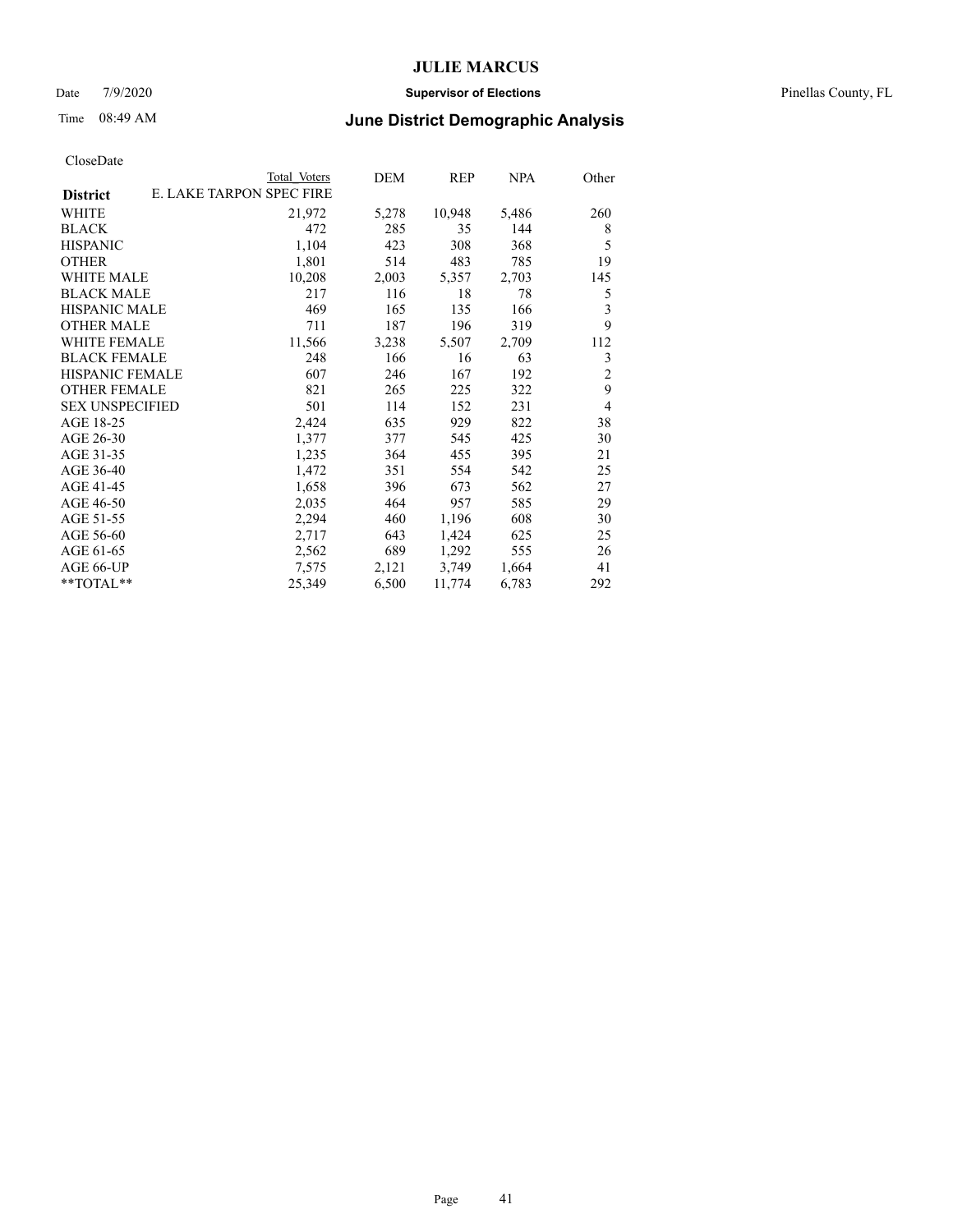### Date 7/9/2020 **Supervisor of Elections** Pinellas County, FL

| CloseDate |
|-----------|
|-----------|

|                                              | Total Voters | DEM   | REP   | <b>NPA</b> | Other |
|----------------------------------------------|--------------|-------|-------|------------|-------|
| <b>LEALMAN FIRE DIST.</b><br><b>District</b> |              |       |       |            |       |
| <b>WHITE</b>                                 | 17,418       | 5,932 | 6,197 | 5,028      | 261   |
| <b>BLACK</b>                                 | 1,425        | 1,065 | 52    | 305        | 3     |
| <b>HISPANIC</b>                              | 1,544        | 772   | 234   | 524        | 14    |
| <b>OTHER</b>                                 | 2,283        | 679   | 540   | 1,052      | 12    |
| WHITE MALE                                   | 7,980        | 2,358 | 3,055 | 2,443      | 124   |
| <b>BLACK MALE</b>                            | 549          | 363   | 32    | 152        | 2     |
| <b>HISPANIC MALE</b>                         | 680          | 304   | 117   | 253        | 6     |
| <b>OTHER MALE</b>                            | 940          | 262   | 249   | 425        | 4     |
| <b>WHITE FEMALE</b>                          | 9,200        | 3,509 | 3,057 | 2,499      | 135   |
| <b>BLACK FEMALE</b>                          | 859          | 692   | 19    | 147        | 1     |
| <b>HISPANIC FEMALE</b>                       | 810          | 442   | 109   | 251        | 8     |
| <b>OTHER FEMALE</b>                          | 999          | 338   | 230   | 424        | 7     |
| <b>SEX UNSPECIFIED</b>                       | 653          | 180   | 155   | 315        | 3     |
| AGE 18-25                                    | 1,850        | 666   | 365   | 790        | 29    |
| AGE 26-30                                    | 1,649        | 635   | 289   | 697        | 28    |
| AGE 31-35                                    | 1,616        | 652   | 348   | 577        | 39    |
| AGE 36-40                                    | 1,535        | 564   | 373   | 578        | 20    |
| AGE 41-45                                    | 1,315        | 498   | 300   | 495        | 22    |
| AGE 46-50                                    | 1,585        | 529   | 482   | 549        | 25    |
| AGE 51-55                                    | 1,768        | 579   | 620   | 545        | 24    |
| AGE 56-60                                    | 2,260        | 780   | 838   | 609        | 33    |
| AGE 61-65                                    | 2,453        | 949   | 849   | 619        | 36    |
| AGE 66-UP                                    | 6,639        | 2,596 | 2,559 | 1,450      | 34    |
| **TOTAL**                                    | 22,670       | 8,448 | 7,023 | 6,909      | 290   |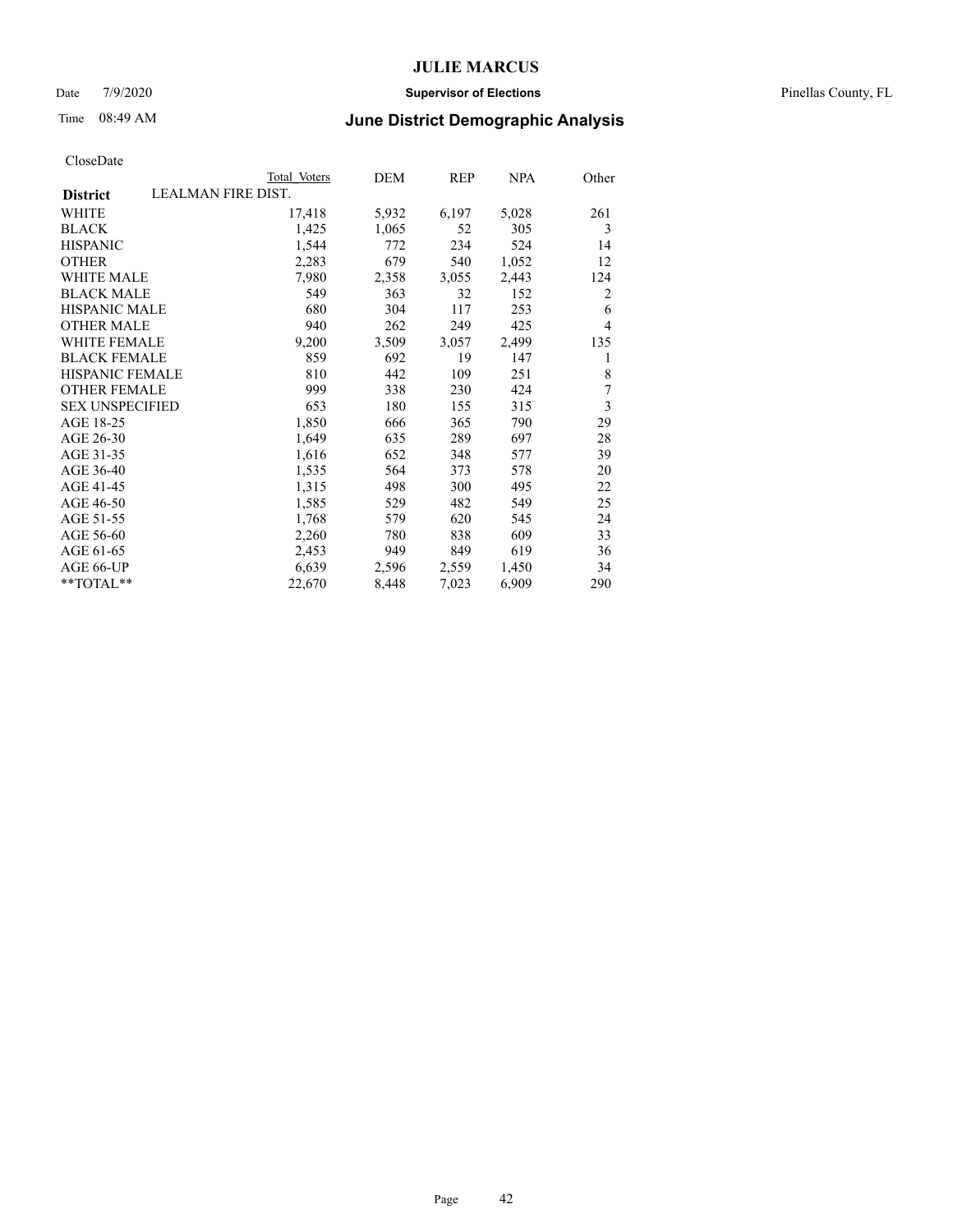### Date 7/9/2020 **Supervisor of Elections** Pinellas County, FL

# Time 08:49 AM **June District Demographic Analysis**

| Total Voters | DEM                    | REP    | NPA    | Other |
|--------------|------------------------|--------|--------|-------|
|              |                        |        |        |       |
| 41,246       | 11,371                 | 18,186 | 11,150 | 539   |
| 814          | 540                    | 48     | 213    | 13    |
| 1,957        | 822                    | 472    | 642    | 21    |
| 2,372        | 692                    | 647    | 995    | 38    |
| 18,899       | 4,292                  | 8,897  | 5,454  | 256   |
| 396          | 238                    | 27     | 124    | 7     |
| 869          | 343                    | 222    | 296    | 8     |
| 870          | 217                    | 288    | 348    | 17    |
| 21,987       | 6,972                  | 9,156  | 5,581  | 278   |
| 408          | 298                    | 20     | 84     | 6     |
| 1,047        | 456                    | 247    | 331    | 13    |
| 1,071        | 379                    | 259    | 421    | 12    |
| 842          | 230                    | 237    | 361    | 14    |
| 3,814        | 1,035                  | 1,260  | 1,423  | 96    |
| 2,729        | 779                    | 917    | 978    | 55    |
| 2,848        | 839                    | 957    | 991    | 61    |
| 2,959        | 807                    | 1,003  | 1,085  | 64    |
| 3,044        | 835                    | 1,068  | 1,091  | 50    |
| 3,606        | 924                    | 1,506  | 1,122  | 54    |
| 3,870        | 970                    | 1,816  | 1,037  | 47    |
| 4,773        | 1,307                  | 2,281  | 1,130  | 55    |
| 4,730        | 1,445                  | 2,160  | 1,074  | 51    |
| 14,016       | 4,484                  | 6,385  | 3,069  | 78    |
| 46,389       | 13,425                 | 19,353 | 13,000 | 611   |
|              | PALM HARBOR FIRE DIST. |        |        |       |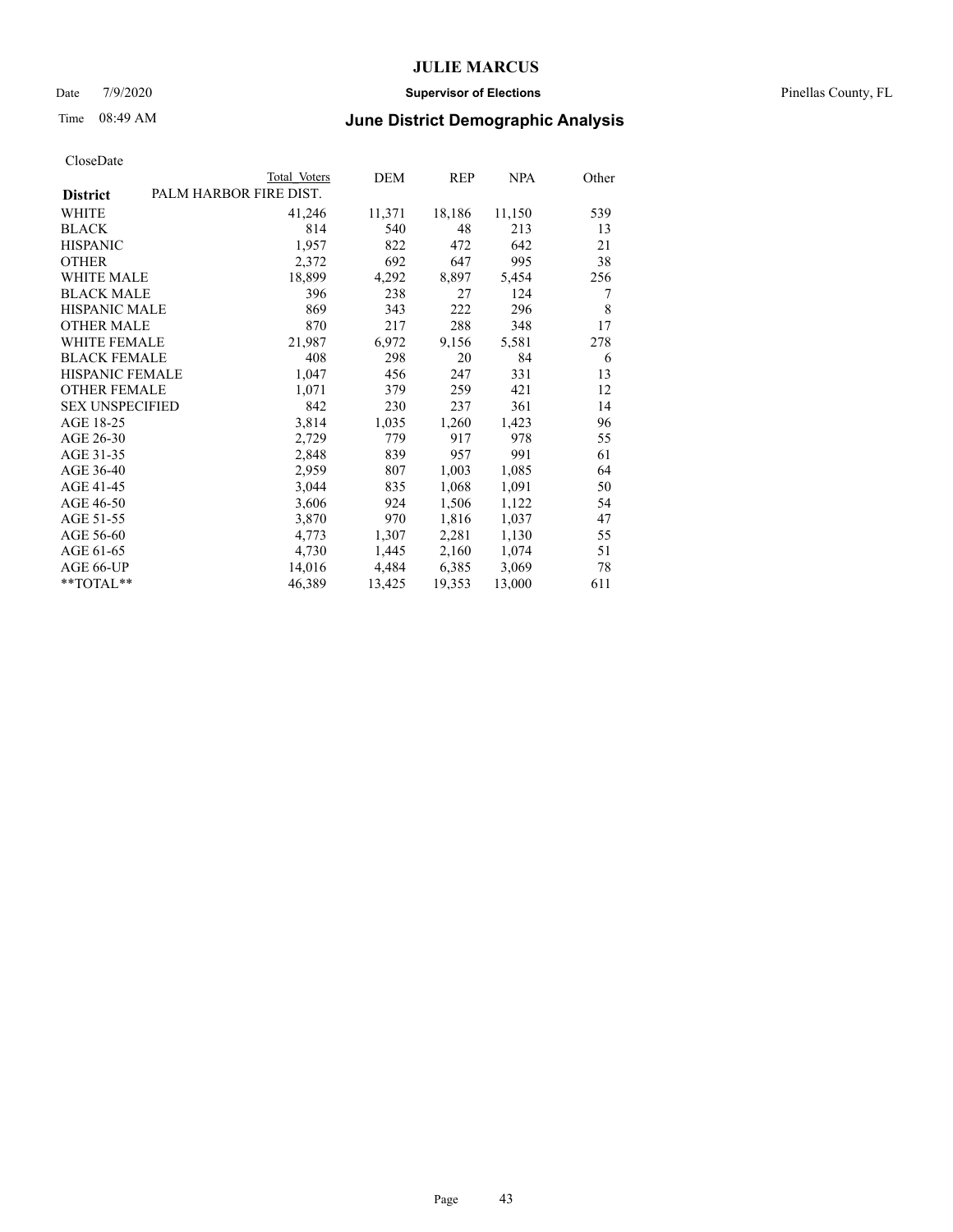### Date 7/9/2020 **Supervisor of Elections** Pinellas County, FL

# Time 08:49 AM **June District Demographic Analysis**

| <b>64TH STATE HOUSE DIST.</b><br><b>District</b><br>WHITE<br>32,844<br>9,211<br>14,495<br>8,731<br>1,270<br><b>BLACK</b><br>887<br>65<br>310<br>2,206<br>900<br>505<br><b>HISPANIC</b><br>784<br><b>OTHER</b><br>2,591<br>793<br>657<br>1,119<br>WHITE MALE<br>14,901<br>3,404<br>7,064<br>4,219<br><b>BLACK MALE</b><br>551<br>340<br>38<br>167<br><b>HISPANIC MALE</b><br>969<br>358<br>232<br>371<br>295<br>265<br>421<br><b>OTHER MALE</b><br>993<br><b>WHITE FEMALE</b><br>17,615<br>7,319<br>4,385<br>5,723<br><b>BLACK FEMALE</b><br>702<br>534<br>26<br>140<br>HISPANIC FEMALE<br>257<br>393<br>1,176<br>517<br><b>OTHER FEMALE</b><br>389<br>295<br>463<br>1,154 | 407<br>8<br>17 |
|---------------------------------------------------------------------------------------------------------------------------------------------------------------------------------------------------------------------------------------------------------------------------------------------------------------------------------------------------------------------------------------------------------------------------------------------------------------------------------------------------------------------------------------------------------------------------------------------------------------------------------------------------------------------------|----------------|
|                                                                                                                                                                                                                                                                                                                                                                                                                                                                                                                                                                                                                                                                           |                |
|                                                                                                                                                                                                                                                                                                                                                                                                                                                                                                                                                                                                                                                                           |                |
|                                                                                                                                                                                                                                                                                                                                                                                                                                                                                                                                                                                                                                                                           |                |
|                                                                                                                                                                                                                                                                                                                                                                                                                                                                                                                                                                                                                                                                           |                |
|                                                                                                                                                                                                                                                                                                                                                                                                                                                                                                                                                                                                                                                                           | 22             |
|                                                                                                                                                                                                                                                                                                                                                                                                                                                                                                                                                                                                                                                                           | 214            |
|                                                                                                                                                                                                                                                                                                                                                                                                                                                                                                                                                                                                                                                                           | 6              |
|                                                                                                                                                                                                                                                                                                                                                                                                                                                                                                                                                                                                                                                                           | 8              |
|                                                                                                                                                                                                                                                                                                                                                                                                                                                                                                                                                                                                                                                                           | 12             |
|                                                                                                                                                                                                                                                                                                                                                                                                                                                                                                                                                                                                                                                                           | 188            |
|                                                                                                                                                                                                                                                                                                                                                                                                                                                                                                                                                                                                                                                                           | $\overline{c}$ |
|                                                                                                                                                                                                                                                                                                                                                                                                                                                                                                                                                                                                                                                                           | 9              |
|                                                                                                                                                                                                                                                                                                                                                                                                                                                                                                                                                                                                                                                                           | 7              |
| <b>SEX UNSPECIFIED</b><br>849<br>385<br>230<br>226                                                                                                                                                                                                                                                                                                                                                                                                                                                                                                                                                                                                                        | $\,$ 8 $\,$    |
| AGE 18-25<br>1,041<br>1,221<br>3,307<br>998                                                                                                                                                                                                                                                                                                                                                                                                                                                                                                                                                                                                                               | 47             |
| AGE 26-30<br>2,250<br>698<br>714<br>796                                                                                                                                                                                                                                                                                                                                                                                                                                                                                                                                                                                                                                   | 42             |
| AGE 31-35<br>945<br>2,565<br>810<br>770                                                                                                                                                                                                                                                                                                                                                                                                                                                                                                                                                                                                                                   | 40             |
| AGE 36-40<br>766<br>887<br>1,004<br>2,706                                                                                                                                                                                                                                                                                                                                                                                                                                                                                                                                                                                                                                 | 49             |
| AGE 41-45<br>734<br>926<br>835<br>2,541                                                                                                                                                                                                                                                                                                                                                                                                                                                                                                                                                                                                                                   | 46             |
| AGE 46-50<br>2,991<br>1,244<br>926<br>777                                                                                                                                                                                                                                                                                                                                                                                                                                                                                                                                                                                                                                 | 44             |
| AGE 51-55<br>1,548<br>3,486<br>908<br>988                                                                                                                                                                                                                                                                                                                                                                                                                                                                                                                                                                                                                                 | 42             |
| AGE 56-60<br>1,205<br>1,908<br>4,169<br>1,021                                                                                                                                                                                                                                                                                                                                                                                                                                                                                                                                                                                                                             | 35             |
| AGE 61-65<br>4,051<br>1,292<br>1,779<br>938                                                                                                                                                                                                                                                                                                                                                                                                                                                                                                                                                                                                                               | 42             |
| AGE 66-UP<br>10,845<br>3,603<br>4,905<br>2,270                                                                                                                                                                                                                                                                                                                                                                                                                                                                                                                                                                                                                            | 67             |
| 10,944<br>$*$ $TOTAL**$<br>38,911<br>11,791<br>15,722                                                                                                                                                                                                                                                                                                                                                                                                                                                                                                                                                                                                                     | 454            |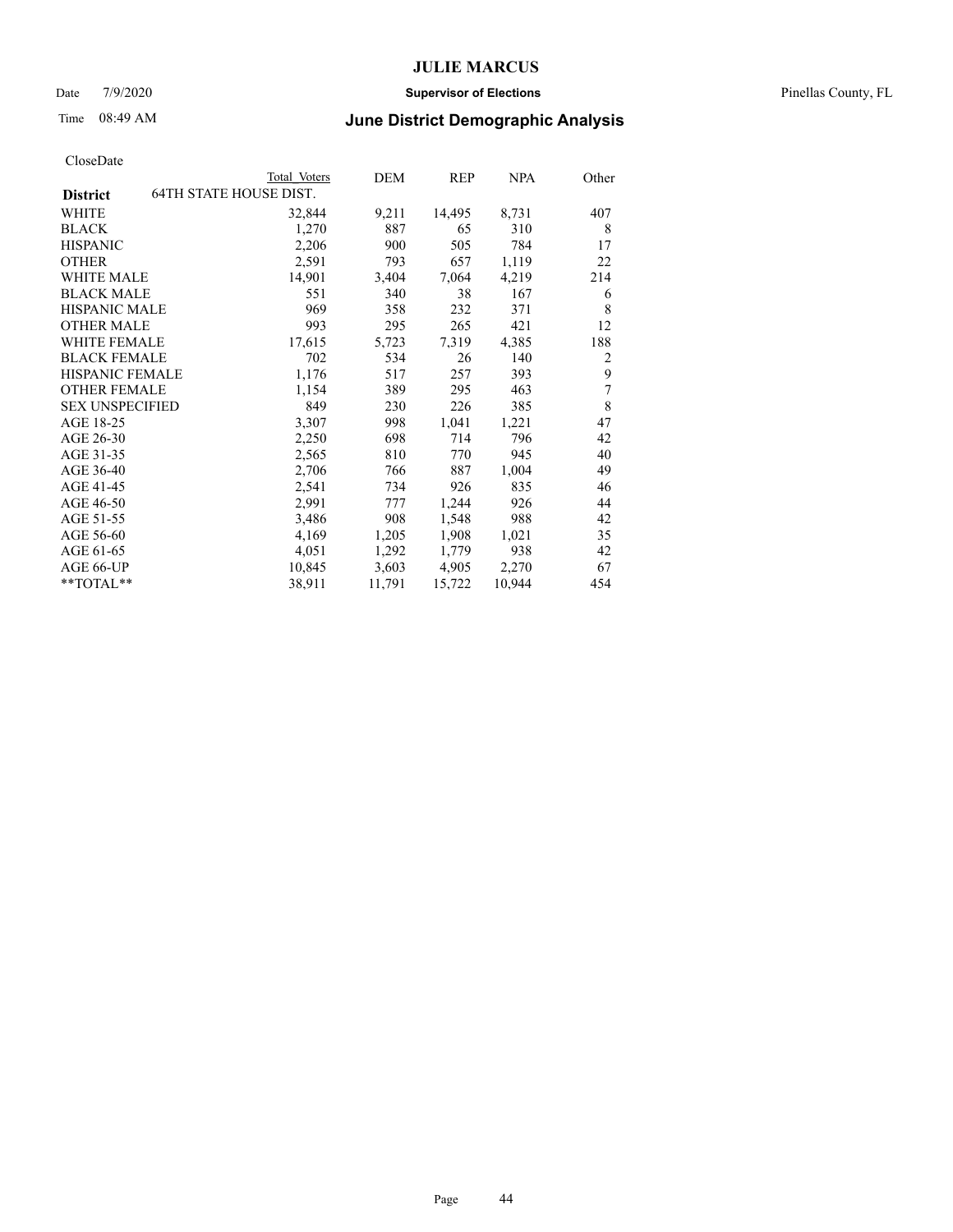### Date 7/9/2020 **Supervisor of Elections** Pinellas County, FL

# Time 08:49 AM **June District Demographic Analysis**

|                        | Total Voters                  | DEM    | REP    | <b>NPA</b> | Other |
|------------------------|-------------------------------|--------|--------|------------|-------|
| <b>District</b>        | <b>65TH STATE HOUSE DIST.</b> |        |        |            |       |
| WHITE                  | 110,042                       | 31,313 | 47,833 | 29,467     | 1,429 |
| <b>BLACK</b>           | 3,107                         | 2,159  | 185    | 727        | 36    |
| <b>HISPANIC</b>        | 5,522                         | 2,280  | 1,288  | 1,902      | 52    |
| <b>OTHER</b>           | 6,759                         | 2,002  | 1,789  | 2,867      | 101   |
| WHITE MALE             | 50,501                        | 11,911 | 23,362 | 14,488     | 740   |
| <b>BLACK MALE</b>      | 1,456                         | 937    | 103    | 397        | 19    |
| <b>HISPANIC MALE</b>   | 2,383                         | 894    | 594    | 876        | 19    |
| <b>OTHER MALE</b>      | 2,505                         | 645    | 736    | 1,073      | 51    |
| <b>WHITE FEMALE</b>    | 58,537                        | 19,127 | 24,094 | 14,635     | 681   |
| <b>BLACK FEMALE</b>    | 1,599                         | 1,188  | 79     | 315        | 17    |
| <b>HISPANIC FEMALE</b> | 3,014                         | 1,325  | 673    | 983        | 33    |
| <b>OTHER FEMALE</b>    | 3,071                         | 1,059  | 781    | 1,197      | 34    |
| <b>SEX UNSPECIFIED</b> | 2,362                         | 668    | 672    | 998        | 24    |
| AGE 18-25              | 10,218                        | 2,844  | 3,359  | 3,798      | 217   |
| AGE 26-30              | 7,111                         | 2,122  | 2,316  | 2,520      | 153   |
| AGE 31-35              | 7,292                         | 2,215  | 2,427  | 2,500      | 150   |
| AGE 36-40              | 7,636                         | 2,191  | 2,437  | 2,861      | 147   |
| AGE 41-45              | 7,758                         | 2,192  | 2,727  | 2,715      | 124   |
| AGE 46-50              | 9,383                         | 2,458  | 3,899  | 2,887      | 139   |
| AGE 51-55              | 10,561                        | 2,717  | 4,808  | 2,904      | 132   |
| AGE 56-60              | 13,026                        | 3,619  | 6,006  | 3,226      | 175   |
| AGE 61-65              | 13,054                        | 4,195  | 5,715  | 3,003      | 141   |
| AGE 66-UP              | 39,391                        | 13,201 | 17,401 | 8,549      | 240   |
| $*$ $TOTAL**$          | 125,430                       | 37,754 | 51,095 | 34,963     | 1,618 |
|                        |                               |        |        |            |       |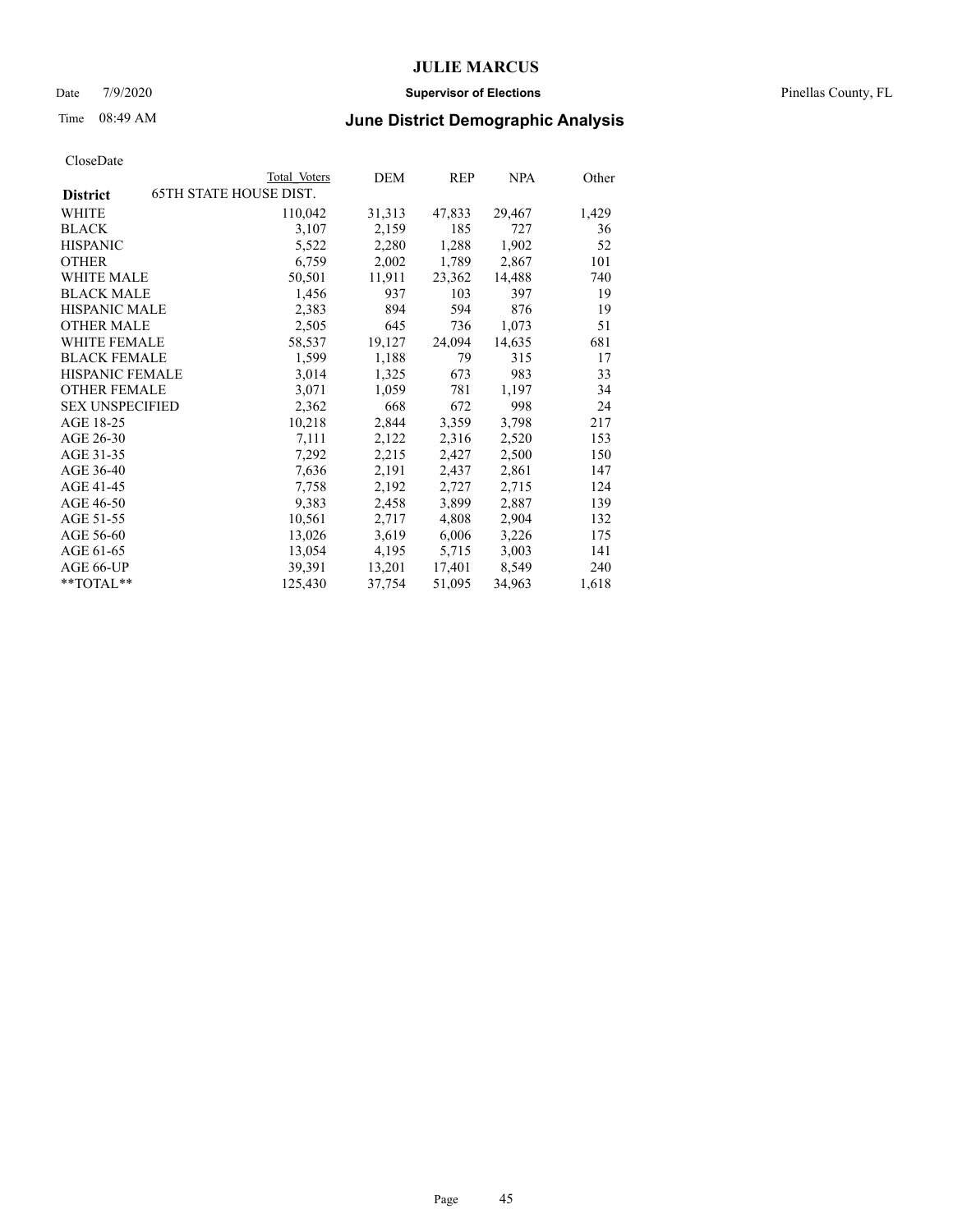### Date 7/9/2020 **Supervisor of Elections** Pinellas County, FL

# Time 08:49 AM **June District Demographic Analysis**

|                        |                               | Total Voters | DEM    | REP    | <b>NPA</b> | Other |
|------------------------|-------------------------------|--------------|--------|--------|------------|-------|
| <b>District</b>        | <b>66TH STATE HOUSE DIST.</b> |              |        |        |            |       |
| WHITE                  |                               | 100,623      | 28,263 | 44,463 | 26,620     | 1,277 |
| <b>BLACK</b>           |                               | 6,834        | 5,123  | 276    | 1,388      | 47    |
| <b>HISPANIC</b>        |                               | 5,511        | 2,308  | 1,171  | 1,973      | 59    |
| <b>OTHER</b>           |                               | 7,194        | 2,194  | 1,849  | 3,056      | 95    |
| WHITE MALE             |                               | 46,305       | 10,828 | 21,844 | 12,949     | 684   |
| <b>BLACK MALE</b>      |                               | 2,839        | 1,929  | 143    | 743        | 24    |
| <b>HISPANIC MALE</b>   |                               | 2,395        | 892    | 575    | 898        | 30    |
| <b>OTHER MALE</b>      |                               | 2,623        | 730    | 744    | 1,100      | 49    |
| <b>WHITE FEMALE</b>    |                               | 53,171       | 17,137 | 22,194 | 13,260     | 580   |
| <b>BLACK FEMALE</b>    |                               | 3,868        | 3,106  | 129    | 610        | 23    |
| <b>HISPANIC FEMALE</b> |                               | 2,989        | 1,366  | 573    | 1,021      | 29    |
| <b>OTHER FEMALE</b>    |                               | 3,228        | 1,119  | 802    | 1,278      | 29    |
| <b>SEX UNSPECIFIED</b> |                               | 2,743        | 780    | 755    | 1,178      | 30    |
| AGE 18-25              |                               | 9,466        | 2,820  | 2,737  | 3,710      | 199   |
| AGE 26-30              |                               | 7,280        | 2,353  | 2,048  | 2,747      | 132   |
| AGE 31-35              |                               | 7,303        | 2,392  | 2,098  | 2,681      | 132   |
| AGE 36-40              |                               | 7,270        | 2,263  | 2,242  | 2,624      | 141   |
| AGE 41-45              |                               | 6,987        | 2,088  | 2,386  | 2,407      | 106   |
| AGE 46-50              |                               | 8,449        | 2,347  | 3,325  | 2,653      | 124   |
| AGE 51-55              |                               | 10,240       | 2,902  | 4,425  | 2,790      | 123   |
| AGE 56-60              |                               | 12,632       | 3,687  | 5,825  | 2,982      | 138   |
| AGE 61-65              |                               | 12,468       | 4,179  | 5,348  | 2,811      | 130   |
| AGE 66-UP              |                               | 38,067       | 12,857 | 17,325 | 7,632      | 253   |
| $*$ $TOTAL**$          |                               | 120,162      | 37,888 | 47,759 | 33,037     | 1,478 |
|                        |                               |              |        |        |            |       |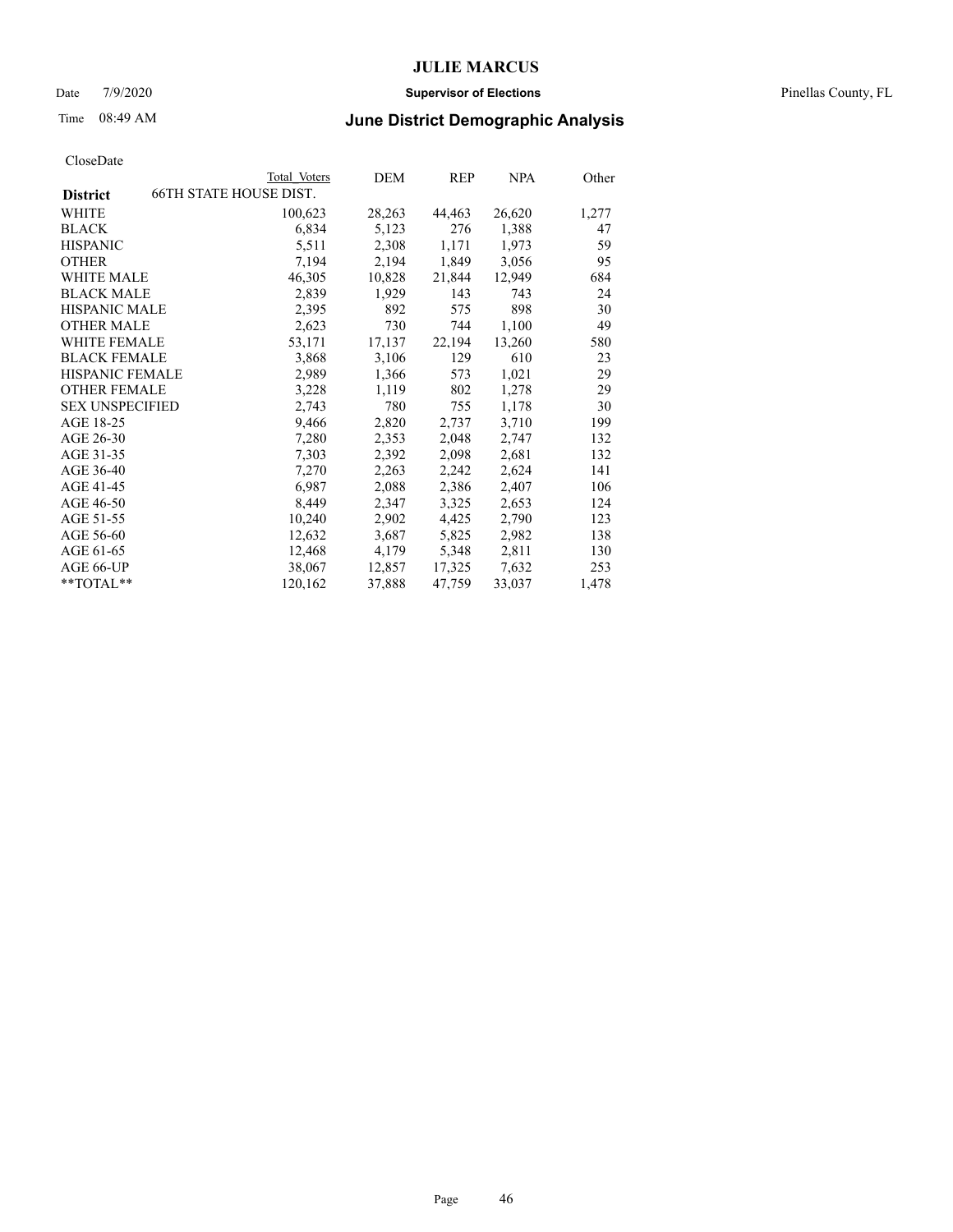### Date 7/9/2020 **Supervisor of Elections** Pinellas County, FL

# Time 08:49 AM **June District Demographic Analysis**

|                        | Total Voters                  | DEM    | REP    | <b>NPA</b> | Other |
|------------------------|-------------------------------|--------|--------|------------|-------|
| <b>District</b>        | <b>67TH STATE HOUSE DIST.</b> |        |        |            |       |
| WHITE                  | 82,145                        | 25,092 | 32,708 | 23,228     | 1,117 |
| <b>BLACK</b>           | 7,172                         | 5,158  | 310    | 1,644      | 60    |
| <b>HISPANIC</b>        | 8,828                         | 3,777  | 1,435  | 3,543      | 73    |
| <b>OTHER</b>           | 7,974                         | 2,616  | 1,728  | 3,537      | 93    |
| WHITE MALE             | 37,553                        | 9,677  | 16,001 | 11,315     | 560   |
| <b>BLACK MALE</b>      | 3,190                         | 2,070  | 181    | 905        | 34    |
| <b>HISPANIC MALE</b>   | 3,884                         | 1,467  | 717    | 1,663      | 37    |
| <b>OTHER MALE</b>      | 2,980                         | 894    | 723    | 1,324      | 39    |
| <b>WHITE FEMALE</b>    | 43,587                        | 15,153 | 16,355 | 11,530     | 549   |
| <b>BLACK FEMALE</b>    | 3,880                         | 3,016  | 128    | 711        | 25    |
| <b>HISPANIC FEMALE</b> | 4,677                         | 2,198  | 675    | 1,768      | 36    |
| <b>OTHER FEMALE</b>    | 3,539                         | 1,293  | 761    | 1,439      | 46    |
| <b>SEX UNSPECIFIED</b> | 2,829                         | 875    | 640    | 1,297      | 17    |
| AGE 18-25              | 9,329                         | 3,161  | 2,079  | 3,914      | 175   |
| AGE 26-30              | 8,550                         | 3,042  | 1,999  | 3,338      | 171   |
| AGE 31-35              | 7,981                         | 2,855  | 2,011  | 2,982      | 133   |
| AGE 36-40              | 7,203                         | 2,385  | 1,833  | 2,861      | 124   |
| AGE 41-45              | 6,437                         | 2,184  | 1,810  | 2,339      | 104   |
| AGE 46-50              | 7,528                         | 2,404  | 2,622  | 2,384      | 118   |
| AGE 51-55              | 8,686                         | 2,714  | 3,284  | 2,593      | 95    |
| AGE 56-60              | 10,473                        | 3,493  | 4,106  | 2,754      | 120   |
| AGE 61-65              | 10,189                        | 3,608  | 4,081  | 2,410      | 90    |
| AGE 66-UP              | 29,743                        | 10,797 | 12,356 | 6,377      | 213   |
| **TOTAL**              | 106,119                       | 36,643 | 36,181 | 31,952     | 1,343 |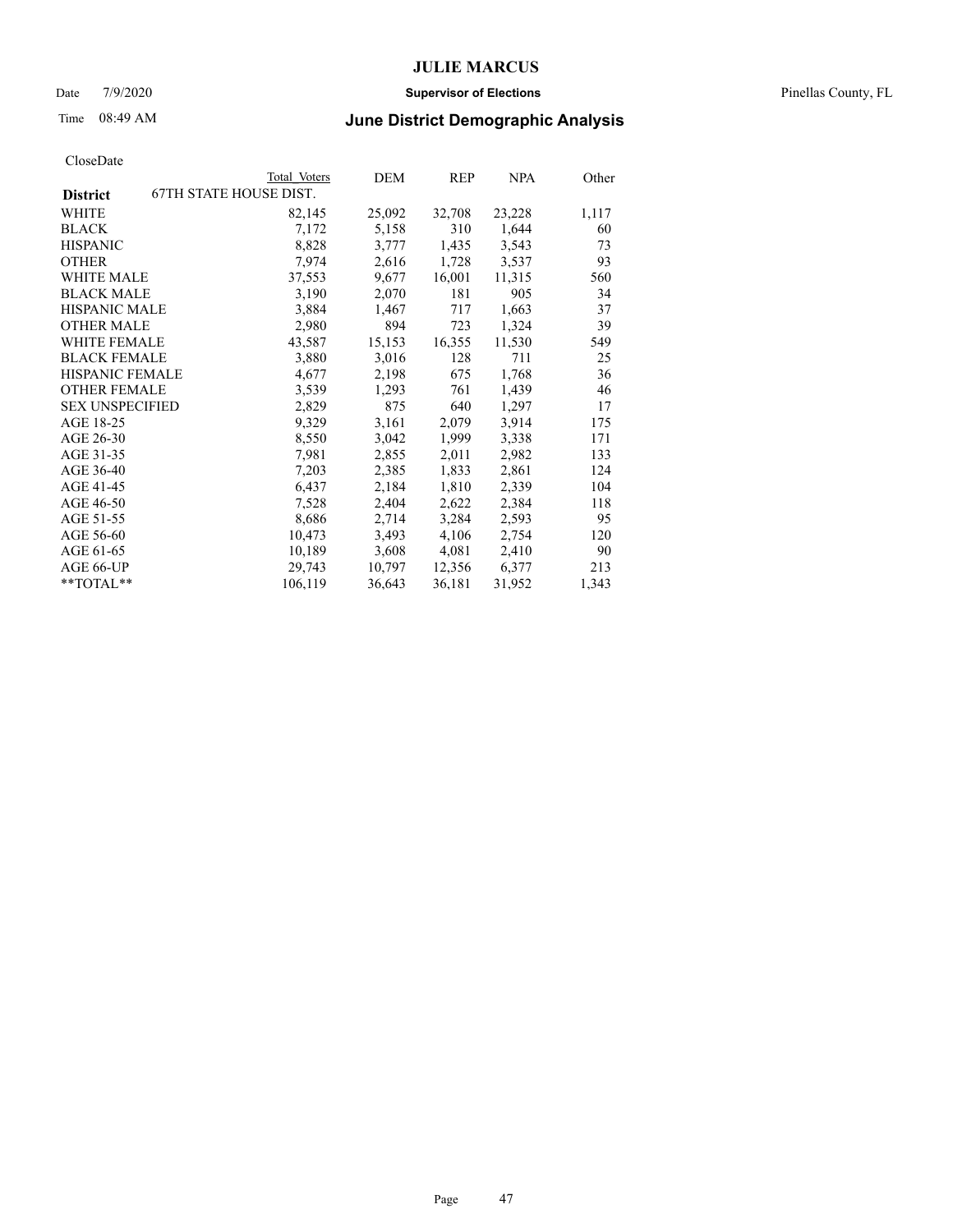### Date 7/9/2020 **Supervisor of Elections** Pinellas County, FL

# Time 08:49 AM **June District Demographic Analysis**

| Total Voters                  | DEM    | REP    | <b>NPA</b> | Other |
|-------------------------------|--------|--------|------------|-------|
| <b>68TH STATE HOUSE DIST.</b> |        |        |            |       |
| 93,961                        | 33,575 | 34,286 | 24,632     | 1,468 |
| 6,410                         | 4,708  | 266    | 1,385      | 51    |
| 7,208                         | 3,333  | 1,262  | 2,515      | 98    |
| 10,148                        | 3,490  | 2,165  | 4,363      | 130   |
| 43,895                        | 13,403 | 17,295 | 12,401     | 796   |
| 2,727                         | 1,799  | 153    | 743        | 32    |
| 3,187                         | 1,341  | 619    | 1,170      | 57    |
| 3,940                         | 1,240  | 994    | 1,644      | 62    |
| 49,004                        | 19,820 | 16,656 | 11,863     | 665   |
| 3,587                         | 2,844  | 106    | 619        | 18    |
| 3,806                         | 1,893  | 610    | 1,262      | 41    |
| 4,607                         | 1,770  | 954    | 1,830      | 53    |
| 2,974                         | 996    | 592    | 1,363      | 23    |
| 10,444                        | 3,909  | 2,475  | 3,862      | 198   |
| 11,206                        | 4,456  | 2,621  | 3,869      | 260   |
| 10,938                        | 4,459  | 2,586  | 3,676      | 217   |
| 9,605                         | 3,682  | 2,396  | 3,314      | 213   |
| 8,154                         | 3,027  | 2,294  | 2,695      | 138   |
| 9,017                         | 3,137  | 2,978  | 2,725      | 177   |
| 9,689                         | 3,289  | 3,650  | 2,624      | 126   |
| 11,320                        | 4,073  | 4,468  | 2,632      | 147   |
| 10,579                        | 4,196  | 3,925  | 2,334      | 124   |
| 26,774                        | 10,877 | 10,586 | 5,164      | 147   |
| 117,727                       | 45,106 | 37,979 | 32,895     | 1,747 |
|                               |        |        |            |       |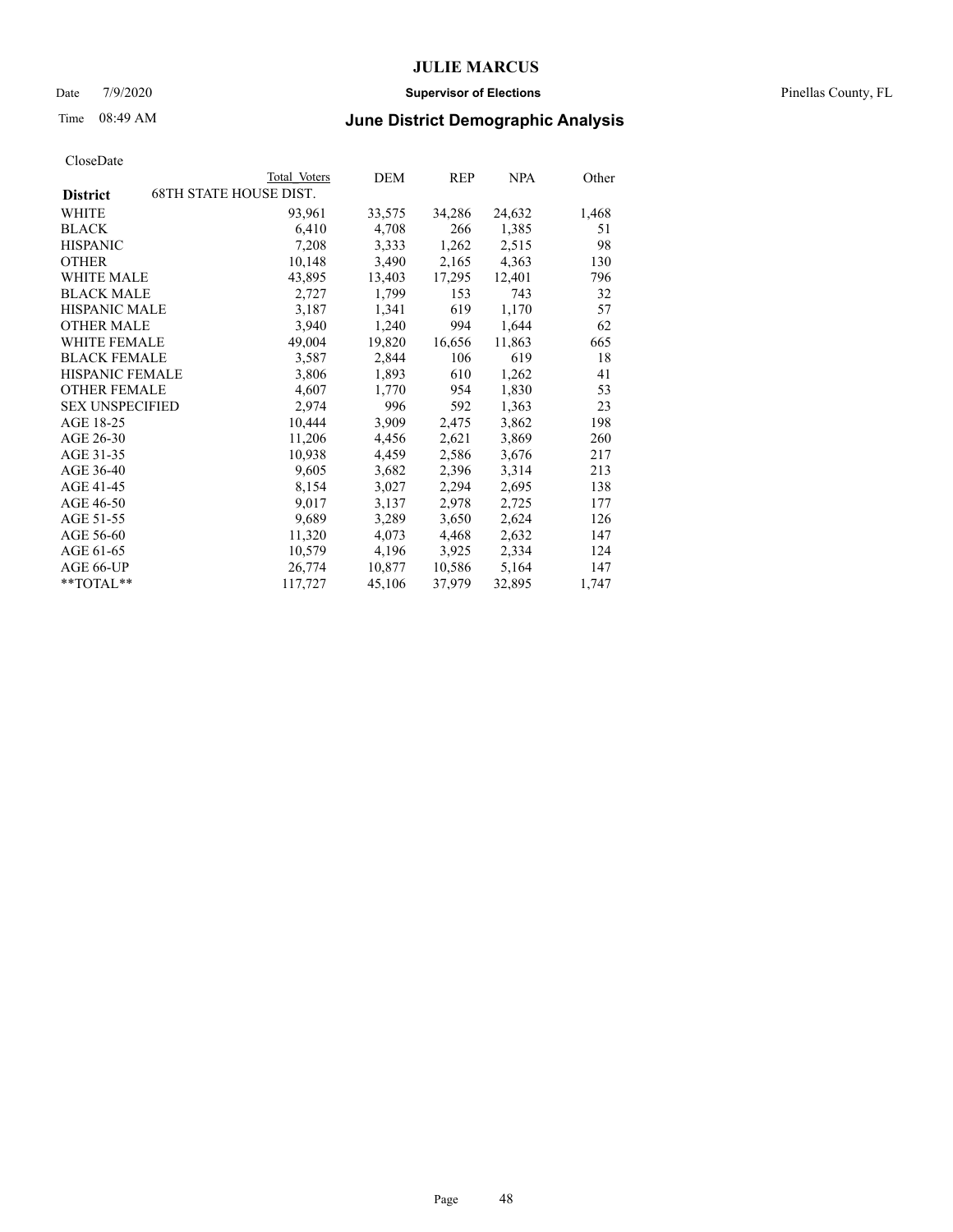### Date 7/9/2020 **Supervisor of Elections** Pinellas County, FL

# Time 08:49 AM **June District Demographic Analysis**

|                                                  | Total Voters | DEM    | REP    | <b>NPA</b> | Other |
|--------------------------------------------------|--------------|--------|--------|------------|-------|
| <b>69TH STATE HOUSE DIST.</b><br><b>District</b> |              |        |        |            |       |
| WHITE                                            | 102,392      | 34,443 | 40,004 | 26,457     | 1,488 |
| <b>BLACK</b>                                     | 4,527        | 3,378  | 201    | 908        | 40    |
| <b>HISPANIC</b>                                  | 5,712        | 2,527  | 1,241  | 1,886      | 58    |
| <b>OTHER</b>                                     | 8,998        | 3,038  | 2,060  | 3,808      | 92    |
| WHITE MALE                                       | 47,453       | 13,609 | 19,788 | 13,298     | 758   |
| <b>BLACK MALE</b>                                | 1,954        | 1,333  | 110    | 485        | 26    |
| <b>HISPANIC MALE</b>                             | 2,513        | 1,032  | 605    | 852        | 24    |
| <b>OTHER MALE</b>                                | 3,468        | 1,048  | 912    | 1,463      | 45    |
| WHITE FEMALE                                     | 53,757       | 20,423 | 19,839 | 12,775     | 720   |
| <b>BLACK FEMALE</b>                              | 2,507        | 2,000  | 89     | 404        | 14    |
| HISPANIC FEMALE                                  | 3,023        | 1,418  | 613    | 960        | 32    |
| <b>OTHER FEMALE</b>                              | 3,955        | 1,537  | 878    | 1,509      | 31    |
| <b>SEX UNSPECIFIED</b>                           | 2,998        | 986    | 672    | 1,312      | 28    |
| AGE 18-25                                        | 9,898        | 3,615  | 2,412  | 3,697      | 174   |
| AGE 26-30                                        | 7,612        | 2,772  | 1,885  | 2,801      | 154   |
| AGE 31-35                                        | 7,883        | 2,945  | 2,024  | 2,750      | 164   |
| AGE 36-40                                        | 7,304        | 2,674  | 1,861  | 2,625      | 144   |
| AGE 41-45                                        | 7,041        | 2,552  | 2,018  | 2,336      | 135   |
| AGE 46-50                                        | 8,518        | 2,733  | 3,000  | 2,624      | 161   |
| AGE 51-55                                        | 10,190       | 3,218  | 4,124  | 2,688      | 160   |
| AGE 56-60                                        | 12,945       | 4,212  | 5,468  | 3,093      | 172   |
| AGE 61-65                                        | 13,317       | 4,899  | 5,250  | 3,000      | 168   |
| AGE 66-UP                                        | 36,921       | 13,766 | 15,464 | 7,445      | 246   |
| $*$ $TOTAL**$                                    | 121,629      | 43,386 | 43,506 | 33,059     | 1,678 |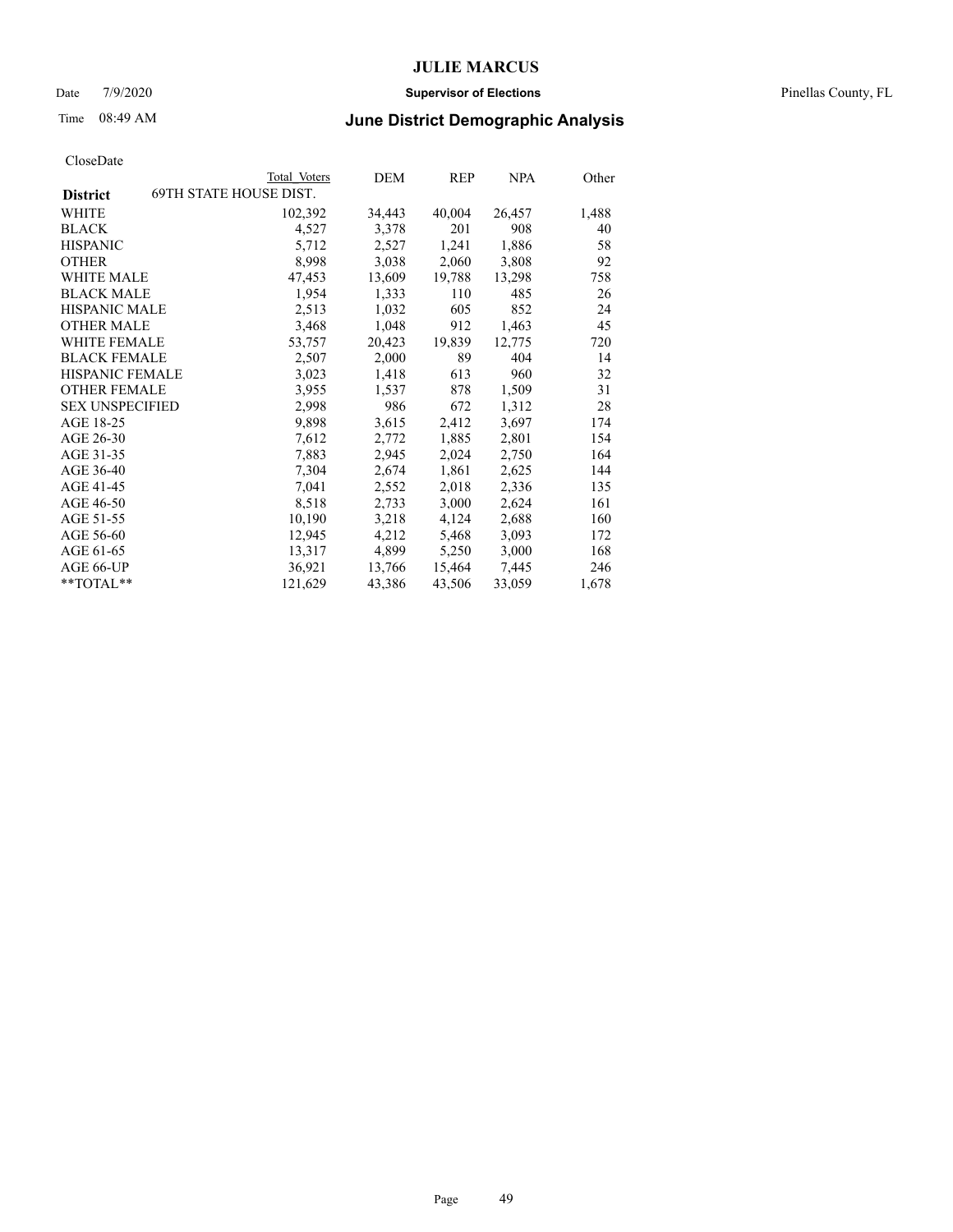### Date 7/9/2020 **Supervisor of Elections** Pinellas County, FL

# Time 08:49 AM **June District Demographic Analysis**

|                        | Total Voters          | DEM    | <b>REP</b> | <b>NPA</b> | Other |
|------------------------|-----------------------|--------|------------|------------|-------|
| <b>District</b>        | 70TH STATE HOUSE DIST |        |            |            |       |
| WHITE                  | 19,945                | 9,042  | 5,229      | 5,310      | 364   |
| <b>BLACK</b>           | 28,707                | 23,985 | 711        | 3,895      | 116   |
| <b>HISPANIC</b>        | 1,812                 | 954    | 236        | 601        | 21    |
| <b>OTHER</b>           | 3,814                 | 1,849  | 321        | 1,594      | 50    |
| <b>WHITE MALE</b>      | 9,452                 | 3,765  | 2,727      | 2,754      | 206   |
| <b>BLACK MALE</b>      | 11,143                | 8,826  | 357        | 1,896      | 64    |
| HISPANIC MALE          | 768                   | 385    | 110        | 261        | 12    |
| <b>OTHER MALE</b>      | 1,242                 | 583    | 145        | 487        | 27    |
| <b>WHITE FEMALE</b>    | 10,229                | 5,158  | 2,449      | 2,467      | 155   |
| <b>BLACK FEMALE</b>    | 17,050                | 14,751 | 336        | 1,912      | 51    |
| <b>HISPANIC FEMALE</b> | 995                   | 546    | 122        | 318        | 9     |
| <b>OTHER FEMALE</b>    | 1,506                 | 874    | 131        | 484        | 17    |
| <b>SEX UNSPECIFIED</b> | 1,893                 | 942    | 120        | 821        | 10    |
| AGE 18-25              | 5,926                 | 3,552  | 432        | 1,858      | 84    |
| AGE 26-30              | 5,489                 | 3,417  | 443        | 1,542      | 87    |
| AGE 31-35              | 4,842                 | 2,940  | 508        | 1,333      | 61    |
| AGE 36-40              | 4,325                 | 2,698  | 417        | 1,146      | 64    |
| AGE 41-45              | 3,912                 | 2,494  | 426        | 952        | 40    |
| AGE 46-50              | 4,173                 | 2,792  | 457        | 876        | 48    |
| AGE 51-55              | 4,509                 | 3,025  | 563        | 873        | 48    |
| AGE 56-60              | 5,001                 | 3,465  | 712        | 788        | 36    |
| AGE 61-65              | 4,797                 | 3,348  | 760        | 656        | 33    |
| AGE 66-UP              | 11,304                | 8,099  | 1,779      | 1,376      | 50    |
| $*$ $TOTAL**$          | 54,278                | 35,830 | 6,497      | 11,400     | 551   |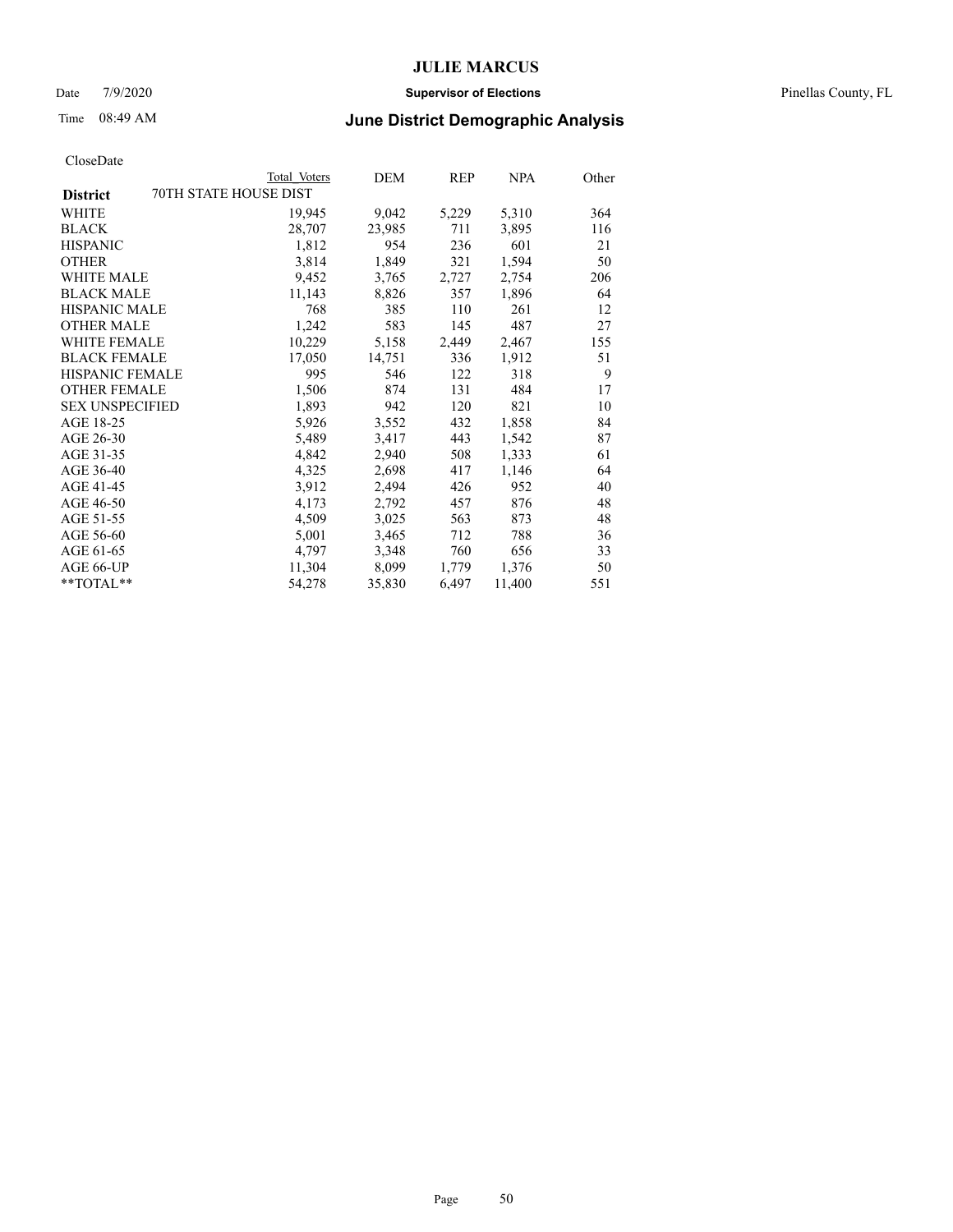### Date 7/9/2020 **Supervisor of Elections** Pinellas County, FL

## Time 08:49 AM **June District Demographic Analysis**

|                                      | Total Voters | DEM      | REP      | <b>NPA</b> | Other |
|--------------------------------------|--------------|----------|----------|------------|-------|
| 9TH OLD CONG DIST<br><b>District</b> |              |          |          |            |       |
| WHITE                                | $\theta$     | $\Omega$ | $\theta$ | $\Omega$   | 0     |
| <b>BLACK</b>                         |              |          | 0        |            |       |
| <b>HISPANIC</b>                      |              | 0        | 0        |            |       |
| <b>OTHER</b>                         |              |          |          |            |       |
| <b>WHITE MALE</b>                    |              |          |          |            |       |
| <b>BLACK MALE</b>                    |              |          |          |            |       |
| <b>HISPANIC MALE</b>                 |              |          |          |            |       |
| <b>OTHER MALE</b>                    |              |          | 0        |            |       |
| <b>WHITE FEMALE</b>                  |              |          |          |            |       |
| <b>BLACK FEMALE</b>                  |              |          | 0        |            |       |
| <b>HISPANIC FEMALE</b>               |              |          |          |            |       |
| <b>OTHER FEMALE</b>                  |              |          |          |            |       |
| <b>SEX UNSPECIFIED</b>               |              |          |          |            |       |
| AGE 18-25                            |              |          |          |            |       |
| AGE 26-30                            |              |          |          |            |       |
| AGE 31-35                            |              |          |          |            |       |
| AGE 36-40                            |              |          | 0        |            |       |
| AGE 41-45                            |              |          |          |            |       |
| AGE 46-50                            |              |          | 0        |            |       |
| AGE 51-55                            |              |          |          |            |       |
| AGE 56-60                            |              |          | 0        |            |       |
| AGE 61-65                            |              |          |          |            |       |
| AGE 66-UP                            |              |          |          |            |       |
| **TOTAL**                            |              |          | 0        |            | 0     |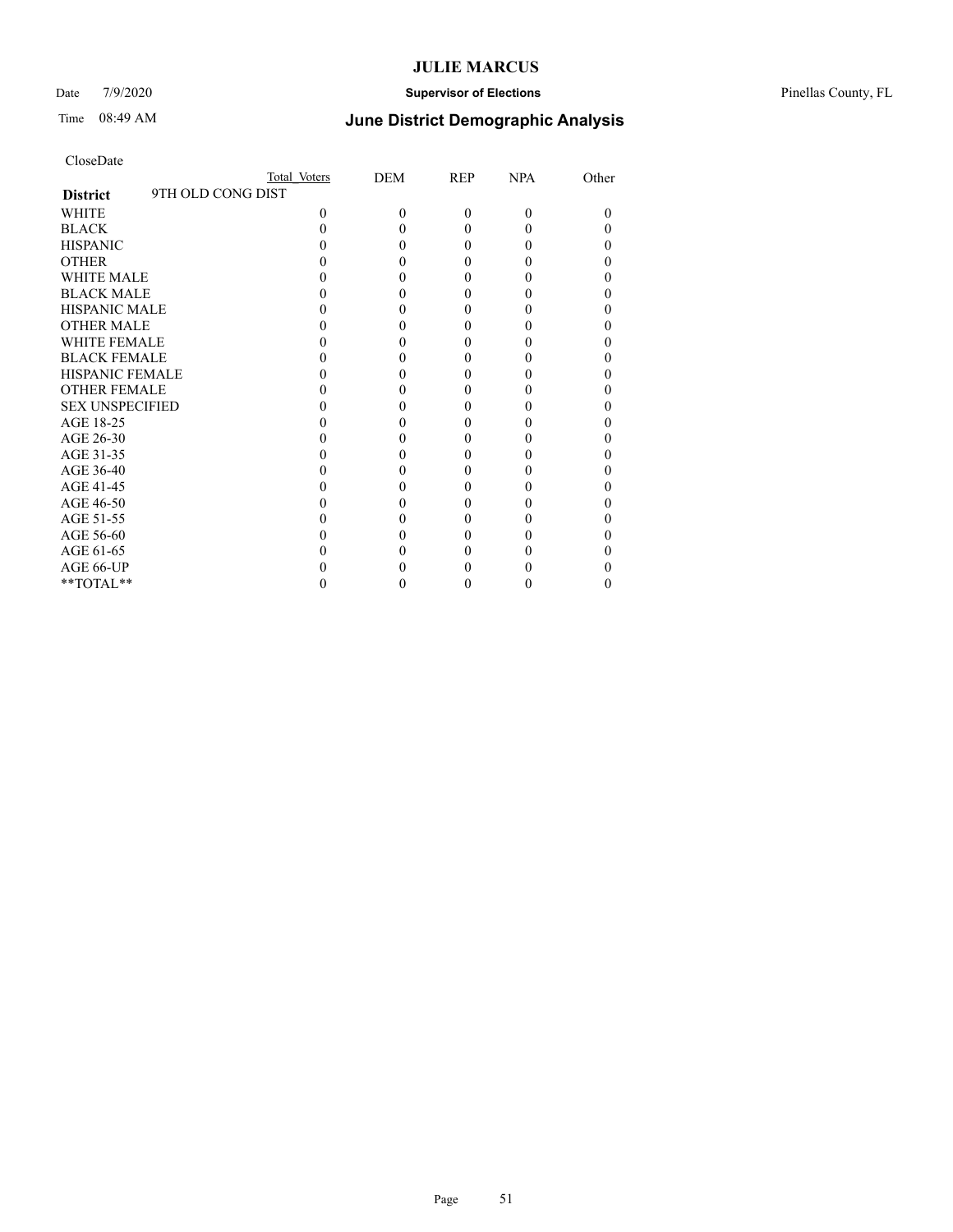### Date 7/9/2020 **Supervisor of Elections** Pinellas County, FL

## Time 08:49 AM **June District Demographic Analysis**

|                                       | Total Voters | DEM      | REP      | <b>NPA</b> | Other |
|---------------------------------------|--------------|----------|----------|------------|-------|
| 10TH OLD CONG DIST<br><b>District</b> |              |          |          |            |       |
| WHITE                                 | $\theta$     | $\Omega$ | $\theta$ | $\Omega$   | 0     |
| <b>BLACK</b>                          |              |          | 0        |            |       |
| <b>HISPANIC</b>                       |              | 0        | 0        |            |       |
| <b>OTHER</b>                          |              |          |          |            |       |
| <b>WHITE MALE</b>                     |              |          |          |            |       |
| <b>BLACK MALE</b>                     |              |          |          |            |       |
| <b>HISPANIC MALE</b>                  |              |          |          |            |       |
| <b>OTHER MALE</b>                     |              |          | 0        |            |       |
| <b>WHITE FEMALE</b>                   |              |          |          |            |       |
| <b>BLACK FEMALE</b>                   |              |          | 0        |            |       |
| <b>HISPANIC FEMALE</b>                |              |          |          |            |       |
| <b>OTHER FEMALE</b>                   |              |          |          |            |       |
| <b>SEX UNSPECIFIED</b>                |              |          |          |            |       |
| AGE 18-25                             |              |          |          |            |       |
| AGE 26-30                             |              |          |          |            |       |
| AGE 31-35                             |              |          |          |            |       |
| AGE 36-40                             |              |          | 0        |            |       |
| AGE 41-45                             |              |          |          |            |       |
| AGE 46-50                             |              |          | 0        |            |       |
| AGE 51-55                             |              |          |          |            |       |
| AGE 56-60                             |              |          | 0        |            |       |
| AGE 61-65                             |              |          |          |            |       |
| AGE 66-UP                             |              |          |          |            |       |
| **TOTAL**                             |              |          | 0        |            | 0     |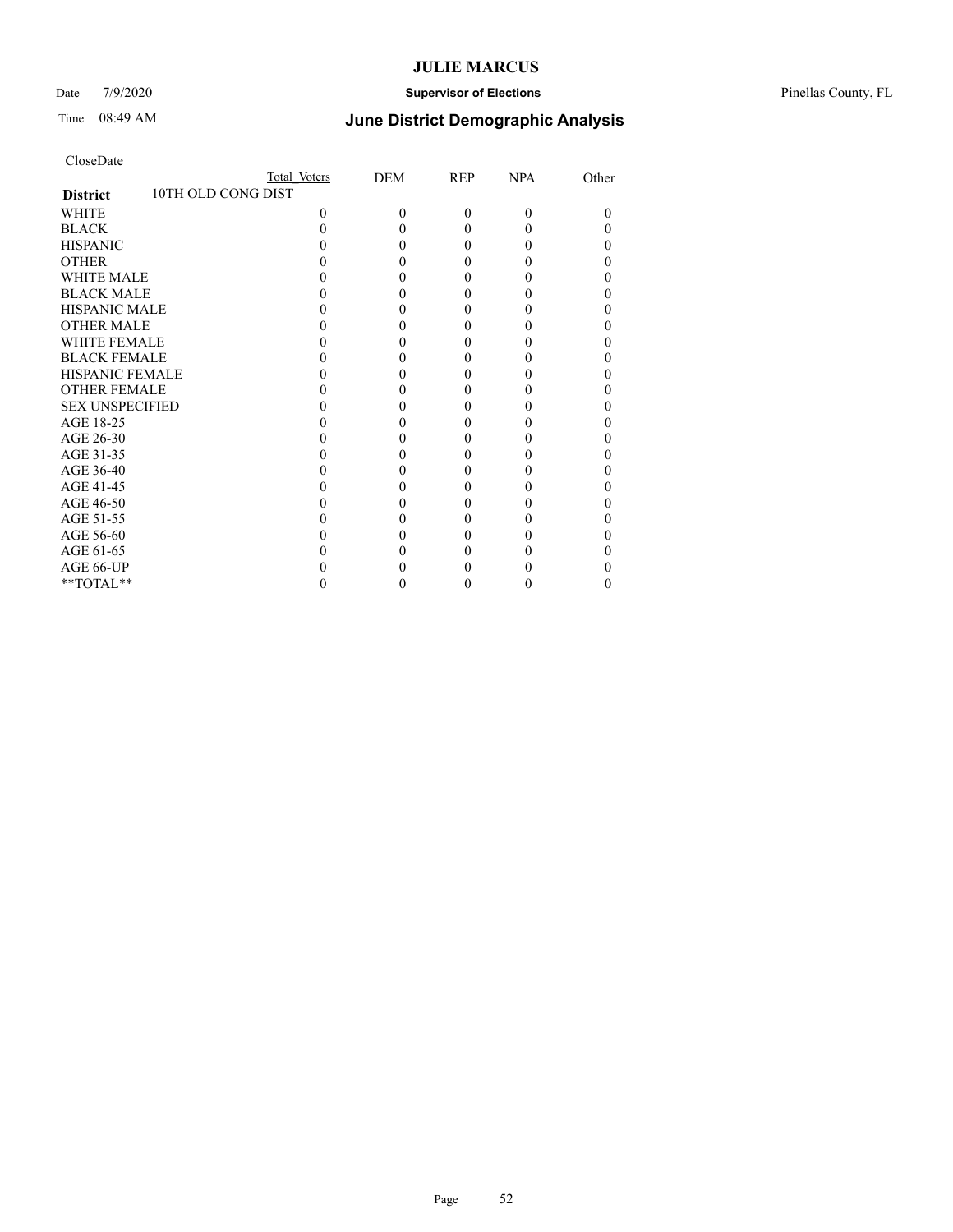### Date 7/9/2020 **Supervisor of Elections** Pinellas County, FL

## Time 08:49 AM **June District Demographic Analysis**

|                                       | Total Voters | DEM      | REP      | <b>NPA</b> | Other |
|---------------------------------------|--------------|----------|----------|------------|-------|
| 11TH OLD CONG DIST<br><b>District</b> |              |          |          |            |       |
| WHITE                                 | $\Omega$     | $\theta$ | $\theta$ | $\Omega$   | 0     |
| <b>BLACK</b>                          |              | 0        | 0        |            |       |
| <b>HISPANIC</b>                       |              | 0        | 0        |            | 0     |
| <b>OTHER</b>                          |              |          |          |            |       |
| <b>WHITE MALE</b>                     |              |          |          |            |       |
| <b>BLACK MALE</b>                     |              |          |          |            |       |
| <b>HISPANIC MALE</b>                  |              |          |          |            |       |
| <b>OTHER MALE</b>                     |              |          |          |            |       |
| <b>WHITE FEMALE</b>                   |              |          |          |            |       |
| <b>BLACK FEMALE</b>                   |              | 0        |          |            |       |
| <b>HISPANIC FEMALE</b>                |              |          |          |            |       |
| <b>OTHER FEMALE</b>                   |              |          |          |            |       |
| <b>SEX UNSPECIFIED</b>                |              |          |          |            |       |
| AGE 18-25                             |              |          |          |            |       |
| AGE 26-30                             |              |          |          |            | 0     |
| AGE 31-35                             |              |          |          |            |       |
| AGE 36-40                             |              |          |          |            | 0     |
| AGE 41-45                             |              |          |          |            |       |
| AGE 46-50                             |              | 0        |          |            |       |
| AGE 51-55                             |              |          |          |            |       |
| AGE 56-60                             |              |          |          |            |       |
| AGE 61-65                             |              |          |          |            |       |
| AGE 66-UP                             |              |          |          |            |       |
| **TOTAL**                             |              |          | 0        |            | 0     |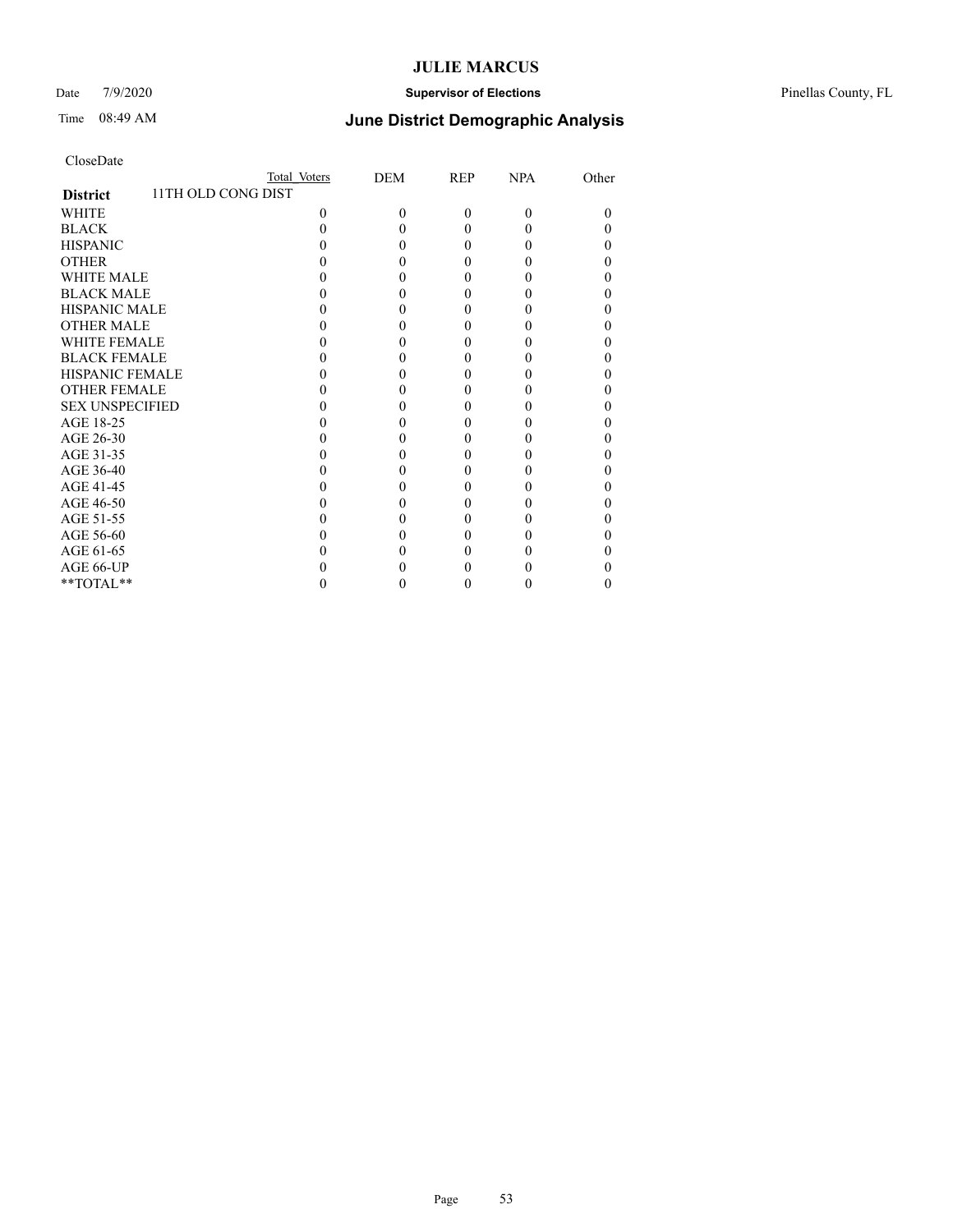### Date 7/9/2020 **Supervisor of Elections** Pinellas County, FL

# Time 08:49 AM **June District Demographic Analysis**

|                        | Total Voters            | DEM    | REP    | <b>NPA</b> | Other |
|------------------------|-------------------------|--------|--------|------------|-------|
| <b>District</b>        | SB DIST. #4 SINGLE MBR. |        |        |            |       |
| <b>WHITE</b>           | 155,046                 | 43,924 | 67,709 | 41,430     | 1,983 |
| <b>BLACK</b>           | 4,862                   | 3,408  | 278    | 1,126      | 50    |
| <b>HISPANIC</b>        | 8,439                   | 3,458  | 1,890  | 3,015      | 76    |
| <b>OTHER</b>           | 10,309                  | 3,076  | 2,716  | 4,385      | 132   |
| WHITE MALE             | 70,926                  | 16,630 | 32,986 | 20,284     | 1,026 |
| <b>BLACK MALE</b>      | 2,232                   | 1,429  | 159    | 615        | 29    |
| <b>HISPANIC MALE</b>   | 3,667                   | 1,349  | 885    | 1,401      | 32    |
| <b>OTHER MALE</b>      | 3,867                   | 1,037  | 1,103  | 1,666      | 61    |
| <b>WHITE FEMALE</b>    | 82,661                  | 26,902 | 34,185 | 20,632     | 942   |
| <b>BLACK FEMALE</b>    | 2,556                   | 1,927  | 115    | 493        | 21    |
| <b>HISPANIC FEMALE</b> | 4,575                   | 2,022  | 965    | 1,544      | 44    |
| <b>OTHER FEMALE</b>    | 4,644                   | 1,585  | 1,194  | 1,814      | 51    |
| <b>SEX UNSPECIFIED</b> | 3,525                   | 984    | 1,000  | 1,506      | 35    |
| AGE 18-25              | 14,275                  | 4,071  | 4,598  | 5,319      | 287   |
| AGE 26-30              | 10,041                  | 3,055  | 3,172  | 3,611      | 203   |
| AGE 31-35              | 10,584                  | 3,247  | 3,383  | 3,750      | 204   |
| AGE 36-40              | 10,882                  | 3,127  | 3,448  | 4,105      | 202   |
| AGE 41-45              | 10,797                  | 3,078  | 3,813  | 3,731      | 175   |
| AGE 46-50              | 13,100                  | 3,422  | 5,418  | 4,063      | 197   |
| AGE 51-55              | 14,996                  | 3,833  | 6,796  | 4,181      | 186   |
| AGE 56-60              | 18,587                  | 5,196  | 8,563  | 4,603      | 225   |
| AGE 61-65              | 18,762                  | 5,986  | 8,224  | 4,349      | 203   |
| AGE 66-UP              | 56,632                  | 18,851 | 25,178 | 12,244     | 359   |
| **TOTAL**              | 178,656                 | 53,866 | 72,593 | 49,956     | 2,241 |
|                        |                         |        |        |            |       |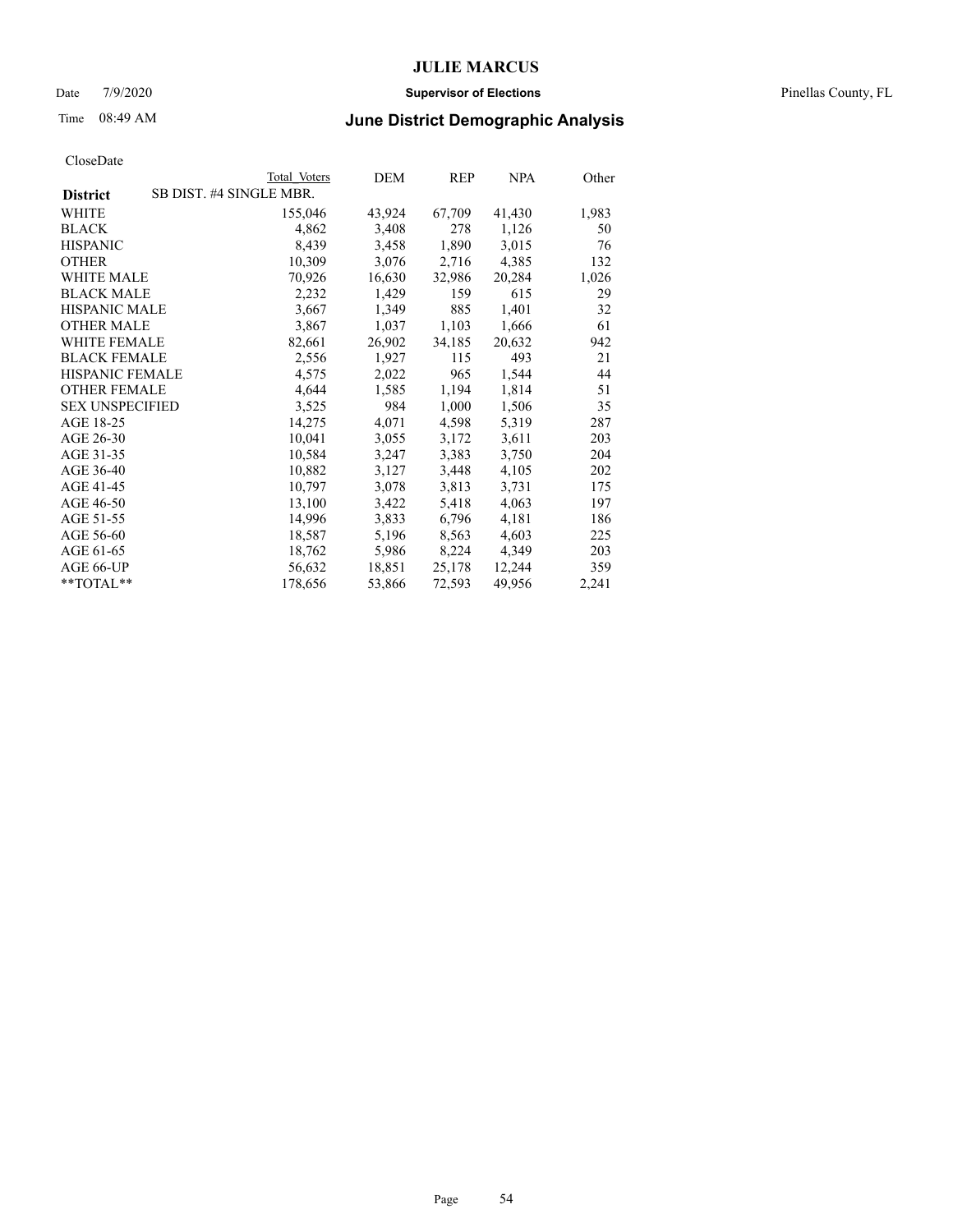### Date 7/9/2020 **Supervisor of Elections** Pinellas County, FL

# Time 08:49 AM **June District Demographic Analysis**

|                                            | Total Voters | DEM    | REP    | <b>NPA</b> | Other |
|--------------------------------------------|--------------|--------|--------|------------|-------|
| SB DIST. #5 SINGLE MBR.<br><b>District</b> |              |        |        |            |       |
| <b>WHITE</b>                               | 124,485      | 36,928 | 51,016 | 34,862     | 1,679 |
| <b>BLACK</b>                               | 12,408       | 9,198  | 479    | 2,643      | 88    |
| <b>HISPANIC</b>                            | 11,456       | 4,942  | 1,986  | 4,419      | 109   |
| <b>OTHER</b>                               | 10,949       | 3,591  | 2,409  | 4,810      | 139   |
| WHITE MALE                                 | 57,205       | 14,228 | 25,147 | 16,951     | 879   |
| <b>BLACK MALE</b>                          | 5,252        | 3,510  | 270    | 1,425      | 47    |
| <b>HISPANIC MALE</b>                       | 5,000        | 1,925  | 974    | 2,045      | 56    |
| <b>OTHER MALE</b>                          | 4,056        | 1,216  | 1,019  | 1,754      | 67    |
| <b>WHITE FEMALE</b>                        | 65,759       | 22,304 | 25,335 | 17,335     | 785   |
| <b>BLACK FEMALE</b>                        | 6,947        | 5,541  | 205    | 1,161      | 40    |
| <b>HISPANIC FEMALE</b>                     | 6,112        | 2,872  | 954    | 2,233      | 53    |
| <b>OTHER FEMALE</b>                        | 4,846        | 1,796  | 1,030  | 1,967      | 53    |
| <b>SEX UNSPECIFIED</b>                     | 4,120        | 1,266  | 956    | 1,863      | 35    |
| AGE 18-25                                  | 13,587       | 4,574  | 3,171  | 5,588      | 254   |
| AGE 26-30                                  | 12,164       | 4,315  | 2,961  | 4,646      | 242   |
| AGE 31-35                                  | 11,261       | 4,052  | 2,841  | 4,181      | 187   |
| AGE 36-40                                  | 10,483       | 3,525  | 2,750  | 4,006      | 202   |
| AGE 41-45                                  | 9,609        | 3,204  | 2,794  | 3,454      | 157   |
| AGE 46-50                                  | 11,303       | 3,588  | 3,969  | 3,570      | 176   |
| AGE 51-55                                  | 13,518       | 4,312  | 5,149  | 3,910      | 147   |
| AGE 56-60                                  | 16,342       | 5,341  | 6,645  | 4,170      | 186   |
| AGE 61-65                                  | 15,672       | 5,493  | 6,309  | 3,715      | 155   |
| AGE 66-UP                                  | 45,359       | 16,255 | 19,301 | 9,494      | 309   |
| **TOTAL**                                  | 159,298      | 54,659 | 55,890 | 46,734     | 2,015 |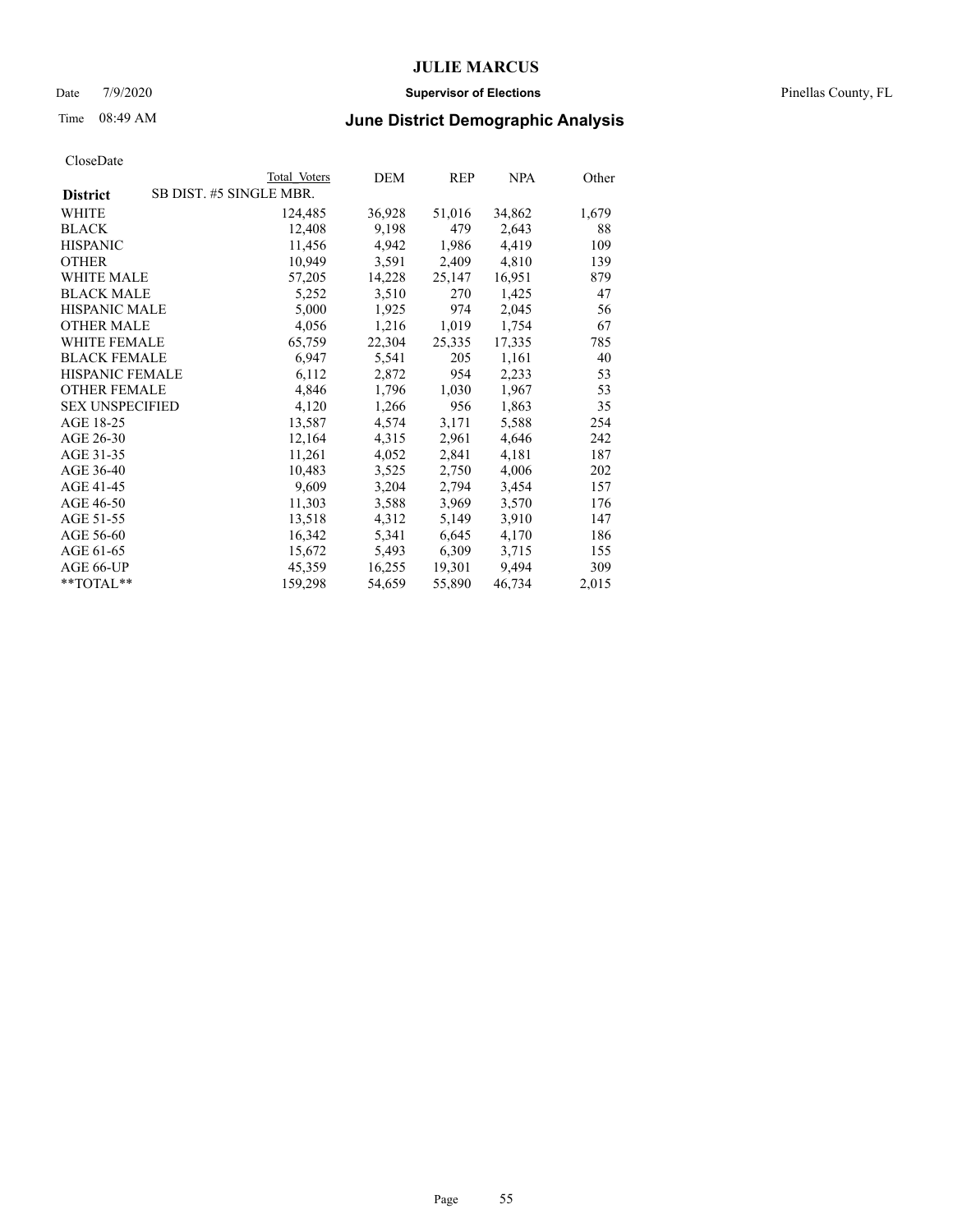### Date 7/9/2020 **Supervisor of Elections** Pinellas County, FL

# Time 08:49 AM **June District Demographic Analysis**

|                        | Total Voters            | DEM    | REP    | <b>NPA</b> | Other |
|------------------------|-------------------------|--------|--------|------------|-------|
| <b>District</b>        | SB DIST. #6 SINGLE MBR. |        |        |            |       |
| WHITE                  | 148,181                 | 44,659 | 63,123 | 38,319     | 2,080 |
| <b>BLACK</b>           | 6,327                   | 4,456  | 317    | 1,492      | 62    |
| <b>HISPANIC</b>        | 9,128                   | 3,872  | 1,945  | 3,212      | 99    |
| <b>OTHER</b>           | 12,968                  | 4,095  | 3,141  | 5,573      | 159   |
| <b>WHITE MALE</b>      | 68,685                  | 17,229 | 31,331 | 19,026     | 1,099 |
| <b>BLACK MALE</b>      | 2,800                   | 1,778  | 168    | 819        | 35    |
| <b>HISPANIC MALE</b>   | 4,009                   | 1,516  | 942    | 1,497      | 54    |
| <b>OTHER MALE</b>      | 4,949                   | 1,415  | 1,340  | 2,113      | 81    |
| <b>WHITE FEMALE</b>    | 77,883                  | 26,979 | 31,194 | 18,740     | 970   |
| <b>BLACK FEMALE</b>    | 3,433                   | 2,613  | 145    | 649        | 26    |
| HISPANIC FEMALE        | 4,871                   | 2,251  | 965    | 1,611      | 44    |
| <b>OTHER FEMALE</b>    | 5,923                   | 2,112  | 1,414  | 2,340      | 57    |
| <b>SEX UNSPECIFIED</b> | 4,050                   | 1,189  | 1,027  | 1,800      | 34    |
| AGE 18-25              | 14,546                  | 4,484  | 4,238  | 5,526      | 298   |
| AGE 26-30              | 12,727                  | 4,379  | 3,474  | 4,599      | 275   |
| AGE 31-35              | 12,861                  | 4,470  | 3,644  | 4,496      | 251   |
| AGE 36-40              | 12,233                  | 4,024  | 3,615  | 4,341      | 253   |
| AGE 41-45              | 11,296                  | 3,565  | 3,749  | 3,803      | 179   |
| AGE 46-50              | 13,125                  | 3,703  | 5,148  | 4,051      | 223   |
| AGE 51-55              | 15,045                  | 4,159  | 6,663  | 4,029      | 194   |
| AGE 56-60              | 18,072                  | 5,348  | 8,320  | 4,179      | 225   |
| AGE 61-65              | 17,528                  | 5,940  | 7,568  | 3,817      | 203   |
| AGE 66-UP              | 49,170                  | 17,009 | 22,107 | 9,755      | 299   |
| **TOTAL**              | 176,604                 | 57,082 | 68,526 | 48,596     | 2,400 |
|                        |                         |        |        |            |       |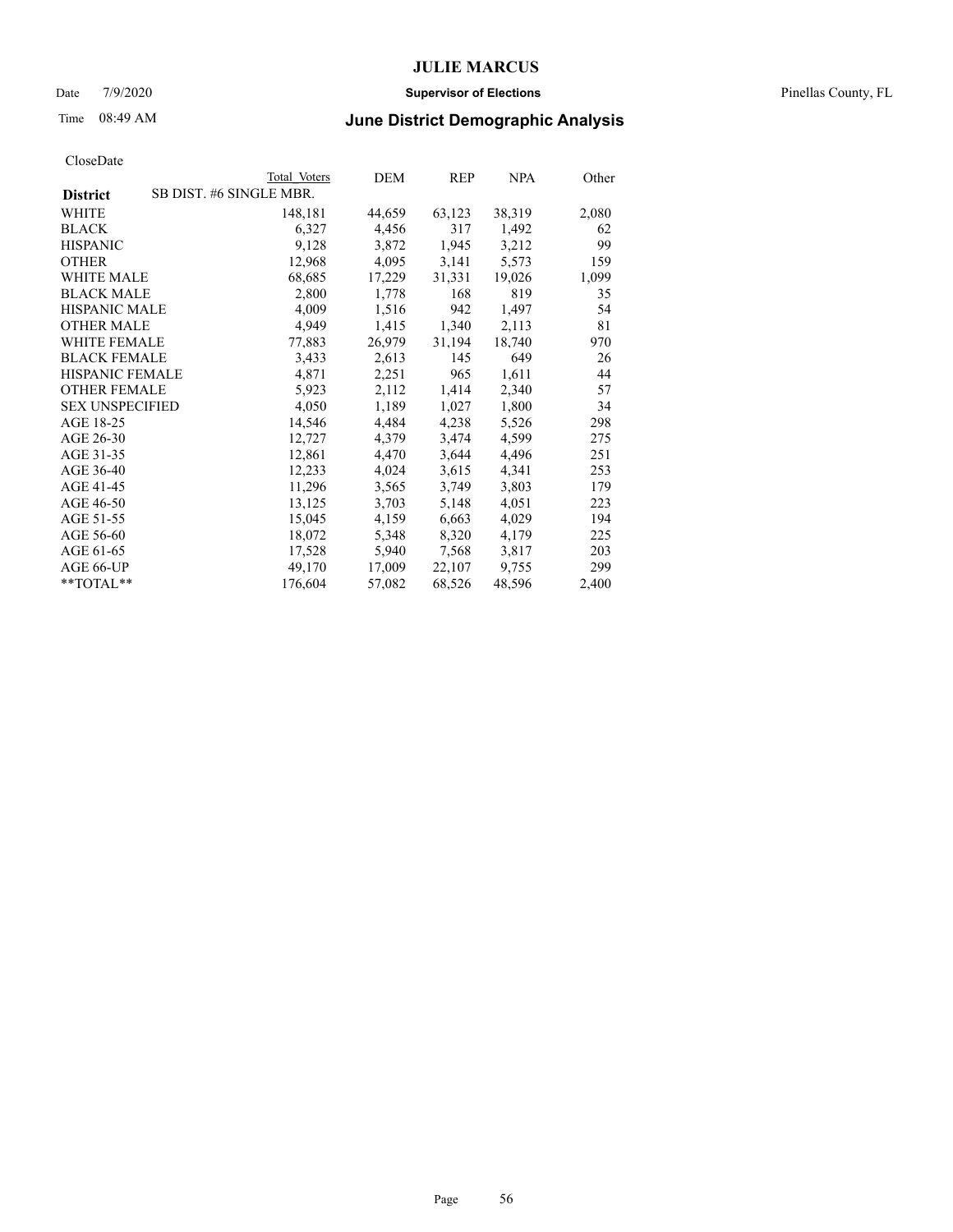### Date 7/9/2020 **Supervisor of Elections** Pinellas County, FL

# Time 08:49 AM **June District Demographic Analysis**

|                        | Total Voters            | DEM    | <b>REP</b> | <b>NPA</b> | Other |
|------------------------|-------------------------|--------|------------|------------|-------|
| <b>District</b>        | SB DIST. #7 SINGLE MBR. |        |            |            |       |
| WHITE                  | 114,240                 | 45,428 | 37,170     | 29,834     | 1,808 |
| <b>BLACK</b>           | 34,430                  | 28,336 | 940        | 4,996      | 158   |
| <b>HISPANIC</b>        | 7,776                   | 3,807  | 1,317      | 2,558      | 94    |
| <b>OTHER</b>           | 13,252                  | 5,220  | 2,303      | 5,576      | 153   |
| <b>WHITE MALE</b>      | 53,244                  | 18,510 | 18,617     | 15,163     | 954   |
| <b>BLACK MALE</b>      | 13,576                  | 10,517 | 488        | 2,477      | 94    |
| <b>HISPANIC MALE</b>   | 3,423                   | 1,579  | 651        | 1,148      | 45    |
| <b>OTHER MALE</b>      | 4,879                   | 1,767  | 1,057      | 1,979      | 76    |
| <b>WHITE FEMALE</b>    | 59,597                  | 26,356 | 18,192     | 14,208     | 841   |
| <b>BLACK FEMALE</b>    | 20,257                  | 17,358 | 428        | 2,408      | 63    |
| <b>HISPANIC FEMALE</b> | 4,122                   | 2,118  | 639        | 1,317      | 48    |
| <b>OTHER FEMALE</b>    | 5,647                   | 2,548  | 964        | 2,079      | 56    |
| <b>SEX UNSPECIFIED</b> | 4,953                   | 2,038  | 694        | 2,185      | 36    |
| AGE 18-25              | 16,180                  | 7,770  | 2,528      | 5,627      | 255   |
| AGE 26-30              | 14,566                  | 7,111  | 2,419      | 4,757      | 279   |
| AGE 31-35              | 14,098                  | 6,847  | 2,556      | 4,440      | 255   |
| AGE 36-40              | 12,451                  | 5,983  | 2,260      | 3,983      | 225   |
| AGE 41-45              | 11,128                  | 5,424  | 2,231      | 3,291      | 182   |
| AGE 46-50              | 12,531                  | 5,935  | 2,990      | 3,391      | 215   |
| AGE 51-55              | 13,802                  | 6,469  | 3,794      | 3,340      | 199   |
| AGE 56-60              | 16,565                  | 7,869  | 4,965      | 3,544      | 187   |
| AGE 61-65              | 16,493                  | 8,298  | 4,757      | 3,271      | 167   |
| AGE 66-UP              | 41,884                  | 21,085 | 13,230     | 7,320      | 249   |
| **TOTAL**              | 169,698                 | 82,791 | 41,730     | 42,964     | 2,213 |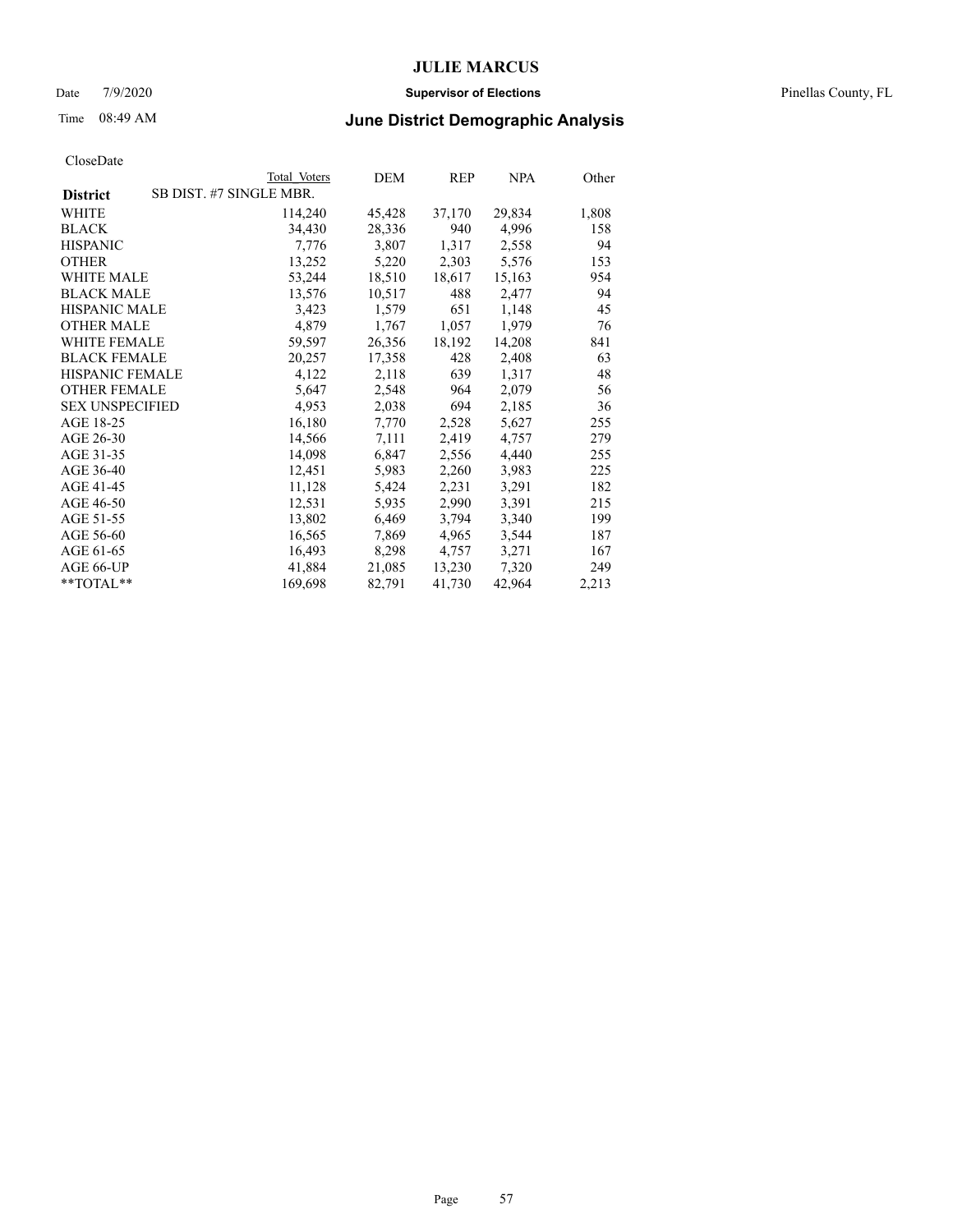### Date 7/9/2020 **Supervisor of Elections** Pinellas County, FL

| CloseDate |
|-----------|
|-----------|

|                                         | Total Voters | <b>DEM</b> | <b>REP</b> | <b>NPA</b>   | Other |
|-----------------------------------------|--------------|------------|------------|--------------|-------|
| SB DIST. #1 AT LARGE<br><b>District</b> |              |            |            |              |       |
| <b>WHITE</b>                            | 0            | 0          | $\Omega$   | $\Omega$     | 0     |
| <b>BLACK</b>                            |              |            | 0          | 0            |       |
| <b>HISPANIC</b>                         |              |            | 0          | $\theta$     |       |
| <b>OTHER</b>                            |              |            |            |              |       |
| <b>WHITE MALE</b>                       |              |            |            |              |       |
| <b>BLACK MALE</b>                       |              |            |            |              |       |
| <b>HISPANIC MALE</b>                    |              |            |            |              |       |
| <b>OTHER MALE</b>                       |              |            |            |              |       |
| <b>WHITE FEMALE</b>                     |              |            |            |              |       |
| <b>BLACK FEMALE</b>                     |              |            | 0          | $\mathbf{0}$ |       |
| <b>HISPANIC FEMALE</b>                  |              |            |            |              |       |
| <b>OTHER FEMALE</b>                     |              |            |            |              |       |
| <b>SEX UNSPECIFIED</b>                  |              |            |            |              |       |
| AGE 18-25                               |              |            |            |              |       |
| AGE 26-30                               |              |            |            |              |       |
| AGE 31-35                               |              |            |            |              |       |
| AGE 36-40                               |              |            | 0          | $\theta$     |       |
| AGE 41-45                               |              |            |            |              |       |
| AGE 46-50                               |              |            |            |              |       |
| AGE 51-55                               |              |            |            |              |       |
| AGE 56-60                               |              |            |            |              |       |
| AGE 61-65                               |              |            |            |              |       |
| AGE 66-UP                               |              |            |            |              |       |
| $**TOTAL**$                             |              |            | 0          | $\theta$     | 0     |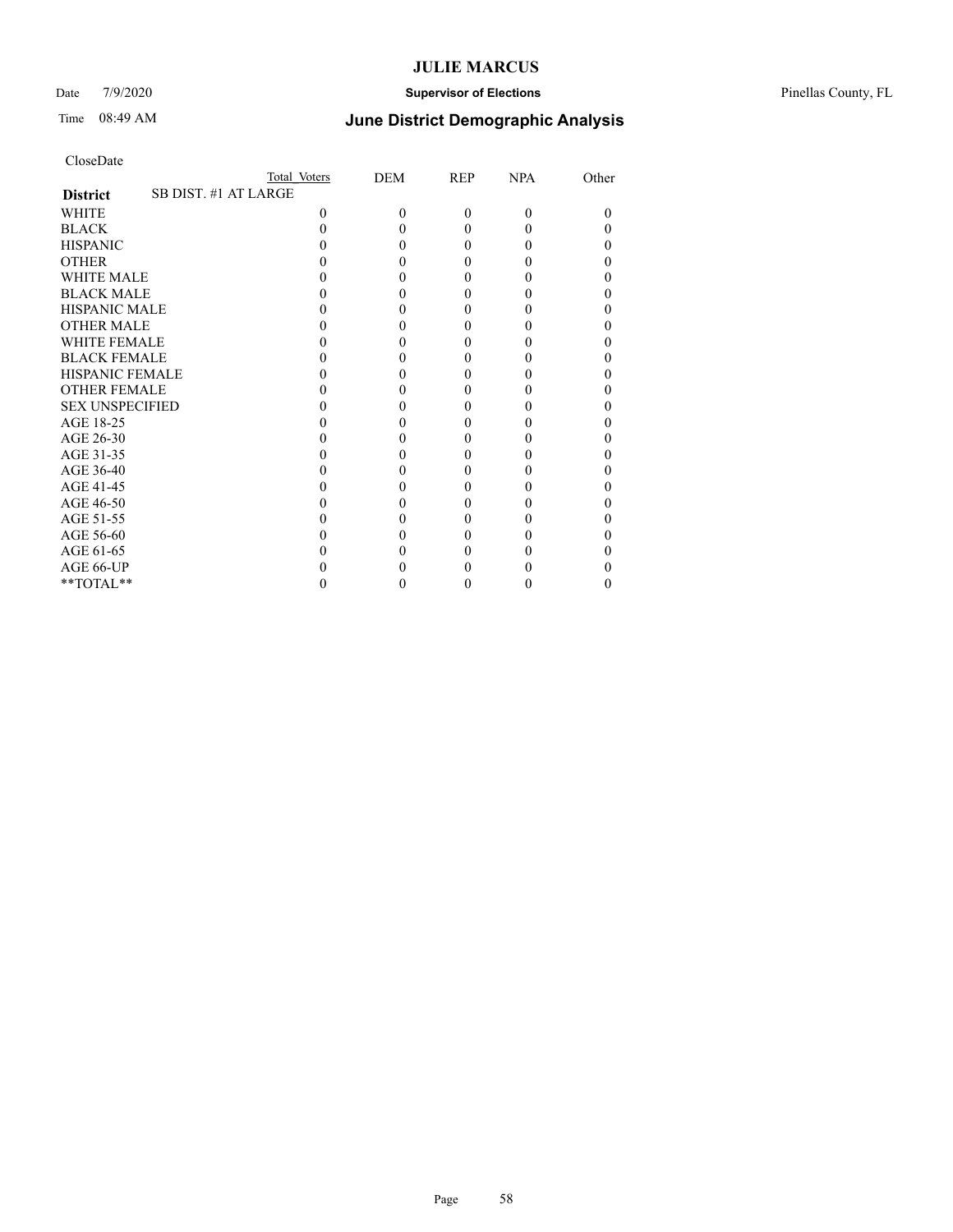### Date 7/9/2020 **Supervisor of Elections** Pinellas County, FL

| CloseDate |
|-----------|
|-----------|

|                        | Total Voters         | <b>DEM</b> | <b>REP</b> | <b>NPA</b>   | Other |
|------------------------|----------------------|------------|------------|--------------|-------|
| <b>District</b>        | SB DIST. #2 AT LARGE |            |            |              |       |
| <b>WHITE</b>           | 0                    | 0          | $\Omega$   | $\Omega$     | 0     |
| <b>BLACK</b>           |                      |            | 0          | 0            |       |
| <b>HISPANIC</b>        |                      |            | 0          | $\theta$     |       |
| <b>OTHER</b>           |                      |            |            |              |       |
| <b>WHITE MALE</b>      |                      |            |            |              |       |
| <b>BLACK MALE</b>      |                      |            |            |              |       |
| <b>HISPANIC MALE</b>   |                      |            |            |              |       |
| <b>OTHER MALE</b>      |                      |            | 0          |              |       |
| <b>WHITE FEMALE</b>    |                      |            |            |              |       |
| <b>BLACK FEMALE</b>    |                      |            | 0          | 0            |       |
| <b>HISPANIC FEMALE</b> |                      |            |            |              |       |
| <b>OTHER FEMALE</b>    |                      |            |            |              |       |
| <b>SEX UNSPECIFIED</b> |                      |            |            |              |       |
| AGE 18-25              |                      |            |            |              |       |
| AGE 26-30              |                      |            |            |              |       |
| AGE 31-35              |                      |            |            |              |       |
| AGE 36-40              |                      |            | 0          | $\mathbf{0}$ |       |
| AGE 41-45              |                      |            |            |              |       |
| AGE 46-50              |                      |            |            |              |       |
| AGE 51-55              |                      |            |            |              |       |
| AGE 56-60              |                      |            |            |              |       |
| AGE 61-65              |                      |            |            |              |       |
| AGE 66-UP              |                      |            |            |              |       |
| **TOTAL**              |                      |            | 0          | $\theta$     | 0     |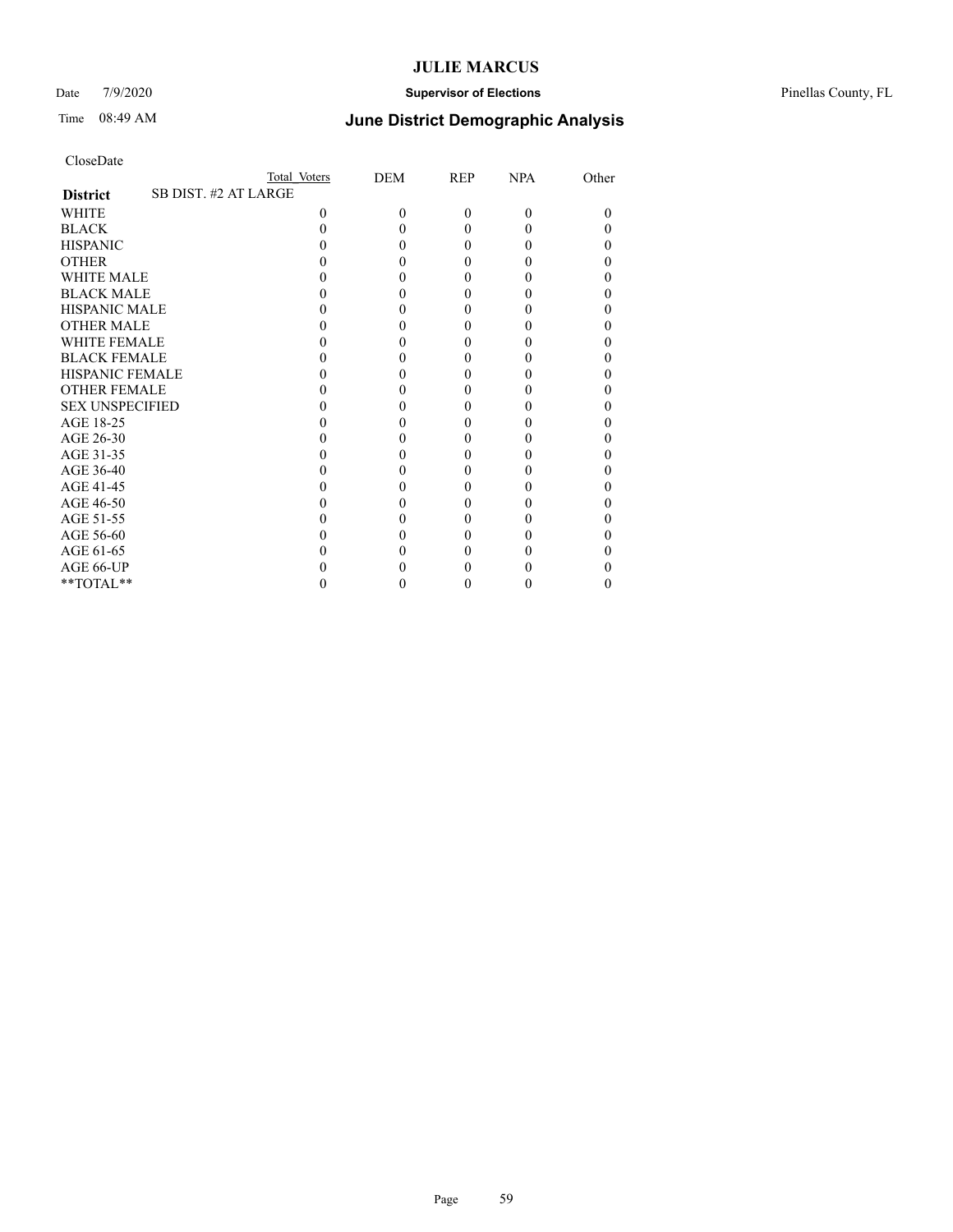### Date 7/9/2020 **Supervisor of Elections** Pinellas County, FL

| CloseDate |
|-----------|
|-----------|

|                                         | Total Voters | <b>DEM</b> | <b>REP</b> | <b>NPA</b>   | Other |
|-----------------------------------------|--------------|------------|------------|--------------|-------|
| SB DIST. #3 AT LARGE<br><b>District</b> |              |            |            |              |       |
| <b>WHITE</b>                            | 0            | 0          | $\Omega$   | $\Omega$     | 0     |
| <b>BLACK</b>                            |              |            | 0          | 0            |       |
| <b>HISPANIC</b>                         |              |            | 0          | $\theta$     |       |
| <b>OTHER</b>                            |              |            |            |              |       |
| <b>WHITE MALE</b>                       |              |            |            |              |       |
| <b>BLACK MALE</b>                       |              |            |            |              |       |
| <b>HISPANIC MALE</b>                    |              |            |            |              |       |
| <b>OTHER MALE</b>                       |              |            | 0          |              |       |
| <b>WHITE FEMALE</b>                     |              |            |            |              |       |
| <b>BLACK FEMALE</b>                     |              |            | 0          | 0            |       |
| <b>HISPANIC FEMALE</b>                  |              |            |            |              |       |
| <b>OTHER FEMALE</b>                     |              |            |            |              |       |
| <b>SEX UNSPECIFIED</b>                  |              |            |            |              |       |
| AGE 18-25                               |              |            |            |              |       |
| AGE 26-30                               |              |            |            |              |       |
| AGE 31-35                               |              |            |            |              |       |
| AGE 36-40                               |              |            | 0          | $\mathbf{0}$ |       |
| AGE 41-45                               |              |            |            |              |       |
| AGE 46-50                               |              |            |            |              |       |
| AGE 51-55                               |              |            |            |              |       |
| AGE 56-60                               |              |            |            |              |       |
| AGE 61-65                               |              |            |            |              |       |
| AGE 66-UP                               |              |            |            |              |       |
| **TOTAL**                               |              |            | 0          | $\theta$     | 0     |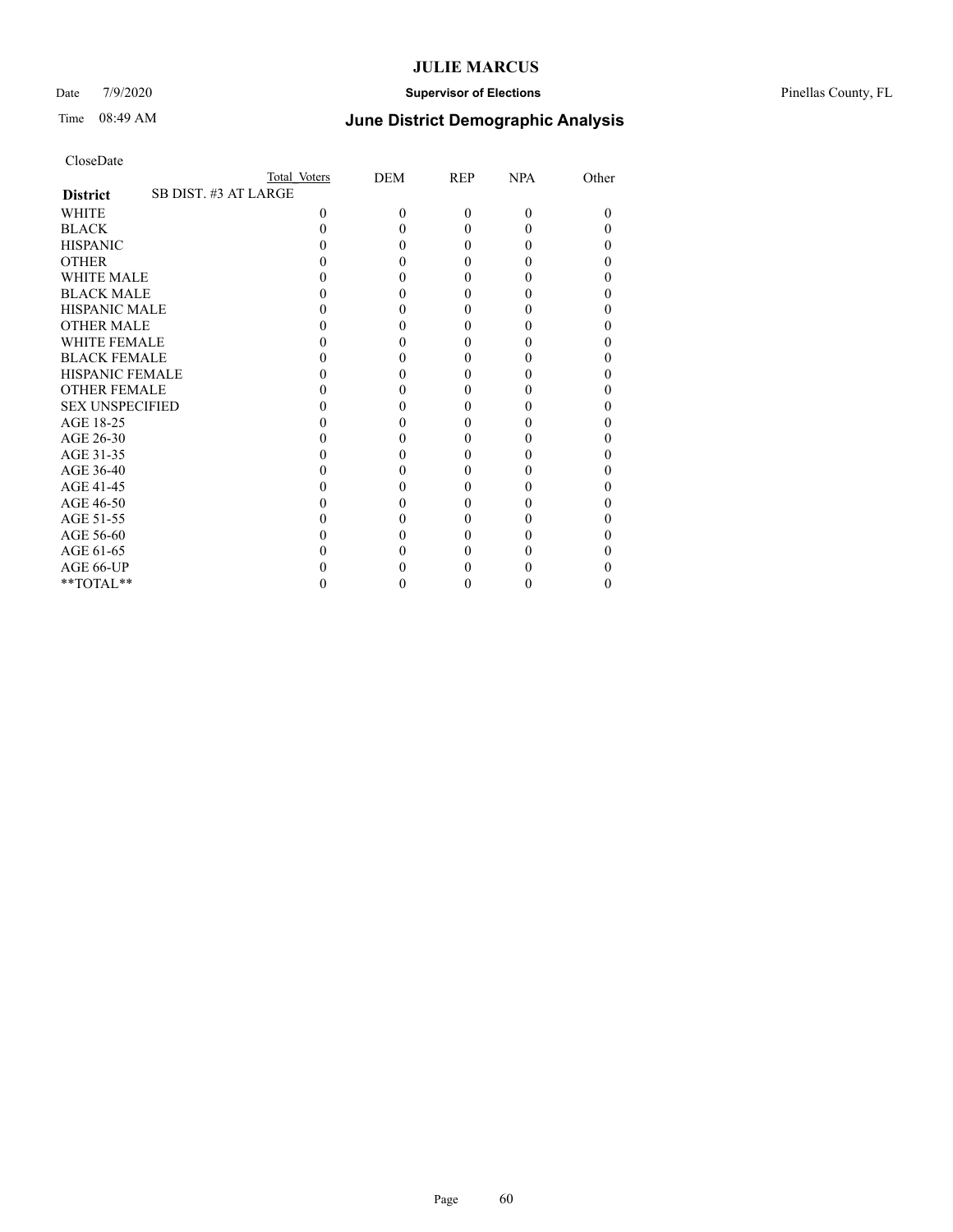### Date 7/9/2020 **Supervisor of Elections** Pinellas County, FL

## Time 08:49 AM **June District Demographic Analysis**

|                        | Total Voters           | DEM    | REP    | NPA    | Other |
|------------------------|------------------------|--------|--------|--------|-------|
| <b>District</b>        | 16TH STATE SENATE DIST |        |        |        |       |
| WHITE                  | 205,546                | 58,709 | 88,122 | 56,032 | 2,683 |
| <b>BLACK</b>           | 12,131                 | 8,868  | 542    | 2,627  | 94    |
| <b>HISPANIC</b>        | 14,507                 | 6,021  | 2,921  | 5,436  | 129   |
| <b>OTHER</b>           | 15,428                 | 4,750  | 3,783  | 6,687  | 208   |
| <b>WHITE MALE</b>      | 94,496                 | 22,441 | 43,133 | 27,527 | 1,395 |
| <b>BLACK MALE</b>      | 5,258                  | 3,510  | 301    | 1,390  | 57    |
| <b>HISPANIC MALE</b>   | 6,298                  | 2,346  | 1,371  | 2,522  | 59    |
| <b>OTHER MALE</b>      | 5,793                  | 1,593  | 1,562  | 2,534  | 104   |
| <b>WHITE FEMALE</b>    | 108,947                | 35,695 | 44,236 | 27,747 | 1,269 |
| <b>BLACK FEMALE</b>    | 6,662                  | 5,211  | 234    | 1,180  | 37    |
| <b>HISPANIC FEMALE</b> | 7,811                  | 3,503  | 1,477  | 2,761  | 70    |
| <b>OTHER FEMALE</b>    | 6,838                  | 2,406  | 1,644  | 2,712  | 76    |
| <b>SEX UNSPECIFIED</b> | 5,505                  | 1,641  | 1,409  | 2,408  | 47    |
| AGE 18-25              | 20,790                 | 6,280  | 6,046  | 8,059  | 405   |
| AGE 26-30              | 15,702                 | 5,115  | 4,509  | 5,778  | 300   |
| AGE 31-35              | 15,990                 | 5,259  | 4,739  | 5,689  | 303   |
| AGE 36-40              | 15,971                 | 4,816  | 4,763  | 6,089  | 303   |
| AGE 41-45              | 15,322                 | 4,629  | 5,039  | 5,402  | 252   |
| AGE 46-50              | 18,192                 | 5,148  | 7,089  | 5,689  | 266   |
| AGE 51-55              | 20,901                 | 5,817  | 8,932  | 5,909  | 243   |
| AGE 56-60              | 25,419                 | 7,611  | 11,189 | 6,326  | 293   |
| AGE 61-65              | 25,267                 | 8,365  | 10,768 | 5,876  | 258   |
| AGE 66-UP              | 74,058                 | 25,308 | 32,294 | 15,965 | 491   |
| $*$ TOTAL $*$          | 247,612                | 78,348 | 95,368 | 70,782 | 3,114 |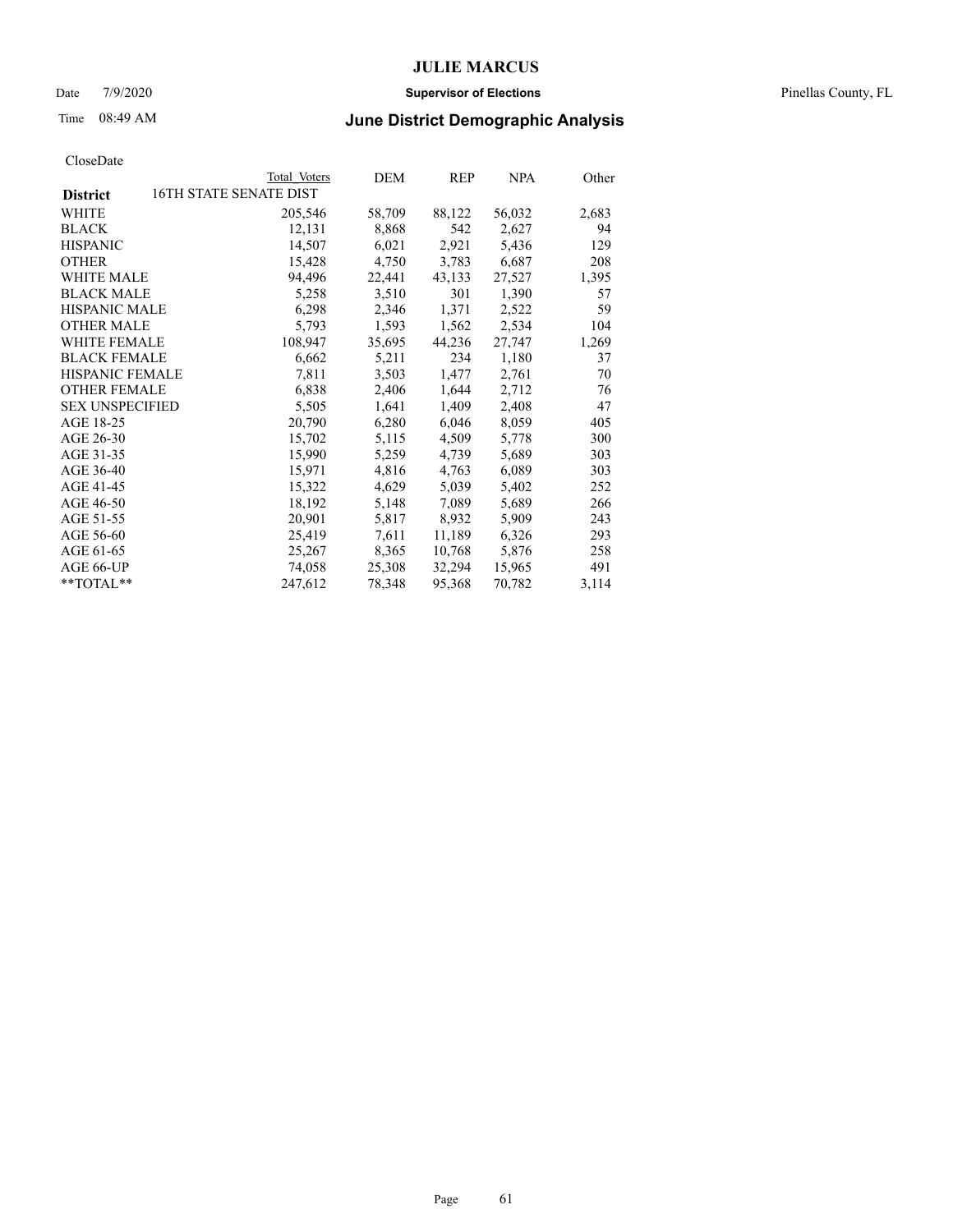### Date 7/9/2020 **Supervisor of Elections** Pinellas County, FL

# Time 08:49 AM **June District Demographic Analysis**

|                                            | Total Voters | DEM    | REP    | <b>NPA</b> | Other |
|--------------------------------------------|--------------|--------|--------|------------|-------|
| 19TH STATE SENATE DIST.<br><b>District</b> |              |        |        |            |       |
| <b>WHITE</b>                               | 52,563       | 23,455 | 14,606 | 13,590     | 912   |
| <b>BLACK</b>                               | 30,648       | 25,473 | 784    | 4,260      | 131   |
| <b>HISPANIC</b>                            | 3,490        | 1,816  | 518    | 1,113      | 43    |
| <b>OTHER</b>                               | 6,497        | 2,984  | 804    | 2,624      | 85    |
| WHITE MALE                                 | 24,897       | 9,806  | 7,519  | 7,089      | 483   |
| <b>BLACK MALE</b>                          | 11,994       | 9,430  | 396    | 2,094      | 74    |
| <b>HISPANIC MALE</b>                       | 1,497        | 751    | 242    | 482        | 22    |
| <b>OTHER MALE</b>                          | 2,213        | 951    | 354    | 867        | 41    |
| <b>WHITE FEMALE</b>                        | 27,019       | 13,361 | 6,948  | 6,289      | 421   |
| <b>BLACK FEMALE</b>                        | 18,112       | 15,617 | 367    | 2,072      | 56    |
| <b>HISPANIC FEMALE</b>                     | 1,895        | 1,020  | 262    | 592        | 21    |
| <b>OTHER FEMALE</b>                        | 2,680        | 1,435  | 338    | 877        | 30    |
| <b>SEX UNSPECIFIED</b>                     | 2,891        | 1,357  | 286    | 1,225      | 23    |
| AGE 18-25                                  | 8,959        | 4,922  | 1,073  | 2,831      | 133   |
| AGE 26-30                                  | 9,054        | 5,007  | 1,171  | 2,699      | 177   |
| AGE 31-35                                  | 8,372        | 4,585  | 1,177  | 2,472      | 138   |
| AGE 36-40                                  | 7,220        | 3,993  | 998    | 2,092      | 137   |
| AGE 41-45                                  | 6,344        | 3,607  | 949    | 1,697      | 91    |
| AGE 46-50                                  | 6,974        | 3,995  | 1,187  | 1,691      | 101   |
| AGE 51-55                                  | 7,595        | 4,319  | 1,509  | 1,658      | 109   |
| AGE 56-60                                  | 8,869        | 5,160  | 1,966  | 1,658      | 85    |
| AGE 61-65                                  | 8,619        | 5,227  | 1,816  | 1,497      | 79    |
| AGE 66-UP                                  | 21,192       | 12,913 | 4,866  | 3,292      | 121   |
| **TOTAL**                                  | 93,198       | 53,728 | 16,712 | 21,587     | 1,171 |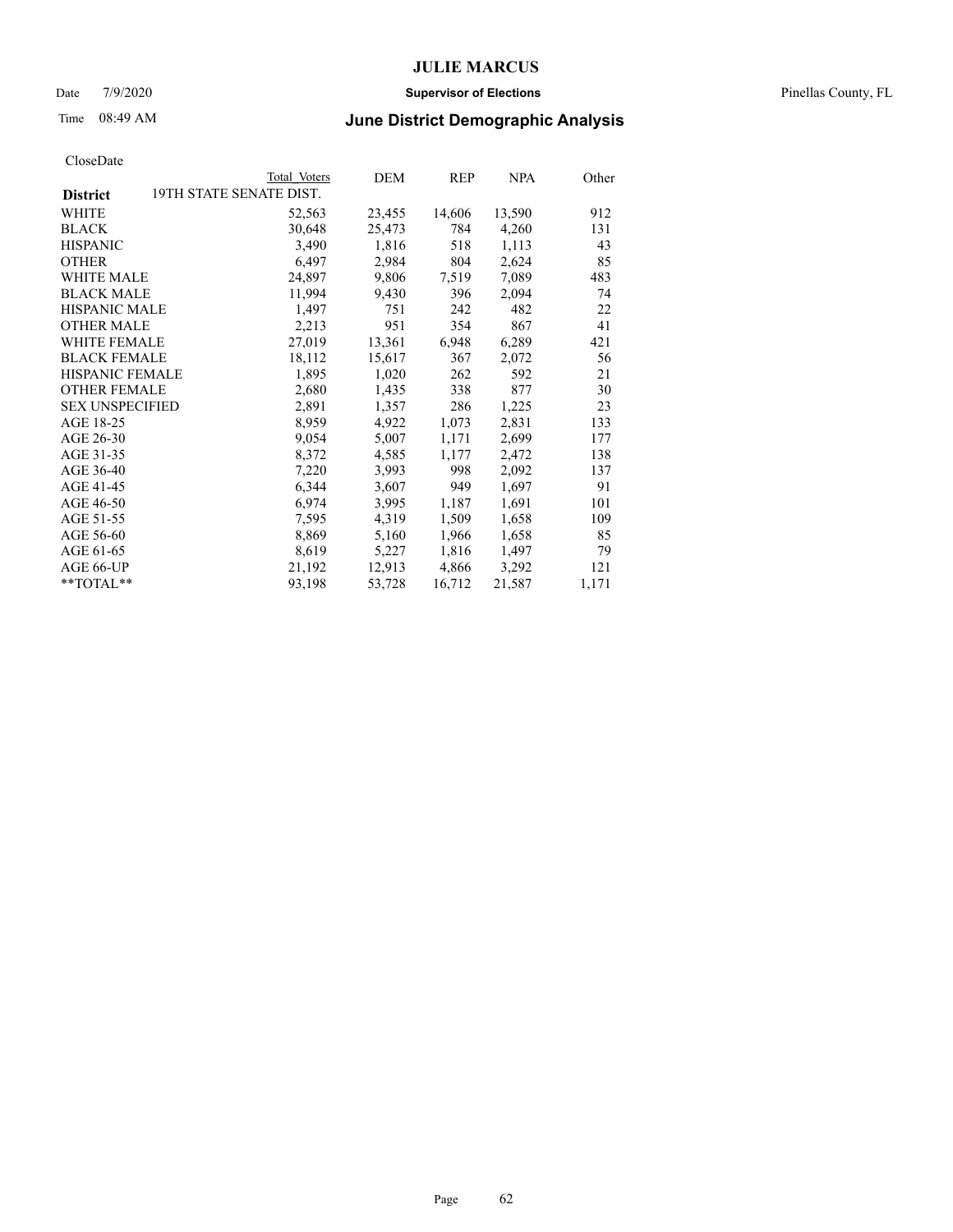### Date 7/9/2020 **Supervisor of Elections** Pinellas County, FL

# Time 08:49 AM **June District Demographic Analysis**

|                        |                        | Total Voters | DEM     | REP     | NPA    | Other |
|------------------------|------------------------|--------------|---------|---------|--------|-------|
| <b>District</b>        | 24TH STATE SENATE DIST |              |         |         |        |       |
| WHITE                  |                        | 283,843      | 88,775  | 116,290 | 74,823 | 3,955 |
| <b>BLACK</b>           |                        | 15,248       | 11,057  | 688     | 3,370  | 133   |
| <b>HISPANIC</b>        |                        | 18,802       | 8,242   | 3,699   | 6,655  | 206   |
| <b>OTHER</b>           |                        | 25,553       | 8,248   | 5,982   | 11,033 | 290   |
| WHITE MALE             |                        | 130,667      | 34,350  | 57,429  | 36,808 | 2,080 |
| <b>BLACK MALE</b>      |                        | 6,608        | 4,294   | 388     | 1,852  | 74    |
| <b>HISPANIC MALE</b>   |                        | 8,304        | 3,272   | 1,839   | 3,087  | 106   |
| <b>OTHER MALE</b>      |                        | 9,745        | 2,891   | 2,603   | 4,111  | 140   |
| <b>WHITE FEMALE</b>    |                        | 149.934      | 53,485  | 57,722  | 36,879 | 1,848 |
| <b>BLACK FEMALE</b>    |                        | 8,419        | 6,611   | 292     | 1,459  | 57    |
| <b>HISPANIC FEMALE</b> |                        | 9,974        | 4,740   | 1,784   | 3,352  | 98    |
| <b>OTHER FEMALE</b>    |                        | 11,542       | 4,200   | 2,620   | 4,611  | 111   |
| <b>SEX UNSPECIFIED</b> |                        | 8,252        | 2,479   | 1,982   | 3,721  | 70    |
| AGE 18-25              |                        | 28,839       | 9,697   | 7,416   | 11,170 | 556   |
| AGE 26-30              |                        | 24,742       | 8,738   | 6,346   | 9,136  | 522   |
| AGE 31-35              |                        | 24,442       | 8,772   | 6,508   | 8,706  | 456   |
| AGE 36-40              |                        | 22,858       | 7,850   | 6,312   | 8,254  | 442   |
| AGE 41-45              |                        | 21,164       | 7,035   | 6,599   | 7,180  | 350   |
| AGE 46-50              |                        | 24,893       | 7,505   | 9,249   | 7,695  | 444   |
| AGE 51-55              |                        | 28,865       | 8,637   | 11,961  | 7,893  | 374   |
| AGE 56-60              |                        | 35,278       | 10,983  | 15,338  | 8,512  | 445   |
| AGE 61-65              |                        | 34,569       | 12,125  | 14,274  | 7,779  | 391   |
| AGE 66-UP              |                        | 97,795       | 34,979  | 42,656  | 19,556 | 604   |
| $*$ $TOTAL**$          |                        | 343,446      | 116,322 | 126,659 | 95,881 | 4,584 |
|                        |                        |              |         |         |        |       |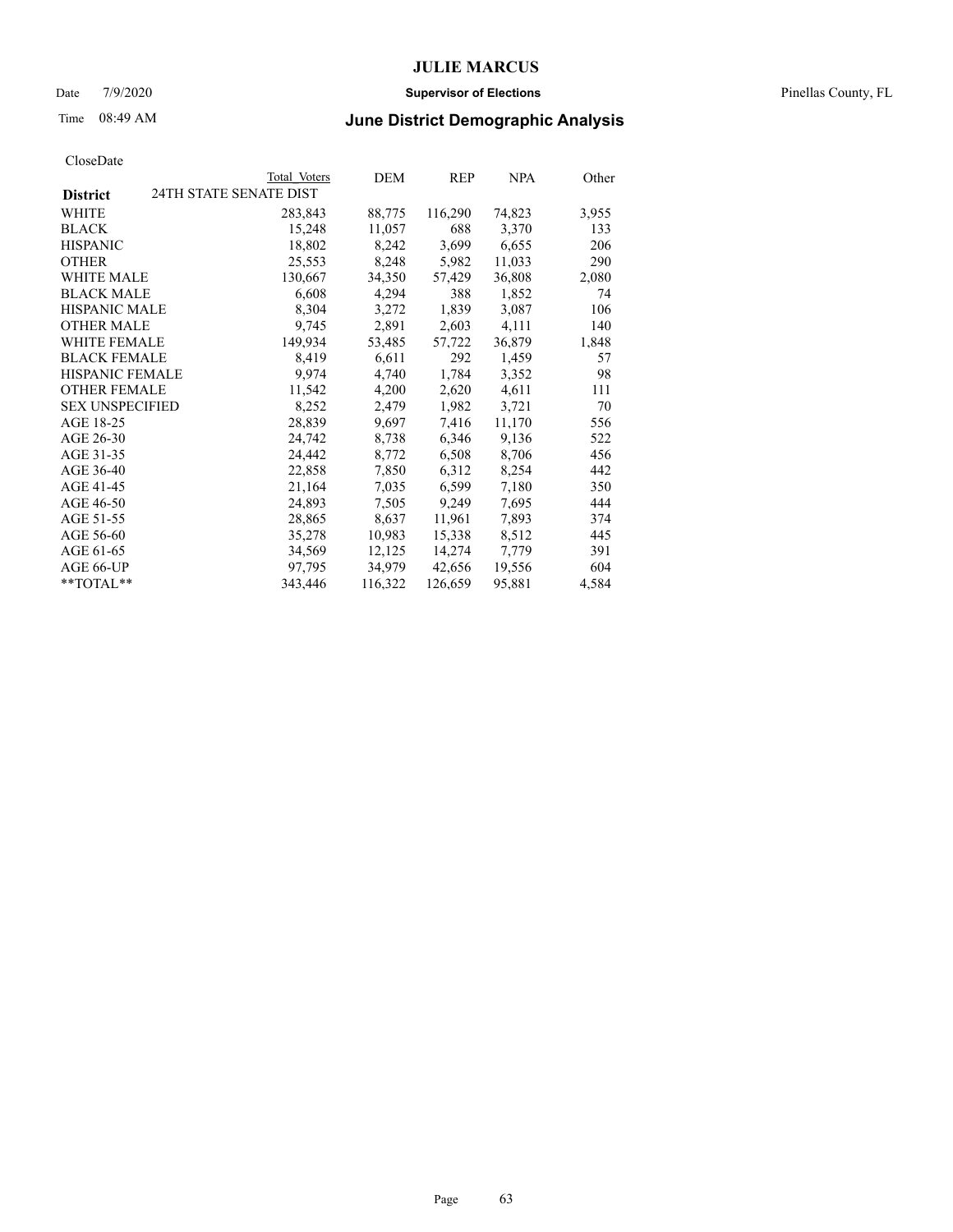### Date 7/9/2020 **Supervisor of Elections** Pinellas County, FL

| CloseDate |
|-----------|
|-----------|

|                        | Total Voters              | DEM | REP            | <b>NPA</b> | Other          |
|------------------------|---------------------------|-----|----------------|------------|----------------|
| <b>District</b>        | <b>COURTHOUSE REGULAR</b> |     |                |            |                |
| WHITE                  | 859                       | 298 | 339            | 214        | 8              |
| <b>BLACK</b>           | 43                        | 24  | 3              | 14         | $\overline{c}$ |
| <b>HISPANIC</b>        | 61                        | 19  | 22             | 20         | $\theta$       |
| <b>OTHER</b>           | 93                        | 41  | 23             | 28         |                |
| <b>WHITE MALE</b>      | 460                       | 137 | 200            | 118        | 5              |
| <b>BLACK MALE</b>      | 25                        | 13  | 2              | 8          | $\overline{c}$ |
| <b>HISPANIC MALE</b>   | 27                        | 10  | 7              | 10         | $\theta$       |
| <b>OTHER MALE</b>      | 35                        | 13  | 9              | 12         | 1              |
| <b>WHITE FEMALE</b>    | 393                       | 157 | 139            | 94         | 3              |
| <b>BLACK FEMALE</b>    | 18                        | 11  | 1              | 6          | $\theta$       |
| <b>HISPANIC FEMALE</b> | 33                        | 9   | 14             | 10         | $\theta$       |
| <b>OTHER FEMALE</b>    | 52                        | 26  | 12             | 14         | $\theta$       |
| <b>SEX UNSPECIFIED</b> | 13                        | 6   | 3              | 4          | $\theta$       |
| AGE 18-25              | 18                        | 7   | $\overline{4}$ | 5          | $\overline{2}$ |
| AGE 26-30              | 37                        | 13  | 16             | 8          | $\theta$       |
| AGE 31-35              | 115                       | 42  | 45             | 27         |                |
| AGE 36-40              | 144                       | 38  | 58             | 45         | 3              |
| AGE 41-45              | 117                       | 30  | 52             | 34         |                |
| AGE 46-50              | 112                       | 36  | 40             | 35         |                |
| AGE 51-55              | 88                        | 32  | 35             | 21         | $\theta$       |
| AGE 56-60              | 84                        | 24  | 42             | 18         | $\theta$       |
| AGE 61-65              | 71                        | 35  | 17             | 19         | $\mathbf{0}$   |
| AGE 66-UP              | 270                       | 125 | 78             | 64         | 3              |
| **TOTAL**              | 1,056                     | 382 | 387            | 276        | 11             |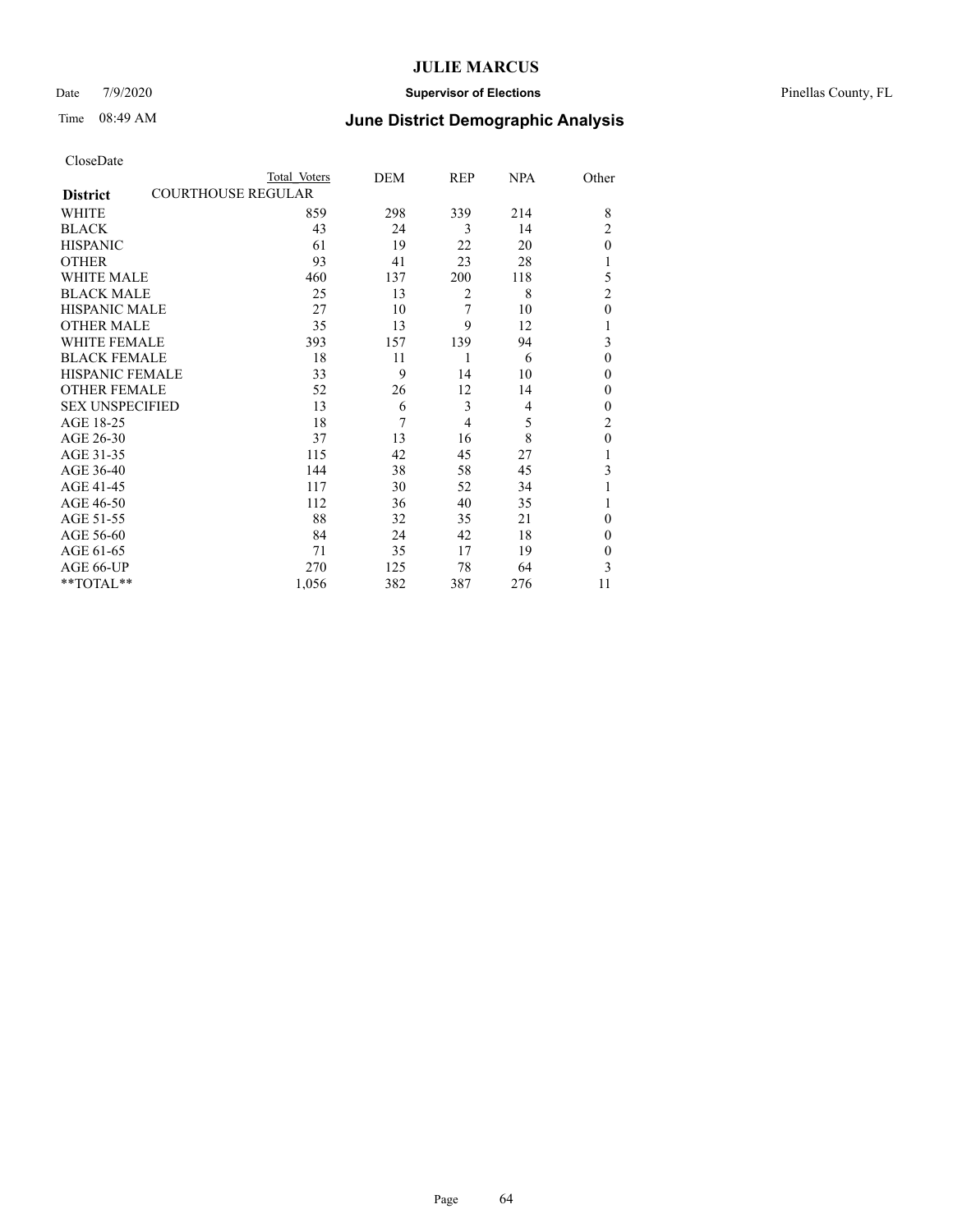### Date 7/9/2020 **Supervisor of Elections** Pinellas County, FL

# Time 08:49 AM **June District Demographic Analysis**

|                                                 | Total Voters | DEM      | REP | <b>NPA</b> | Other    |
|-------------------------------------------------|--------------|----------|-----|------------|----------|
| <b>COURTHOUSE NON COUNTY</b><br><b>District</b> |              |          |     |            |          |
| WHITE                                           | 33           | 13       | 9   | 11         | $\Omega$ |
| <b>BLACK</b>                                    | 4            | 3        |     |            | 0        |
| <b>HISPANIC</b>                                 | $\theta$     | $\Omega$ |     |            | 0        |
| <b>OTHER</b>                                    |              | 4        |     |            | 0        |
| WHITE MALE                                      | 19           | 8        |     |            | 0        |
| <b>BLACK MALE</b>                               | 4            | 3        |     |            | 0        |
| <b>HISPANIC MALE</b>                            |              | 0        |     |            | 0        |
| <b>OTHER MALE</b>                               |              | 3        |     |            | 0        |
| WHITE FEMALE                                    | 14           | 5        | h   |            | 0        |
| <b>BLACK FEMALE</b>                             | 0            | 0        |     |            | 0        |
| <b>HISPANIC FEMALE</b>                          |              |          |     |            |          |
| <b>OTHER FEMALE</b>                             |              |          |     |            | 0        |
| <b>SEX UNSPECIFIED</b>                          |              |          |     |            | 0        |
| AGE 18-25                                       |              |          |     |            | 0        |
| AGE 26-30                                       |              |          |     |            | 0        |
| AGE 31-35                                       |              |          |     |            | 0        |
| AGE 36-40                                       |              |          |     |            | 0        |
| AGE 41-45                                       |              |          |     |            | 0        |
| AGE 46-50                                       |              |          |     |            | 0        |
| AGE 51-55                                       | 5            |          |     |            | 0        |
| AGE 56-60                                       |              |          | 2   |            | 0        |
| AGE 61-65                                       | 9            |          |     |            | 0        |
| AGE 66-UP                                       | 10           |          |     |            | 0        |
| **TOTAL**                                       | 44           | 20       | 10  | 14         | 0        |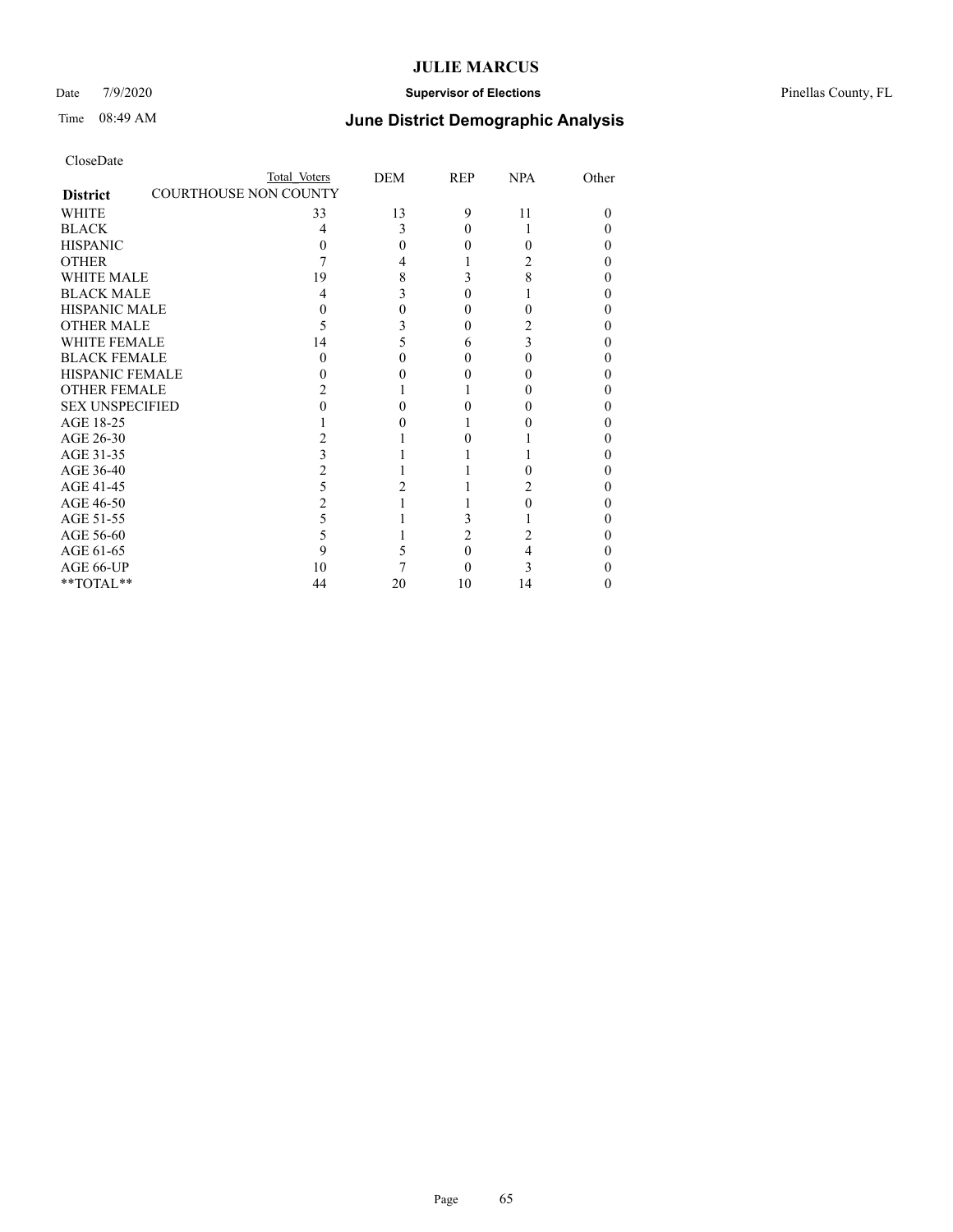### Date 7/9/2020 **Supervisor of Elections** Pinellas County, FL

| CloseDate |
|-----------|
|-----------|

|                                                | Total Voters | <b>DEM</b> | <b>REP</b> | <b>NPA</b> | Other |
|------------------------------------------------|--------------|------------|------------|------------|-------|
| <b>COURTHOUSE NON STATE</b><br><b>District</b> |              |            |            |            |       |
| WHITE                                          | 0            | 0          | $\Omega$   | $\Omega$   |       |
| <b>BLACK</b>                                   |              |            | 0          | 0          |       |
| <b>HISPANIC</b>                                |              |            | 0          | 0          |       |
| <b>OTHER</b>                                   |              |            |            |            |       |
| <b>WHITE MALE</b>                              |              |            |            |            |       |
| <b>BLACK MALE</b>                              |              |            |            |            |       |
| <b>HISPANIC MALE</b>                           |              |            |            |            |       |
| <b>OTHER MALE</b>                              |              |            |            |            |       |
| <b>WHITE FEMALE</b>                            |              |            |            |            |       |
| <b>BLACK FEMALE</b>                            |              |            | 0          | 0          |       |
| <b>HISPANIC FEMALE</b>                         |              |            |            |            |       |
| <b>OTHER FEMALE</b>                            |              |            |            |            |       |
| <b>SEX UNSPECIFIED</b>                         |              |            |            |            |       |
| AGE 18-25                                      |              |            |            |            |       |
| AGE 26-30                                      |              |            |            |            |       |
| AGE 31-35                                      |              |            |            |            |       |
| AGE 36-40                                      |              |            | 0          | 0          |       |
| AGE 41-45                                      |              |            |            |            |       |
| AGE 46-50                                      |              |            |            |            |       |
| AGE 51-55                                      |              |            |            |            |       |
| AGE 56-60                                      |              |            |            |            |       |
| AGE 61-65                                      |              |            |            |            |       |
| AGE 66-UP                                      |              |            |            |            |       |
| $**TOTAL**$                                    |              |            | 0          | 0          |       |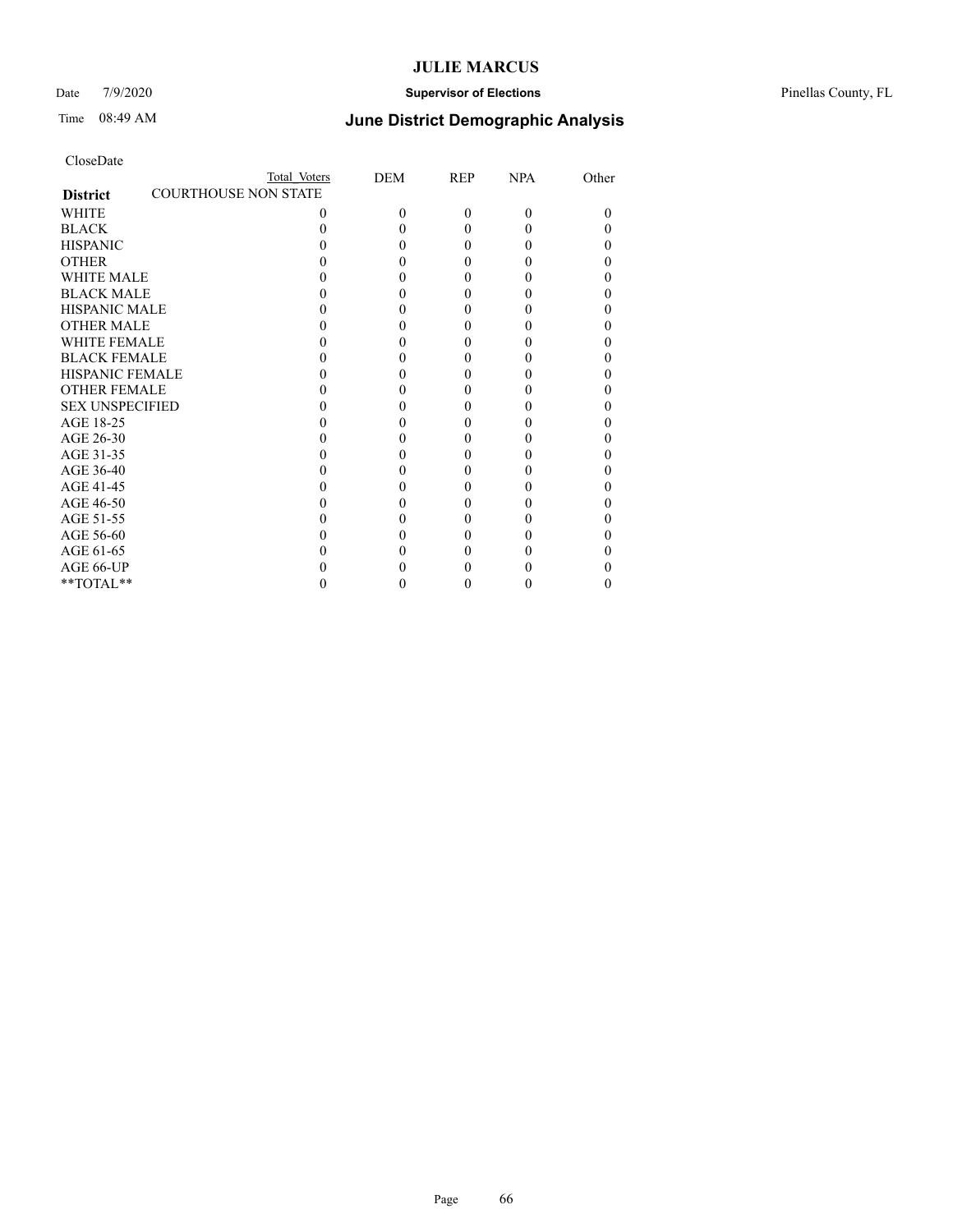### Date 7/9/2020 **Supervisor of Elections** Pinellas County, FL

# Time 08:49 AM **June District Demographic Analysis**

| 137<br>9 | 4                |
|----------|------------------|
|          |                  |
|          |                  |
|          | $\theta$         |
| 22       | 1                |
| 67       | $\theta$         |
| 70       | 1                |
| 8        | $\theta$         |
| 11       | $\boldsymbol{0}$ |
| 23       | $\boldsymbol{0}$ |
| 66       | 3                |
| 1        | $\mathbf{0}$     |
| 11       | 1                |
| 38       | $\theta$         |
| 7        | $\theta$         |
| 37       | 2                |
| 16       | $\mathbf{0}$     |
| 24       | 1                |
| 31       | 1                |
| 20       | $\theta$         |
| 21       | $\theta$         |
| 26       | $\theta$         |
| 29       | $\theta$         |
| 10       | 1                |
| 21       | $\theta$         |
|          | 5                |
|          | 235              |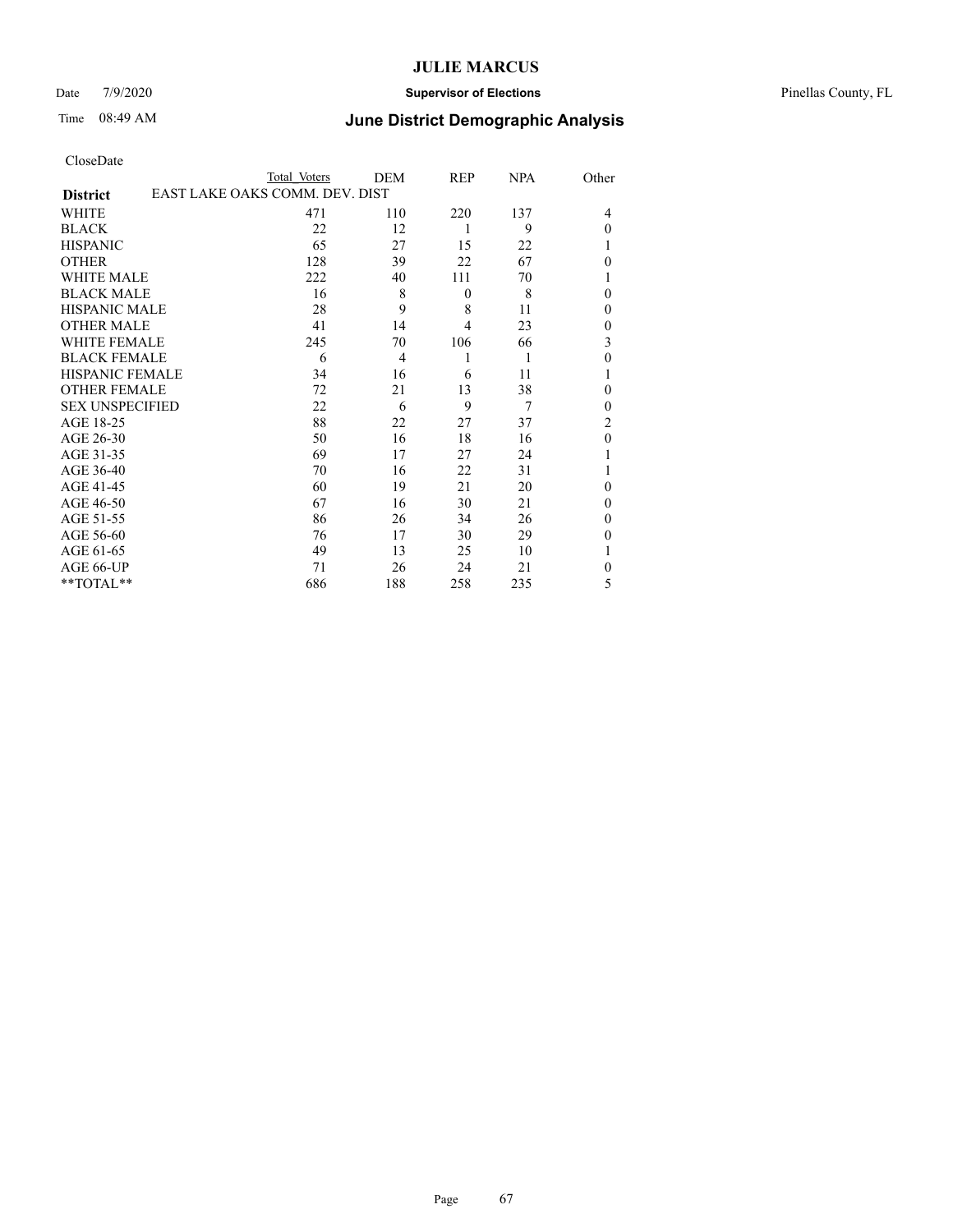### Date 7/9/2020 **Supervisor of Elections** Pinellas County, FL

## Time 08:49 AM **June District Demographic Analysis**

|                        | Total Voters            | DEM      | REP      | <b>NPA</b> | Other |
|------------------------|-------------------------|----------|----------|------------|-------|
| <b>District</b>        | ENTRADA COMM. DEV. DIST |          |          |            |       |
| WHITE                  | 0                       | $\Omega$ | $\theta$ | $\Omega$   | 0     |
| <b>BLACK</b>           |                         |          | 0        |            |       |
| <b>HISPANIC</b>        |                         | 0        | 0        |            |       |
| <b>OTHER</b>           |                         |          |          |            |       |
| <b>WHITE MALE</b>      |                         |          |          |            |       |
| <b>BLACK MALE</b>      |                         |          |          |            |       |
| <b>HISPANIC MALE</b>   |                         |          |          |            |       |
| <b>OTHER MALE</b>      |                         |          |          |            |       |
| <b>WHITE FEMALE</b>    |                         |          |          |            |       |
| <b>BLACK FEMALE</b>    |                         |          | 0        |            |       |
| <b>HISPANIC FEMALE</b> |                         |          |          |            |       |
| <b>OTHER FEMALE</b>    |                         |          |          |            |       |
| <b>SEX UNSPECIFIED</b> |                         |          |          |            |       |
| AGE 18-25              |                         |          |          |            |       |
| AGE 26-30              |                         |          |          |            |       |
| AGE 31-35              |                         |          |          |            |       |
| AGE 36-40              |                         |          | 0        |            |       |
| AGE 41-45              |                         |          |          |            |       |
| AGE 46-50              |                         |          | 0        |            |       |
| AGE 51-55              |                         |          |          |            |       |
| AGE 56-60              |                         |          |          |            |       |
| AGE 61-65              |                         |          |          |            |       |
| AGE 66-UP              |                         |          |          |            |       |
| **TOTAL**              |                         |          | 0        |            |       |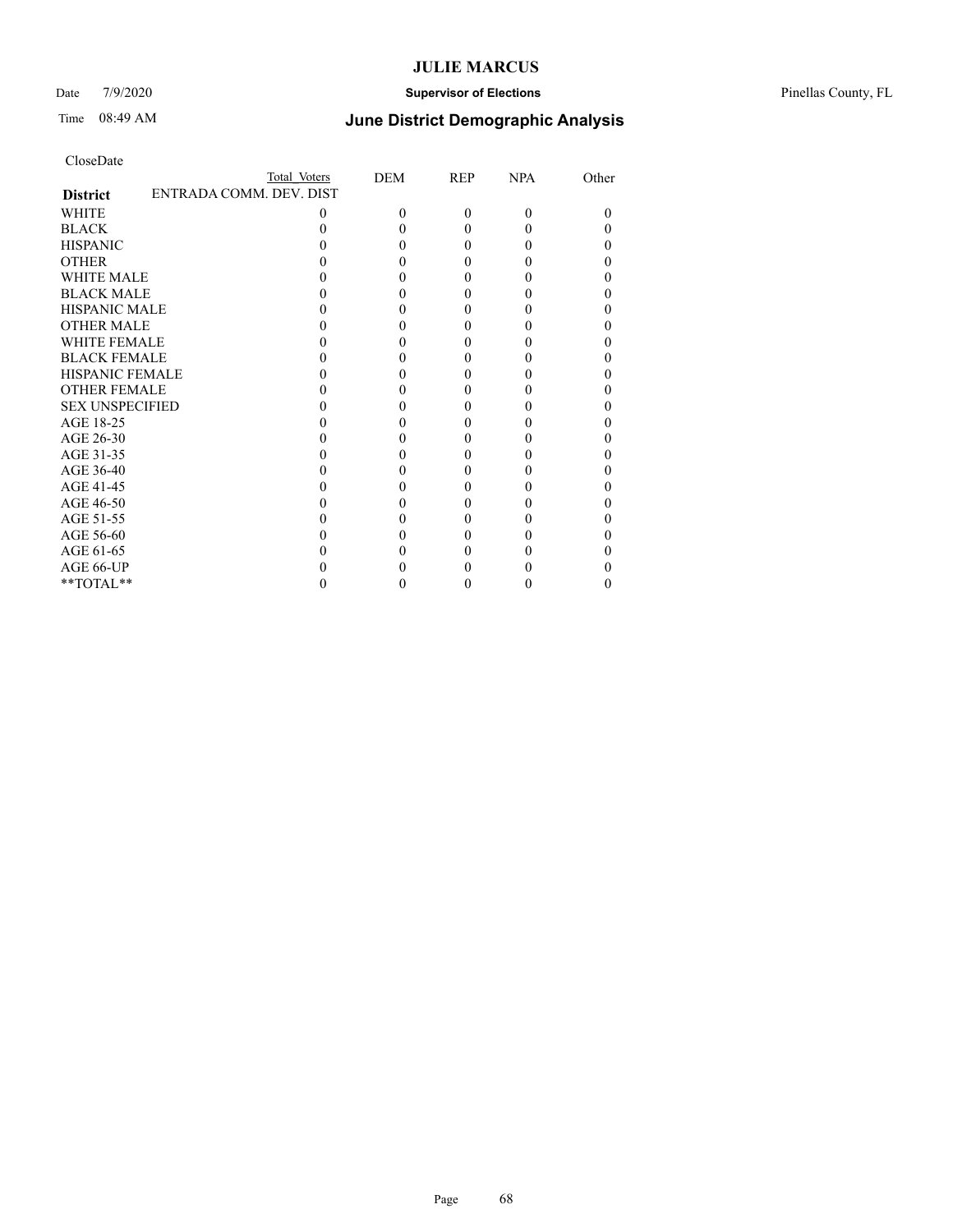### Date 7/9/2020 **Supervisor of Elections** Pinellas County, FL

# Time 08:49 AM **June District Demographic Analysis**

|                                                   | Total Voters | DEM            | REP            | <b>NPA</b> | Other          |
|---------------------------------------------------|--------------|----------------|----------------|------------|----------------|
| CLEARWATER CAY COMM. DEV. DIST<br><b>District</b> |              |                |                |            |                |
| WHITE                                             | 418          | 102            | 180            | 122        | 14             |
| <b>BLACK</b>                                      | 42           | 26             | 3              | 13         | $\theta$       |
| <b>HISPANIC</b>                                   | 34           | 12             | 9              | 12         | 1              |
| <b>OTHER</b>                                      | 45           | 14             | 10             | 17         | 4              |
| <b>WHITE MALE</b>                                 | 209          | 41             | 95             | 66         | 7              |
| <b>BLACK MALE</b>                                 | 21           | 11             | 1              | 9          | $\theta$       |
| <b>HISPANIC MALE</b>                              | 18           | 7              | 5              | 5          | 1              |
| <b>OTHER MALE</b>                                 | 24           | 5              | 6              | 9          | 4              |
| <b>WHITE FEMALE</b>                               | 205          | 60             | 84             | 54         | 7              |
| <b>BLACK FEMALE</b>                               | 20           | 15             | $\overline{2}$ | 3          | $\theta$       |
| <b>HISPANIC FEMALE</b>                            | 16           | 5              | 4              | 7          | $\theta$       |
| <b>OTHER FEMALE</b>                               | 20           | 8              | 4              | 8          | $\theta$       |
| <b>SEX UNSPECIFIED</b>                            | 6            | $\overline{2}$ | 1              | 3          | $\theta$       |
| AGE 18-25                                         | 63           | 14             | 29             | 19         | 1              |
| AGE 26-30                                         | 71           | 18             | 30             | 18         | 5              |
| AGE 31-35                                         | 51           | 19             | 19             | 12         | 1              |
| AGE 36-40                                         | 42           | 16             | 9              | 16         |                |
| AGE 41-45                                         | 31           | 13             | 8              | 10         | $\theta$       |
| AGE 46-50                                         | 61           | 16             | 17             | 28         | $\theta$       |
| AGE 51-55                                         | 51           | 11             | 21             | 19         | $\theta$       |
| AGE 56-60                                         | 61           | 17             | 27             | 13         | 4              |
| AGE 61-65                                         | 41           | 12             | 16             | 11         | $\overline{2}$ |
| AGE 66-UP                                         | 67           | 18             | 26             | 18         | 5              |
| **TOTAL**                                         | 539          | 154            | 202            | 164        | 19             |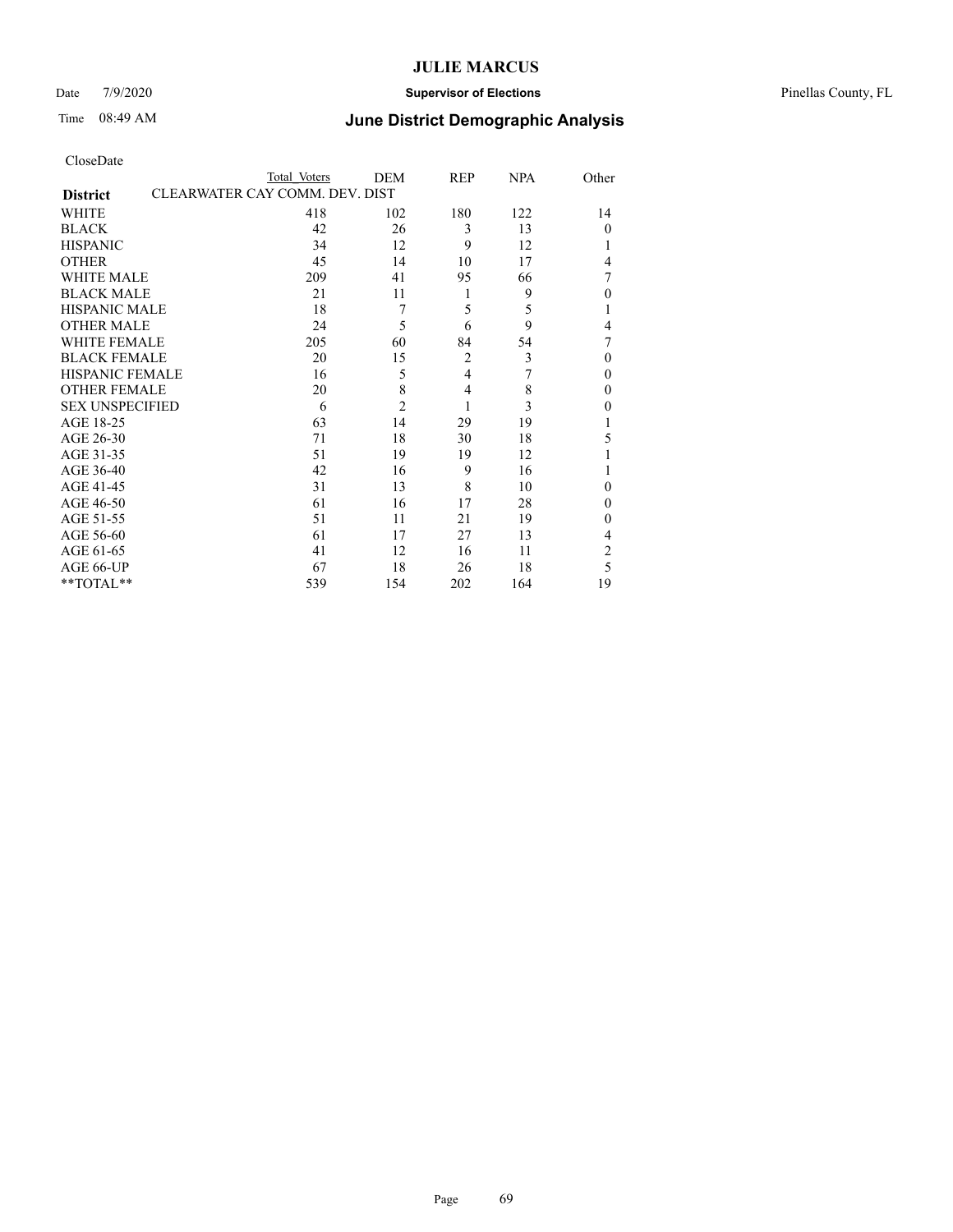### Date 7/9/2020 **Supervisor of Elections** Pinellas County, FL

# Time 08:49 AM **June District Demographic Analysis**

|                        |                             | Total Voters | DEM | REP | <b>NPA</b> | Other |
|------------------------|-----------------------------|--------------|-----|-----|------------|-------|
| <b>District</b>        | SNUG HARBOR COMM. DEV. DIST |              |     |     |            |       |
| WHITE                  |                             | 0            | 0   | 0   | $\theta$   | 0     |
| <b>BLACK</b>           |                             |              |     |     |            |       |
| <b>HISPANIC</b>        |                             |              |     |     |            | 0     |
| <b>OTHER</b>           |                             |              |     |     |            |       |
| WHITE MALE             |                             |              |     |     |            | 0     |
| <b>BLACK MALE</b>      |                             |              |     |     |            |       |
| <b>HISPANIC MALE</b>   |                             |              |     |     |            | 0     |
| <b>OTHER MALE</b>      |                             |              |     |     |            | 0     |
| <b>WHITE FEMALE</b>    |                             |              |     |     |            |       |
| <b>BLACK FEMALE</b>    |                             |              |     |     |            | 0     |
| <b>HISPANIC FEMALE</b> |                             |              |     |     |            |       |
| <b>OTHER FEMALE</b>    |                             |              |     |     |            | 0     |
| <b>SEX UNSPECIFIED</b> |                             |              |     |     |            |       |
| AGE 18-25              |                             |              |     |     |            | 0     |
| AGE 26-30              |                             |              |     |     |            | 0     |
| AGE 31-35              |                             |              |     |     |            |       |
| AGE 36-40              |                             |              |     |     |            |       |
| AGE 41-45              |                             |              |     |     |            |       |
| AGE 46-50              |                             |              |     |     |            | 0     |
| AGE 51-55              |                             |              |     |     |            |       |
| AGE 56-60              |                             |              |     |     |            |       |
| AGE 61-65              |                             |              |     |     |            | 0     |
| AGE 66-UP              |                             |              |     |     |            |       |
| **TOTAL**              |                             |              |     |     |            |       |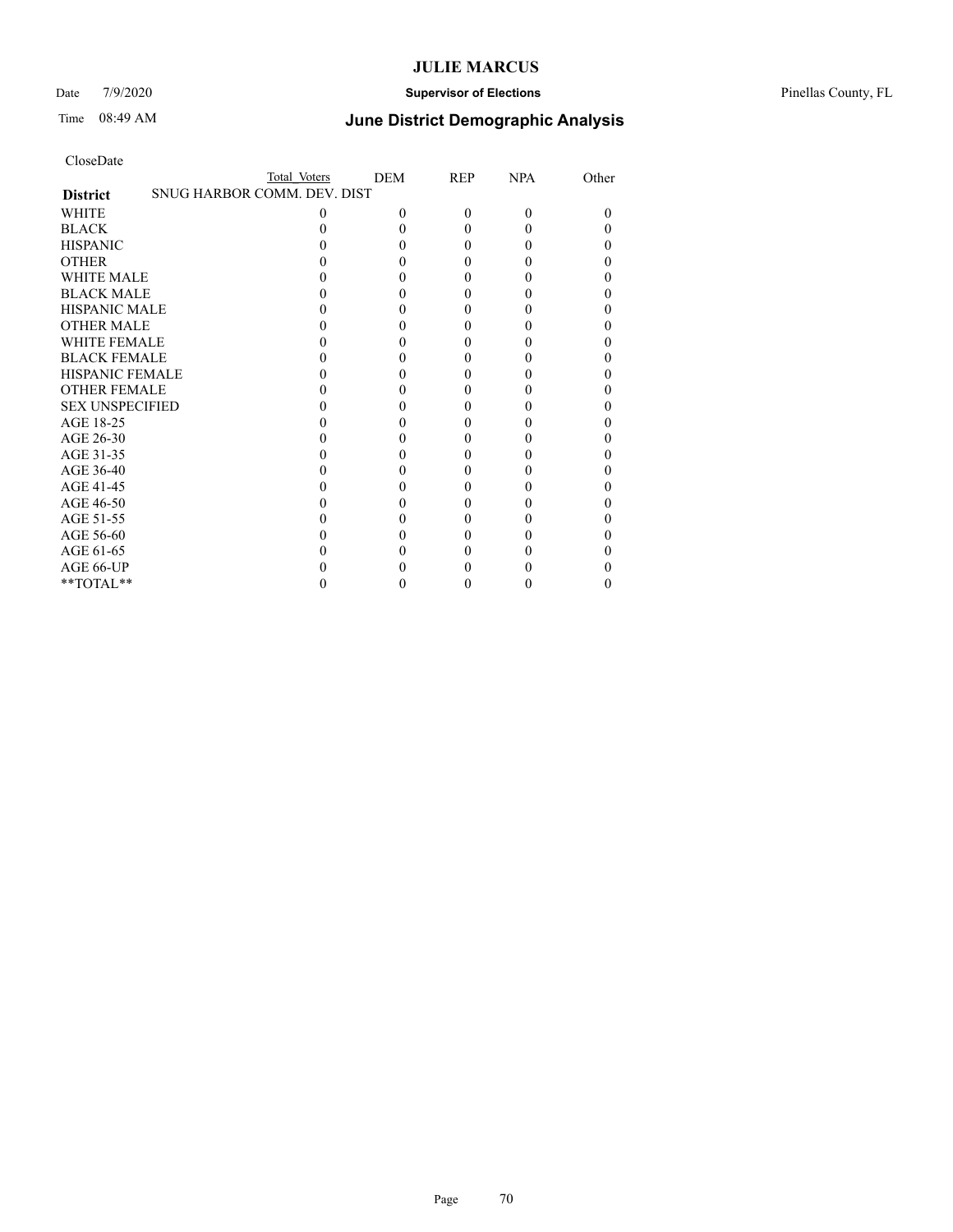### Date 7/9/2020 **Supervisor of Elections** Pinellas County, FL

# Time 08:49 AM **June District Demographic Analysis**

|                        |                | Total Voters | DEM            | REP            | <b>NPA</b> | Other          |
|------------------------|----------------|--------------|----------------|----------------|------------|----------------|
| <b>District</b>        | Belleair Beach |              |                |                |            |                |
| WHITE                  |                | 1,302        | 250            | 717            | 318        | 17             |
| <b>BLACK</b>           |                | 9            | 6              | $\overline{2}$ |            | $\theta$       |
| <b>HISPANIC</b>        |                | 30           | 13             | 10             | 6          | 1              |
| <b>OTHER</b>           |                | 96           | 35             | 23             | 38         | $\theta$       |
| WHITE MALE             |                | 649          | 105            | 371            | 163        | 10             |
| <b>BLACK MALE</b>      |                | 4            | $\overline{4}$ | $\theta$       | $\theta$   | $\mathbf{0}$   |
| <b>HISPANIC MALE</b>   |                | 16           | 7              | 5              | 4          | $\theta$       |
| <b>OTHER MALE</b>      |                | 34           | 10             | 11             | 13         | $\theta$       |
| WHITE FEMALE           |                | 638          | 141            | 341            | 150        | 6              |
| <b>BLACK FEMALE</b>    |                | 5            | $\overline{2}$ | $\overline{2}$ |            | $\theta$       |
| HISPANIC FEMALE        |                | 14           | 6              | 5              | 2          | 1              |
| <b>OTHER FEMALE</b>    |                | 50           | 20             | 11             | 19         | $\theta$       |
| <b>SEX UNSPECIFIED</b> |                | 27           | 9              | 6              | 11         |                |
| AGE 18-25              |                | 88           | 21             | 35             | 29         | 3              |
| AGE 26-30              |                | 54           | 8              | 20             | 25         | 1              |
| AGE 31-35              |                | 50           | 18             | 14             | 18         | $\mathbf{0}$   |
| AGE 36-40              |                | 55           | 15             | 20             | 18         | $\overline{2}$ |
| AGE 41-45              |                | 68           | 13             | 41             | 13         |                |
| AGE 46-50              |                | 114          | 24             | 53             | 35         | 2              |
| AGE 51-55              |                | 120          | 28             | 60             | 32         | $\mathbf{0}$   |
| AGE 56-60              |                | 176          | 23             | 107            | 43         | 3              |
| AGE 61-65              |                | 190          | 29             | 107            | 51         | 3              |
| AGE 66-UP              |                | 522          | 125            | 295            | 99         | 3              |
| **TOTAL**              |                | 1,437        | 304            | 752            | 363        | 18             |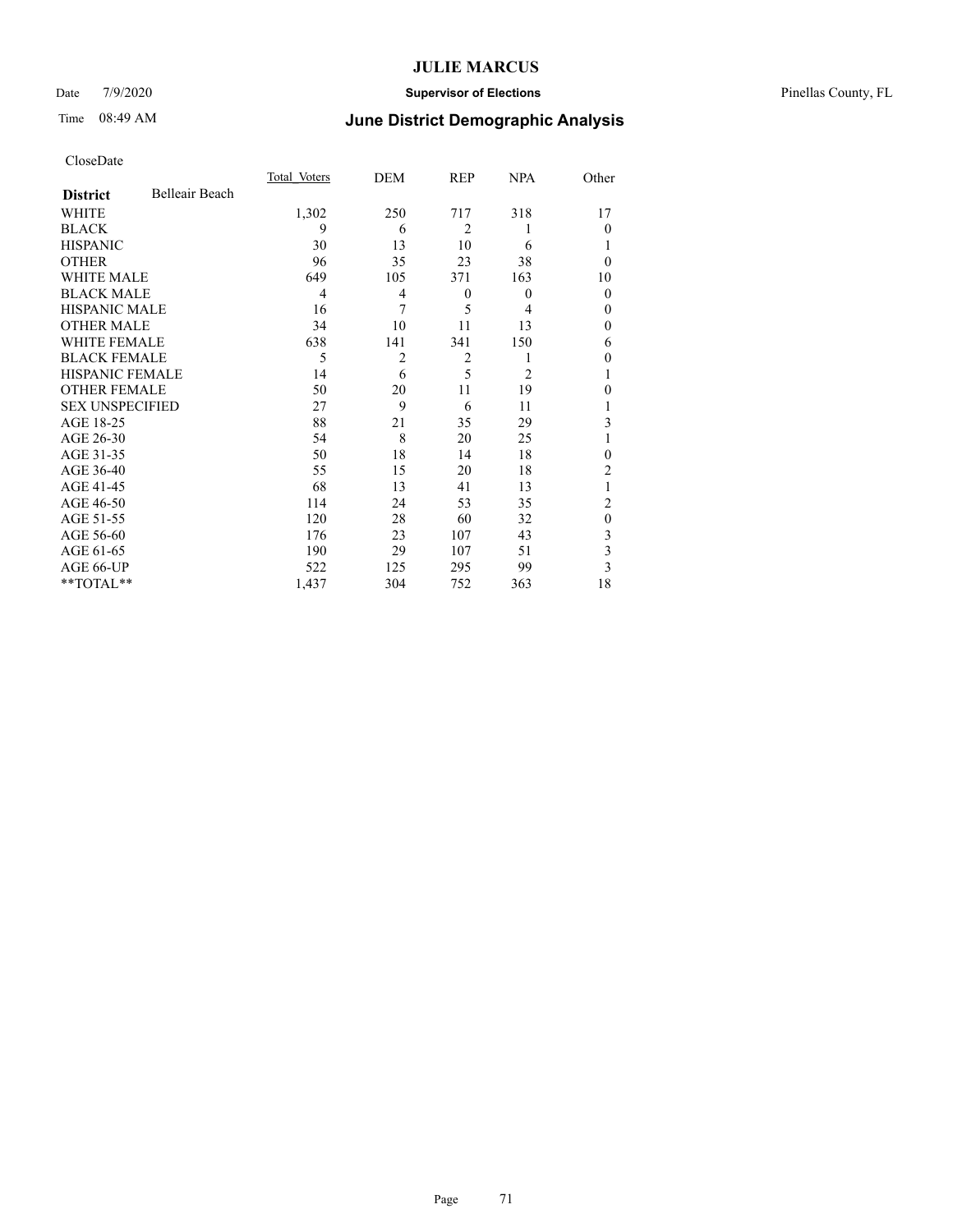### Date 7/9/2020 **Supervisor of Elections** Pinellas County, FL

# Time 08:49 AM **June District Demographic Analysis**

|                        |                        | Total Voters | DEM | REP            | NPA            | Other          |
|------------------------|------------------------|--------------|-----|----------------|----------------|----------------|
| <b>District</b>        | <b>Belleair Bluffs</b> |              |     |                |                |                |
| WHITE                  |                        | 1,616        | 490 | 661            | 447            | 18             |
| <b>BLACK</b>           |                        | 30           | 20  | $\overline{2}$ | 8              | $\Omega$       |
| <b>HISPANIC</b>        |                        | 51           | 25  | 7              | 18             |                |
| <b>OTHER</b>           |                        | 84           | 21  | 21             | 41             |                |
| WHITE MALE             |                        | 733          | 187 | 306            | 233            | 7              |
| <b>BLACK MALE</b>      |                        | 17           | 10  | 1              | 6              | $\Omega$       |
| <b>HISPANIC MALE</b>   |                        | 23           | 9   | 3              | 10             | 1              |
| <b>OTHER MALE</b>      |                        | 35           | 9   | 8              | 18             | $\theta$       |
| WHITE FEMALE           |                        | 863          | 293 | 350            | 209            | 11             |
| <b>BLACK FEMALE</b>    |                        | 13           | 10  | 1              | $\overline{2}$ | $\mathbf{0}$   |
| HISPANIC FEMALE        |                        | 27           | 16  | 4              | 7              | $\Omega$       |
| <b>OTHER FEMALE</b>    |                        | 33           | 9   | 9              | 15             | $\Omega$       |
| <b>SEX UNSPECIFIED</b> |                        | 37           | 13  | 9              | 14             | 1              |
| AGE 18-25              |                        | 98           | 20  | 32             | 46             | $\Omega$       |
| AGE 26-30              |                        | 84           | 25  | 19             | 37             | 3              |
| AGE 31-35              |                        | 95           | 27  | 24             | 44             | $\theta$       |
| AGE 36-40              |                        | 83           | 21  | 22             | 37             | 3              |
| AGE 41-45              |                        | 81           | 25  | 24             | 29             | 3              |
| AGE 46-50              |                        | 129          | 38  | 53             | 34             | 4              |
| AGE 51-55              |                        | 148          | 50  | 60             | 38             | $\Omega$       |
| AGE 56-60              |                        | 184          | 62  | 70             | 51             |                |
| AGE 61-65              |                        | 205          | 60  | 92             | 51             | $\overline{c}$ |
| AGE 66-UP              |                        | 674          | 228 | 295            | 147            | 4              |
| **TOTAL**              |                        | 1,781        | 556 | 691            | 514            | 20             |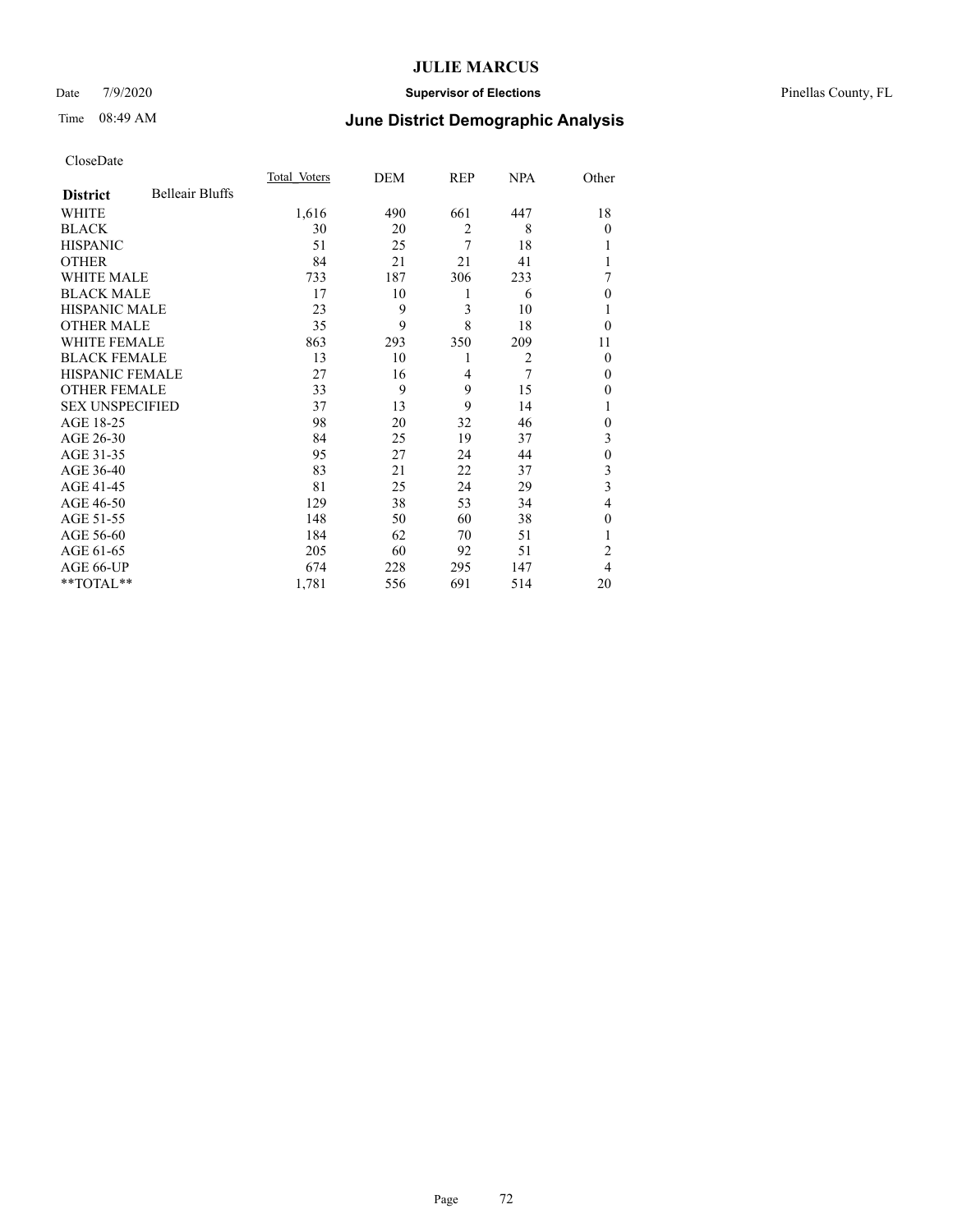### Date 7/9/2020 **Supervisor of Elections** Pinellas County, FL

# Time 08:49 AM **June District Demographic Analysis**

|                        |                       | Total Voters | DEM | <b>REP</b>     | NPA      | Other |
|------------------------|-----------------------|--------------|-----|----------------|----------|-------|
| <b>District</b>        | <b>Belleair Shore</b> |              |     |                |          |       |
| <b>WHITE</b>           |                       | 80           |     | 57             | 15       |       |
| <b>BLACK</b>           |                       | 0            |     | $\Omega$       | $\Omega$ |       |
| <b>HISPANIC</b>        |                       |              |     | 0              |          | 0     |
| <b>OTHER</b>           |                       | 11           |     | 4              |          |       |
| <b>WHITE MALE</b>      |                       | 38           | 3   | 28             | 6        |       |
| <b>BLACK MALE</b>      |                       | $\theta$     | 0   | $\Omega$       |          |       |
| <b>HISPANIC MALE</b>   |                       |              | 0   | 0              |          |       |
| <b>OTHER MALE</b>      |                       | 5            | 3   | $\overline{2}$ |          | 0     |
| <b>WHITE FEMALE</b>    |                       | 39           | 4   | 26             | 9        | 0     |
| <b>BLACK FEMALE</b>    |                       | $\theta$     | 0   | $\theta$       |          | 0     |
| <b>HISPANIC FEMALE</b> |                       |              |     |                |          |       |
| <b>OTHER FEMALE</b>    |                       |              | 0   |                |          | 0     |
| <b>SEX UNSPECIFIED</b> |                       |              |     | 4              | 2        |       |
| AGE 18-25              |                       |              |     | 6              | 2        |       |
| AGE 26-30              |                       |              |     | 4              | 3        | 0     |
| AGE 31-35              |                       |              |     | 0              | 2        |       |
| AGE 36-40              |                       |              | 0   | 0              | 0        |       |
| AGE 41-45              |                       | 5            | 0   | 3              |          |       |
| AGE 46-50              |                       | 4            | 2   | 2              |          | 0     |
| AGE 51-55              |                       | 10           |     | 6              | 3        |       |
| AGE 56-60              |                       | 9            |     | 6              |          |       |
| AGE 61-65              |                       | 12           |     | 6              | 3        |       |
| AGE 66-UP              |                       | 31           |     | 28             | 3        |       |
| **TOTAL**              |                       | 92           | 11  | 61             | 19       |       |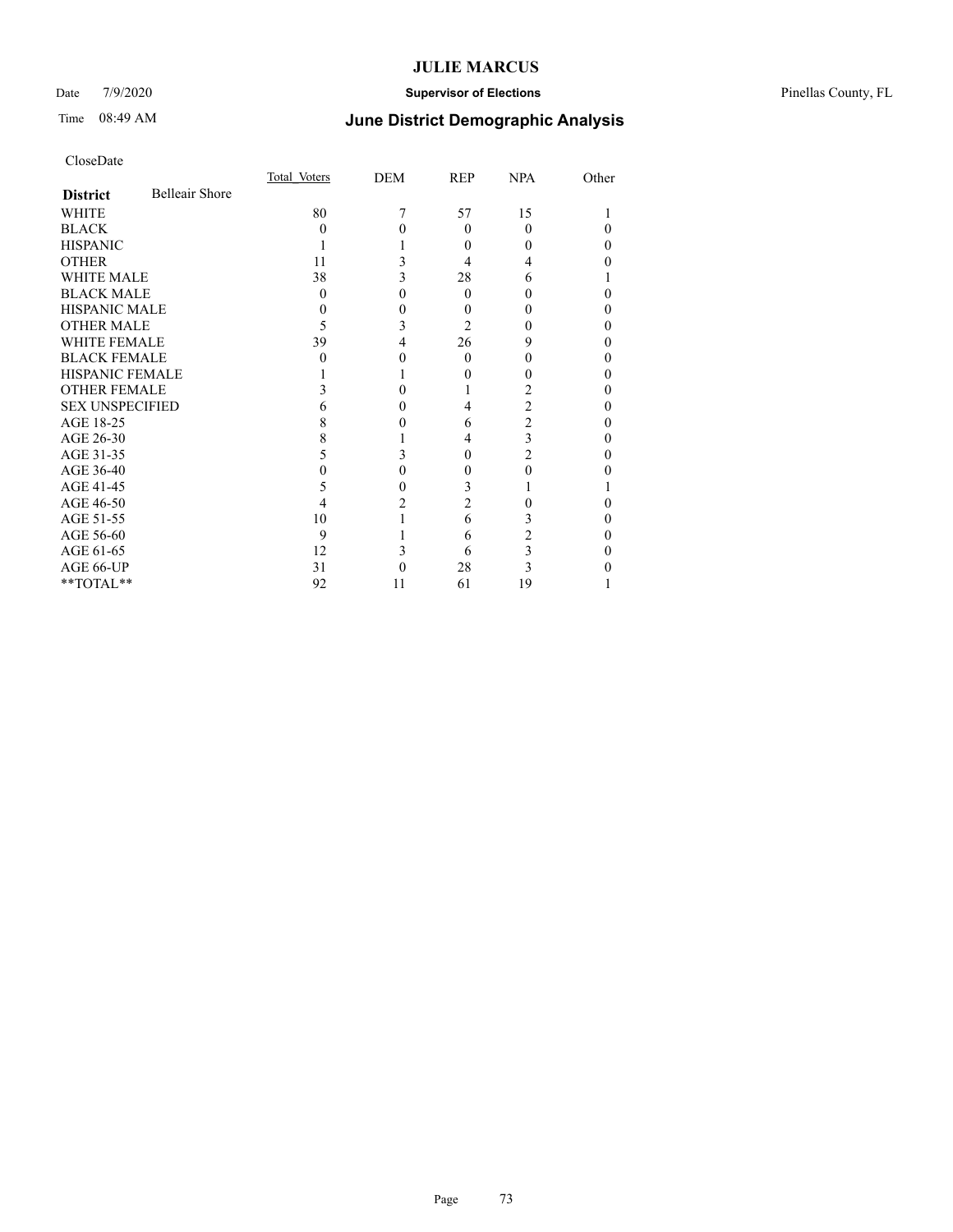### Date 7/9/2020 **Supervisor of Elections** Pinellas County, FL

| CloseDate |
|-----------|
|-----------|

|                        |          | Total Voters | DEM | REP            | NPA | Other          |
|------------------------|----------|--------------|-----|----------------|-----|----------------|
| <b>District</b>        | Belleair |              |     |                |     |                |
| WHITE                  |          | 3,368        | 661 | 1,992          | 675 | 40             |
| <b>BLACK</b>           |          | 27           | 19  | $\overline{2}$ | 6   | $\overline{0}$ |
| <b>HISPANIC</b>        |          | 77           | 28  | 25             | 23  | 1              |
| <b>OTHER</b>           |          | 161          | 45  | 51             | 65  | $\theta$       |
| <b>WHITE MALE</b>      |          | 1,556        | 243 | 952            | 337 | 24             |
| <b>BLACK MALE</b>      |          | 12           | 8   | 1              | 3   | $\mathbf{0}$   |
| <b>HISPANIC MALE</b>   |          | 37           | 11  | 14             | 12  | $\theta$       |
| <b>OTHER MALE</b>      |          | 57           | 16  | 18             | 23  | $\theta$       |
| WHITE FEMALE           |          | 1,775        | 413 | 1,020          | 326 | 16             |
| <b>BLACK FEMALE</b>    |          | 14           | 10  | 1              | 3   | $\overline{0}$ |
| <b>HISPANIC FEMALE</b> |          | 38           | 17  | 10             | 10  | 1              |
| <b>OTHER FEMALE</b>    |          | 72           | 25  | 21             | 26  | $\theta$       |
| <b>SEX UNSPECIFIED</b> |          | 72           | 10  | 33             | 29  | $\mathbf{0}$   |
| AGE 18-25              |          | 267          | 58  | 129            | 74  | 6              |
| AGE 26-30              |          | 163          | 32  | 75             | 56  | $\mathbf{0}$   |
| AGE 31-35              |          | 126          | 18  | 68             | 39  |                |
| AGE 36-40              |          | 127          | 21  | 58             | 41  | 7              |
| AGE 41-45              |          | 140          | 34  | 64             | 39  | 3              |
| AGE 46-50              |          | 211          | 30  | 129            | 50  | $\overline{2}$ |
| AGE 51-55              |          | 288          | 54  | 161            | 69  | 4              |
| AGE 56-60              |          | 410          | 79  | 254            | 72  | 5              |
| AGE 61-65              |          | 409          | 85  | 234            | 87  | 3              |
| AGE 66-UP              |          | 1,492        | 342 | 898            | 242 | 10             |
| **TOTAL**              |          | 3,633        | 753 | 2,070          | 769 | 41             |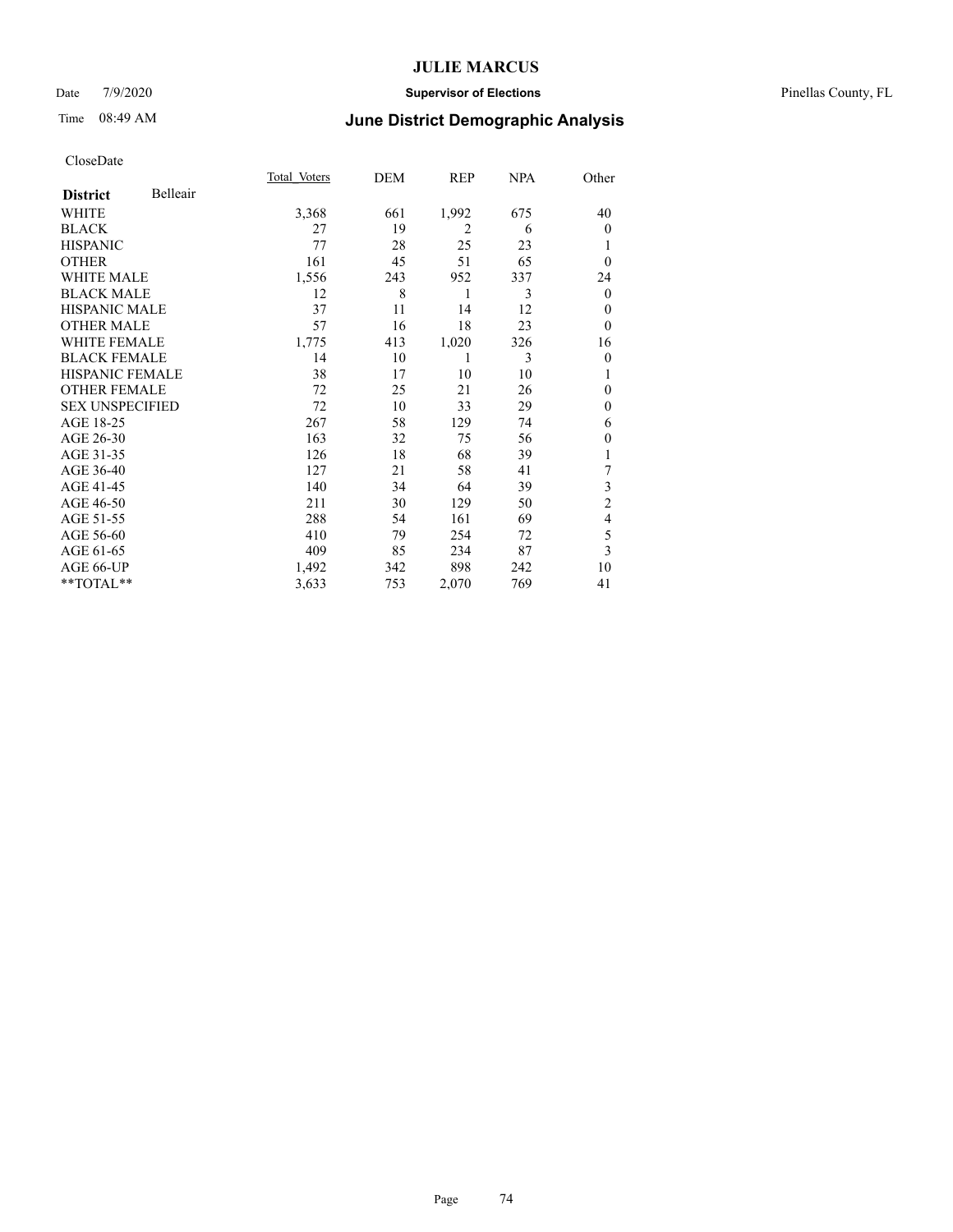#### Date 7/9/2020 **Supervisor of Elections** Pinellas County, FL

# Time 08:49 AM **June District Demographic Analysis**

|                        |            | Total Voters | DEM    | REP    | <b>NPA</b> | Other |
|------------------------|------------|--------------|--------|--------|------------|-------|
| <b>District</b>        | Clearwater |              |        |        |            |       |
| <b>WHITE</b>           |            | 57,978       | 16,502 | 24,269 | 16,457     | 750   |
| <b>BLACK</b>           |            | 7,360        | 5,503  | 281    | 1,527      | 49    |
| <b>HISPANIC</b>        |            | 6,370        | 2,649  | 1,085  | 2,577      | 59    |
| <b>OTHER</b>           |            | 5,684        | 1,780  | 1,265  | 2,564      | 75    |
| WHITE MALE             |            | 26,941       | 6,405  | 12,054 | 8,094      | 388   |
| <b>BLACK MALE</b>      |            | 3,071        | 2,108  | 151    | 783        | 29    |
| <b>HISPANIC MALE</b>   |            | 2,753        | 1,018  | 521    | 1,185      | 29    |
| <b>OTHER MALE</b>      |            | 2,143        | 592    | 535    | 976        | 40    |
| <b>WHITE FEMALE</b>    |            | 30,348       | 9,910  | 11,979 | 8,104      | 355   |
| <b>BLACK FEMALE</b>    |            | 4,152        | 3,300  | 127    | 705        | 20    |
| <b>HISPANIC FEMALE</b> |            | 3,409        | 1,549  | 524    | 1,306      | 30    |
| <b>OTHER FEMALE</b>    |            | 2,466        | 878    | 535    | 1,025      | 28    |
| <b>SEX UNSPECIFIED</b> |            | 2,108        | 673    | 474    | 947        | 14    |
| AGE 18-25              |            | 7,056        | 2,363  | 1,657  | 2,902      | 134   |
| AGE 26-30              |            | 6,063        | 2,197  | 1,460  | 2,307      | 99    |
| AGE 31-35              |            | 5,692        | 2,073  | 1,453  | 2,055      | 111   |
| AGE 36-40              |            | 5,376        | 1,755  | 1,402  | 2,126      | 93    |
| AGE 41-45              |            | 4,840        | 1,636  | 1,345  | 1,785      | 74    |
| AGE 46-50              |            | 5,595        | 1,807  | 1,899  | 1,817      | 72    |
| AGE 51-55              |            | 6,565        | 2,118  | 2,481  | 1,907      | 59    |
| AGE 56-60              |            | 7,648        | 2,545  | 3,108  | 1,916      | 79    |
| AGE 61-65              |            | 7,511        | 2,620  | 3,058  | 1,766      | 67    |
| AGE 66-UP              |            | 21,046       | 7,320  | 9,037  | 4,544      | 145   |
| $*$ TOTAL $*$          |            | 77,392       | 26,434 | 26,900 | 23,125     | 933   |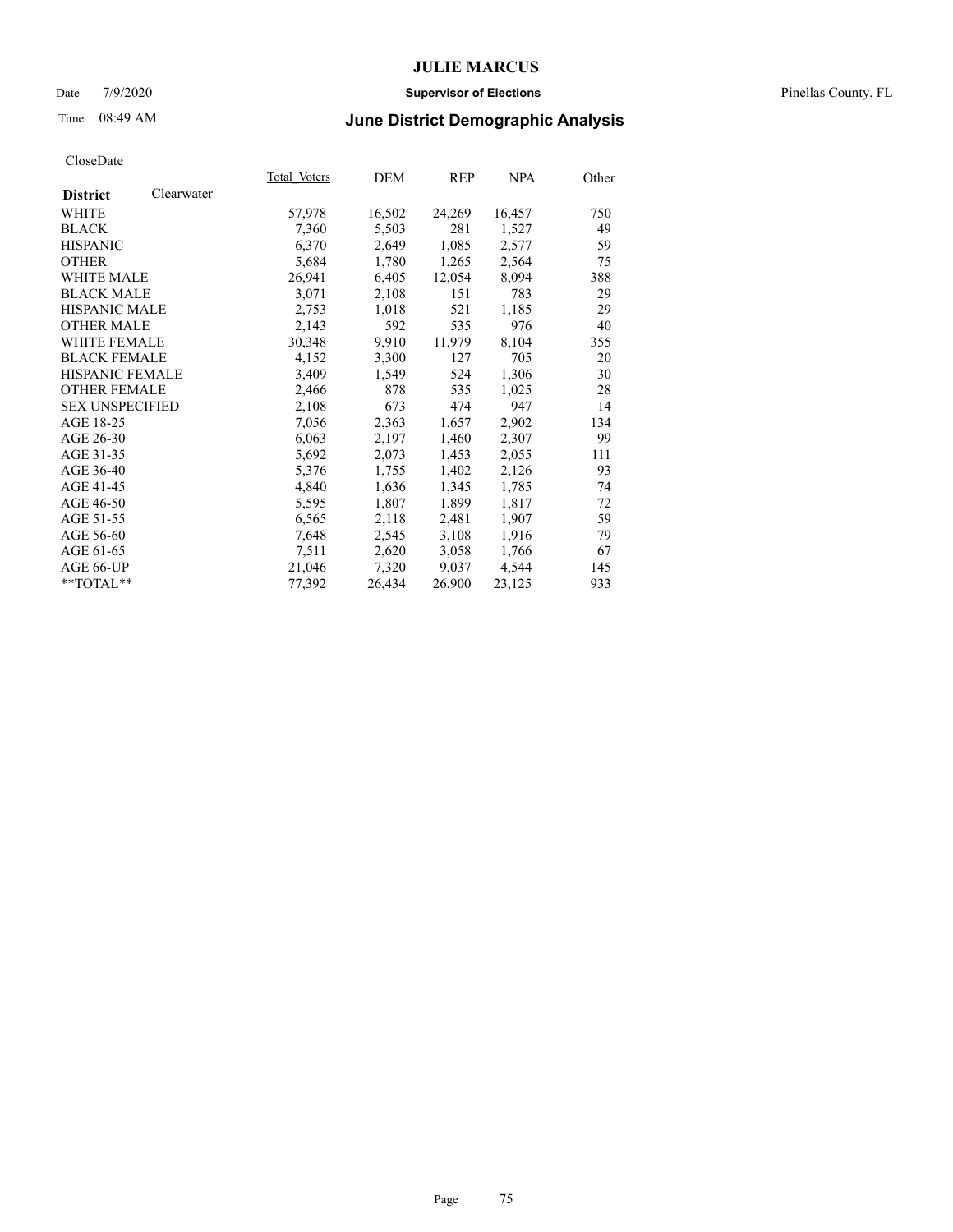#### Date 7/9/2020 **Supervisor of Elections** Pinellas County, FL

# Time 08:49 AM **June District Demographic Analysis**

|                        |         | Total Voters | DEM   | REP    | NPA   | Other |
|------------------------|---------|--------------|-------|--------|-------|-------|
| <b>District</b>        | Dunedin |              |       |        |       |       |
| WHITE                  |         | 24,466       | 7,758 | 9,702  | 6,649 | 357   |
| <b>BLACK</b>           |         | 589          | 421   | 33     | 129   | 6     |
| <b>HISPANIC</b>        |         | 930          | 412   | 193    | 314   | 11    |
| <b>OTHER</b>           |         | 1,336        | 439   | 298    | 571   | 28    |
| WHITE MALE             |         | 10,977       | 2,923 | 4,612  | 3,243 | 199   |
| <b>BLACK MALE</b>      |         | 279          | 189   | 18     | 68    | 4     |
| <b>HISPANIC MALE</b>   |         | 396          | 145   | 86     | 161   | 4     |
| <b>OTHER MALE</b>      |         | 506          | 141   | 120    | 228   | 17    |
| <b>WHITE FEMALE</b>    |         | 13,258       | 4,770 | 5,010  | 3,321 | 157   |
| <b>BLACK FEMALE</b>    |         | 303          | 225   | 15     | 61    | 2     |
| HISPANIC FEMALE        |         | 514          | 257   | 102    | 148   | 7     |
| <b>OTHER FEMALE</b>    |         | 582          | 225   | 132    | 216   | 9     |
| <b>SEX UNSPECIFIED</b> |         | 506          | 155   | 131    | 217   | 3     |
| AGE 18-25              |         | 1,775        | 505   | 551    | 682   | 37    |
| AGE 26-30              |         | 1,431        | 427   | 382    | 585   | 37    |
| AGE 31-35              |         | 1,494        | 509   | 414    | 532   | 39    |
| AGE 36-40              |         | 1,443        | 466   | 405    | 541   | 31    |
| AGE 41-45              |         | 1,520        | 450   | 505    | 530   | 35    |
| AGE 46-50              |         | 1,896        | 578   | 715    | 561   | 42    |
| AGE 51-55              |         | 2,192        | 600   | 898    | 661   | 33    |
| AGE 56-60              |         | 2,929        | 909   | 1,206  | 771   | 43    |
| AGE 61-65              |         | 3,088        | 1,087 | 1,210  | 756   | 35    |
| AGE 66-UP              |         | 9,553        | 3,499 | 3,940  | 2,044 | 70    |
| $*$ TOTAL $*$          |         | 27,321       | 9,030 | 10,226 | 7,663 | 402   |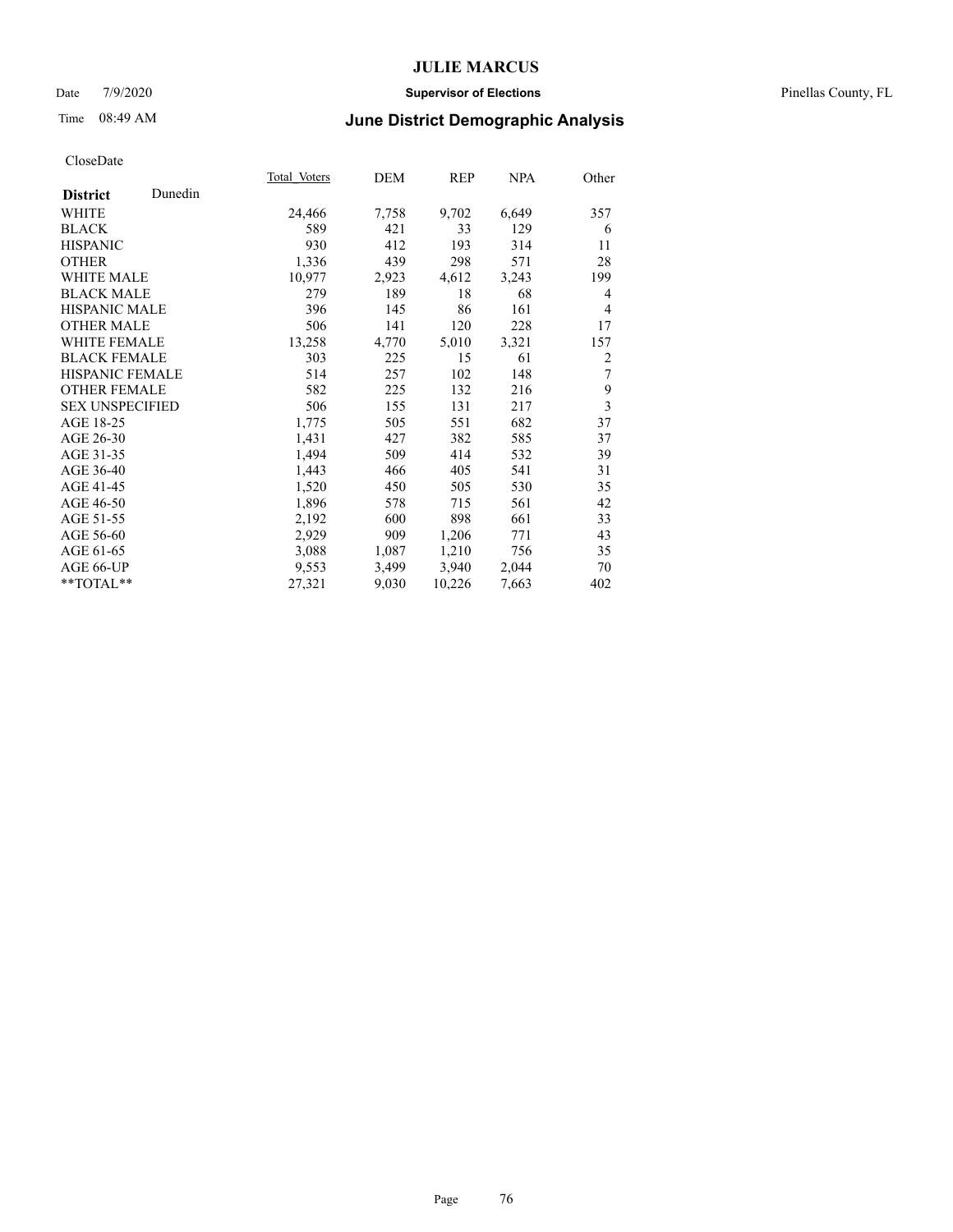### Date 7/9/2020 **Supervisor of Elections** Pinellas County, FL

## Time 08:49 AM **June District Demographic Analysis**

|                        |                 | Total Voters | DEM | REP            | NPA            | Other          |
|------------------------|-----------------|--------------|-----|----------------|----------------|----------------|
| <b>District</b>        | Gulfport Ward 1 |              |     |                |                |                |
| WHITE                  |                 | 2,448        | 888 | 947            | 581            | 32             |
| <b>BLACK</b>           |                 | 35           | 28  | $\overline{2}$ | 5              | $\mathbf{0}$   |
| <b>HISPANIC</b>        |                 | 64           | 28  | 21             | 14             | 1              |
| <b>OTHER</b>           |                 | 131          | 42  | 43             | 46             | $\theta$       |
| WHITE MALE             |                 | 1,036        | 294 | 444            | 282            | 16             |
| <b>BLACK MALE</b>      |                 | 14           | 10  | 2              | 2              | $\mathbf{0}$   |
| <b>HISPANIC MALE</b>   |                 | 25           | 11  | 8              | 6              | 0              |
| <b>OTHER MALE</b>      |                 | 53           | 15  | 16             | 22             | $\mathbf{0}$   |
| <b>WHITE FEMALE</b>    |                 | 1,392        | 587 | 495            | 294            | 16             |
| <b>BLACK FEMALE</b>    |                 | 20           | 18  | $\mathbf{0}$   | $\overline{2}$ | $\theta$       |
| <b>HISPANIC FEMALE</b> |                 | 36           | 16  | 11             | 8              | 1              |
| <b>OTHER FEMALE</b>    |                 | 54           | 21  | 19             | 14             | $\Omega$       |
| <b>SEX UNSPECIFIED</b> |                 | 48           | 14  | 18             | 16             | $\mathbf{0}$   |
| AGE 18-25              |                 | 113          | 27  | 54             | 31             |                |
| AGE 26-30              |                 | 71           | 16  | 21             | 33             | 1              |
| AGE 31-35              |                 | 58           | 15  | 16             | 25             | $\overline{2}$ |
| AGE 36-40              |                 | 76           | 17  | 37             | 22             | $\theta$       |
| AGE 41-45              |                 | 104          | 44  | 44             | 15             |                |
| AGE 46-50              |                 | 112          | 21  | 53             | 36             | 2              |
| AGE 51-55              |                 | 145          | 40  | 68             | 32             | 5              |
| AGE 56-60              |                 | 224          | 79  | 96             | 48             |                |
| AGE 61-65              |                 | 325          | 155 | 105            | 61             | 4              |
| AGE 66-UP              |                 | 1,450        | 572 | 519            | 343            | 16             |
| **TOTAL**              |                 | 2,678        | 986 | 1,013          | 646            | 33             |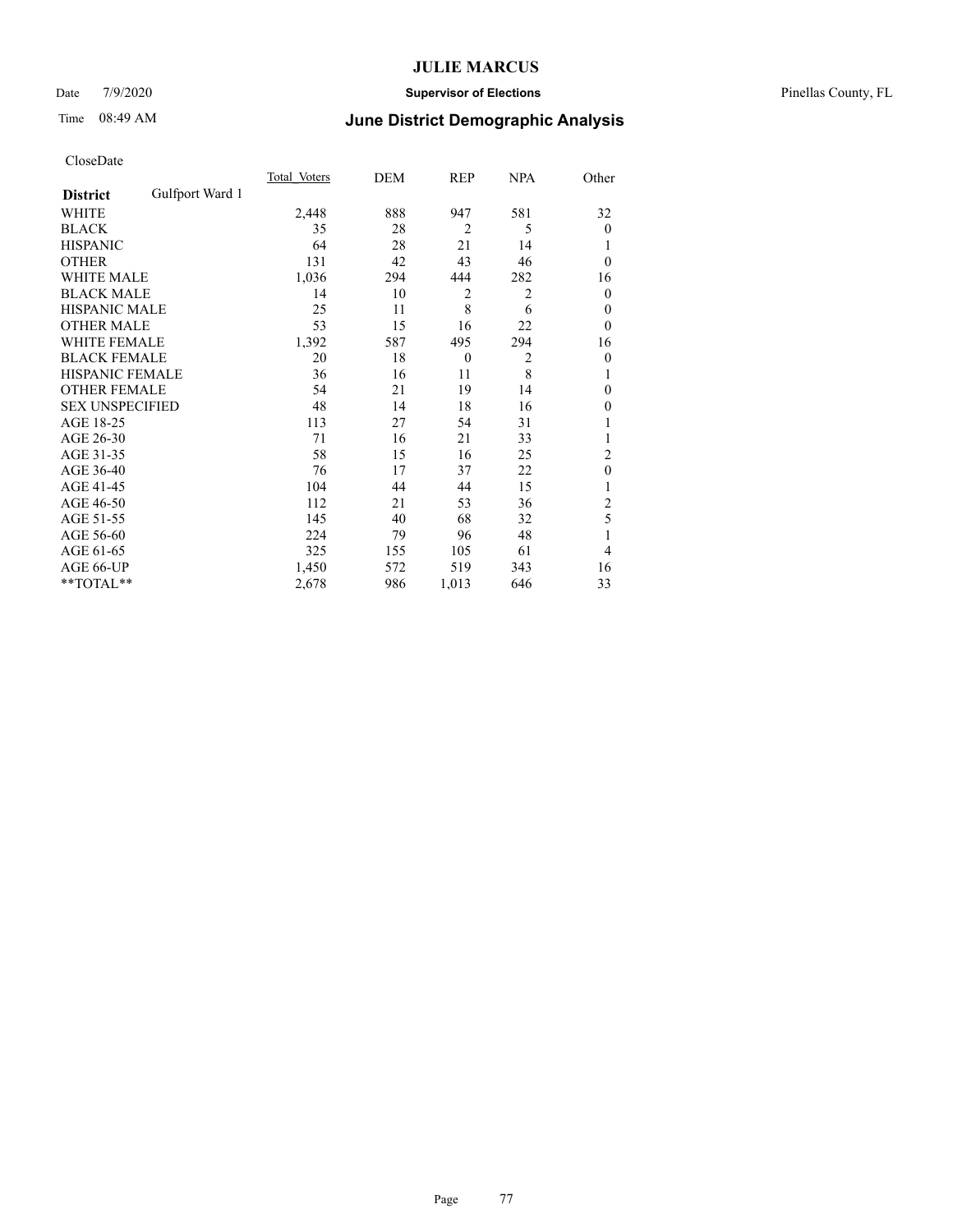### Date 7/9/2020 **Supervisor of Elections** Pinellas County, FL

# Time 08:49 AM **June District Demographic Analysis**

|                        |                 | Total Voters | DEM   | REP            | <b>NPA</b> | Other          |
|------------------------|-----------------|--------------|-------|----------------|------------|----------------|
| <b>District</b>        | Gulfport Ward 2 |              |       |                |            |                |
| WHITE                  |                 | 2,186        | 1,098 | 472            | 586        | 30             |
| <b>BLACK</b>           |                 | 88           | 65    | $\overline{4}$ | 18         |                |
| <b>HISPANIC</b>        |                 | 45           | 28    | 3              | 13         | 1              |
| <b>OTHER</b>           |                 | 135          | 60    | 20             | 51         | 4              |
| WHITE MALE             |                 | 979          | 426   | 253            | 288        | 12             |
| <b>BLACK MALE</b>      |                 | 39           | 27    | 2              | 9          | 1              |
| <b>HISPANIC MALE</b>   |                 | 17           | 11    | $\overline{2}$ | 4          | $\mathbf{0}$   |
| <b>OTHER MALE</b>      |                 | 36           | 16    | 6              | 13         | 1              |
| <b>WHITE FEMALE</b>    |                 | 1,186        | 660   | 216            | 292        | 18             |
| <b>BLACK FEMALE</b>    |                 | 48           | 38    | $\overline{2}$ | 8          | $\theta$       |
| <b>HISPANIC FEMALE</b> |                 | 27           | 16    | 1              | 9          | 1              |
| <b>OTHER FEMALE</b>    |                 | 62           | 34    | 10             | 16         | 2              |
| <b>SEX UNSPECIFIED</b> |                 | 60           | 23    | 7              | 29         | 1              |
| AGE 18-25              |                 | 139          | 69    | 16             | 52         | $\overline{2}$ |
| AGE 26-30              |                 | 141          | 55    | 25             | 57         | 4              |
| AGE 31-35              |                 | 139          | 73    | 14             | 50         | $\overline{c}$ |
| AGE 36-40              |                 | 117          | 53    | 19             | 40         | 5              |
| AGE 41-45              |                 | 115          | 56    | 17             | 39         | 3              |
| AGE 46-50              |                 | 167          | 68    | 36             | 58         | 5              |
| AGE 51-55              |                 | 239          | 118   | 52             | 65         | 4              |
| AGE 56-60              |                 | 300          | 150   | 77             | 72         |                |
| AGE 61-65              |                 | 340          | 188   | 70             | 78         | 4              |
| AGE 66-UP              |                 | 757          | 421   | 173            | 157        | 6              |
| **TOTAL**              |                 | 2,454        | 1,251 | 499            | 668        | 36             |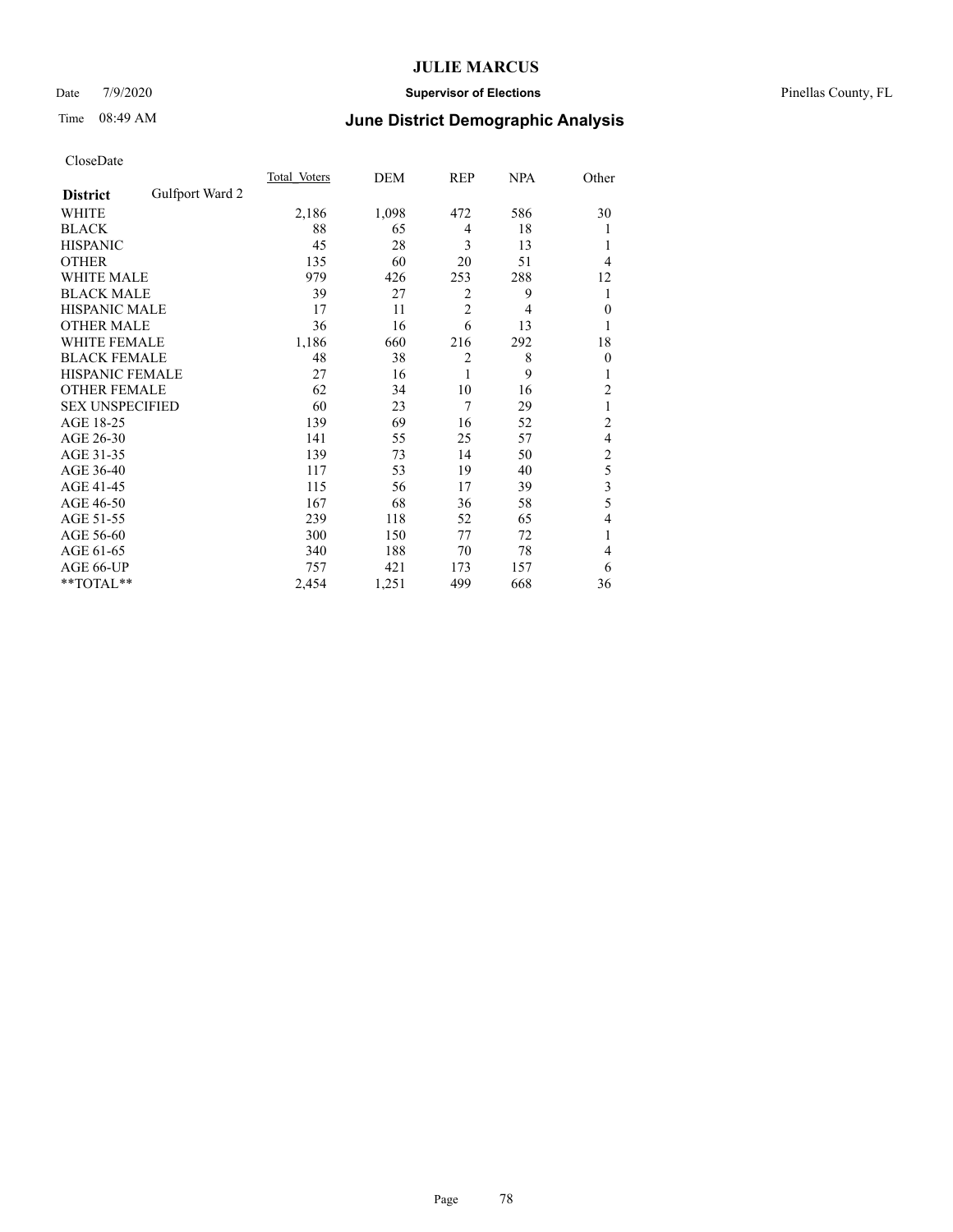### Date 7/9/2020 **Supervisor of Elections** Pinellas County, FL

# Time 08:49 AM **June District Demographic Analysis**

|                        |                 | Total Voters | DEM | REP            | <b>NPA</b>     | Other          |
|------------------------|-----------------|--------------|-----|----------------|----------------|----------------|
| <b>District</b>        | Gulfport Ward 3 |              |     |                |                |                |
| WHITE                  |                 | 1,801        | 766 | 520            | 484            | 31             |
| <b>BLACK</b>           |                 | 75           | 61  | $\overline{2}$ | 10             | 2              |
| <b>HISPANIC</b>        |                 | 74           | 39  | 13             | 22             | $\theta$       |
| <b>OTHER</b>           |                 | 118          | 52  | 18             | 47             | 1              |
| WHITE MALE             |                 | 840          | 312 | 263            | 253            | 12             |
| <b>BLACK MALE</b>      |                 | 35           | 26  | 2              | 6              | 1              |
| <b>HISPANIC MALE</b>   |                 | 30           | 12  | 9              | 9              | $\mathbf{0}$   |
| <b>OTHER MALE</b>      |                 | 38           | 10  | 11             | 17             | $\overline{0}$ |
| <b>WHITE FEMALE</b>    |                 | 935          | 441 | 252            | 223            | 19             |
| <b>BLACK FEMALE</b>    |                 | 37           | 32  | $\mathbf{0}$   | $\overline{4}$ | 1              |
| <b>HISPANIC FEMALE</b> |                 | 42           | 26  | 4              | 12             | $\theta$       |
| <b>OTHER FEMALE</b>    |                 | 53           | 29  | 7              | 16             | 1              |
| <b>SEX UNSPECIFIED</b> |                 | 58           | 30  | 5              | 23             | $\mathbf{0}$   |
| AGE 18-25              |                 | 155          | 59  | 42             | 52             | $\overline{2}$ |
| AGE 26-30              |                 | 158          | 63  | 35             | 53             | 7              |
| AGE 31-35              |                 | 143          | 59  | 32             | 49             | 3              |
| AGE 36-40              |                 | 112          | 48  | 16             | 44             | $\overline{4}$ |
| AGE 41-45              |                 | 140          | 60  | 33             | 45             | $\overline{c}$ |
| AGE 46-50              |                 | 146          | 57  | 35             | 51             | 3              |
| AGE 51-55              |                 | 181          | 73  | 61             | 44             | 3              |
| AGE 56-60              |                 | 258          | 108 | 81             | 67             | $\overline{c}$ |
| AGE 61-65              |                 | 235          | 116 | 63             | 52             | 4              |
| AGE 66-UP              |                 | 540          | 275 | 155            | 106            | 4              |
| **TOTAL**              |                 | 2,068        | 918 | 553            | 563            | 34             |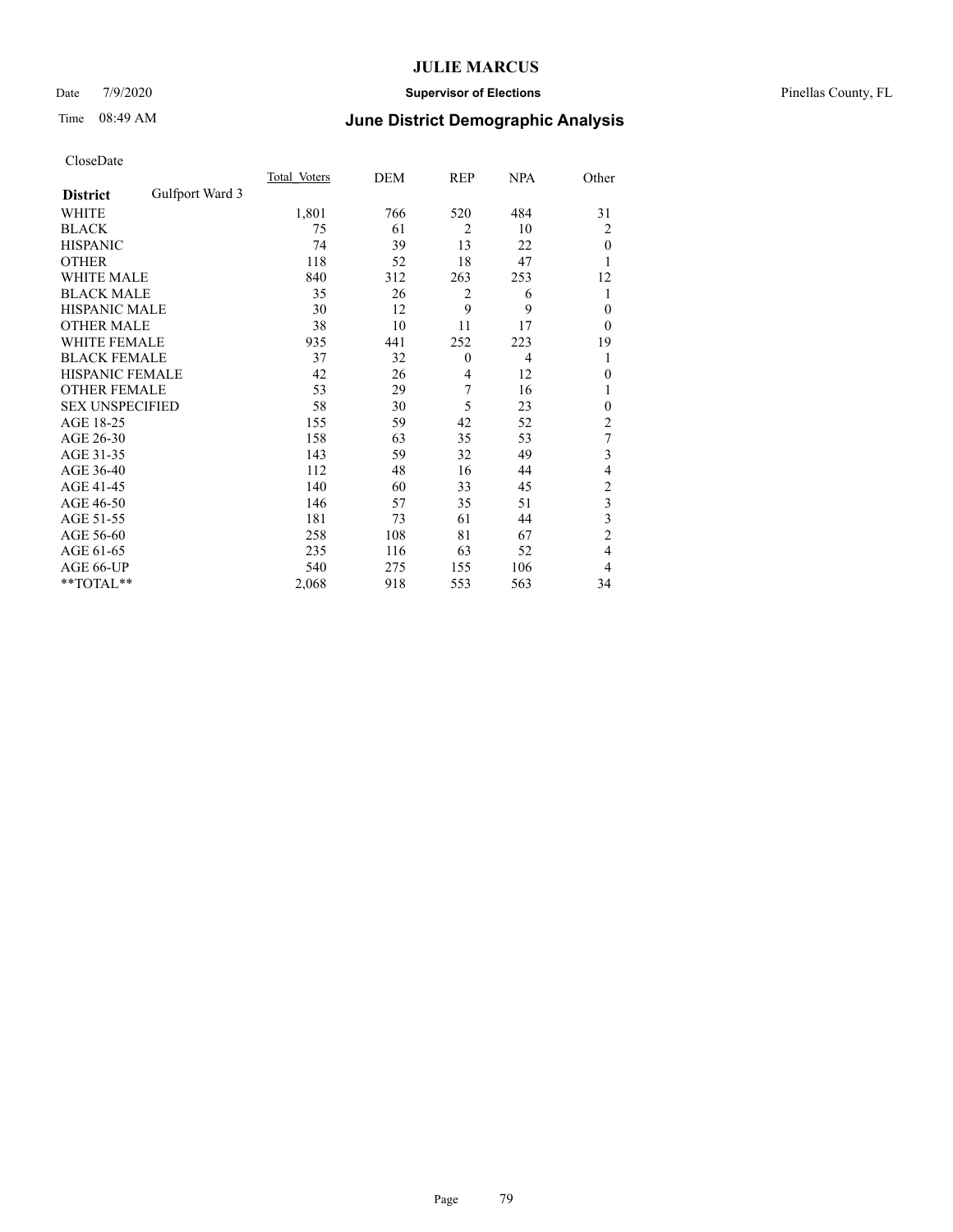### Date 7/9/2020 **Supervisor of Elections** Pinellas County, FL

## Time 08:49 AM **June District Demographic Analysis**

|                        |                 | Total Voters | DEM   | REP | NPA | Other          |
|------------------------|-----------------|--------------|-------|-----|-----|----------------|
| <b>District</b>        | Gulfport Ward 4 |              |       |     |     |                |
| WHITE                  |                 | 1,723        | 812   | 373 | 496 | 42             |
| <b>BLACK</b>           |                 | 282          | 222   | 10  | 48  | $\overline{2}$ |
| <b>HISPANIC</b>        |                 | 85           | 41    | 12  | 31  | 1              |
| <b>OTHER</b>           |                 | 150          | 59    | 19  | 67  | 5              |
| WHITE MALE             |                 | 757          | 313   | 174 | 251 | 19             |
| <b>BLACK MALE</b>      |                 | 118          | 88    | 3   | 26  | 1              |
| <b>HISPANIC MALE</b>   |                 | 40           | 17    | 5   | 17  | 1              |
| <b>OTHER MALE</b>      |                 | 60           | 23    | 8   | 26  | 3              |
| <b>WHITE FEMALE</b>    |                 | 942          | 490   | 193 | 236 | 23             |
| <b>BLACK FEMALE</b>    |                 | 161          | 131   | 7   | 22  | 1              |
| <b>HISPANIC FEMALE</b> |                 | 43           | 23    | 7   | 13  | $\theta$       |
| <b>OTHER FEMALE</b>    |                 | 63           | 25    | 6   | 31  |                |
| <b>SEX UNSPECIFIED</b> |                 | 56           | 24    | 11  | 20  | 1              |
| AGE 18-25              |                 | 156          | 76    | 23  | 52  | 5              |
| AGE 26-30              |                 | 201          | 90    | 27  | 78  | 6              |
| AGE 31-35              |                 | 185          | 89    | 28  | 62  | 6              |
| AGE 36-40              |                 | 177          | 86    | 26  | 60  | 5              |
| AGE 41-45              |                 | 147          | 62    | 27  | 57  |                |
| AGE 46-50              |                 | 181          | 95    | 25  | 59  | 2              |
| AGE 51-55              |                 | 184          | 106   | 34  | 37  | 7              |
| AGE 56-60              |                 | 237          | 118   | 54  | 59  | 6              |
| AGE 61-65              |                 | 280          | 142   | 67  | 68  | 3              |
| AGE 66-UP              |                 | 492          | 270   | 103 | 110 | 9              |
| **TOTAL**              |                 | 2,240        | 1,134 | 414 | 642 | 50             |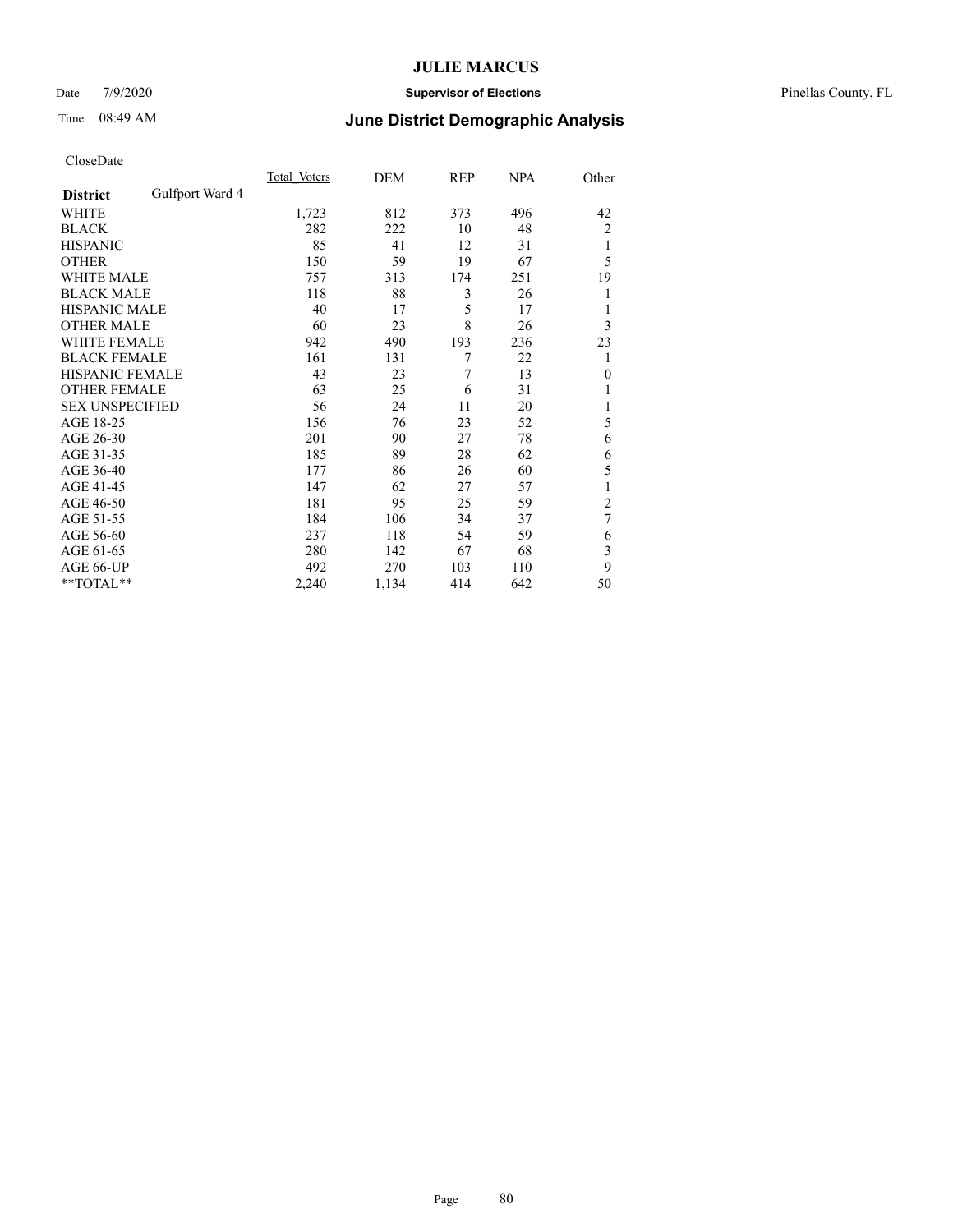### Date 7/9/2020 **Supervisor of Elections** Pinellas County, FL

| CloseDate |
|-----------|
|-----------|

|                                       | Total Voters | DEM | REP            | NPA | Other          |
|---------------------------------------|--------------|-----|----------------|-----|----------------|
| Indian Rocks Beach<br><b>District</b> |              |     |                |     |                |
| WHITE                                 | 2,922        | 763 | 1,340          | 784 | 35             |
| <b>BLACK</b>                          | 24           | 16  | $\overline{2}$ | 6   | $\theta$       |
| <b>HISPANIC</b>                       | 92           | 33  | 32             | 26  | 1              |
| <b>OTHER</b>                          | 149          | 45  | 44             | 54  | 6              |
| <b>WHITE MALE</b>                     | 1,377        | 288 | 667            | 399 | 23             |
| <b>BLACK MALE</b>                     | 15           | 9   | 1              | 5   | $\theta$       |
| <b>HISPANIC MALE</b>                  | 44           | 15  | 16             | 13  | 0              |
| <b>OTHER MALE</b>                     | 54           | 15  | 21             | 16  | $\overline{2}$ |
| <b>WHITE FEMALE</b>                   | 1,520        | 473 | 661            | 374 | 12             |
| <b>BLACK FEMALE</b>                   | 9            | 7   | 1              | 1   | $\theta$       |
| <b>HISPANIC FEMALE</b>                | 47           | 18  | 15             | 13  | 1              |
| <b>OTHER FEMALE</b>                   | 70           | 25  | 15             | 27  | 3              |
| <b>SEX UNSPECIFIED</b>                | 51           | 7   | 21             | 22  | 1              |
| AGE 18-25                             | 175          | 55  | 58             | 55  | 7              |
| AGE 26-30                             | 117          | 29  | 45             | 40  | 3              |
| AGE 31-35                             | 99           | 24  | 28             | 45  | $\overline{c}$ |
| AGE 36-40                             | 136          | 35  | 55             | 45  | 1              |
| AGE 41-45                             | 159          | 37  | 56             | 64  | $\overline{c}$ |
| AGE 46-50                             | 236          | 56  | 101            | 77  | $\overline{2}$ |
| AGE 51-55                             | 338          | 83  | 151            | 101 | 3              |
| AGE 56-60                             | 471          | 116 | 227            | 125 | 3              |
| AGE 61-65                             | 428          | 107 | 202            | 112 | 7              |
| AGE 66-UP                             | 1,028        | 315 | 495            | 206 | 12             |
| **TOTAL**                             | 3,187        | 857 | 1,418          | 870 | 42             |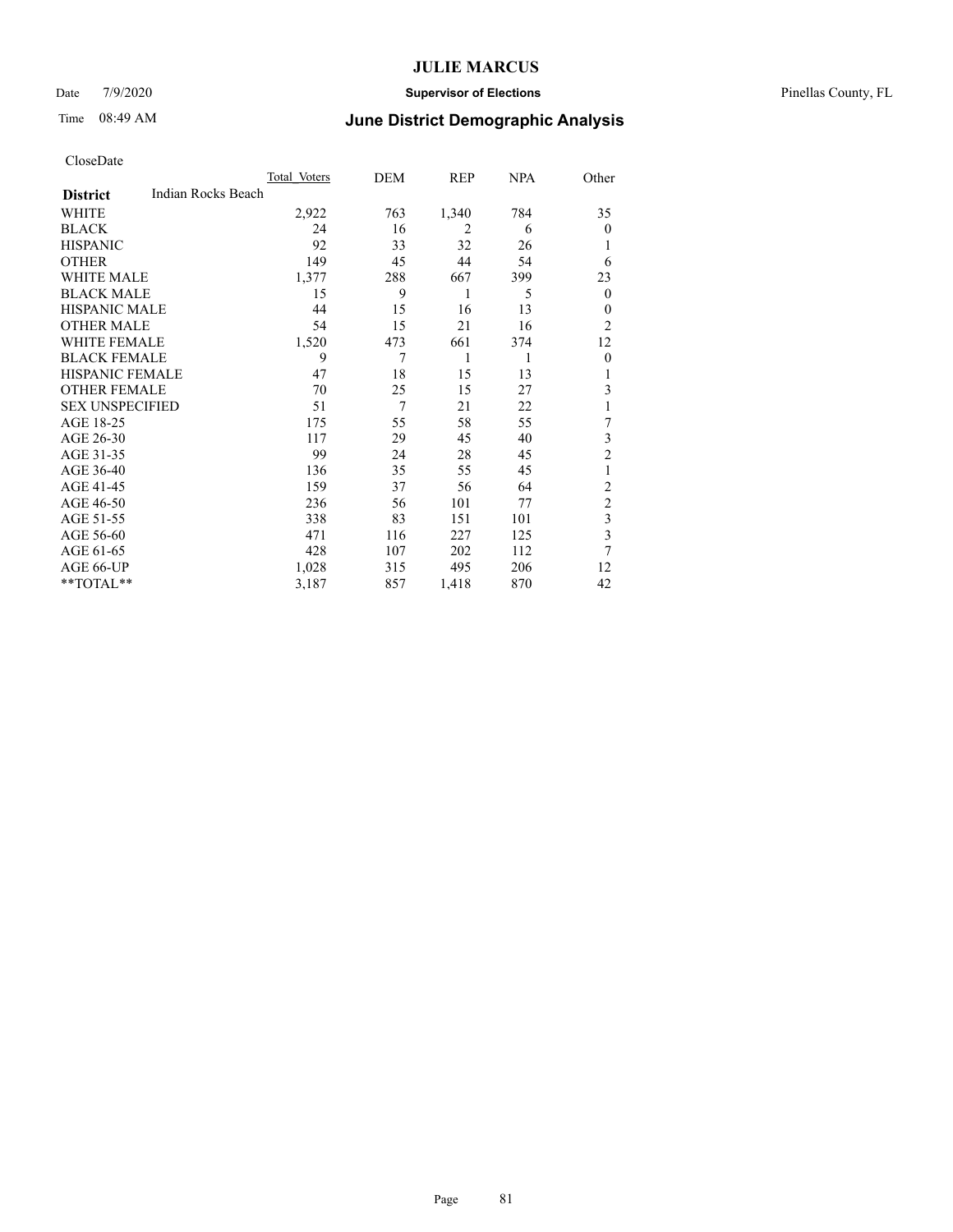### Date 7/9/2020 **Supervisor of Elections** Pinellas County, FL

# Time 08:49 AM **June District Demographic Analysis**

|                        |                      | Total Voters | DEM      | REP      | <b>NPA</b> | Other          |
|------------------------|----------------------|--------------|----------|----------|------------|----------------|
| <b>District</b>        | <b>Indian Shores</b> |              |          |          |            |                |
| WHITE                  |                      | 1,056        | 257      | 533      | 252        | 14             |
| <b>BLACK</b>           |                      |              | $\theta$ | 1        | $\theta$   | $\theta$       |
| <b>HISPANIC</b>        |                      | 37           | 12       | 21       | 3          |                |
| <b>OTHER</b>           |                      | 50           | 14       | 16       | 19         |                |
| WHITE MALE             |                      | 484          | 97       | 253      | 128        | 6              |
| <b>BLACK MALE</b>      |                      | 1            | $\theta$ | 1        | $\theta$   | 0              |
| <b>HISPANIC MALE</b>   |                      | 15           | 4        | 9        | 2          | 0              |
| <b>OTHER MALE</b>      |                      | 22           | 7        | 5        | 9          | 1              |
| <b>WHITE FEMALE</b>    |                      | 559          | 157      | 275      | 119        | 8              |
| <b>BLACK FEMALE</b>    |                      | $\theta$     | $\theta$ | $\theta$ | $\theta$   | 0              |
| <b>HISPANIC FEMALE</b> |                      | 22           | 8        | 12       |            |                |
| <b>OTHER FEMALE</b>    |                      | 20           | 6        | 5        | 9          | 0              |
| <b>SEX UNSPECIFIED</b> |                      | 21           | 4        | 11       | 6          | 0              |
| AGE 18-25              |                      | 61           | 20       | 23       | 17         |                |
| AGE 26-30              |                      | 35           | 13       | 9        | 13         | 0              |
| AGE 31-35              |                      | 22           | 4        | 8        | 10         | 0              |
| AGE 36-40              |                      | 37           | 13       | 12       | 10         | $\overline{2}$ |
| AGE 41-45              |                      | 40           | 8        | 17       | 14         |                |
| AGE 46-50              |                      | 60           | 18       | 21       | 19         | 2              |
| AGE 51-55              |                      | 105          | 25       | 57       | 21         | $\overline{2}$ |
| AGE 56-60              |                      | 137          | 29       | 70       | 37         |                |
| AGE 61-65              |                      | 146          | 24       | 79       | 40         | 3              |
| AGE 66-UP              |                      | 501          | 129      | 275      | 93         | 4              |
| **TOTAL**              |                      | 1,144        | 283      | 571      | 274        | 16             |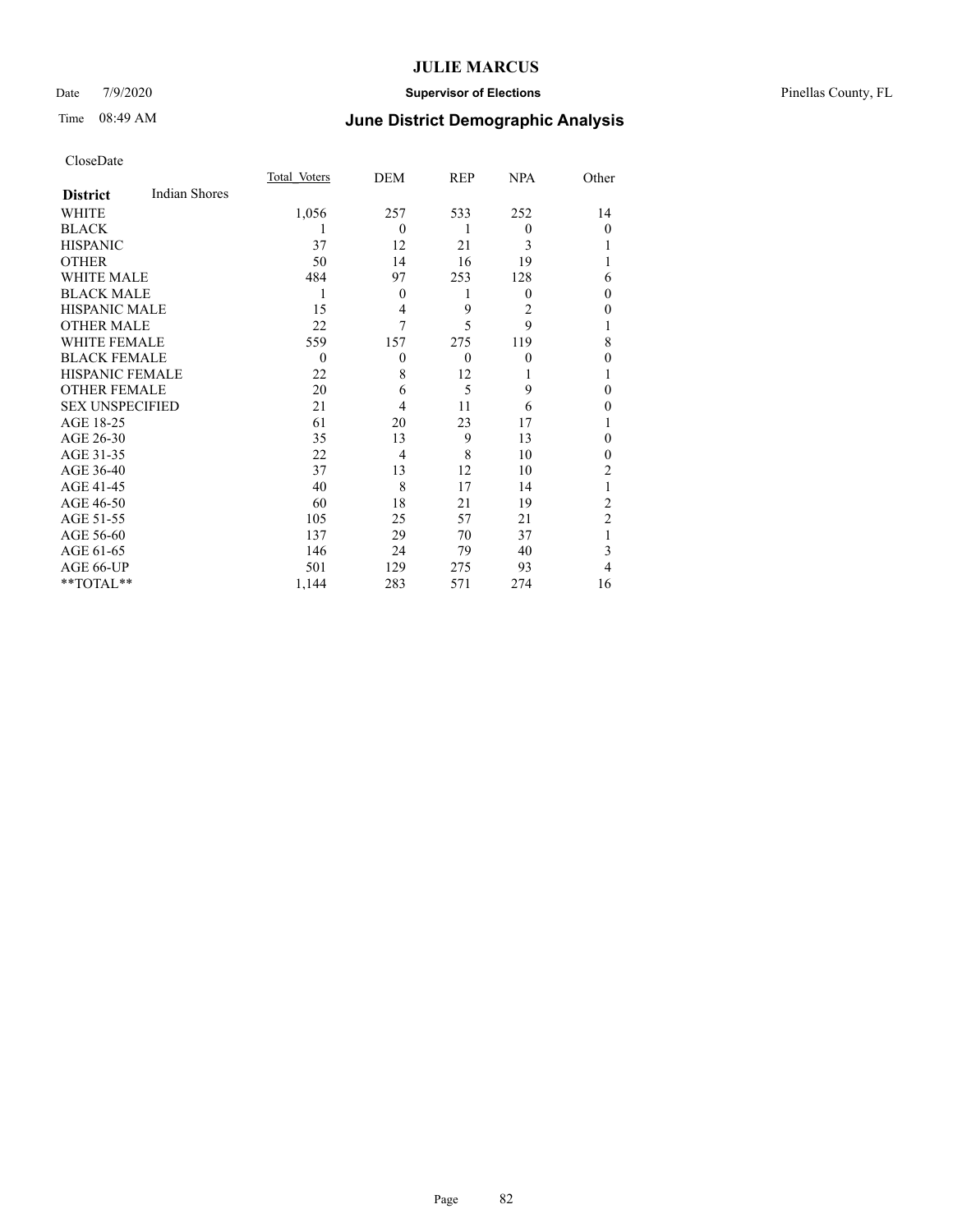#### Date 7/9/2020 **Supervisor of Elections** Pinellas County, FL

# Time 08:49 AM **June District Demographic Analysis**

|                        |              | Total Voters | DEM   | REP            | <b>NPA</b> | Other            |
|------------------------|--------------|--------------|-------|----------------|------------|------------------|
| <b>District</b>        | Kenneth City |              |       |                |            |                  |
| WHITE                  |              | 2,375        | 843   | 909            | 595        | 28               |
| <b>BLACK</b>           |              | 147          | 101   | 7              | 37         | $\overline{2}$   |
| <b>HISPANIC</b>        |              | 232          | 103   | 61             | 63         | 5                |
| <b>OTHER</b>           |              | 336          | 106   | 94             | 132        | $\overline{4}$   |
| <b>WHITE MALE</b>      |              | 1,057        | 322   | 435            | 284        | 16               |
| <b>BLACK MALE</b>      |              | 52           | 29    | 5              | 16         | 2                |
| <b>HISPANIC MALE</b>   |              | 109          | 46    | 28             | 33         | $\overline{2}$   |
| <b>OTHER MALE</b>      |              | 138          | 41    | 42             | 52         | 3                |
| <b>WHITE FEMALE</b>    |              | 1,291        | 510   | 466            | 303        | 12               |
| <b>BLACK FEMALE</b>    |              | 94           | 72    | $\overline{c}$ | 20         | $\boldsymbol{0}$ |
| <b>HISPANIC FEMALE</b> |              | 114          | 54    | 31             | 26         | 3                |
| <b>OTHER FEMALE</b>    |              | 153          | 55    | 43             | 54         | 1                |
| <b>SEX UNSPECIFIED</b> |              | 82           | 24    | 19             | 39         | $\mathbf{0}$     |
| AGE 18-25              |              | 227          | 65    | 47             | 112        | 3                |
| AGE 26-30              |              | 232          | 87    | 48             | 96         | 1                |
| AGE 31-35              |              | 201          | 71    | 60             | 65         | 5                |
| AGE 36-40              |              | 175          | 76    | 40             | 54         | 5                |
| AGE 41-45              |              | 194          | 70    | 60             | 59         | 5                |
| AGE 46-50              |              | 202          | 66    | 70             | 62         | $\overline{4}$   |
| AGE 51-55              |              | 231          | 86    | 84             | 57         | 4                |
| AGE 56-60              |              | 347          | 112   | 140            | 91         | 4                |
| AGE 61-65              |              | 330          | 141   | 117            | 71         | 1                |
| AGE 66-UP              |              | 951          | 379   | 405            | 160        | 7                |
| $*$ $TOTAL**$          |              | 3,090        | 1,153 | 1,071          | 827        | 39               |
|                        |              |              |       |                |            |                  |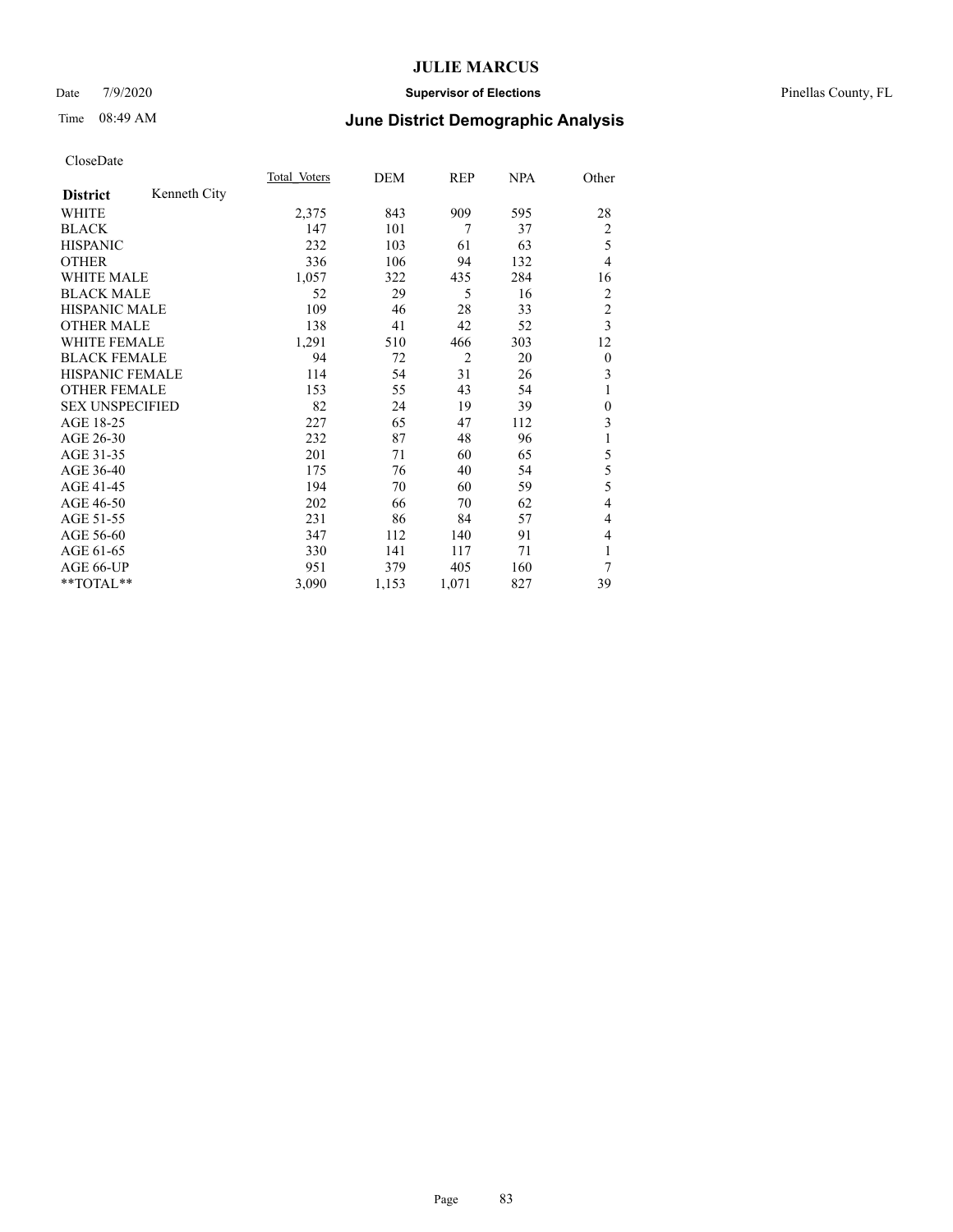#### Date 7/9/2020 **Supervisor of Elections** Pinellas County, FL

# Time 08:49 AM **June District Demographic Analysis**

| Total Voters | DEM    | REP    | NPA    | Other |
|--------------|--------|--------|--------|-------|
|              |        |        |        |       |
| 43,155       | 13,606 | 16,914 | 12,027 | 608   |
| 2,952        | 2,074  | 125    | 718    | 35    |
| 3,568        | 1,587  | 573    | 1,366  | 42    |
| 3,600        | 1,209  | 785    | 1,569  | 37    |
| 19,383       | 5,161  | 8,195  | 5,707  | 320   |
| 1,314        | 824    | 68     | 406    | 16    |
| 1,565        | 632    | 283    | 626    | 24    |
| 1,316        | 423    | 324    | 557    | 12    |
| 23,251       | 8,316  | 8,529  | 6,124  | 282   |
| 1,595        | 1,219  | 56     | 302    | 18    |
| 1,912        | 917    | 276    | 701    | 18    |
| 1,636        | 618    | 338    | 662    | 18    |
| 1,303        | 366    | 328    | 595    | 14    |
| 4,159        | 1,437  | 933    | 1,710  | 79    |
| 4,087        | 1,466  | 969    | 1,548  | 104   |
| 3,637        | 1,302  | 889    | 1,386  | 60    |
| 3,243        | 1,110  | 817    | 1,255  | 61    |
| 3,044        | 1,023  | 890    | 1,080  | 51    |
| 3,561        | 1,120  | 1,247  | 1,124  | 70    |
| 4,276        | 1,353  | 1,583  | 1,280  | 60    |
| 5,410        | 1,732  | 2,137  | 1,465  | 76    |
| 5,218        | 1,877  | 2,016  | 1,272  | 53    |
| 16,640       | 6,056  | 6,916  | 3,560  | 108   |
| 53,275       | 18,476 | 18,397 | 15,680 | 722   |
|              |        |        |        |       |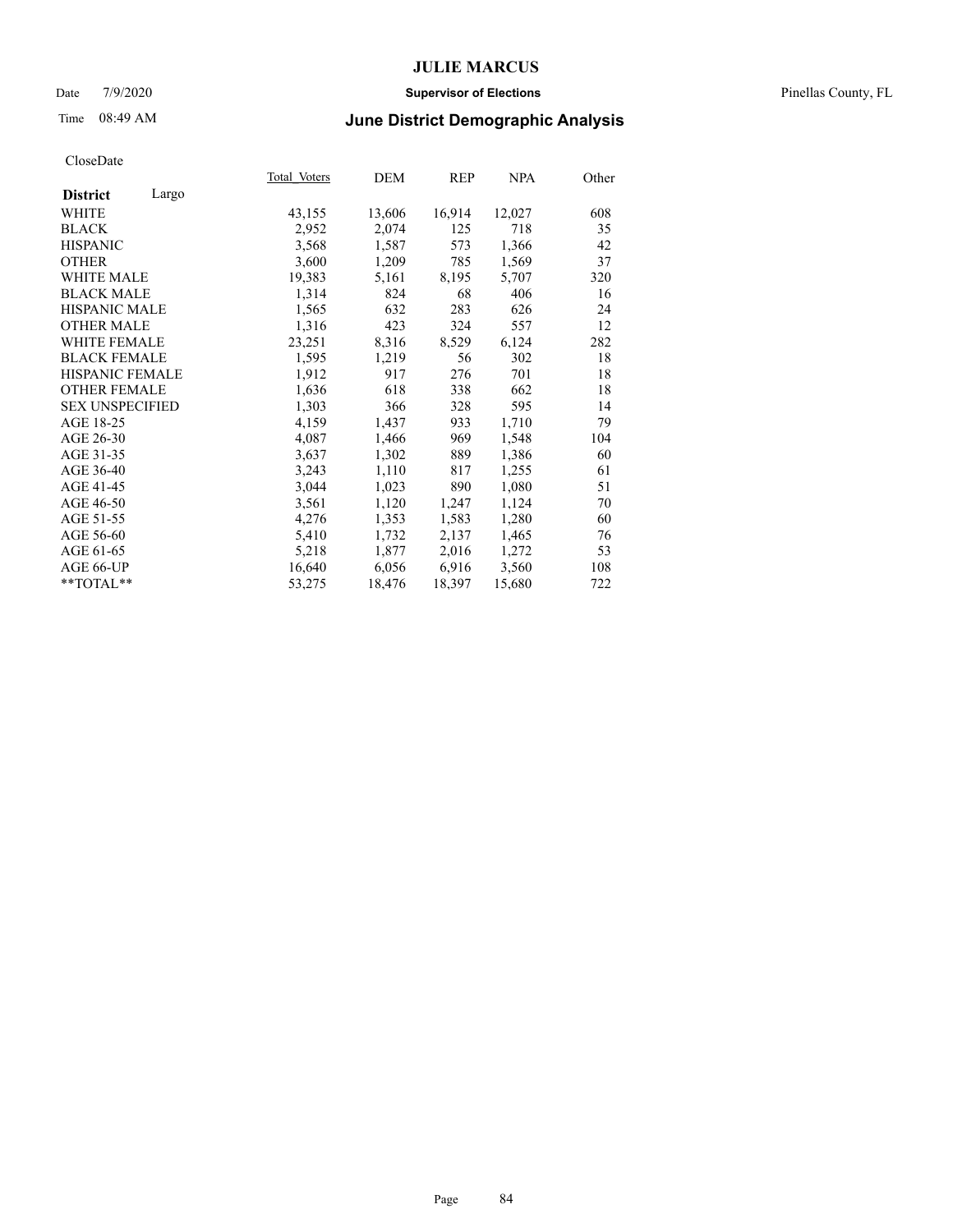### Date 7/9/2020 **Supervisor of Elections** Pinellas County, FL

## Time 08:49 AM **June District Demographic Analysis**

|                        |               | Total Voters | DEM | REP            | NPA            | Other        |
|------------------------|---------------|--------------|-----|----------------|----------------|--------------|
| <b>District</b>        | Madeira Beach |              |     |                |                |              |
| WHITE                  |               | 3,120        | 785 | 1,448          | 842            | 45           |
| <b>BLACK</b>           |               | 29           | 17  | 4              | 7              | 1            |
| <b>HISPANIC</b>        |               | 78           | 30  | 25             | 23             | $\theta$     |
| <b>OTHER</b>           |               | 147          | 43  | 40             | 63             | 1            |
| WHITE MALE             |               | 1,510        | 311 | 741            | 431            | 27           |
| <b>BLACK MALE</b>      |               | 18           | 10  | $\overline{2}$ | 5              | 1            |
| <b>HISPANIC MALE</b>   |               | 33           | 11  | 14             | 8              | $\mathbf{0}$ |
| <b>OTHER MALE</b>      |               | 67           | 18  | 20             | 28             | 1            |
| <b>WHITE FEMALE</b>    |               | 1,571        | 465 | 689            | 400            | 17           |
| <b>BLACK FEMALE</b>    |               | 11           | 7   | $\overline{2}$ | $\overline{2}$ | $\mathbf{0}$ |
| HISPANIC FEMALE        |               | 42           | 19  | 10             | 13             | $\Omega$     |
| <b>OTHER FEMALE</b>    |               | 56           | 24  | 11             | 21             | $\Omega$     |
| <b>SEX UNSPECIFIED</b> |               | 66           | 10  | 28             | 27             | 1            |
| AGE 18-25              |               | 194          | 42  | 88             | 59             | 5            |
| AGE 26-30              |               | 149          | 34  | 52             | 62             | 1            |
| AGE 31-35              |               | 140          | 38  | 49             | 50             | 3            |
| AGE 36-40              |               | 152          | 52  | 40             | 55             | 5            |
| AGE 41-45              |               | 191          | 47  | 61             | 78             | 5            |
| AGE 46-50              |               | 263          | 56  | 108            | 93             | 6            |
| AGE 51-55              |               | 365          | 73  | 183            | 103            | 6            |
| AGE 56-60              |               | 467          | 128 | 228            | 103            | 8            |
| AGE 61-65              |               | 434          | 122 | 210            | 98             | 4            |
| AGE 66-UP              |               | 1,019        | 283 | 498            | 234            | 4            |
| **TOTAL**              |               | 3,374        | 875 | 1,517          | 935            | 47           |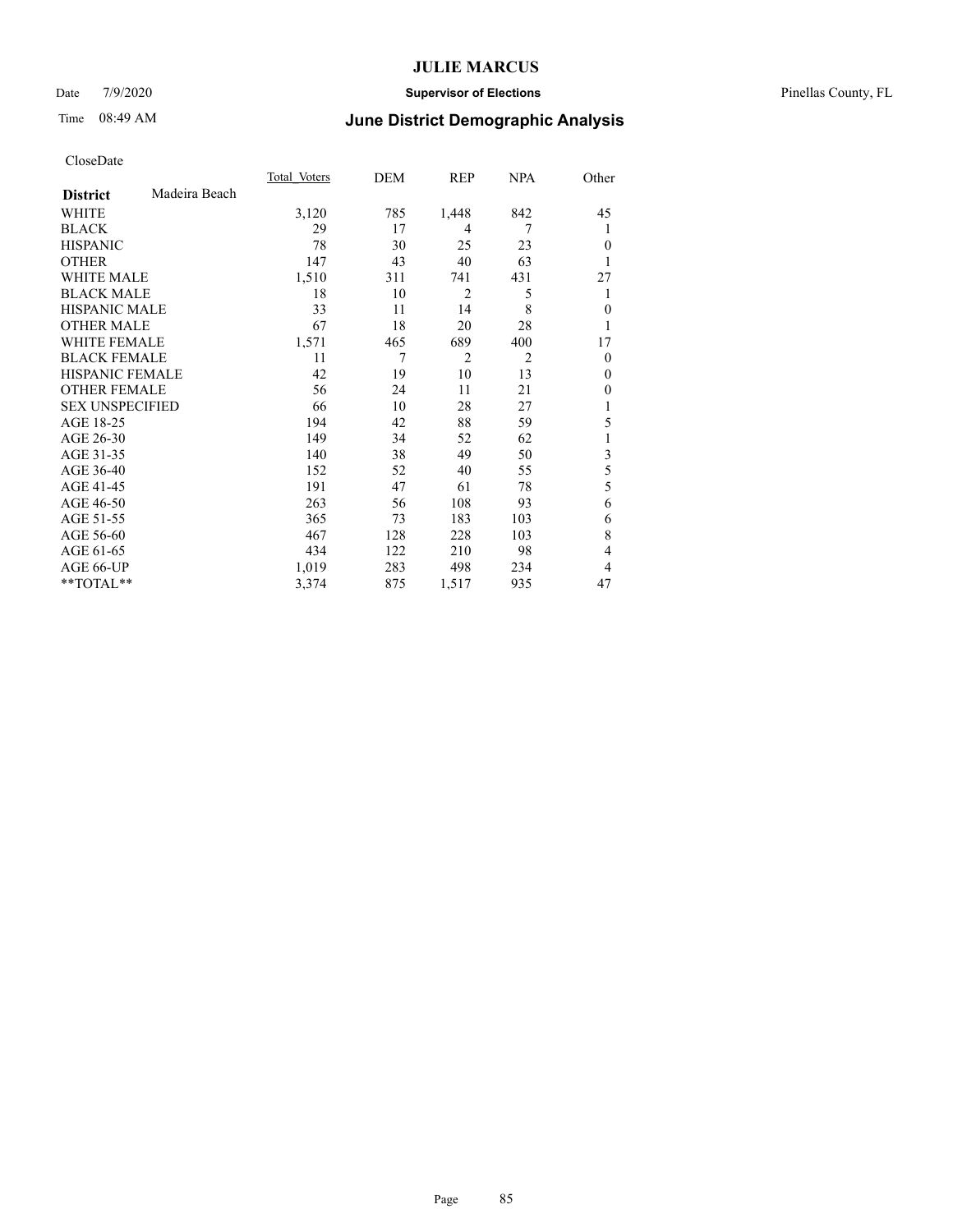### Date 7/9/2020 **Supervisor of Elections** Pinellas County, FL

| CloseDate |
|-----------|
|-----------|

|                        |                     | Total Voters | DEM            | REP              | <b>NPA</b> | Other          |
|------------------------|---------------------|--------------|----------------|------------------|------------|----------------|
| <b>District</b>        | North Redington Bch |              |                |                  |            |                |
| WHITE                  |                     | 1,127        | 266            | 574              | 268        | 19             |
| <b>BLACK</b>           |                     | 18           | 9              | $\theta$         | 7          | 2              |
| <b>HISPANIC</b>        |                     | 36           | 14             | 9                | 13         | $\theta$       |
| <b>OTHER</b>           |                     | 48           | 19             | 11               | 18         | 0              |
| WHITE MALE             |                     | 509          | 98             | 289              | 116        | 6              |
| <b>BLACK MALE</b>      |                     | 8            | 5              | $\boldsymbol{0}$ | 3          | 0              |
| <b>HISPANIC MALE</b>   |                     | 13           | 5              | 2                | 6          | 0              |
| <b>OTHER MALE</b>      |                     | 17           | $\overline{4}$ | $\overline{2}$   | 11         | $\theta$       |
| <b>WHITE FEMALE</b>    |                     | 602          | 165            | 279              | 145        | 13             |
| <b>BLACK FEMALE</b>    |                     | 10           | 4              | $\theta$         | 4          | 2              |
| <b>HISPANIC FEMALE</b> |                     | 22           | 9              | 7                | 6          | $\theta$       |
| <b>OTHER FEMALE</b>    |                     | 22           | 11             | 7                | 4          | $\theta$       |
| <b>SEX UNSPECIFIED</b> |                     | 26           | 7              | 8                | 11         | 0              |
| AGE 18-25              |                     | 83           | 22             | 39               | 20         | 2              |
| AGE 26-30              |                     | 43           | 13             | 12               | 15         | 3              |
| AGE 31-35              |                     | 38           | 9              | 13               | 15         |                |
| AGE 36-40              |                     | 43           | 11             | 16               | 15         |                |
| AGE 41-45              |                     | 57           | 13             | 20               | 23         |                |
| AGE 46-50              |                     | 87           | 15             | 45               | 24         | 3              |
| AGE 51-55              |                     | 143          | 29             | 74               | 37         | 3              |
| AGE 56-60              |                     | 140          | 32             | 71               | 34         | 3              |
| AGE 61-65              |                     | 152          | 43             | 83               | 24         | $\overline{c}$ |
| AGE 66-UP              |                     | 443          | 121            | 221              | 99         | $\overline{2}$ |
| $*$ TOTAL $**$         |                     | 1,229        | 308            | 594              | 306        | 21             |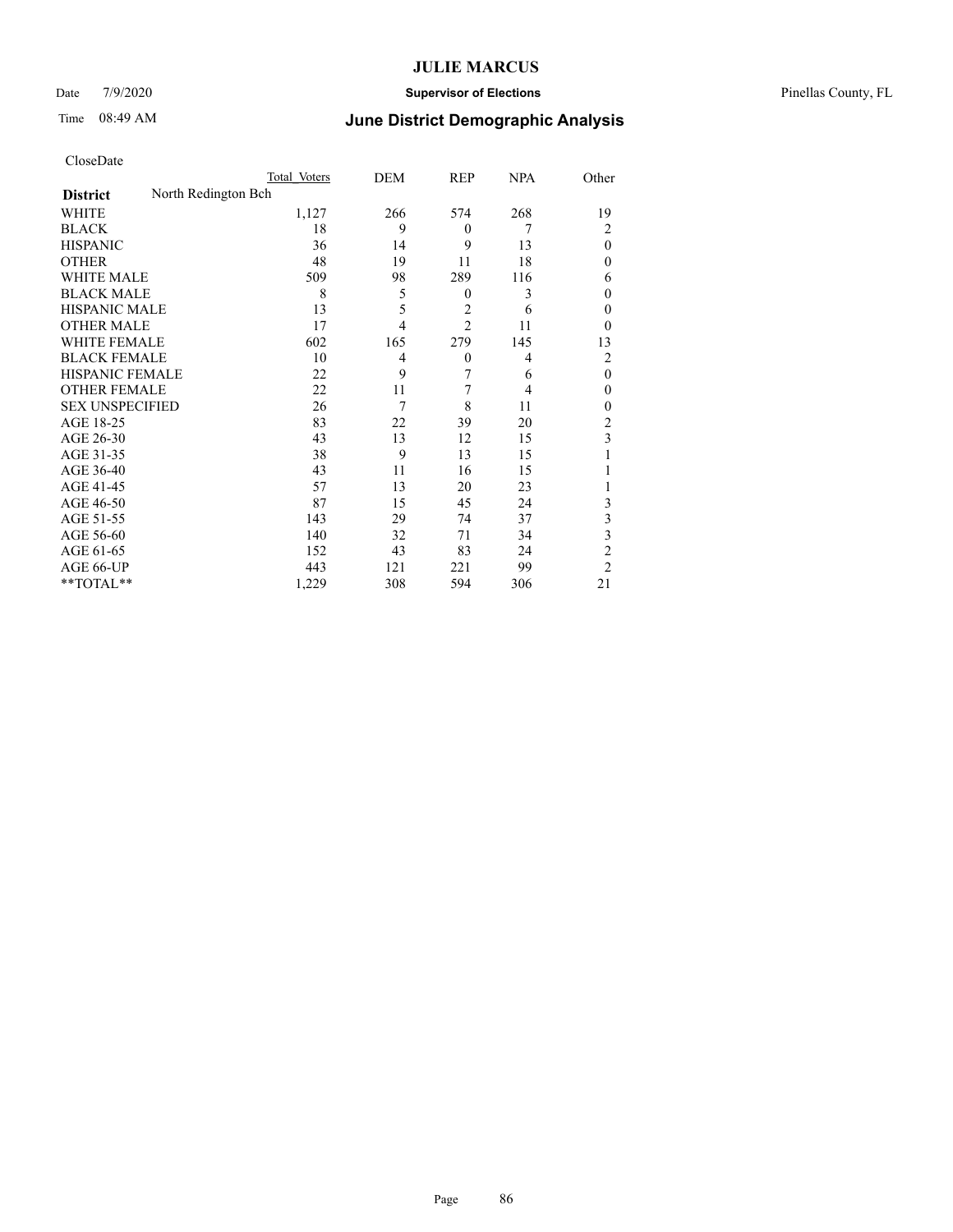#### Date 7/9/2020 **Supervisor of Elections** Pinellas County, FL

# Time 08:49 AM **June District Demographic Analysis**

|                            | Total Voters | DEM   | REP   | <b>NPA</b> | Other          |
|----------------------------|--------------|-------|-------|------------|----------------|
| Oldsmar<br><b>District</b> |              |       |       |            |                |
| WHITE                      | 8,014        | 2,260 | 3,348 | 2,294      | 112            |
| <b>BLACK</b>               | 465          | 319   | 20    | 121        | 5              |
| <b>HISPANIC</b>            | 929          | 389   | 174   | 357        | 9              |
| <b>OTHER</b>               | 894          | 273   | 209   | 408        | 4              |
| <b>WHITE MALE</b>          | 3,692        | 856   | 1,681 | 1,095      | 60             |
| <b>BLACK MALE</b>          | 213          | 124   | 17    | 68         | 4              |
| <b>HISPANIC MALE</b>       | 404          | 149   | 88    | 164        | 3              |
| <b>OTHER MALE</b>          | 326          | 98    | 81    | 146        | 1              |
| <b>WHITE FEMALE</b>        | 4,242        | 1,384 | 1,645 | 1,161      | 52             |
| <b>BLACK FEMALE</b>        | 245          | 189   | 3     | 52         | 1              |
| <b>HISPANIC FEMALE</b>     | 496          | 226   | 81    | 183        | 6              |
| <b>OTHER FEMALE</b>        | 411          | 143   | 93    | 174        | 1              |
| <b>SEX UNSPECIFIED</b>     | 273          | 72    | 62    | 137        | $\overline{c}$ |
| AGE 18-25                  | 999          | 307   | 275   | 404        | 13             |
| AGE 26-30                  | 742          | 256   | 202   | 270        | 14             |
| AGE 31-35                  | 922          | 293   | 265   | 348        | 16             |
| AGE 36-40                  | 930          | 257   | 292   | 371        | 10             |
| AGE 41-45                  | 770          | 219   | 277   | 259        | 15             |
| AGE 46-50                  | 865          | 236   | 330   | 285        | 14             |
| AGE 51-55                  | 1,007        | 288   | 422   | 285        | 12             |
| AGE 56-60                  | 1,065        | 320   | 443   | 291        | 11             |
| AGE 61-65                  | 954          | 324   | 390   | 229        | 11             |
| AGE 66-UP                  | 2,048        | 741   | 855   | 438        | 14             |
| $*$ $TOTAL**$              | 10,302       | 3,241 | 3,751 | 3,180      | 130            |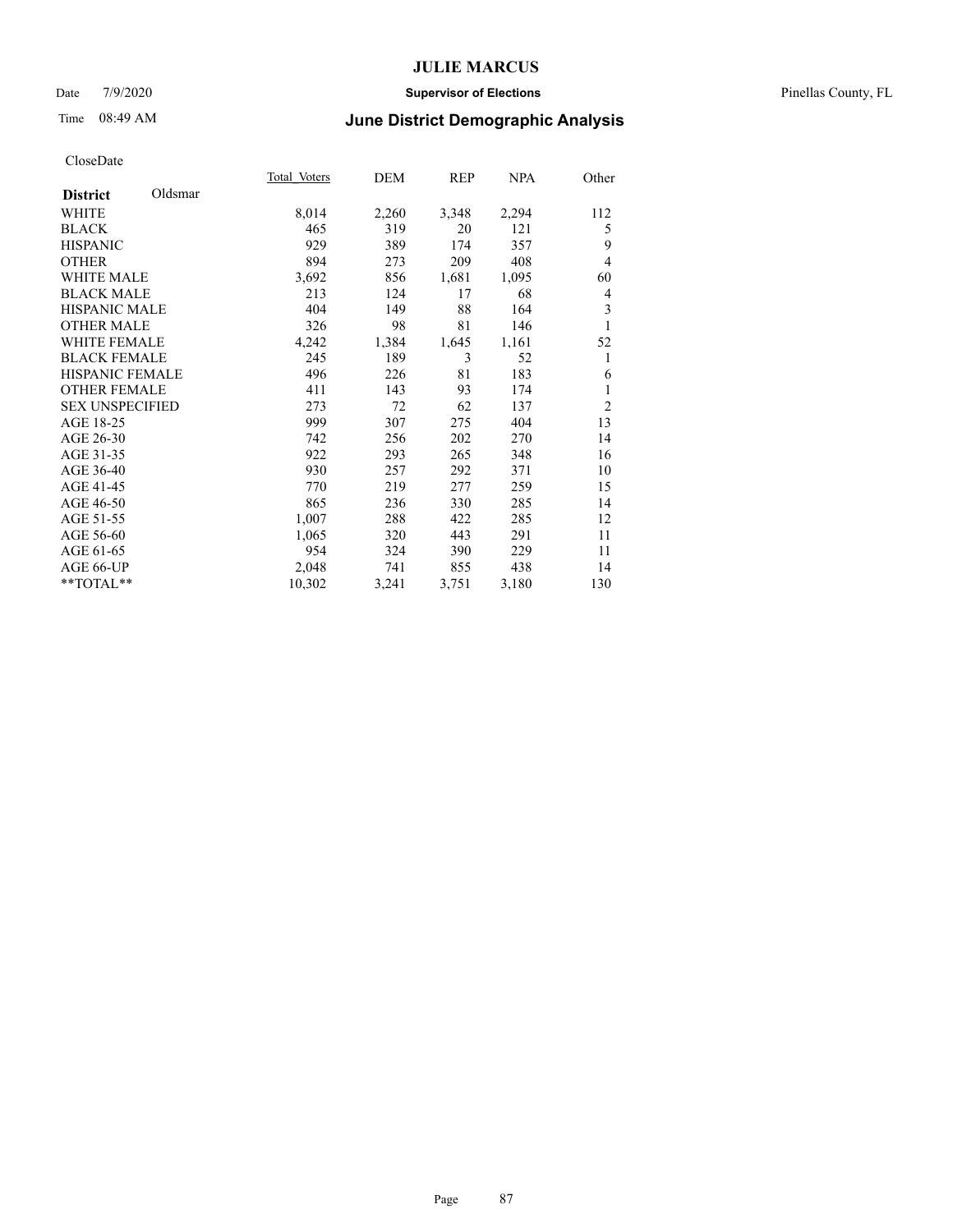#### Date 7/9/2020 **Supervisor of Elections** Pinellas County, FL

# Time 08:49 AM **June District Demographic Analysis**

|                        |               | Total Voters | DEM    | REP    | <b>NPA</b> | Other |
|------------------------|---------------|--------------|--------|--------|------------|-------|
| <b>District</b>        | Pinellas Park |              |        |        |            |       |
| <b>WHITE</b>           |               | 24,968       | 7,925  | 9,617  | 7,102      | 324   |
| <b>BLACK</b>           |               | 1,777        | 1,285  | 81     | 392        | 19    |
| <b>HISPANIC</b>        |               | 2,809        | 1,226  | 479    | 1,075      | 29    |
| <b>OTHER</b>           |               | 3,854        | 1,145  | 919    | 1,758      | 32    |
| WHITE MALE             |               | 11,310       | 3,007  | 4,733  | 3,402      | 168   |
| <b>BLACK MALE</b>      |               | 766          | 493    | 44     | 218        | 11    |
| <b>HISPANIC MALE</b>   |               | 1,242        | 499    | 227    | 497        | 19    |
| <b>OTHER MALE</b>      |               | 1,584        | 420    | 445    | 702        | 17    |
| <b>WHITE FEMALE</b>    |               | 13,409       | 4,858  | 4,800  | 3,595      | 156   |
| <b>BLACK FEMALE</b>    |               | 988          | 774    | 36     | 170        | 8     |
| <b>HISPANIC FEMALE</b> |               | 1,477        | 696    | 237    | 534        | 10    |
| <b>OTHER FEMALE</b>    |               | 1,737        | 579    | 388    | 758        | 12    |
| <b>SEX UNSPECIFIED</b> |               | 895          | 255    | 186    | 451        | 3     |
| AGE 18-25              |               | 3,004        | 990    | 654    | 1,312      | 48    |
| AGE 26-30              |               | 2,610        | 912    | 584    | 1,056      | 58    |
| AGE 31-35              |               | 2,631        | 966    | 622    | 995        | 48    |
| AGE 36-40              |               | 2,468        | 854    | 618    | 950        | 46    |
| AGE 41-45              |               | 2,127        | 707    | 609    | 789        | 22    |
| AGE 46-50              |               | 2,544        | 796    | 857    | 840        | 51    |
| AGE 51-55              |               | 2,841        | 906    | 1,026  | 882        | 27    |
| AGE 56-60              |               | 3,229        | 1,024  | 1,317  | 862        | 26    |
| AGE 61-65              |               | 3,134        | 1,118  | 1,214  | 770        | 32    |
| AGE 66-UP              |               | 8,820        | 3,308  | 3,595  | 1,871      | 46    |
| **TOTAL**              |               | 33,408       | 11,581 | 11,096 | 10,327     | 404   |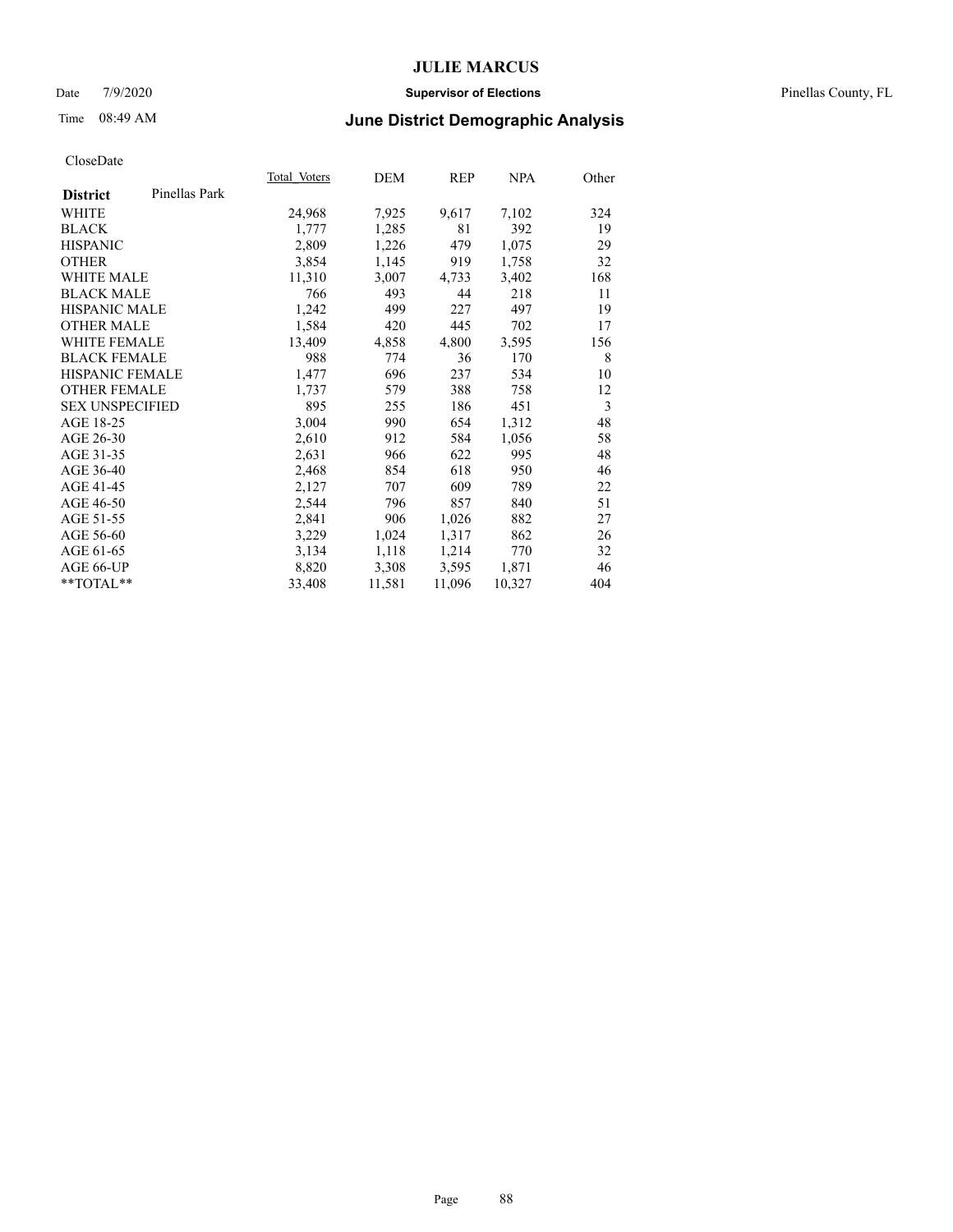### Date 7/9/2020 **Supervisor of Elections** Pinellas County, FL

# Time 08:49 AM **June District Demographic Analysis**

|                        |                 | Total Voters | DEM            | REP      | <b>NPA</b>     | Other    |
|------------------------|-----------------|--------------|----------------|----------|----------------|----------|
| <b>District</b>        | Redington Beach |              |                |          |                |          |
| WHITE                  |                 | 1,114        | 317            | 544      | 245            | 8        |
| <b>BLACK</b>           |                 | 9            | 7              | 1        | 1              | $\theta$ |
| <b>HISPANIC</b>        |                 | 43           | 10             | 20       | 12             |          |
| <b>OTHER</b>           |                 | 77           | 21             | 30       | 26             | $\theta$ |
| WHITE MALE             |                 | 510          | 113            | 261      | 132            | 4        |
| <b>BLACK MALE</b>      |                 | 6            | 5              | 1        | $\overline{0}$ | $\theta$ |
| <b>HISPANIC MALE</b>   |                 | 24           | 4              | 11       | 8              | 1        |
| <b>OTHER MALE</b>      |                 | 33           | 9              | 15       | 9              | $\theta$ |
| WHITE FEMALE           |                 | 592          | 198            | 279      | 111            | 4        |
| <b>BLACK FEMALE</b>    |                 | 3            | $\overline{2}$ | $\theta$ |                | $\theta$ |
| <b>HISPANIC FEMALE</b> |                 | 18           | 5              | 9        | 4              | $\theta$ |
| <b>OTHER FEMALE</b>    |                 | 32           | 8              | 12       | 12             | $\theta$ |
| <b>SEX UNSPECIFIED</b> |                 | 25           | 11             | 7        | 7              | $\theta$ |
| AGE 18-25              |                 | 76           | 20             | 35       | 21             | $\theta$ |
| AGE 26-30              |                 | 46           | 13             | 20       | 12             | 1        |
| AGE 31-35              |                 | 48           | 14             | 21       | 13             | $\theta$ |
| AGE 36-40              |                 | 57           | 18             | 17       | 21             |          |
| AGE 41-45              |                 | 75           | 17             | 32       | 25             |          |
| AGE 46-50              |                 | 104          | 27             | 47       | 29             | 1        |
| AGE 51-55              |                 | 104          | 24             | 56       | 24             | $\theta$ |
| AGE 56-60              |                 | 159          | 44             | 83       | 32             | $\theta$ |
| AGE 61-65              |                 | 181          | 51             | 88       | 40             | 2        |
| AGE 66-UP              |                 | 393          | 127            | 196      | 67             | 3        |
| **TOTAL**              |                 | 1,243        | 355            | 595      | 284            | 9        |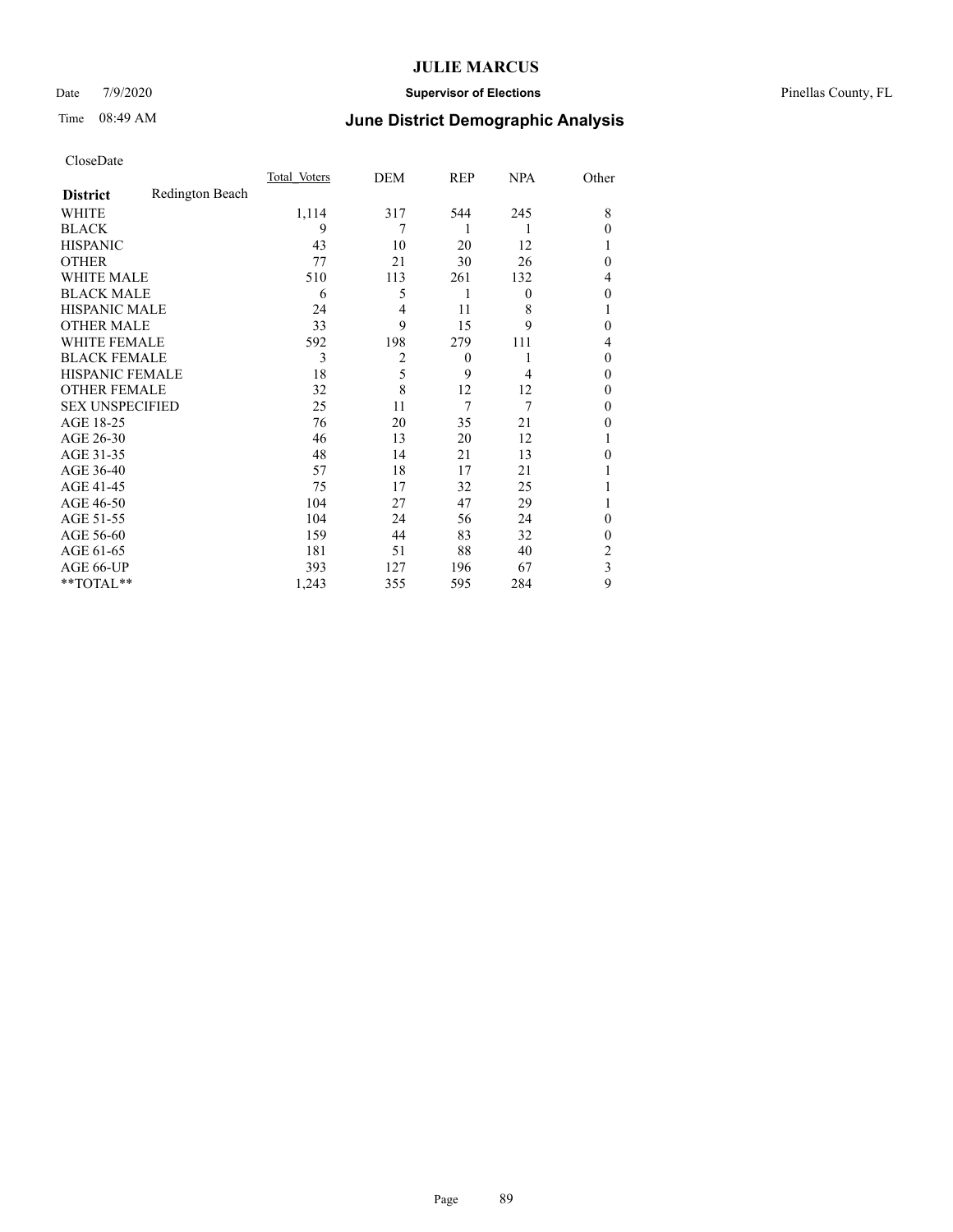### Date 7/9/2020 **Supervisor of Elections** Pinellas County, FL

| CloseDate |
|-----------|
|-----------|

|                        |                     | Total Voters | DEM      | REP      | <b>NPA</b>     | Other |
|------------------------|---------------------|--------------|----------|----------|----------------|-------|
| <b>District</b>        | Redington Shores D1 |              |          |          |                |       |
| WHITE                  |                     | 393          | 92       | 204      | 93             | 4     |
| <b>BLACK</b>           |                     | 6            | 3        |          | 2              | 0     |
| <b>HISPANIC</b>        |                     | 15           | 7        |          | 7              | 0     |
| <b>OTHER</b>           |                     | 36           | 14       | 17       | 5              | 0     |
| <b>WHITE MALE</b>      |                     | 186          | 31       | 104      | 50             |       |
| <b>BLACK MALE</b>      |                     | 3            |          | $\theta$ | $\overline{c}$ | 0     |
| <b>HISPANIC MALE</b>   |                     | 5            | 4        | $\theta$ |                | 0     |
| <b>OTHER MALE</b>      |                     | 12           | 6        | 6        | $\theta$       | 0     |
| <b>WHITE FEMALE</b>    |                     | 203          | 61       | 98       | 41             | 3     |
| <b>BLACK FEMALE</b>    |                     | 3            | 2        |          | $\theta$       | 0     |
| HISPANIC FEMALE        |                     | 10           | 3        |          | 6              | 0     |
| <b>OTHER FEMALE</b>    |                     | 19           | 8        | 9        | 2              | 0     |
| <b>SEX UNSPECIFIED</b> |                     | 8            | $\theta$ | 4        | 4              | 0     |
| AGE 18-25              |                     | 23           | 7        | 8        | 8              | 0     |
| AGE 26-30              |                     | 19           | 6        | 10       | 3              | 0     |
| AGE 31-35              |                     | 18           | 3        | 8        | 7              | 0     |
| AGE 36-40              |                     | 27           | 5        | 12       | 9              |       |
| AGE 41-45              |                     | 24           | 10       | 8        | 6              | 0     |
| AGE 46-50              |                     | 34           | 5        | 11       | 17             |       |
| AGE 51-55              |                     | 40           | 10       | 21       | 8              |       |
| AGE 56-60              |                     | 43           | 9        | 27       | 7              |       |
| AGE 61-65              |                     | 68           | 15       | 36       | 16             |       |
| AGE 66-UP              |                     | 154          | 46       | 82       | 26             | 0     |
| **TOTAL**              |                     | 450          | 116      | 223      | 107            | 4     |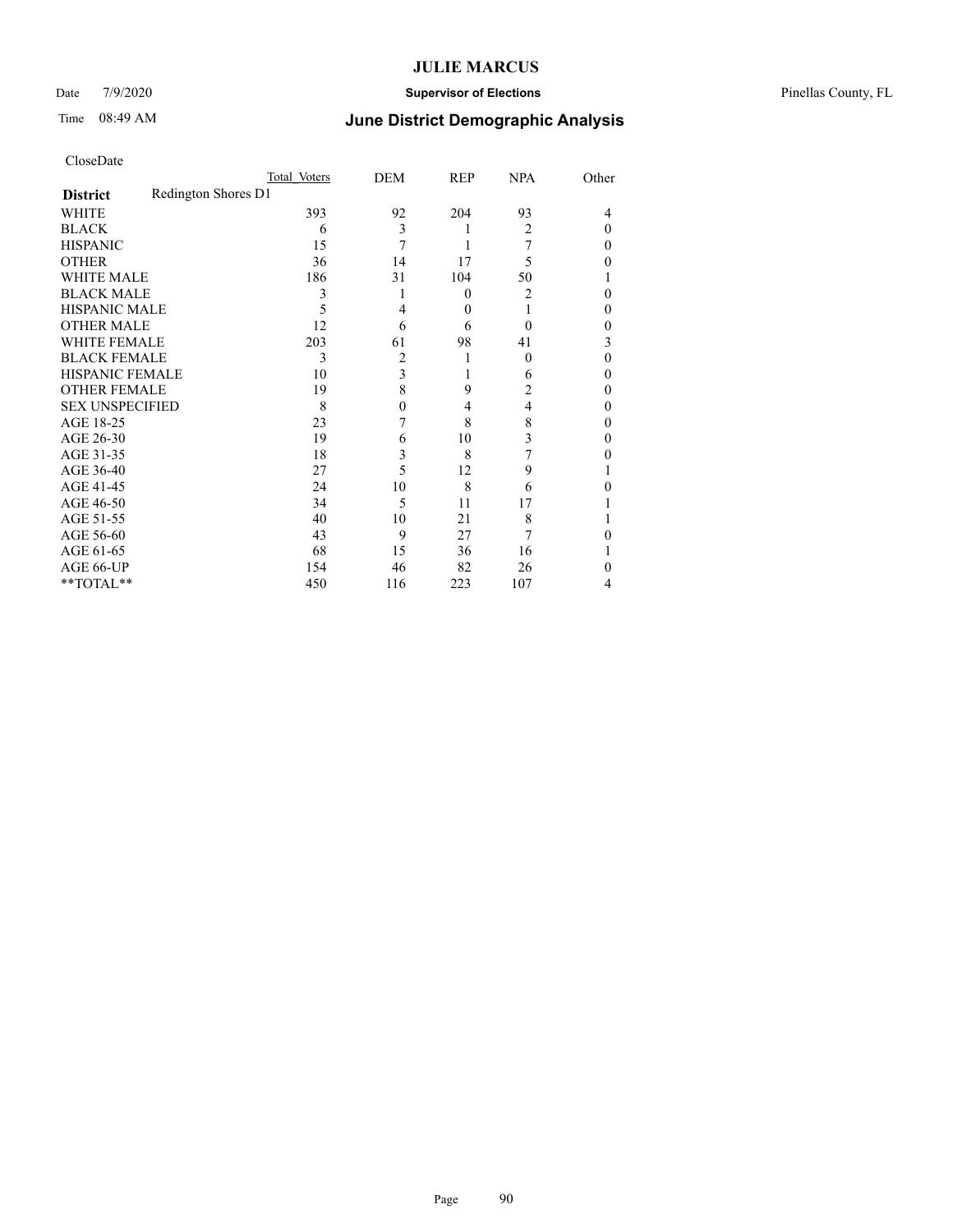### Date 7/9/2020 **Supervisor of Elections** Pinellas County, FL

|                        |                     | Total Voters   | DEM            | REP          | <b>NPA</b> | Other    |
|------------------------|---------------------|----------------|----------------|--------------|------------|----------|
| <b>District</b>        | Redington Shores D2 |                |                |              |            |          |
| WHITE                  |                     | 481            | 105            | 253          | 115        | 8        |
| <b>BLACK</b>           |                     | $\overline{c}$ | 2              | $\theta$     | $\Omega$   | 0        |
| <b>HISPANIC</b>        |                     | 18             | 7              | 7            | 3          |          |
| <b>OTHER</b>           |                     | 23             | 3              | 13           | 6          |          |
| WHITE MALE             |                     | 237            | 46             | 123          | 63         | 5        |
| <b>BLACK MALE</b>      |                     | 2              | 2              | $\mathbf{0}$ | $\Omega$   | 0        |
| <b>HISPANIC MALE</b>   |                     | 10             | 4              | 3            | 2          |          |
| <b>OTHER MALE</b>      |                     | 12             |                | 7            | 3          |          |
| <b>WHITE FEMALE</b>    |                     | 235            | 57             | 124          | 51         | 3        |
| <b>BLACK FEMALE</b>    |                     | $\theta$       | $\theta$       | $\mathbf{0}$ | $\theta$   | $\theta$ |
| <b>HISPANIC FEMALE</b> |                     |                | 2              | 4            |            | 0        |
| <b>OTHER FEMALE</b>    |                     | 9              |                | 6            | 2          | 0        |
| <b>SEX UNSPECIFIED</b> |                     | 12             | 4              | 6            | 2          | 0        |
| AGE 18-25              |                     | 36             | 10             | 17           | 9          | $\theta$ |
| AGE 26-30              |                     | 18             | 5              | 6            | 7          | 0        |
| AGE 31-35              |                     | 16             | 4              | 4            | 7          |          |
| AGE 36-40              |                     | 32             | $\overline{c}$ | 14           | 15         |          |
| AGE 41-45              |                     | 27             | 6              | 16           | 5          |          |
| AGE 46-50              |                     | 48             | 8              | 27           | 12         |          |
| AGE 51-55              |                     | 57             | 15             | 35           | 6          |          |
| AGE 56-60              |                     | 83             | 21             | 46           | 15         |          |
| AGE 61-65              |                     | 58             | 14             | 28           | 15         |          |
| AGE 66-UP              |                     | 149            | 32             | 80           | 33         | 4        |
| **TOTAL**              |                     | 524            | 117            | 273          | 124        | 10       |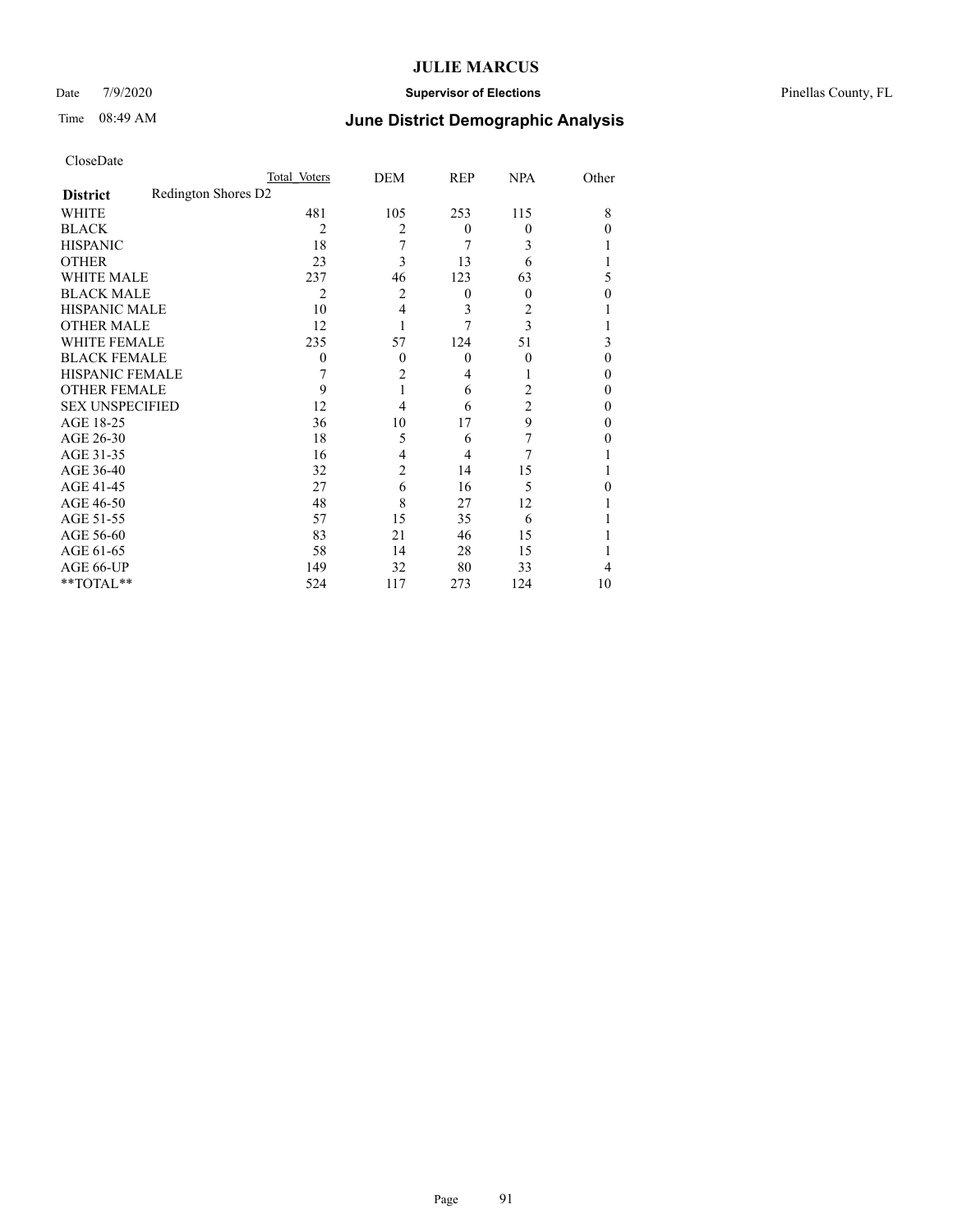### Date 7/9/2020 **Supervisor of Elections** Pinellas County, FL

| CloseDate |  |
|-----------|--|
|-----------|--|

|                        |                     | Total Voters | DEM            | REP            | <b>NPA</b>     | Other          |
|------------------------|---------------------|--------------|----------------|----------------|----------------|----------------|
| <b>District</b>        | Redington Shores D3 |              |                |                |                |                |
| WHITE                  |                     | 436          | 118            | 206            | 102            | 10             |
| <b>BLACK</b>           |                     | 5            | $\overline{c}$ | $\Omega$       | 3              | 0              |
| <b>HISPANIC</b>        |                     | 17           | 6              | 3              |                |                |
| <b>OTHER</b>           |                     | 25           | 8              | 8              | 8              |                |
| <b>WHITE MALE</b>      |                     | 203          | 47             | 97             | 56             | 3              |
| <b>BLACK MALE</b>      |                     | 2            | $\theta$       | $\theta$       | $\overline{2}$ | 0              |
| <b>HISPANIC MALE</b>   |                     | 6            | 3              |                | 2              | 0              |
| <b>OTHER MALE</b>      |                     | 9            | 3              | 4              | 2              | 0              |
| <b>WHITE FEMALE</b>    |                     | 228          | 71             | 107            | 44             | 6              |
| <b>BLACK FEMALE</b>    |                     | 3            | 2              | $\overline{0}$ |                | 0              |
| HISPANIC FEMALE        |                     | 11           | 3              | 2              | 5              |                |
| <b>OTHER FEMALE</b>    |                     | 7            | 2              | 2              | 3              | 0              |
| <b>SEX UNSPECIFIED</b> |                     | 14           | 3              | 4              | 5              | 2              |
| AGE 18-25              |                     | 21           | 4              | 7              | 8              | $\overline{c}$ |
| AGE 26-30              |                     | 13           | 4              | $\overline{2}$ | 7              | 0              |
| AGE 31-35              |                     | 17           | 7              | 4              | 6              | 0              |
| AGE 36-40              |                     | 10           | 5              | 2              | 2              |                |
| AGE 41-45              |                     | 14           | 4              | $\overline{4}$ | 5              |                |
| AGE 46-50              |                     | 20           | 8              | 8              | 4              | 0              |
| AGE 51-55              |                     | 26           | 4              | 11             | 10             |                |
| AGE 56-60              |                     | 50           | 10             | 26             | 12             | 2              |
| AGE 61-65              |                     | 58           | 19             | 26             | 12             |                |
| AGE 66-UP              |                     | 254          | 69             | 127            | 54             | 4              |
| **TOTAL**              |                     | 483          | 134            | 217            | 120            | 12             |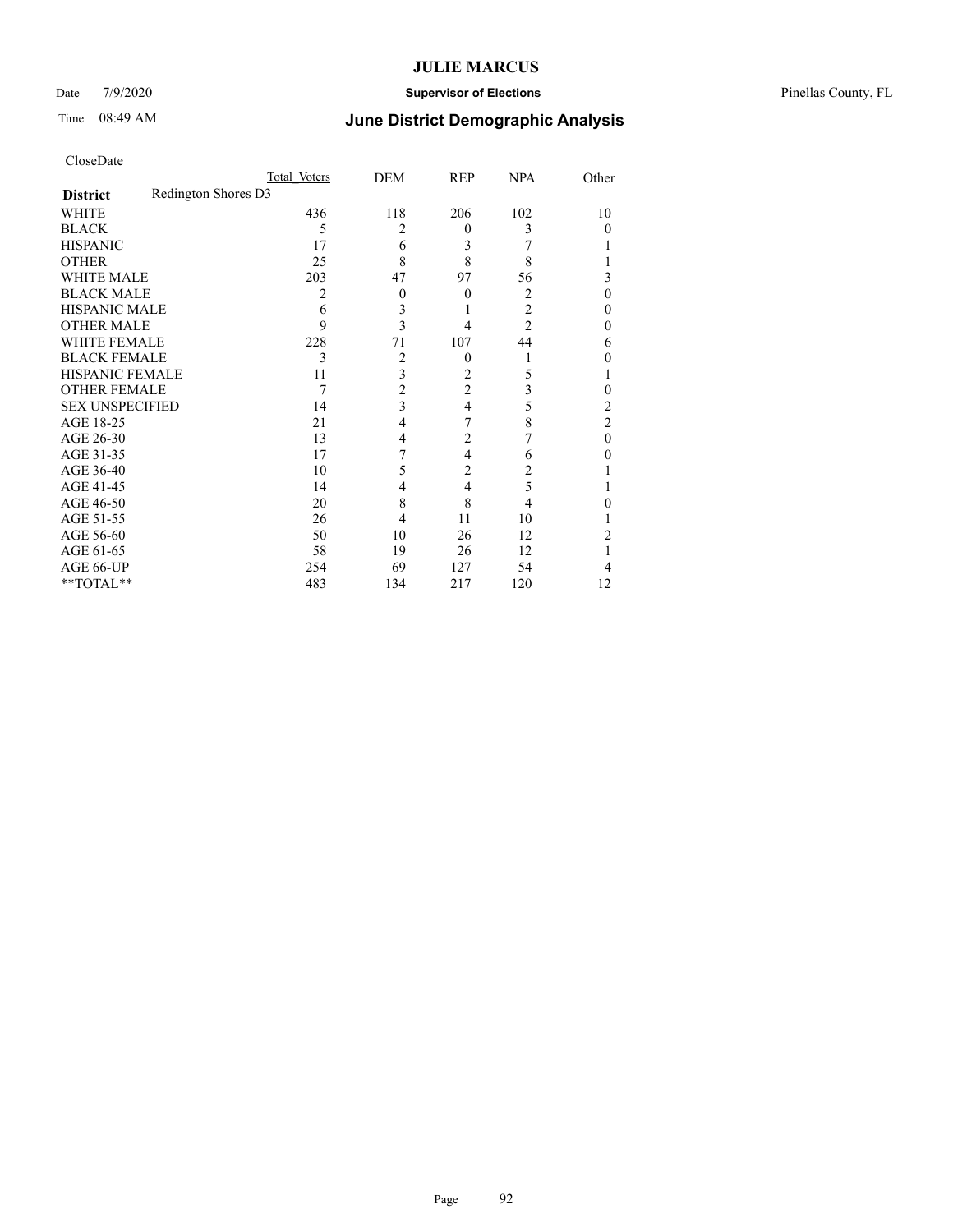### Date 7/9/2020 **Supervisor of Elections** Pinellas County, FL

|                        |                     | Total Voters | DEM                     | REP      | <b>NPA</b> | Other          |
|------------------------|---------------------|--------------|-------------------------|----------|------------|----------------|
| <b>District</b>        | Redington Shores D4 |              |                         |          |            |                |
| WHITE                  |                     | 433          | 119                     | 212      | 100        | $\overline{c}$ |
| <b>BLACK</b>           |                     | 4            | $\overline{c}$          |          |            | 0              |
| <b>HISPANIC</b>        |                     | 13           | 6                       | 5        | 2          | 0              |
| <b>OTHER</b>           |                     | 21           | 7                       | 9        | 5          | 0              |
| <b>WHITE MALE</b>      |                     | 208          | 43                      | 110      | 53         | 2              |
| <b>BLACK MALE</b>      |                     | 4            | 2                       |          |            | 0              |
| <b>HISPANIC MALE</b>   |                     | 8            | $\overline{\mathbf{3}}$ | 4        |            | 0              |
| <b>OTHER MALE</b>      |                     | 7            | 3                       | 2        | 2          | 0              |
| WHITE FEMALE           |                     | 217          | 73                      | 98       | 46         | 0              |
| <b>BLACK FEMALE</b>    |                     | 0            | $\theta$                | $\theta$ | $\theta$   | 0              |
| HISPANIC FEMALE        |                     | 5            | 3                       |          |            | 0              |
| <b>OTHER FEMALE</b>    |                     | 10           | 4                       | 5        |            | 0              |
| <b>SEX UNSPECIFIED</b> |                     | 12           | 3                       | 6        | 3          | 0              |
| AGE 18-25              |                     | 18           | $\overline{2}$          | 11       | 5          | 0              |
| AGE 26-30              |                     | 11           | $\overline{4}$          | 5        | 2          | 0              |
| AGE 31-35              |                     | 18           | 4                       | 6        | 7          |                |
| AGE 36-40              |                     | 18           | 6                       | 8        | 3          |                |
| AGE 41-45              |                     | 24           |                         | 12       | 5          | 0              |
| AGE 46-50              |                     | 31           | 9                       | 15       | 7          | 0              |
| AGE 51-55              |                     | 44           | 14                      | 22       | 8          | 0              |
| AGE 56-60              |                     | 43           | 6                       | 26       | 11         | 0              |
| AGE 61-65              |                     | 58           | 15                      | 29       | 14         | 0              |
| AGE 66-UP              |                     | 206          | 67                      | 93       | 46         | 0              |
| **TOTAL**              |                     | 471          | 134                     | 227      | 108        | 2              |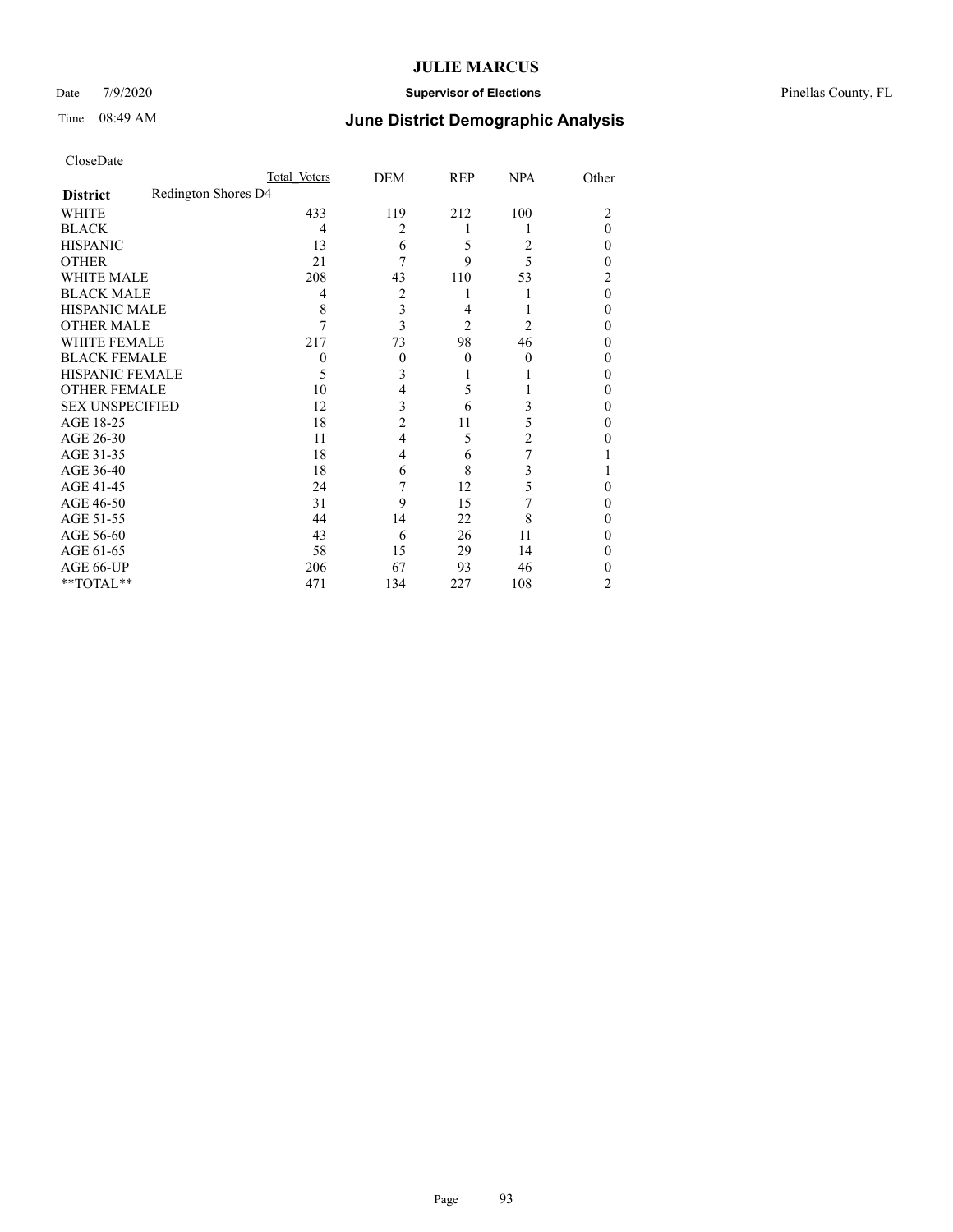#### Date 7/9/2020 **Supervisor of Elections** Pinellas County, FL

# Time 08:49 AM **June District Demographic Analysis**

|                        |               | Total Voters | <b>DEM</b> | <b>REP</b> | NPA   | Other                   |
|------------------------|---------------|--------------|------------|------------|-------|-------------------------|
| <b>District</b>        | Safety Harbor |              |            |            |       |                         |
| WHITE                  |               | 11,364       | 3,455      | 4,773      | 3,005 | 131                     |
| <b>BLACK</b>           |               | 532          | 398        | 29         | 104   | 1                       |
| <b>HISPANIC</b>        |               | 533          | 208        | 130        | 190   | 5                       |
| <b>OTHER</b>           |               | 741          | 224        | 198        | 311   | 8                       |
| WHITE MALE             |               | 5,140        | 1,277      | 2,315      | 1,483 | 65                      |
| <b>BLACK MALE</b>      |               | 223          | 150        | 14         | 58    | 1                       |
| <b>HISPANIC MALE</b>   |               | 253          | 89         | 63         | 98    | 3                       |
| <b>OTHER MALE</b>      |               | 311          | 87         | 92         | 127   | 5                       |
| <b>WHITE FEMALE</b>    |               | 6,104        | 2,139      | 2,420      | 1,481 | 64                      |
| <b>BLACK FEMALE</b>    |               | 302          | 242        | 15         | 45    | $\theta$                |
| HISPANIC FEMALE        |               | 270          | 115        | 64         | 89    | $\overline{c}$          |
| <b>OTHER FEMALE</b>    |               | 308          | 105        | 80         | 121   | $\overline{c}$          |
| <b>SEX UNSPECIFIED</b> |               | 258          | 80         | 67         | 108   | $\overline{\mathbf{3}}$ |
| AGE 18-25              |               | 1,064        | 361        | 312        | 375   | 16                      |
| AGE 26-30              |               | 681          | 225        | 205        | 241   | 10                      |
| AGE 31-35              |               | 858          | 268        | 247        | 333   | 10                      |
| AGE 36-40              |               | 920          | 302        | 270        | 326   | 22                      |
| AGE 41-45              |               | 831          | 258        | 286        | 272   | 15                      |
| AGE 46-50              |               | 943          | 241        | 402        | 288   | 12                      |
| AGE 51-55              |               | 1,216        | 358        | 485        | 358   | 15                      |
| AGE 56-60              |               | 1,510        | 472        | 684        | 343   | 11                      |
| AGE 61-65              |               | 1,493        | 500        | 633        | 345   | 15                      |
| AGE 66-UP              |               | 3,654        | 1,300      | 1,606      | 729   | 19                      |
| **TOTAL**              |               | 13,170       | 4,285      | 5,130      | 3,610 | 145                     |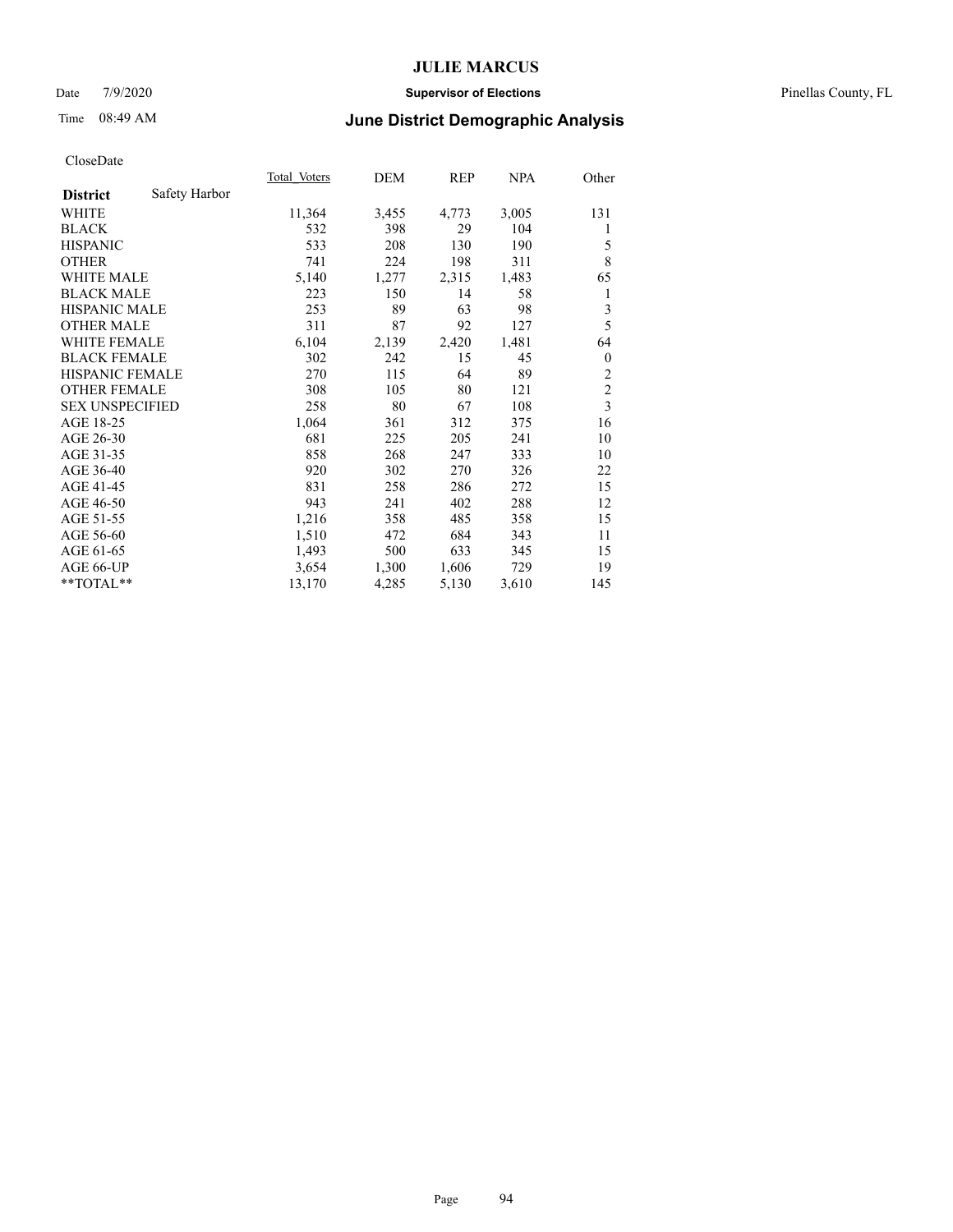#### Date 7/9/2020 **Supervisor of Elections** Pinellas County, FL

# Time 08:49 AM **June District Demographic Analysis**

|                        |          | Total Voters | DEM   | REP   | <b>NPA</b> | Other          |
|------------------------|----------|--------------|-------|-------|------------|----------------|
| <b>District</b>        | Seminole |              |       |       |            |                |
| WHITE                  |          | 12,971       | 3,831 | 5,830 | 3,164      | 146            |
| <b>BLACK</b>           |          | 289          | 185   | 19    | 80         | 5              |
| <b>HISPANIC</b>        |          | 484          | 180   | 128   | 172        | 4              |
| <b>OTHER</b>           |          | 837          | 244   | 224   | 361        | 8              |
| <b>WHITE MALE</b>      |          | 5,753        | 1,411 | 2,748 | 1,523      | 71             |
| <b>BLACK MALE</b>      |          | 140          | 85    | 8     | 45         | $\overline{2}$ |
| <b>HISPANIC MALE</b>   |          | 232          | 77    | 66    | 87         | $\overline{2}$ |
| <b>OTHER MALE</b>      |          | 303          | 80    | 93    | 126        | $\overline{4}$ |
| <b>WHITE FEMALE</b>    |          | 7,078        | 2,373 | 3,028 | 1,603      | 74             |
| <b>BLACK FEMALE</b>    |          | 147          | 100   | 11    | 33         | 3              |
| HISPANIC FEMALE        |          | 245          | 101   | 62    | 80         | $\overline{2}$ |
| <b>OTHER FEMALE</b>    |          | 382          | 123   | 99    | 158        | $\overline{c}$ |
| <b>SEX UNSPECIFIED</b> |          | 301          | 90    | 86    | 122        | $\overline{3}$ |
| AGE 18-25              |          | 1,048        | 293   | 334   | 397        | 24             |
| AGE 26-30              |          | 774          | 221   | 265   | 275        | 13             |
| AGE 31-35              |          | 808          | 211   | 304   | 286        | $\overline{7}$ |
| AGE 36-40              |          | 821          | 224   | 268   | 314        | 15             |
| AGE 41-45              |          | 814          | 219   | 311   | 274        | 10             |
| AGE 46-50              |          | 940          | 232   | 421   | 274        | 13             |
| AGE 51-55              |          | 1,163        | 297   | 545   | 306        | 15             |
| AGE 56-60              |          | 1,427        | 408   | 693   | 310        | 16             |
| AGE 61-65              |          | 1,531        | 540   | 663   | 319        | 9              |
| AGE 66-UP              |          | 5,255        | 1,795 | 2,397 | 1,022      | 41             |
| **TOTAL**              |          | 14,581       | 4,440 | 6,201 | 3,777      | 163            |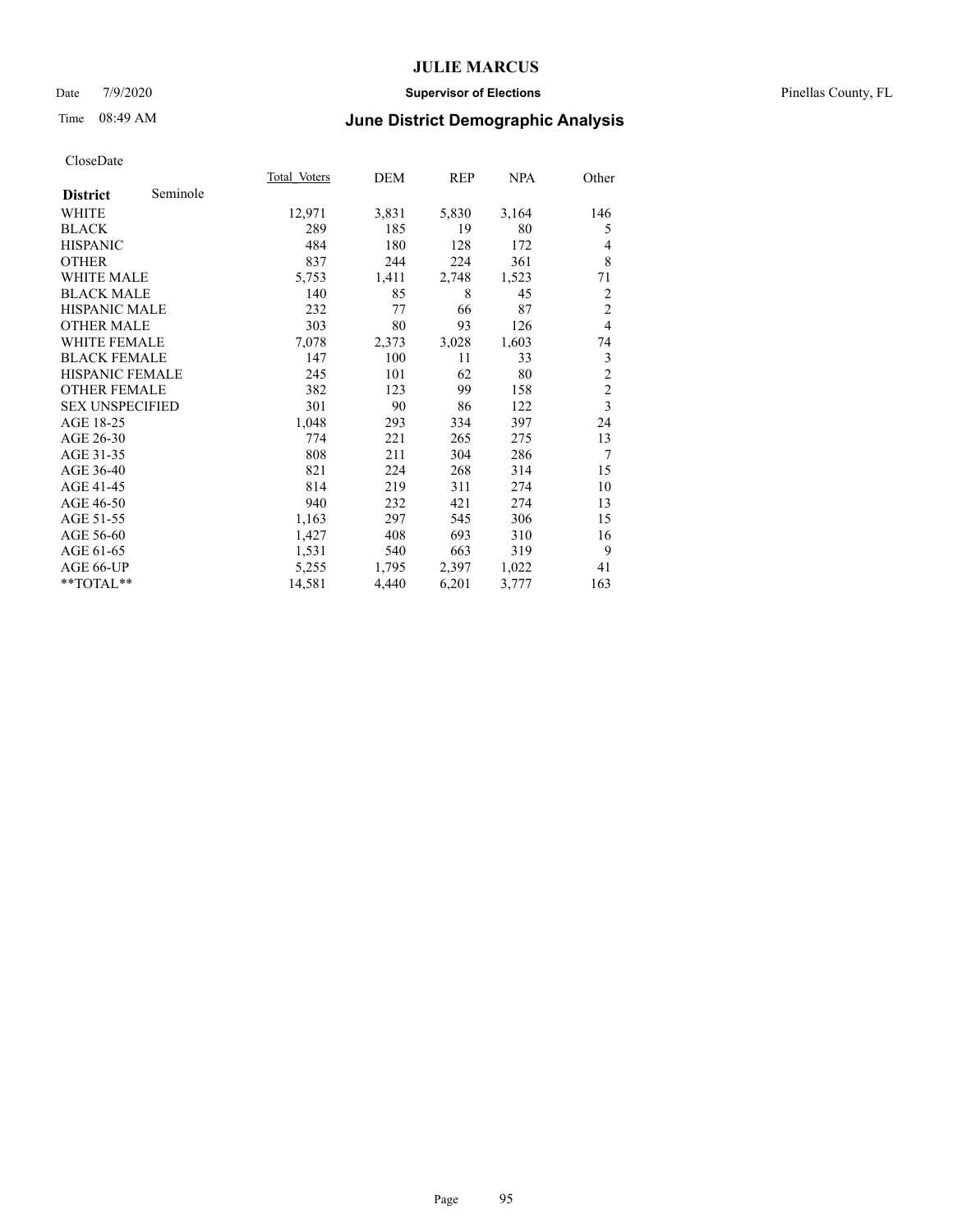#### Date 7/9/2020 **Supervisor of Elections** Pinellas County, FL

# Time 08:49 AM **June District Demographic Analysis**

|                        |                | Total Voters | DEM   | REP            | <u>NPA</u> | Other                   |
|------------------------|----------------|--------------|-------|----------------|------------|-------------------------|
| <b>District</b>        | South Pasadena |              |       |                |            |                         |
| WHITE                  |                | 3,691        | 1,298 | 1,457          | 885        | 51                      |
| <b>BLACK</b>           |                | 79           | 63    | $\overline{2}$ | 12         | 2                       |
| <b>HISPANIC</b>        |                | 108          | 42    | 33             | 31         | $\overline{c}$          |
| <b>OTHER</b>           |                | 169          | 59    | 41             | 66         | $\overline{\mathbf{3}}$ |
| <b>WHITE MALE</b>      |                | 1,533        | 464   | 623            | 417        | 29                      |
| <b>BLACK MALE</b>      |                | 41           | 27    | 1              | 11         | $\overline{c}$          |
| HISPANIC MALE          |                | 41           | 17    | 13             | 10         |                         |
| <b>OTHER MALE</b>      |                | 68           | 24    | 18             | 25         | 1                       |
| <b>WHITE FEMALE</b>    |                | 2,122        | 821   | 823            | 456        | 22                      |
| <b>BLACK FEMALE</b>    |                | 37           | 35    | 1              | 1          | $\boldsymbol{0}$        |
| <b>HISPANIC FEMALE</b> |                | 65           | 24    | 20             | 20         | 1                       |
| <b>OTHER FEMALE</b>    |                | 77           | 28    | 18             | 30         |                         |
| <b>SEX UNSPECIFIED</b> |                | 63           | 22    | 16             | 24         | 1                       |
| AGE 18-25              |                | 105          | 42    | 25             | 33         | 5                       |
| AGE 26-30              |                | 91           | 34    | 13             | 40         | 4                       |
| AGE 31-35              |                | 96           | 28    | 32             | 36         | $\mathbf{0}$            |
| AGE 36-40              |                | 94           | 26    | 20             | 43         | 5                       |
| AGE 41-45              |                | 91           | 36    | 20             | 33         | $\overline{c}$          |
| AGE 46-50              |                | 152          | 44    | 64             | 41         | 3                       |
| AGE 51-55              |                | 221          | 72    | 88             | 57         | 4                       |
| AGE 56-60              |                | 362          | 119   | 135            | 100        | 8                       |
| AGE 61-65              |                | 455          | 164   | 160            | 122        | 9                       |
| AGE 66-UP              |                | 2,380        | 897   | 976            | 489        | 18                      |
| **TOTAL**              |                | 4,047        | 1,462 | 1,533          | 994        | 58                      |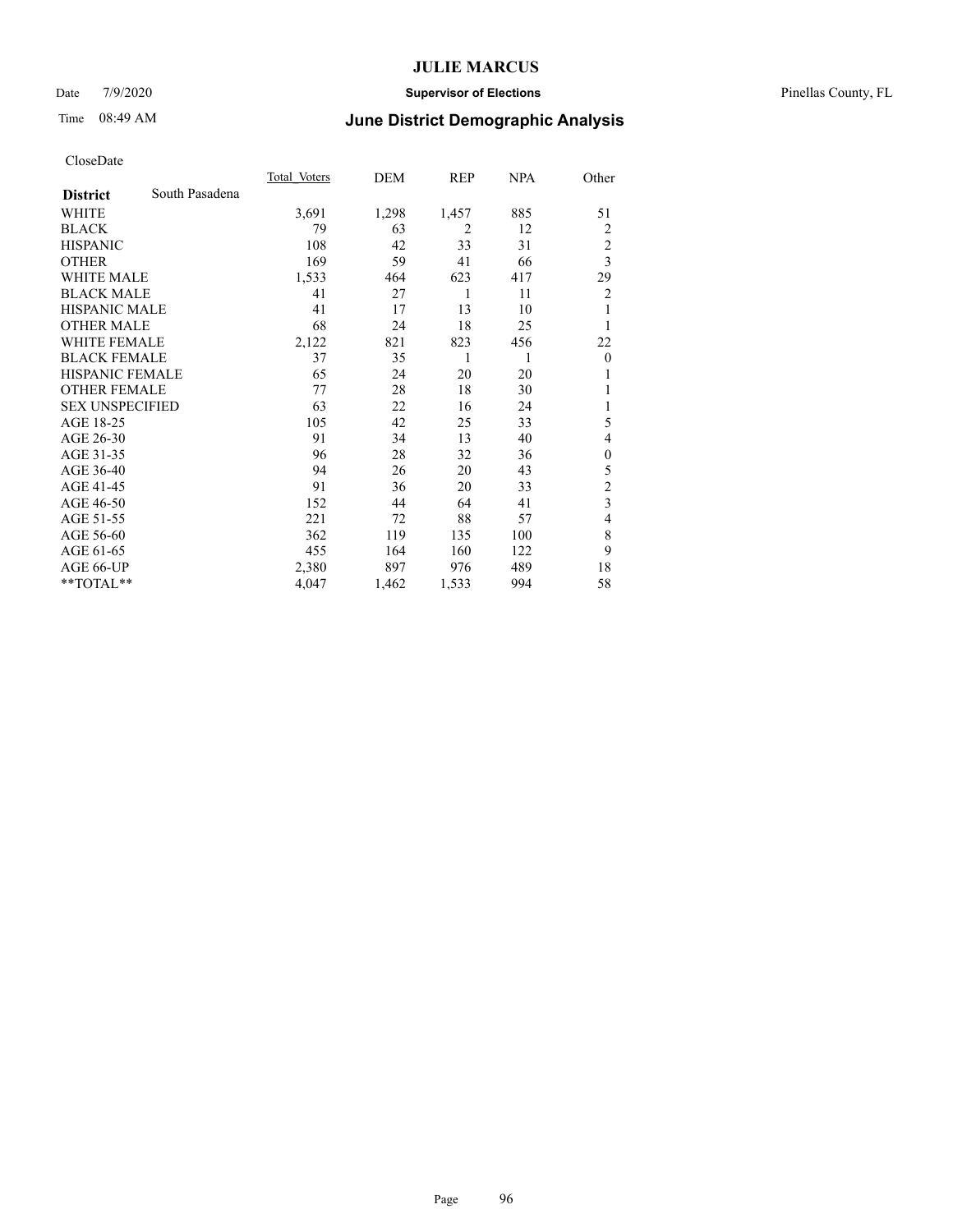#### Date 7/9/2020 **Supervisor of Elections** Pinellas County, FL

# Time 08:49 AM **June District Demographic Analysis**

|                        |                  | Total Voters | DEM   | REP   | NPA   | Other          |
|------------------------|------------------|--------------|-------|-------|-------|----------------|
| <b>District</b>        | St Petersburg D1 |              |       |       |       |                |
| WHITE                  |                  | 19,656       | 6,641 | 7,757 | 4,992 | 266            |
| <b>BLACK</b>           |                  | 720          | 526   | 36    | 150   | 8              |
| <b>HISPANIC</b>        |                  | 1,110        | 463   | 251   | 383   | 13             |
| <b>OTHER</b>           |                  | 1,533        | 557   | 342   | 621   | 13             |
| WHITE MALE             |                  | 9,132        | 2,616 | 3,811 | 2,558 | 147            |
| <b>BLACK MALE</b>      |                  | 344          | 233   | 22    | 82    | 7              |
| <b>HISPANIC MALE</b>   |                  | 497          | 188   | 133   | 170   | 6              |
| <b>OTHER MALE</b>      |                  | 600          | 195   | 152   | 248   | 5              |
| WHITE FEMALE           |                  | 10,353       | 3,963 | 3,894 | 2,378 | 118            |
| <b>BLACK FEMALE</b>    |                  | 365          | 286   | 14    | 64    | 1              |
| HISPANIC FEMALE        |                  | 580          | 259   | 115   | 199   | 7              |
| <b>OTHER FEMALE</b>    |                  | 678          | 280   | 142   | 249   | 7              |
| <b>SEX UNSPECIFIED</b> |                  | 470          | 167   | 103   | 198   | $\overline{2}$ |
| AGE 18-25              |                  | 1,969        | 671   | 517   | 747   | 34             |
| AGE 26-30              |                  | 1,605        | 553   | 453   | 572   | 27             |
| AGE 31-35              |                  | 1,854        | 653   | 521   | 643   | 37             |
| AGE 36-40              |                  | 1,630        | 582   | 412   | 602   | 34             |
| AGE 41-45              |                  | 1,598        | 554   | 506   | 504   | 34             |
| AGE 46-50              |                  | 1,831        | 577   | 706   | 517   | 31             |
| AGE 51-55              |                  | 2,079        | 644   | 877   | 534   | 24             |
| AGE 56-60              |                  | 2,489        | 812   | 1,065 | 585   | 27             |
| AGE 61-65              |                  | 2,350        | 876   | 981   | 471   | 22             |
| AGE 66-UP              |                  | 5,614        | 2,265 | 2,348 | 971   | 30             |
| $*$ $TOTAL**$          |                  | 23,019       | 8,187 | 8,386 | 6,146 | 300            |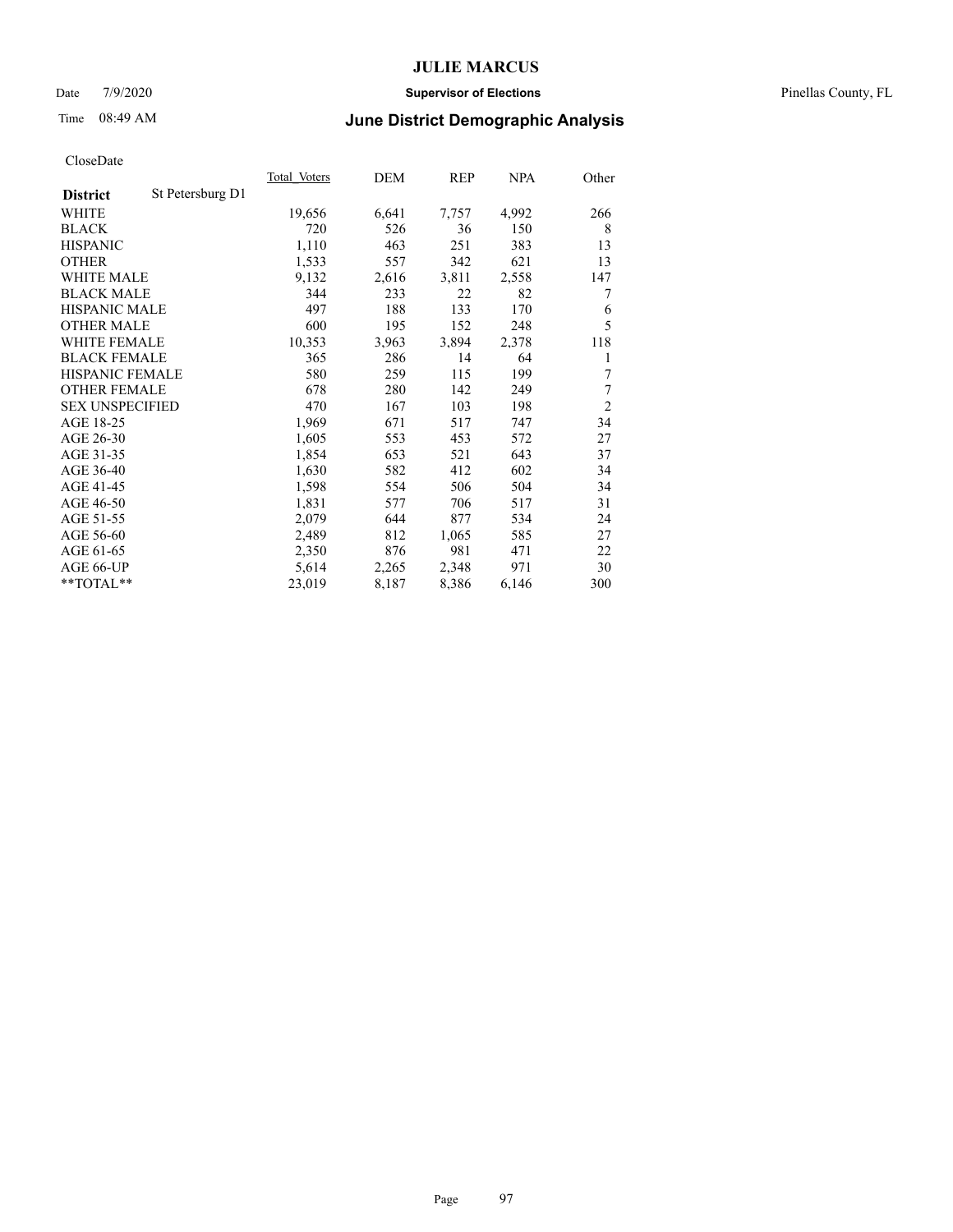#### Date 7/9/2020 **Supervisor of Elections** Pinellas County, FL

# Time 08:49 AM **June District Demographic Analysis**

|                        |                  | Total Voters | DEM   | REP   | NPA   | Other |
|------------------------|------------------|--------------|-------|-------|-------|-------|
| <b>District</b>        | St Petersburg D2 |              |       |       |       |       |
| WHITE                  |                  | 16,231       | 5,572 | 5,782 | 4,554 | 323   |
| <b>BLACK</b>           |                  | 2,176        | 1,569 | 72    | 516   | 19    |
| <b>HISPANIC</b>        |                  | 1,626        | 726   | 282   | 600   | 18    |
| <b>OTHER</b>           |                  | 1,715        | 630   | 322   | 728   | 35    |
| WHITE MALE             |                  | 7,526        | 2,155 | 2,962 | 2,237 | 172   |
| <b>BLACK MALE</b>      |                  | 867          | 561   | 37    | 259   | 10    |
| <b>HISPANIC MALE</b>   |                  | 712          | 268   | 153   | 281   | 10    |
| <b>OTHER MALE</b>      |                  | 631          | 206   | 132   | 276   | 17    |
| <b>WHITE FEMALE</b>    |                  | 8,498        | 3,338 | 2,763 | 2,247 | 150   |
| <b>BLACK FEMALE</b>    |                  | 1,276        | 985   | 34    | 249   | 8     |
| HISPANIC FEMALE        |                  | 872          | 439   | 126   | 299   | 8     |
| <b>OTHER FEMALE</b>    |                  | 777          | 336   | 152   | 274   | 15    |
| <b>SEX UNSPECIFIED</b> |                  | 589          | 209   | 99    | 276   | 5     |
| AGE 18-25              |                  | 2,227        | 872   | 489   | 815   | 51    |
| AGE 26-30              |                  | 2,888        | 1,222 | 659   | 932   | 75    |
| AGE 31-35              |                  | 2,455        | 998   | 587   | 814   | 56    |
| AGE 36-40              |                  | 1,869        | 736   | 435   | 655   | 43    |
| AGE 41-45              |                  | 1,641        | 652   | 420   | 540   | 29    |
| AGE 46-50              |                  | 1,770        | 638   | 537   | 560   | 35    |
| AGE 51-55              |                  | 1,652        | 564   | 589   | 478   | 21    |
| AGE 56-60              |                  | 1,840        | 647   | 673   | 492   | 28    |
| AGE 61-65              |                  | 1,635        | 645   | 592   | 365   | 33    |
| AGE 66-UP              |                  | 3,770        | 1,522 | 1,477 | 747   | 24    |
| $*$ $TOTAL**$          |                  | 21,748       | 8,497 | 6,458 | 6,398 | 395   |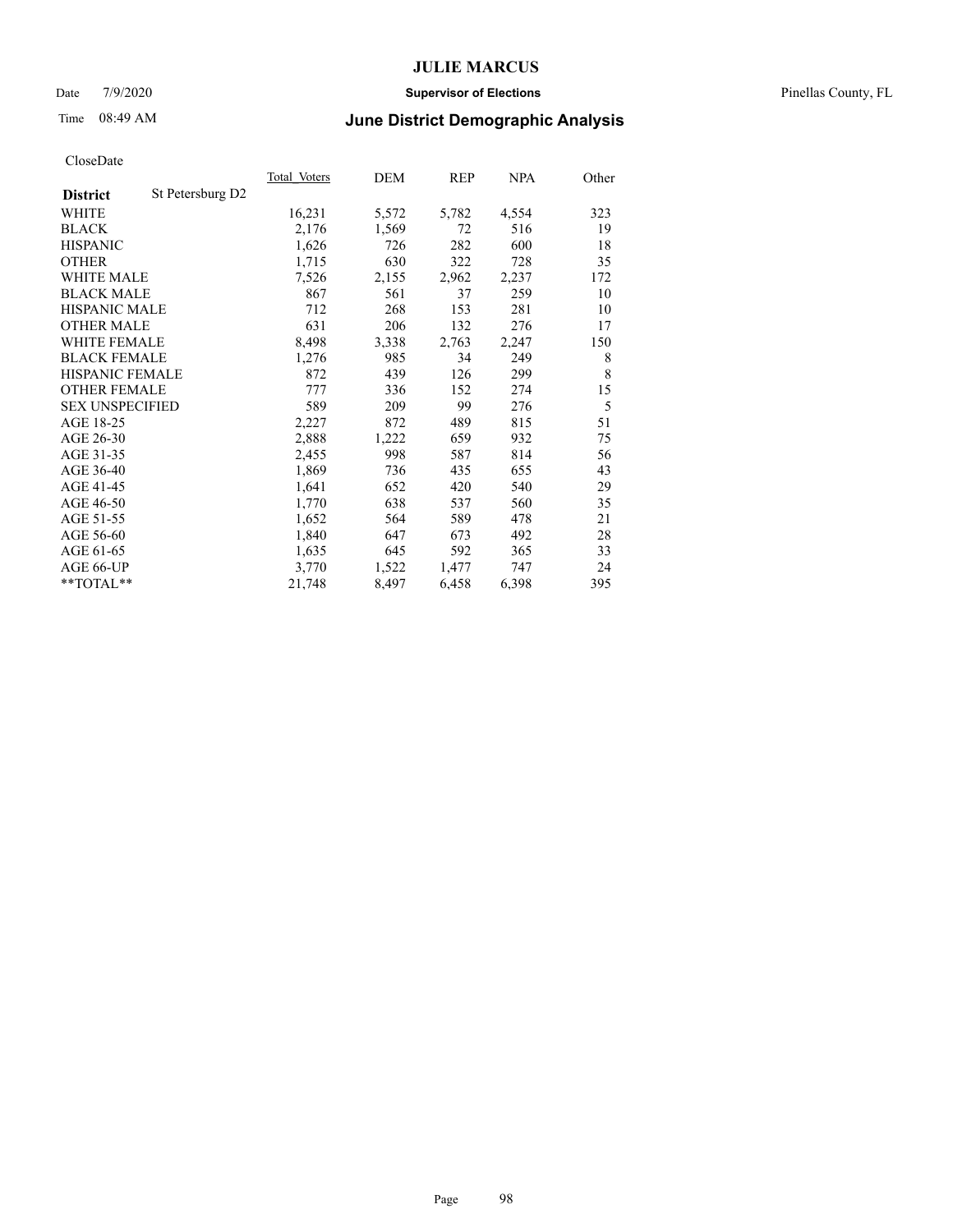#### Date 7/9/2020 **Supervisor of Elections** Pinellas County, FL

# Time 08:49 AM **June District Demographic Analysis**

|                        |                  | Total Voters | DEM   | REP   | NPA   | Other        |
|------------------------|------------------|--------------|-------|-------|-------|--------------|
| <b>District</b>        | St Petersburg D3 |              |       |       |       |              |
| WHITE                  |                  | 21,739       | 7,155 | 9,090 | 5,166 | 328          |
| <b>BLACK</b>           |                  | 544          | 395   | 34    | 112   | 3            |
| <b>HISPANIC</b>        |                  | 1,105        | 483   | 256   | 348   | 18           |
| <b>OTHER</b>           |                  | 1,544        | 511   | 330   | 677   | 26           |
| WHITE MALE             |                  | 10,143       | 2,819 | 4,579 | 2,572 | 173          |
| <b>BLACK MALE</b>      |                  | 259          | 168   | 21    | 67    | 3            |
| <b>HISPANIC MALE</b>   |                  | 482          | 185   | 120   | 167   | 10           |
| <b>OTHER MALE</b>      |                  | 557          | 160   | 143   | 240   | 14           |
| <b>WHITE FEMALE</b>    |                  | 11,369       | 4,270 | 4,436 | 2,510 | 153          |
| <b>BLACK FEMALE</b>    |                  | 277          | 220   | 13    | 44    | $\mathbf{0}$ |
| HISPANIC FEMALE        |                  | 592          | 281   | 131   | 172   | 8            |
| <b>OTHER FEMALE</b>    |                  | 714          | 275   | 147   | 283   | 9            |
| <b>SEX UNSPECIFIED</b> |                  | 539          | 166   | 120   | 248   | 5            |
| AGE 18-25              |                  | 2,052        | 671   | 659   | 679   | 43           |
| AGE 26-30              |                  | 2,030        | 676   | 605   | 701   | 48           |
| AGE 31-35              |                  | 2,154        | 776   | 632   | 698   | 48           |
| AGE 36-40              |                  | 2,149        | 760   | 631   | 703   | 55           |
| AGE 41-45              |                  | 1,896        | 634   | 676   | 550   | 36           |
| AGE 46-50              |                  | 2,087        | 606   | 876   | 568   | 37           |
| AGE 51-55              |                  | 2,171        | 621   | 1,007 | 517   | 26           |
| AGE 56-60              |                  | 2,574        | 873   | 1,175 | 494   | 32           |
| AGE 61-65              |                  | 2,231        | 837   | 956   | 421   | 17           |
| AGE 66-UP              |                  | 5,588        | 2,090 | 2,493 | 972   | 33           |
| $*$ $TOTAL**$          |                  | 24,932       | 8,544 | 9,710 | 6,303 | 375          |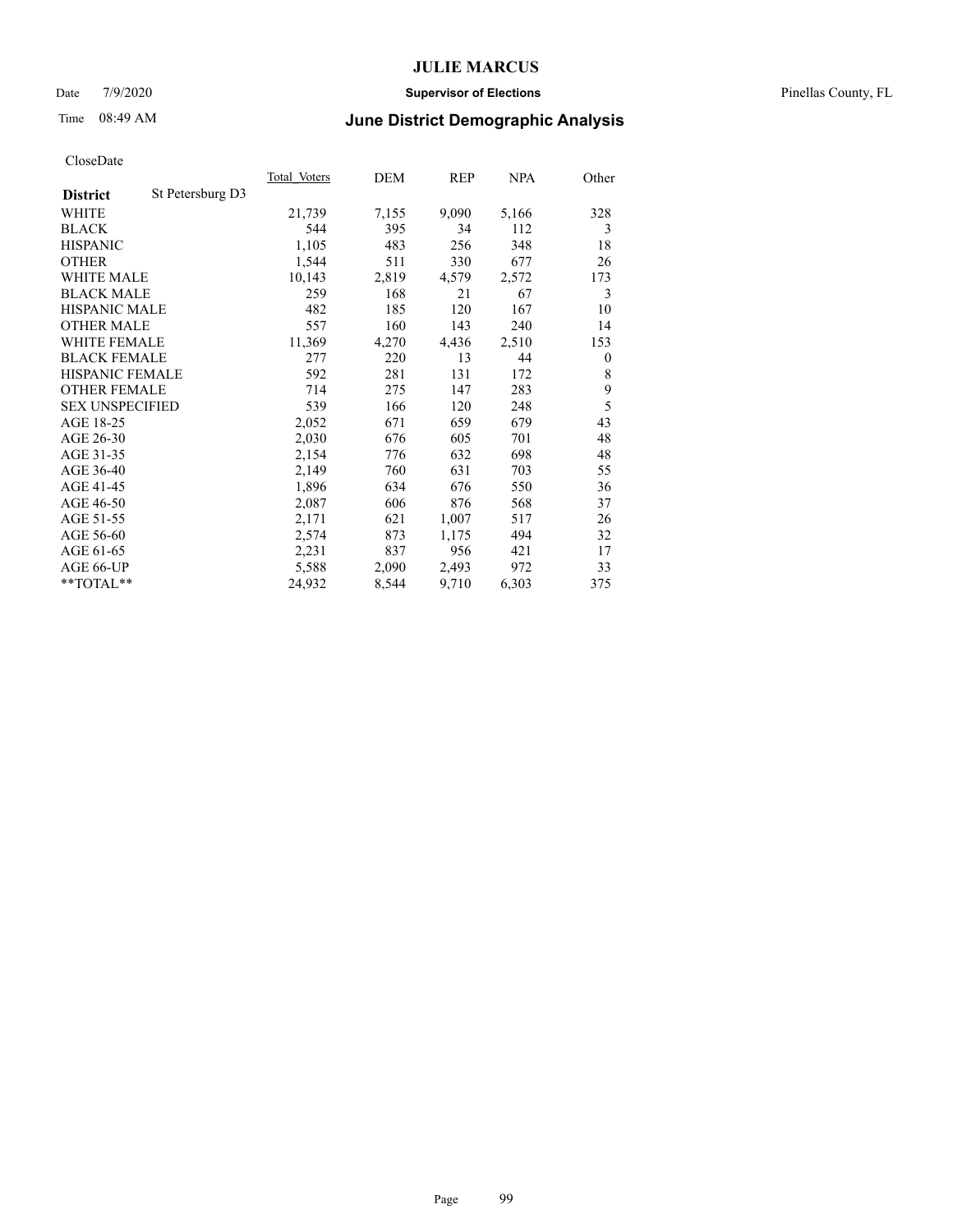#### Date 7/9/2020 **Supervisor of Elections** Pinellas County, FL

# Time 08:49 AM **June District Demographic Analysis**

|                                     | Total Voters | DEM    | REP   | <b>NPA</b> | Other          |
|-------------------------------------|--------------|--------|-------|------------|----------------|
| St Petersburg D4<br><b>District</b> |              |        |       |            |                |
| WHITE                               | 19,098       | 8,239  | 5,856 | 4,701      | 302            |
| <b>BLACK</b>                        | 868          | 646    | 41    | 173        | 8              |
| <b>HISPANIC</b>                     | 1,050        | 538    | 183   | 317        | 12             |
| <b>OTHER</b>                        | 1,854        | 741    | 360   | 731        | 22             |
| WHITE MALE                          | 9,027        | 3,377  | 2,967 | 2,515      | 168            |
| <b>BLACK MALE</b>                   | 387          | 270    | 20    | 91         | 6              |
| <b>HISPANIC MALE</b>                | 470          | 229    | 91    | 143        | 7              |
| <b>OTHER MALE</b>                   | 689          | 273    | 150   | 255        | 11             |
| <b>WHITE FEMALE</b>                 | 9,863        | 4,778  | 2,826 | 2,127      | 132            |
| <b>BLACK FEMALE</b>                 | 463          | 366    | 18    | 77         | $\overline{c}$ |
| HISPANIC FEMALE                     | 551          | 291    | 86    | 169        | 5              |
| <b>OTHER FEMALE</b>                 | 865          | 367    | 178   | 313        | 7              |
| <b>SEX UNSPECIFIED</b>              | 555          | 213    | 104   | 232        | 6              |
| AGE 18-25                           | 1,993        | 854    | 448   | 655        | 36             |
| AGE 26-30                           | 2,227        | 962    | 488   | 721        | 56             |
| AGE 31-35                           | 2,375        | 1,123  | 477   | 736        | 39             |
| AGE 36-40                           | 2,112        | 937    | 468   | 657        | 50             |
| AGE 41-45                           | 1,758        | 738    | 444   | 547        | 29             |
| AGE 46-50                           | 1,826        | 779    | 508   | 500        | 39             |
| AGE 51-55                           | 1,984        | 828    | 651   | 472        | 33             |
| AGE 56-60                           | 2,221        | 955    | 773   | 464        | 29             |
| AGE 61-65                           | 2,078        | 936    | 696   | 428        | 18             |
| AGE 66-UP                           | 4,296        | 2,052  | 1,487 | 742        | 15             |
| $*$ $TOTAL**$                       | 22,870       | 10,164 | 6,440 | 5,922      | 344            |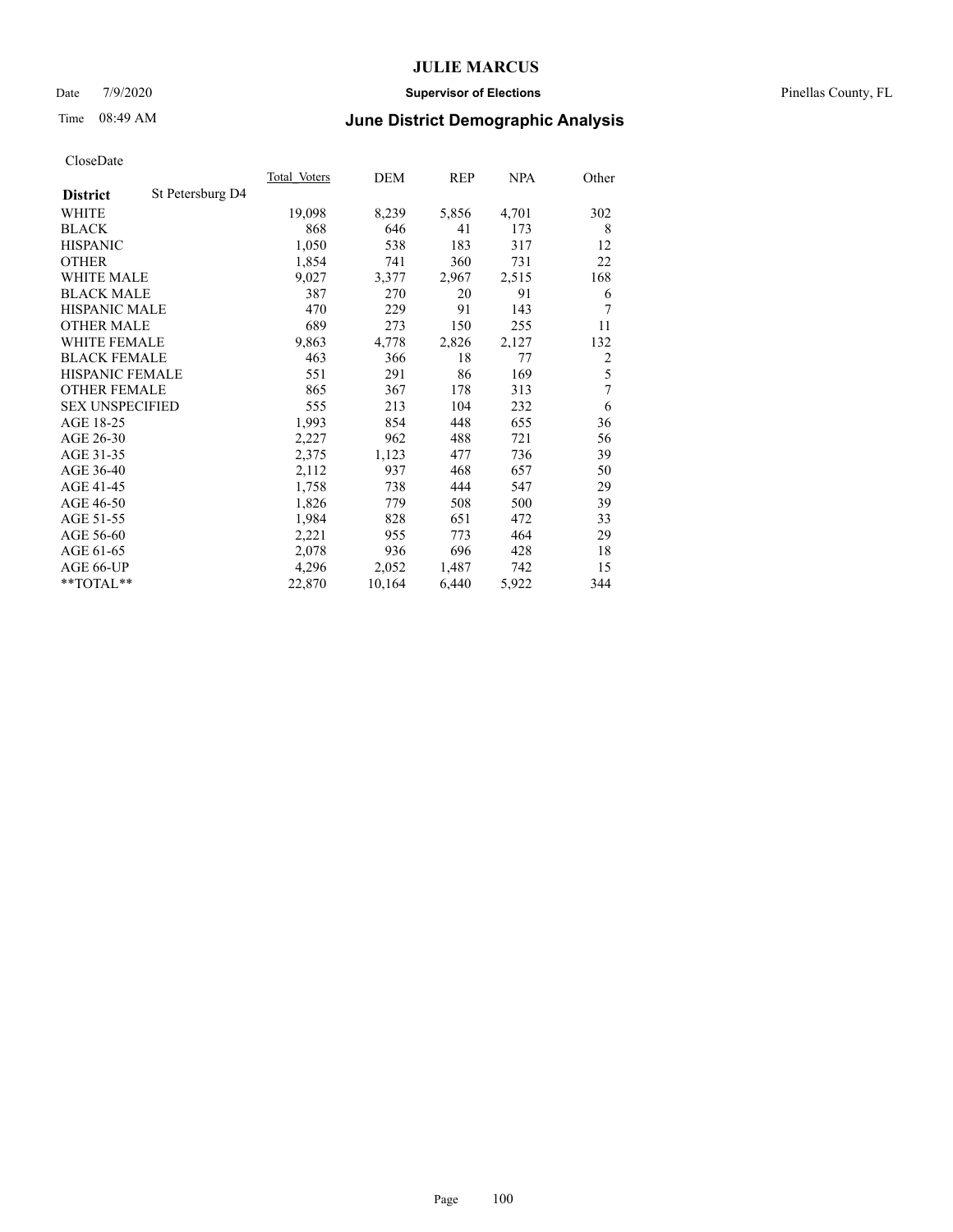#### Date 7/9/2020 **Supervisor of Elections** Pinellas County, FL

# Time 08:49 AM **June District Demographic Analysis**

|                        |                  | Total Voters | DEM    | REP   | NPA   | Other |
|------------------------|------------------|--------------|--------|-------|-------|-------|
| <b>District</b>        | St Petersburg D5 |              |        |       |       |       |
| WHITE                  |                  | 13,136       | 4,983  | 4,690 | 3,256 | 207   |
| <b>BLACK</b>           |                  | 9,017        | 7,578  | 215   | 1,178 | 46    |
| <b>HISPANIC</b>        |                  | 768          | 402    | 134   | 221   | 11    |
| <b>OTHER</b>           |                  | 1,702        | 790    | 197   | 692   | 23    |
| <b>WHITE MALE</b>      |                  | 5,897        | 1,903  | 2,318 | 1,568 | 108   |
| <b>BLACK MALE</b>      |                  | 3,578        | 2,829  | 120   | 602   | 27    |
| <b>HISPANIC MALE</b>   |                  | 308          | 152    | 57    | 93    | 6     |
| <b>OTHER MALE</b>      |                  | 530          | 242    | 79    | 195   | 14    |
| <b>WHITE FEMALE</b>    |                  | 7,009        | 2,976  | 2,330 | 1,607 | 96    |
| <b>BLACK FEMALE</b>    |                  | 5,300        | 4,645  | 92    | 544   | 19    |
| HISPANIC FEMALE        |                  | 435          | 239    | 75    | 116   | 5     |
| <b>OTHER FEMALE</b>    |                  | 709          | 372    | 91    | 239   | 7     |
| <b>SEX UNSPECIFIED</b> |                  | 857          | 395    | 74    | 383   | 5     |
| AGE 18-25              |                  | 3,290        | 1,861  | 316   | 1,072 | 41    |
| AGE 26-30              |                  | 1,780        | 1,028  | 205   | 517   | 30    |
| AGE 31-35              |                  | 1,495        | 855    | 222   | 397   | 21    |
| AGE 36-40              |                  | 1,473        | 852    | 197   | 405   | 19    |
| AGE 41-45              |                  | 1,323        | 796    | 197   | 311   | 19    |
| AGE 46-50              |                  | 1,590        | 926    | 268   | 369   | 27    |
| AGE 51-55              |                  | 1,837        | 1,044  | 415   | 351   | 27    |
| AGE 56-60              |                  | 2,234        | 1,221  | 587   | 401   | 25    |
| AGE 61-65              |                  | 2,334        | 1,341  | 595   | 374   | 24    |
| AGE 66-UP              |                  | 7,267        | 3,829  | 2,234 | 1,150 | 54    |
| $*$ $TOTAL**$          |                  | 24,623       | 13,753 | 5,236 | 5,347 | 287   |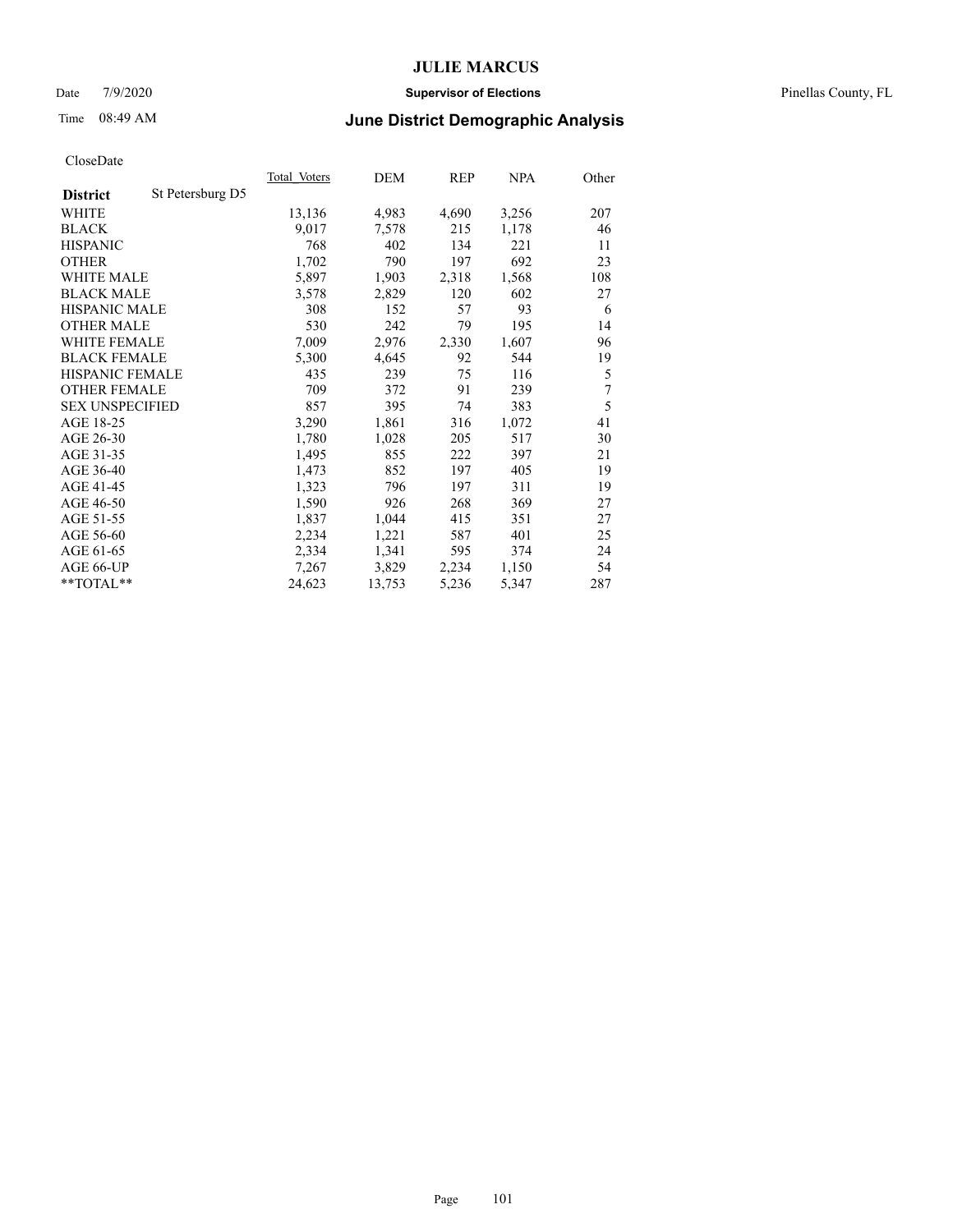#### Date 7/9/2020 **Supervisor of Elections** Pinellas County, FL

# Time 08:49 AM **June District Demographic Analysis**

|                        |                  | Total Voters | DEM    | REP   | NPA   | Other |
|------------------------|------------------|--------------|--------|-------|-------|-------|
| <b>District</b>        | St Petersburg D6 |              |        |       |       |       |
| WHITE                  |                  | 15,279       | 6,735  | 4,282 | 3,971 | 291   |
| <b>BLACK</b>           |                  | 7,901        | 6,474  | 204   | 1,184 | 39    |
| <b>HISPANIC</b>        |                  | 1,125        | 567    | 166   | 373   | 19    |
| <b>OTHER</b>           |                  | 1,948        | 917    | 217   | 788   | 26    |
| <b>WHITE MALE</b>      |                  | 7,358        | 2,848  | 2,221 | 2,121 | 168   |
| <b>BLACK MALE</b>      |                  | 3,134        | 2,402  | 109   | 598   | 25    |
| <b>HISPANIC MALE</b>   |                  | 476          | 236    | 73    | 158   | 9     |
| <b>OTHER MALE</b>      |                  | 658          | 308    | 87    | 252   | 11    |
| <b>WHITE FEMALE</b>    |                  | 7,714        | 3,800  | 2,011 | 1,782 | 121   |
| <b>BLACK FEMALE</b>    |                  | 4,610        | 3,947  | 88    | 562   | 13    |
| <b>HISPANIC FEMALE</b> |                  | 612          | 315    | 87    | 200   | 10    |
| <b>OTHER FEMALE</b>    |                  | 806          | 438    | 90    | 268   | 10    |
| <b>SEX UNSPECIFIED</b> |                  | 885          | 399    | 103   | 375   | 8     |
| AGE 18-25              |                  | 2,588        | 1,388  | 327   | 828   | 45    |
| AGE 26-30              |                  | 2,775        | 1,487  | 403   | 835   | 50    |
| AGE 31-35              |                  | 2,493        | 1,317  | 373   | 756   | 47    |
| AGE 36-40              |                  | 1,994        | 1,047  | 288   | 614   | 45    |
| AGE 41-45              |                  | 1,717        | 936    | 246   | 505   | 30    |
| AGE 46-50              |                  | 1,820        | 1,017  | 312   | 458   | 33    |
| AGE 51-55              |                  | 2,003        | 1,078  | 433   | 468   | 24    |
| AGE 56-60              |                  | 2,406        | 1,377  | 551   | 450   | 28    |
| AGE 61-65              |                  | 2,326        | 1,379  | 488   | 427   | 32    |
| AGE 66-UP              |                  | 6,131        | 3,667  | 1,448 | 975   | 41    |
| **TOTAL**              |                  | 26,253       | 14,693 | 4,869 | 6,316 | 375   |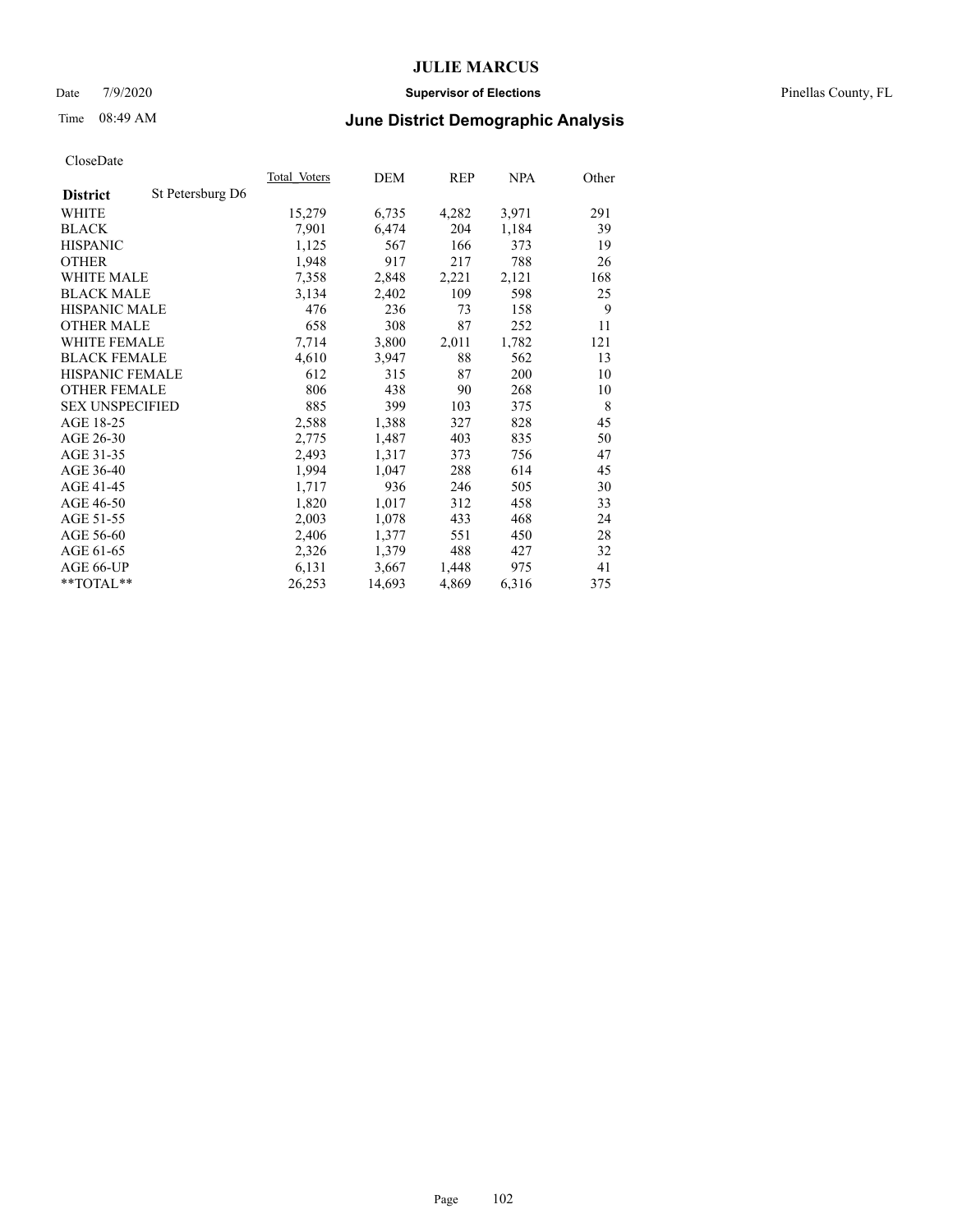#### Date 7/9/2020 **Supervisor of Elections** Pinellas County, FL

# Time 08:49 AM **June District Demographic Analysis**

|                        |                  | Total Voters | DEM    | <b>REP</b> | <b>NPA</b> | Other                   |
|------------------------|------------------|--------------|--------|------------|------------|-------------------------|
| <b>District</b>        | St Petersburg D7 |              |        |            |            |                         |
| WHITE                  |                  | 7,563        | 3,377  | 1,923      | 2,140      | 123                     |
| <b>BLACK</b>           |                  | 12,588       | 10,545 | 327        | 1,679      | 37                      |
| <b>HISPANIC</b>        |                  | 712          | 360    | 91         | 255        | 6                       |
| <b>OTHER</b>           |                  | 1,543        | 703    | 136        | 682        | 22                      |
| <b>WHITE MALE</b>      |                  | 3,628        | 1,457  | 1,031      | 1,081      | 59                      |
| <b>BLACK MALE</b>      |                  | 4,803        | 3,860  | 152        | 775        | 16                      |
| <b>HISPANIC MALE</b>   |                  | 308          | 147    | 46         | 111        | 4                       |
| <b>OTHER MALE</b>      |                  | 487          | 211    | 57         | 208        | 11                      |
| <b>WHITE FEMALE</b>    |                  | 3,835        | 1,872  | 879        | 1,021      | 63                      |
| <b>BLACK FEMALE</b>    |                  | 7,550        | 6,497  | 165        | 867        | 21                      |
| HISPANIC FEMALE        |                  | 384          | 199    | 44         | 139        | 2                       |
| <b>OTHER FEMALE</b>    |                  | 579          | 325    | 56         | 189        | 9                       |
| <b>SEX UNSPECIFIED</b> |                  | 832          | 417    | 47         | 365        | $\overline{\mathbf{3}}$ |
| AGE 18-25              |                  | 2,628        | 1,564  | 180        | 855        | 29                      |
| AGE 26-30              |                  | 2,405        | 1,519  | 184        | 664        | 38                      |
| AGE 31-35              |                  | 2,141        | 1,292  | 221        | 605        | 23                      |
| AGE 36-40              |                  | 1,843        | 1,164  | 177        | 480        | 22                      |
| AGE 41-45              |                  | 1,659        | 1,056  | 181        | 407        | 15                      |
| AGE 46-50              |                  | 1,788        | 1,224  | 197        | 347        | 20                      |
| AGE 51-55              |                  | 1,918        | 1,304  | 220        | 379        | 15                      |
| AGE 56-60              |                  | 1,959        | 1,397  | 267        | 288        | 7                       |
| AGE 61-65              |                  | 1,872        | 1,327  | 280        | 257        | 8                       |
| AGE 66-UP              |                  | 4,193        | 3,138  | 570        | 474        | 11                      |
| $*$ $TOTAL**$          |                  | 22,406       | 14,985 | 2,477      | 4,756      | 188                     |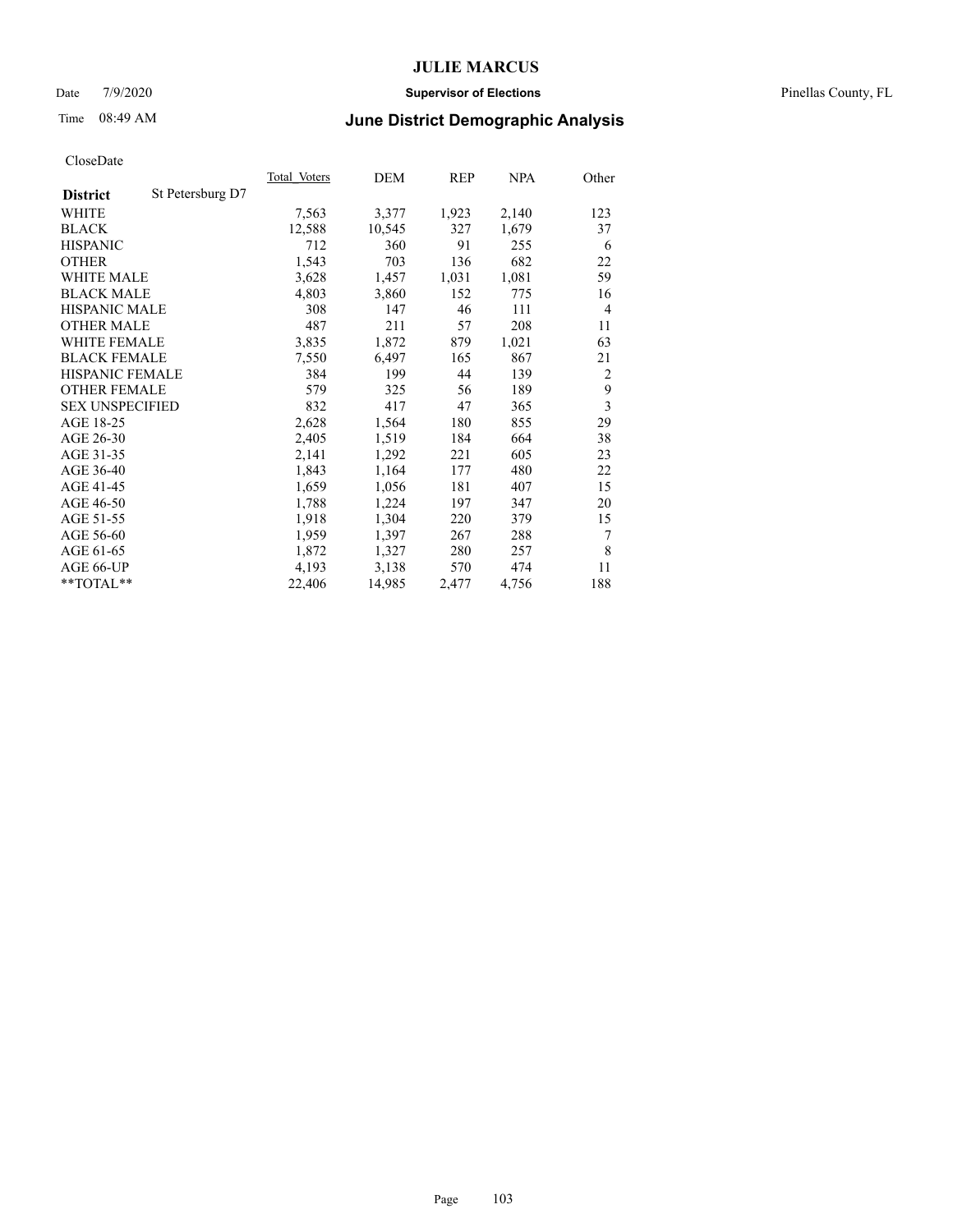#### Date 7/9/2020 **Supervisor of Elections** Pinellas County, FL

# Time 08:49 AM **June District Demographic Analysis**

|                                     | Total Voters | DEM   | REP   | NPA   | Other          |
|-------------------------------------|--------------|-------|-------|-------|----------------|
| St Petersburg D8<br><b>District</b> |              |       |       |       |                |
| WHITE                               | 16,234       | 6,841 | 4,861 | 4,277 | 255            |
| <b>BLACK</b>                        | 1,649        | 1,286 | 56    | 295   | 12             |
| <b>HISPANIC</b>                     | 1,459        | 717   | 232   | 498   | 12             |
| <b>OTHER</b>                        | 2,423        | 846   | 471   | 1,083 | 23             |
| WHITE MALE                          | 7,776        | 2,982 | 2,463 | 2,194 | 137            |
| <b>BLACK MALE</b>                   | 674          | 479   | 30    | 159   | 6              |
| <b>HISPANIC MALE</b>                | 671          | 327   | 118   | 222   | $\overline{4}$ |
| <b>OTHER MALE</b>                   | 985          | 298   | 253   | 422   | 12             |
| <b>WHITE FEMALE</b>                 | 8,274        | 3,784 | 2,344 | 2,030 | 116            |
| <b>BLACK FEMALE</b>                 | 955          | 791   | 25    | 133   | 6              |
| HISPANIC FEMALE                     | 751          | 375   | 111   | 258   | 7              |
| <b>OTHER FEMALE</b>                 | 1,072        | 424   | 181   | 461   | 6              |
| <b>SEX UNSPECIFIED</b>              | 607          | 230   | 95    | 274   | 8              |
| AGE 18-25                           | 1,799        | 719   | 344   | 699   | 37             |
| AGE 26-30                           | 2,026        | 882   | 409   | 697   | 38             |
| AGE 31-35                           | 2,215        | 1,017 | 417   | 733   | 48             |
| AGE 36-40                           | 1,913        | 844   | 385   | 653   | 31             |
| AGE 41-45                           | 1,669        | 751   | 365   | 530   | 23             |
| AGE 46-50                           | 1,812        | 767   | 457   | 559   | 29             |
| AGE 51-55                           | 1,875        | 816   | 504   | 521   | 34             |
| AGE 56-60                           | 2,160        | 967   | 669   | 498   | 26             |
| AGE 61-65                           | 2,075        | 959   | 640   | 460   | 16             |
| AGE 66-UP                           | 4,221        | 1,968 | 1,430 | 803   | 20             |
| $*$ $TOTAL**$                       | 21,765       | 9,690 | 5,620 | 6,153 | 302            |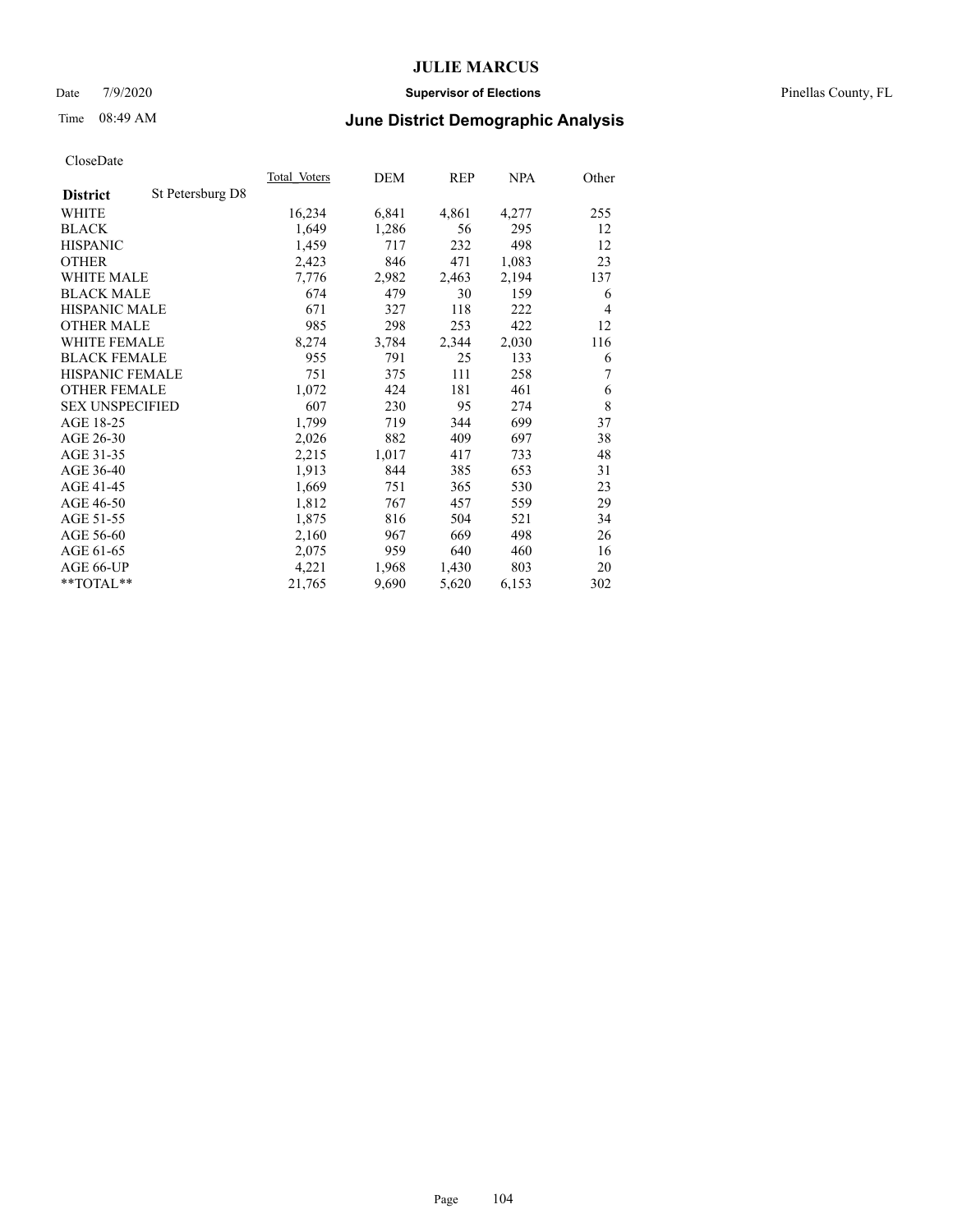### Date 7/9/2020 **Supervisor of Elections** Pinellas County, FL

## Time 08:49 AM **June District Demographic Analysis**

|                        |                  | Total Voters | DEM            | REP | NPA            | Other          |
|------------------------|------------------|--------------|----------------|-----|----------------|----------------|
| <b>District</b>        | St Pete Beach D1 |              |                |     |                |                |
| WHITE                  |                  | 1,771        | 482            | 760 | 502            | 27             |
| <b>BLACK</b>           |                  | 13           | 7              | 3   | 3              | $\theta$       |
| <b>HISPANIC</b>        |                  | 44           | 10             | 11  | 21             | 2              |
| <b>OTHER</b>           |                  | 66           | 28             | 12  | 25             |                |
| WHITE MALE             |                  | 864          | 197            | 392 | 262            | 13             |
| <b>BLACK MALE</b>      |                  | 9            | 6              | 2   | 1              | $\theta$       |
| <b>HISPANIC MALE</b>   |                  | 20           | $\overline{4}$ | 6   | 8              | 2              |
| <b>OTHER MALE</b>      |                  | 28           | 13             | 4   | 11             | $\theta$       |
| <b>WHITE FEMALE</b>    |                  | 879          | 281            | 356 | 229            | 13             |
| <b>BLACK FEMALE</b>    |                  | 4            | 1              | 1   | $\overline{2}$ | $\mathbf{0}$   |
| HISPANIC FEMALE        |                  | 23           | 6              | 4   | 13             | 0              |
| <b>OTHER FEMALE</b>    |                  | 23           | 11             | 5   | 6              |                |
| <b>SEX UNSPECIFIED</b> |                  | 44           | 8              | 16  | 19             |                |
| AGE 18-25              |                  | 68           | 21             | 23  | 20             | 4              |
| AGE 26-30              |                  | 73           | 23             | 22  | 27             | 1              |
| AGE 31-35              |                  | 82           | 20             | 28  | 32             | $\overline{c}$ |
| AGE 36-40              |                  | 84           | 25             | 32  | 24             | 3              |
| AGE 41-45              |                  | 83           | 26             | 27  | 27             | 3              |
| AGE 46-50              |                  | 119          | 38             | 39  | 40             | $\overline{2}$ |
| AGE 51-55              |                  | 179          | 44             | 81  | 51             | 3              |
| AGE 56-60              |                  | 230          | 53             | 112 | 59             | 6              |
| AGE 61-65              |                  | 223          | 64             | 90  | 64             | 5              |
| AGE 66-UP              |                  | 753          | 213            | 332 | 207            |                |
| **TOTAL**              |                  | 1,894        | 527            | 786 | 551            | 30             |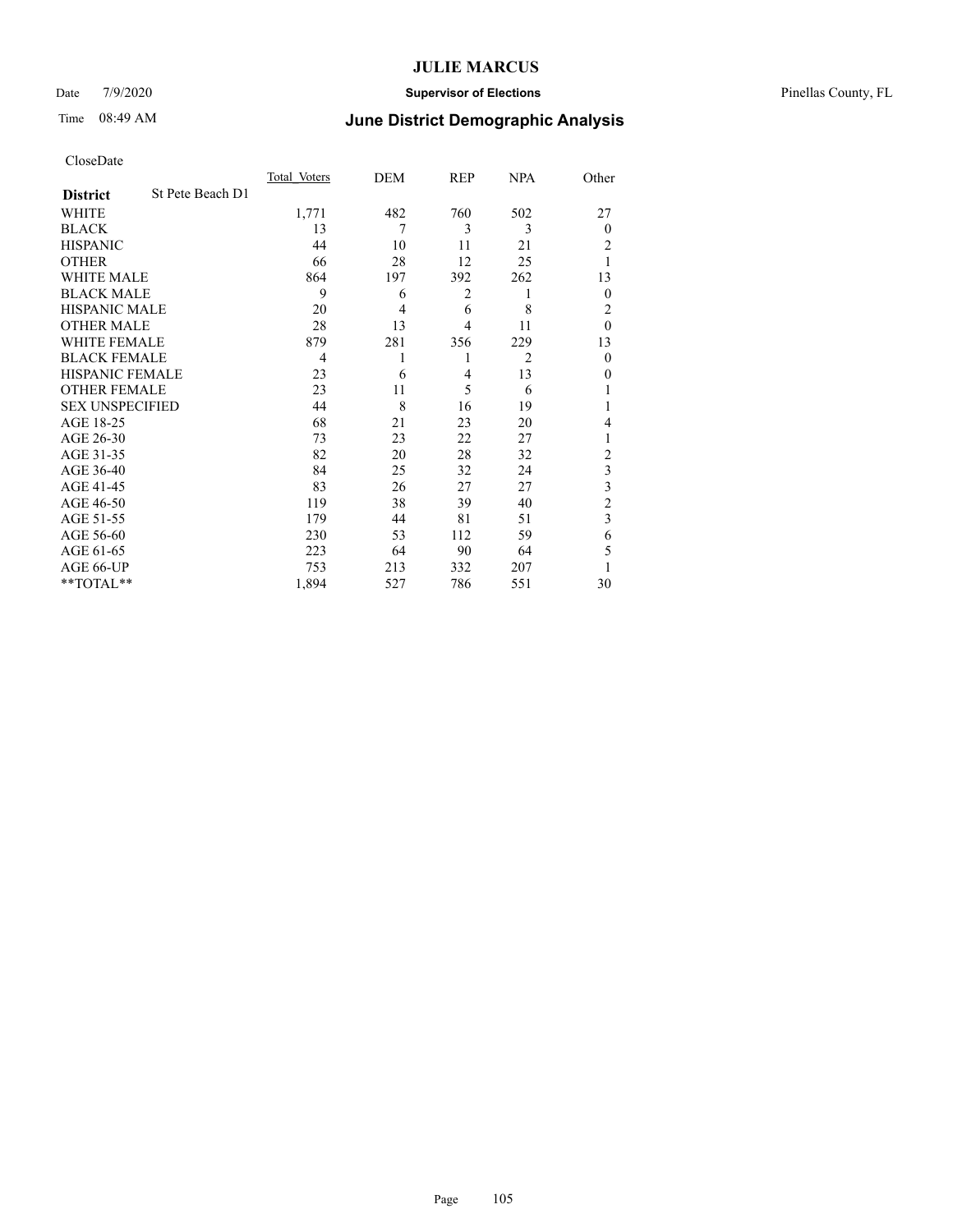### Date 7/9/2020 **Supervisor of Elections** Pinellas County, FL

# Time 08:49 AM **June District Demographic Analysis**

|                        |                  | Total Voters | DEM | REP              | NPA | Other          |
|------------------------|------------------|--------------|-----|------------------|-----|----------------|
| <b>District</b>        | St Pete Beach D2 |              |     |                  |     |                |
| WHITE                  |                  | 1,686        | 478 | 785              | 398 | 25             |
| <b>BLACK</b>           |                  | 17           | 13  | $\theta$         | 4   | $\theta$       |
| <b>HISPANIC</b>        |                  | 49           | 17  | 17               | 14  |                |
| <b>OTHER</b>           |                  | 77           | 20  | 27               | 28  | $\overline{2}$ |
| <b>WHITE MALE</b>      |                  | 820          | 192 | 398              | 215 | 15             |
| <b>BLACK MALE</b>      |                  | 10           | 7   | $\boldsymbol{0}$ | 3   | $\theta$       |
| <b>HISPANIC MALE</b>   |                  | 16           | 5   | 5                | 5   | 1              |
| <b>OTHER MALE</b>      |                  | 28           | 5   | 12               | 11  | $\theta$       |
| <b>WHITE FEMALE</b>    |                  | 855          | 283 | 381              | 181 | 10             |
| <b>BLACK FEMALE</b>    |                  | 7            | 6   | $\mathbf{0}$     | 1   | $\theta$       |
| HISPANIC FEMALE        |                  | 31           | 11  | 11               | 9   | $\theta$       |
| <b>OTHER FEMALE</b>    |                  | 33           | 12  | 12               | 7   | 2              |
| <b>SEX UNSPECIFIED</b> |                  | 29           | 7   | 10               | 12  | $\mathbf{0}$   |
| AGE 18-25              |                  | 83           | 16  | 49               | 16  | $\overline{2}$ |
| AGE 26-30              |                  | 73           | 25  | 25               | 20  | 3              |
| AGE 31-35              |                  | 45           | 12  | 15               | 17  | 1              |
| AGE 36-40              |                  | 50           | 16  | 12               | 20  | $\overline{2}$ |
| AGE 41-45              |                  | 78           | 16  | 31               | 30  | 1              |
| AGE 46-50              |                  | 95           | 15  | 46               | 34  | $\theta$       |
| AGE 51-55              |                  | 157          | 27  | 98               | 29  | 3              |
| AGE 56-60              |                  | 230          | 57  | 104              | 62  | 7              |
| AGE 61-65              |                  | 232          | 69  | 103              | 54  | 6              |
| AGE 66-UP              |                  | 786          | 275 | 346              | 162 | 3              |
| **TOTAL**              |                  | 1,829        | 528 | 829              | 444 | 28             |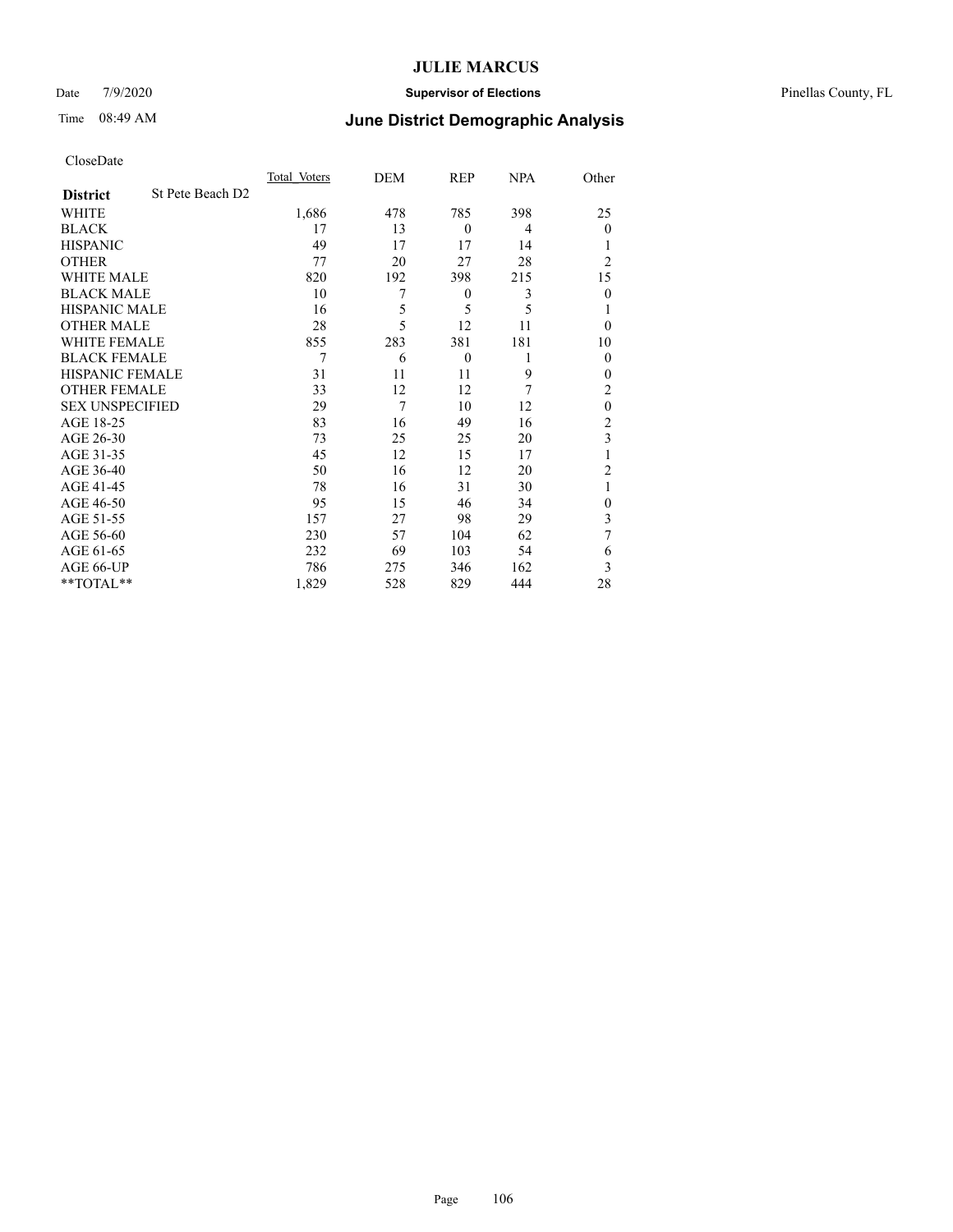### Date 7/9/2020 **Supervisor of Elections** Pinellas County, FL

# Time 08:49 AM **June District Demographic Analysis**

|                        |                  | Total Voters | DEM | REP              | NPA | Other          |
|------------------------|------------------|--------------|-----|------------------|-----|----------------|
| <b>District</b>        | St Pete Beach D3 |              |     |                  |     |                |
| WHITE                  |                  | 1,924        | 520 | 877              | 515 | 12             |
| <b>BLACK</b>           |                  | 12           | 7   | 1                | 4   | $\theta$       |
| <b>HISPANIC</b>        |                  | 40           | 18  | 14               | 8   | $\theta$       |
| <b>OTHER</b>           |                  | 86           | 32  | 23               | 30  |                |
| WHITE MALE             |                  | 905          | 190 | 433              | 276 | 6              |
| <b>BLACK MALE</b>      |                  | 9            | 6   | $\boldsymbol{0}$ | 3   | $\theta$       |
| <b>HISPANIC MALE</b>   |                  | 16           | 7   | 5                | 4   | $\mathbf{0}$   |
| <b>OTHER MALE</b>      |                  | 38           | 9   | 12               | 16  | 1              |
| WHITE FEMALE           |                  | 994          | 325 | 435              | 228 | 6              |
| <b>BLACK FEMALE</b>    |                  | 3            | 1   | 1                |     | $\theta$       |
| HISPANIC FEMALE        |                  | 24           | 11  | 9                | 4   | $\theta$       |
| <b>OTHER FEMALE</b>    |                  | 35           | 18  | 8                | 9   | $\theta$       |
| <b>SEX UNSPECIFIED</b> |                  | 38           | 10  | 12               | 16  | $\theta$       |
| AGE 18-25              |                  | 139          | 45  | 49               | 44  |                |
| AGE 26-30              |                  | 79           | 17  | 28               | 34  | $\mathbf{0}$   |
| AGE 31-35              |                  | 86           | 22  | 33               | 31  | $\theta$       |
| AGE 36-40              |                  | 97           | 29  | 25               | 43  | $\theta$       |
| AGE 41-45              |                  | 106          | 34  | 33               | 37  | $\overline{2}$ |
| AGE 46-50              |                  | 128          | 26  | 62               | 38  | $\overline{2}$ |
| AGE 51-55              |                  | 192          | 47  | 99               | 46  | $\theta$       |
| AGE 56-60              |                  | 258          | 61  | 138              | 58  |                |
| AGE 61-65              |                  | 290          | 82  | 133              | 72  | 3              |
| AGE 66-UP              |                  | 687          | 214 | 315              | 154 | 4              |
| **TOTAL**              |                  | 2,062        | 577 | 915              | 557 | 13             |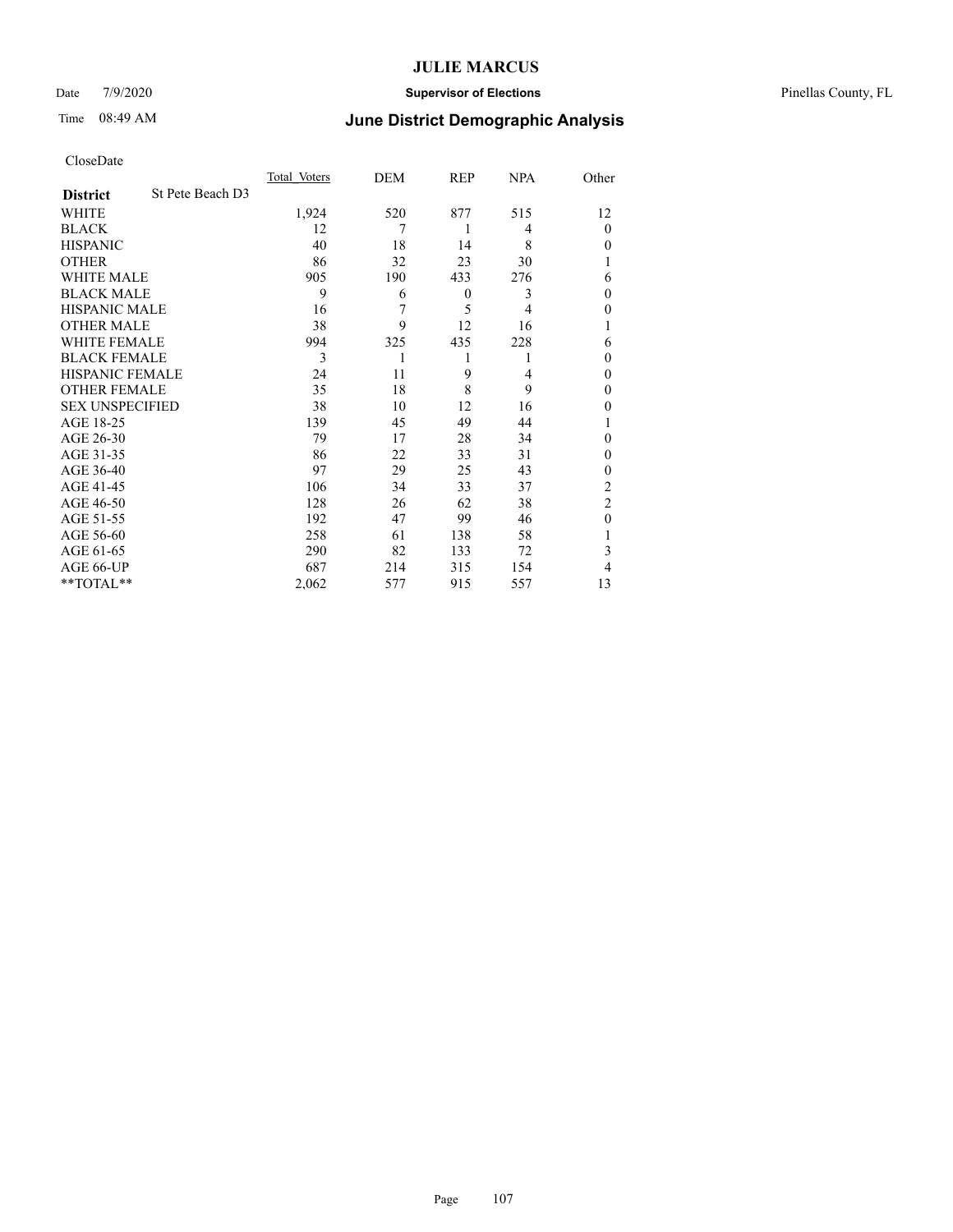### Date 7/9/2020 **Supervisor of Elections** Pinellas County, FL

# Time 08:49 AM **June District Demographic Analysis**

|                        |                  | Total Voters | DEM            | REP              | NPA            | Other          |
|------------------------|------------------|--------------|----------------|------------------|----------------|----------------|
| <b>District</b>        | St Pete Beach D4 |              |                |                  |                |                |
| WHITE                  |                  | 1,526        | 417            | 716              | 363            | 30             |
| <b>BLACK</b>           |                  | 10           | 7              | $\theta$         | 3              | $\mathbf{0}$   |
| <b>HISPANIC</b>        |                  | 27           | 12             | 11               | 4              | $\Omega$       |
| <b>OTHER</b>           |                  | 67           | 23             | 23               | 19             | 2              |
| WHITE MALE             |                  | 733          | 153            | 370              | 194            | 16             |
| <b>BLACK MALE</b>      |                  | 5            | 2              | $\boldsymbol{0}$ | 3              | $\mathbf{0}$   |
| <b>HISPANIC MALE</b>   |                  | 9            | $\overline{2}$ | 5                | $\overline{2}$ | 0              |
| <b>OTHER MALE</b>      |                  | 22           | 8              | 7                | 6              |                |
| WHITE FEMALE           |                  | 781          | 260            | 343              | 164            | 14             |
| <b>BLACK FEMALE</b>    |                  | 5            | 5              | $\theta$         | $\theta$       | $\mathbf{0}$   |
| HISPANIC FEMALE        |                  | 18           | 10             | 6                | 2              | 0              |
| <b>OTHER FEMALE</b>    |                  | 39           | 13             | 16               | 9              |                |
| <b>SEX UNSPECIFIED</b> |                  | 18           | 6              | 3                | 9              | 0              |
| AGE 18-25              |                  | 105          | 26             | 44               | 34             |                |
| AGE 26-30              |                  | 62           | 24             | 18               | 19             |                |
| AGE 31-35              |                  | 39           | 13             | 11               | 14             |                |
| AGE 36-40              |                  | 48           | 21             | 14               | 11             | 2              |
| AGE 41-45              |                  | 58           | 15             | 22               | 19             | $\overline{c}$ |
| AGE 46-50              |                  | 84           | 18             | 36               | 26             | 4              |
| AGE 51-55              |                  | 167          | 32             | 95               | 33             | 7              |
| AGE 56-60              |                  | 217          | 65             | 99               | 47             | 6              |
| AGE 61-65              |                  | 235          | 60             | 117              | 55             | 3              |
| AGE 66-UP              |                  | 615          | 185            | 294              | 131            | 5              |
| **TOTAL**              |                  | 1,630        | 459            | 750              | 389            | 32             |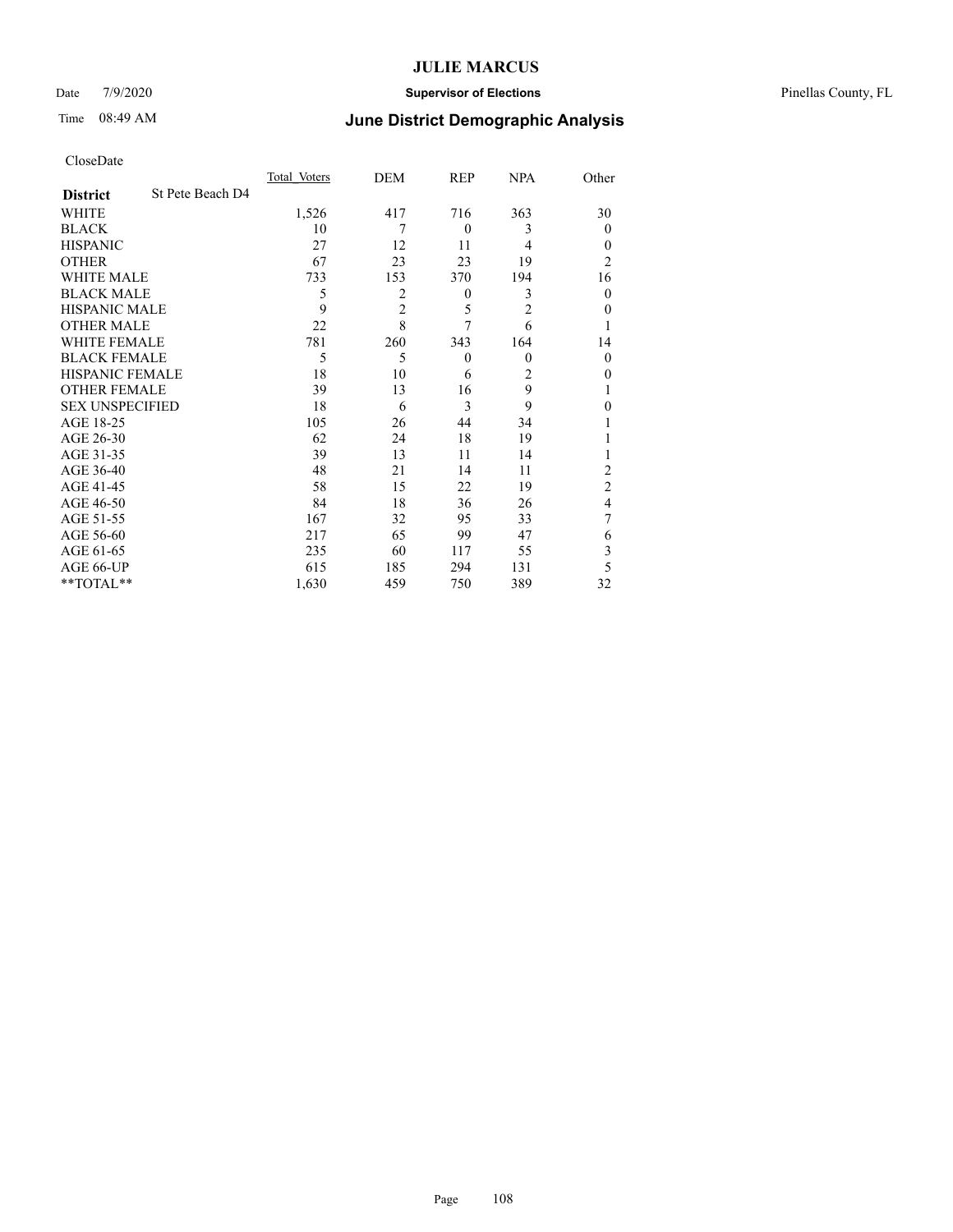#### Date 7/9/2020 **Supervisor of Elections** Pinellas County, FL

## Time 08:49 AM **June District Demographic Analysis**

|                                          | Total Voters | DEM   | <b>REP</b> | <b>NPA</b> | Other          |
|------------------------------------------|--------------|-------|------------|------------|----------------|
| <b>Tarpon Springs</b><br><b>District</b> |              |       |            |            |                |
| WHITE                                    | 16,193       | 4,722 | 6,766      | 4,483      | 222            |
| <b>BLACK</b>                             | 1,002        | 748   | 47         | 200        | 7              |
| <b>HISPANIC</b>                          | 993          | 404   | 196        | 384        | 9              |
| <b>OTHER</b>                             | 934          | 279   | 271        | 371        | 13             |
| <b>WHITE MALE</b>                        | 7,564        | 1,842 | 3,366      | 2,233      | 123            |
| <b>BLACK MALE</b>                        | 428          | 303   | 24         | 98         | 3              |
| <b>HISPANIC MALE</b>                     | 443          | 159   | 96         | 184        | 4              |
| <b>OTHER MALE</b>                        | 313          | 87    | 101        | 120        | 5              |
| <b>WHITE FEMALE</b>                      | 8,457        | 2,835 | 3,337      | 2,187      | 98             |
| <b>BLACK FEMALE</b>                      | 548          | 426   | 22         | 96         | 4              |
| HISPANIC FEMALE                          | 530          | 240   | 95         | 190        | 5              |
| <b>OTHER FEMALE</b>                      | 436          | 137   | 125        | 169        | 5              |
| <b>SEX UNSPECIFIED</b>                   | 402          | 124   | 114        | 160        | $\overline{4}$ |
| AGE 18-25                                | 1,756        | 481   | 534        | 706        | 35             |
| AGE 26-30                                | 1,077        | 355   | 322        | 379        | 21             |
| AGE 31-35                                | 1,200        | 360   | 402        | 421        | 17             |
| AGE 36-40                                | 1,172        | 369   | 346        | 435        | 22             |
| AGE 41-45                                | 1,069        | 342   | 356        | 359        | 12             |
| AGE 46-50                                | 1,431        | 394   | 587        | 434        | 16             |
| AGE 51-55                                | 1,642        | 442   | 712        | 465        | 23             |
| AGE 56-60                                | 1,951        | 553   | 844        | 521        | 33             |
| AGE 61-65                                | 1,971        | 688   | 787        | 471        | 25             |
| AGE 66-UP                                | 5,853        | 2,169 | 2,390      | 1,247      | 47             |
| $*$ $TOTAL**$                            | 19,122       | 6,153 | 7,280      | 5,438      | 251            |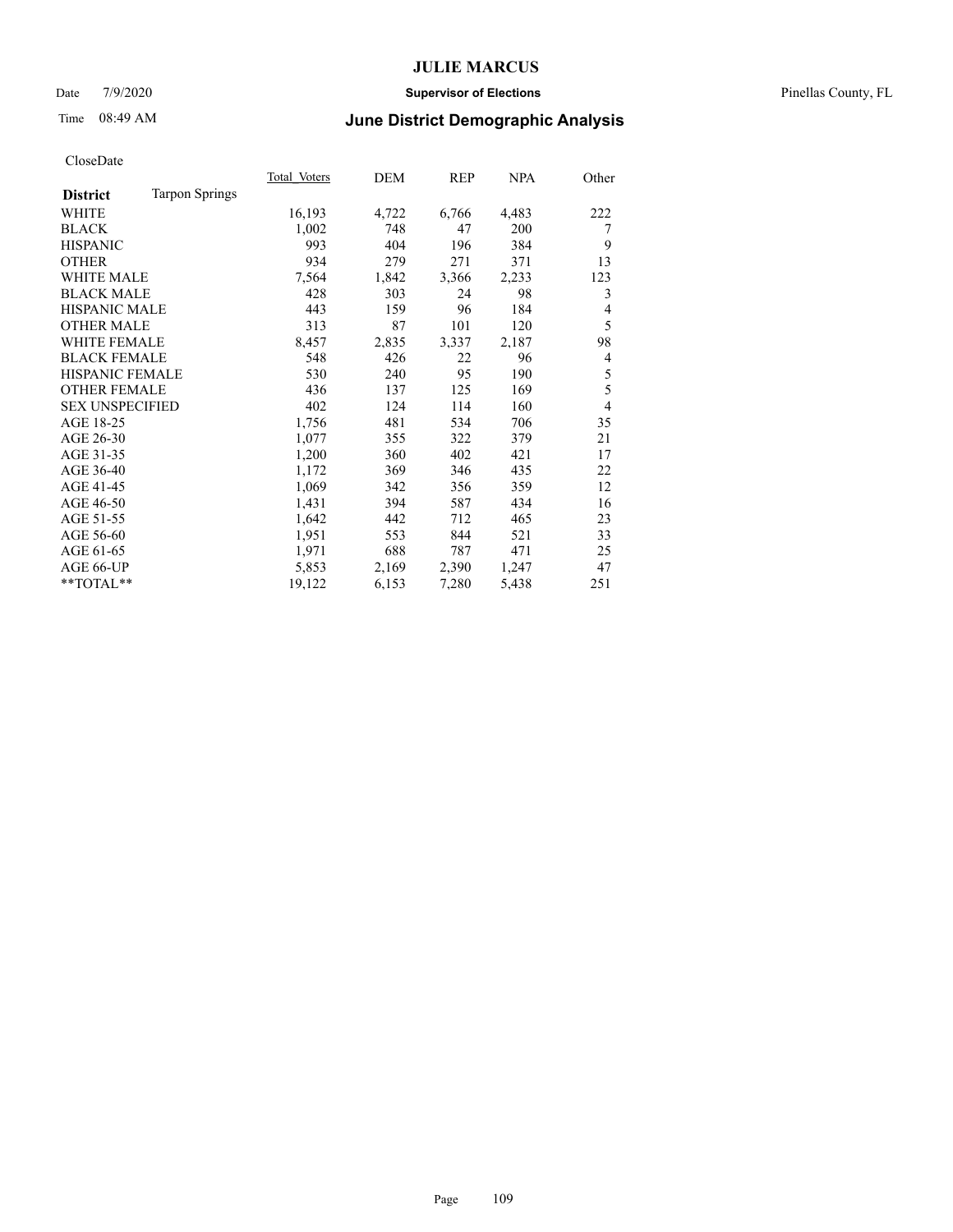#### Date 7/9/2020 **Supervisor of Elections** Pinellas County, FL

# Time 08:49 AM **June District Demographic Analysis**

|                        |                    | Total Voters   | DEM | REP      | NPA      | Other    |
|------------------------|--------------------|----------------|-----|----------|----------|----------|
| <b>District</b>        | Treasure Island D1 |                |     |          |          |          |
| WHITE                  |                    | 1,672          | 411 | 840      | 404      | 17       |
| <b>BLACK</b>           |                    | 5              | 4   | $\theta$ | 1        | $\Omega$ |
| <b>HISPANIC</b>        |                    | 47             | 10  | 20       | 16       |          |
| <b>OTHER</b>           |                    | 80             | 27  | 32       | 20       |          |
| WHITE MALE             |                    | 804            | 158 | 409      | 227      | 10       |
| <b>BLACK MALE</b>      |                    | 3              | 3   | $\theta$ | $\theta$ | $\Omega$ |
| <b>HISPANIC MALE</b>   |                    | 22             | 3   | 12       | 7        | 0        |
| <b>OTHER MALE</b>      |                    | 31             | 6   | 16       | 8        |          |
| WHITE FEMALE           |                    | 852            | 251 | 422      | 172      | 7        |
| <b>BLACK FEMALE</b>    |                    | $\overline{2}$ |     | $\theta$ |          | 0        |
| HISPANIC FEMALE        |                    | 24             | 7   | 8        | 8        |          |
| <b>OTHER FEMALE</b>    |                    | 36             | 17  | 13       | 6        | 0        |
| <b>SEX UNSPECIFIED</b> |                    | 30             | 6   | 12       | 12       | $\Omega$ |
| AGE 18-25              |                    | 95             | 17  | 44       | 34       | 0        |
| AGE 26-30              |                    | 63             | 24  | 19       | 19       |          |
| AGE 31-35              |                    | 71             | 13  | 29       | 28       |          |
| AGE 36-40              |                    | 70             | 15  | 22       | 30       | 3        |
| AGE 41-45              |                    | 75             | 16  | 27       | 30       | 2        |
| AGE 46-50              |                    | 122            | 22  | 69       | 30       | 1        |
| AGE 51-55              |                    | 176            | 31  | 95       | 49       |          |
| AGE 56-60              |                    | 256            | 55  | 148      | 52       |          |
| AGE 61-65              |                    | 230            | 60  | 123      | 44       | 3        |
| AGE 66-UP              |                    | 646            | 199 | 316      | 125      | 6        |
| **TOTAL**              |                    | 1,804          | 452 | 892      | 441      | 19       |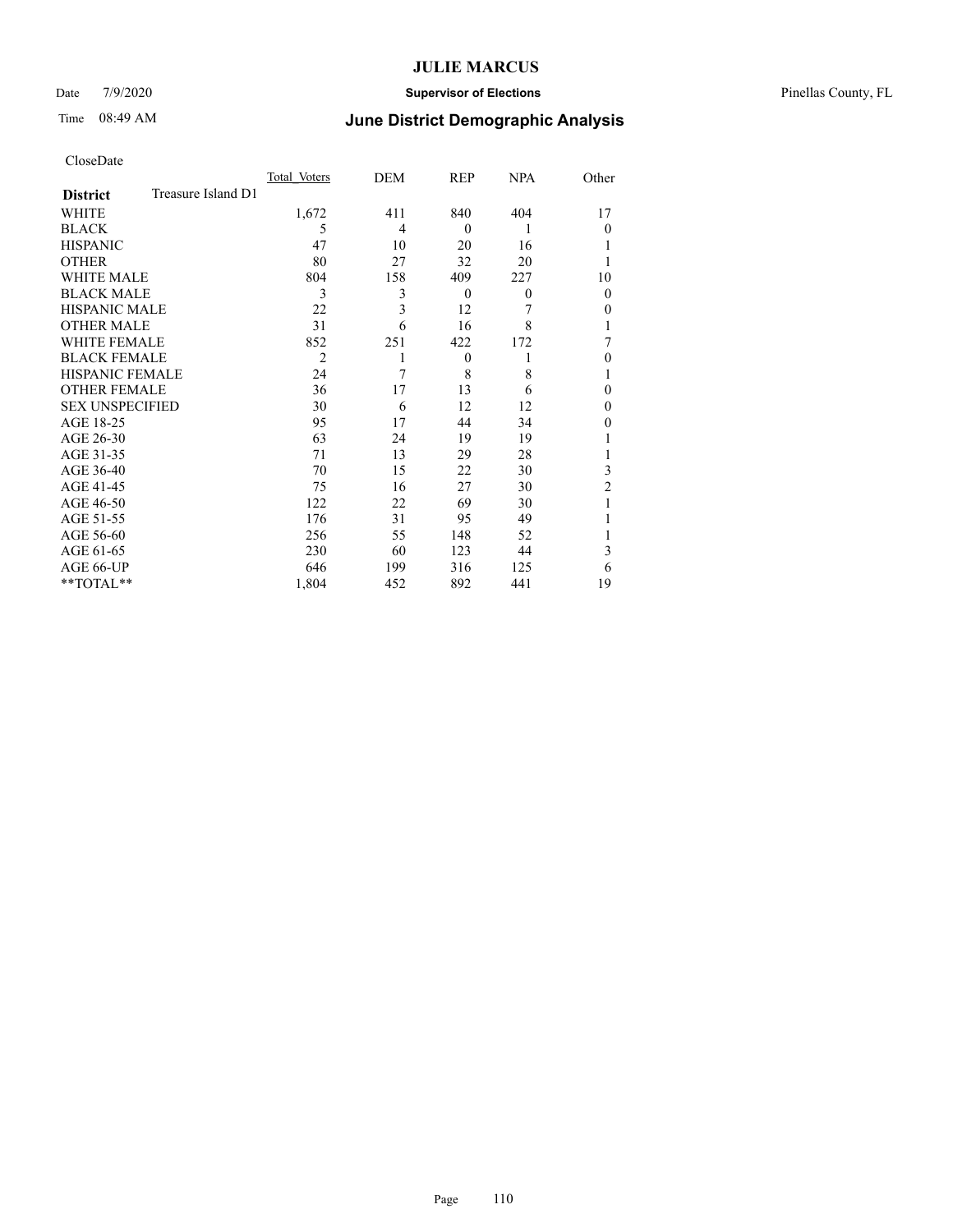#### Date 7/9/2020 **Supervisor of Elections** Pinellas County, FL

# Time 08:49 AM **June District Demographic Analysis**

|                        |                    | Total Voters | DEM | REP            | <b>NPA</b> | Other          |
|------------------------|--------------------|--------------|-----|----------------|------------|----------------|
| <b>District</b>        | Treasure Island D2 |              |     |                |            |                |
| WHITE                  |                    | 1,251        | 296 | 610            | 332        | 13             |
| <b>BLACK</b>           |                    | 10           | 4   | 1              | 5          | $\Omega$       |
| <b>HISPANIC</b>        |                    | 26           | 8   | 10             | 8          | $\theta$       |
| <b>OTHER</b>           |                    | 51           | 16  | 14             | 21         | $\theta$       |
| WHITE MALE             |                    | 604          | 126 | 318            | 153        | 7              |
| <b>BLACK MALE</b>      |                    | 6            | 3   | 1              | 2          | $\theta$       |
| <b>HISPANIC MALE</b>   |                    | 12           | 5   | 3              | 4          | $\theta$       |
| <b>OTHER MALE</b>      |                    | 21           | 8   | 5              | 8          | $\theta$       |
| WHITE FEMALE           |                    | 632          | 166 | 287            | 173        | 6              |
| <b>BLACK FEMALE</b>    |                    | 4            | 1   | $\overline{0}$ | 3          | $\theta$       |
| HISPANIC FEMALE        |                    | 14           | 3   | 7              | 4          | $\theta$       |
| <b>OTHER FEMALE</b>    |                    | 23           | 7   | 8              | 8          | $\theta$       |
| <b>SEX UNSPECIFIED</b> |                    | 22           | 5   | 6              | 11         | $\theta$       |
| AGE 18-25              |                    | 82           | 19  | 32             | 31         | $\theta$       |
| AGE 26-30              |                    | 51           | 15  | 16             | 20         | $\theta$       |
| AGE 31-35              |                    | 63           | 17  | 20             | 25         |                |
| AGE 36-40              |                    | 49           | 14  | 21             | 13         |                |
| AGE 41-45              |                    | 56           | 10  | 15             | 30         |                |
| AGE 46-50              |                    | 108          | 25  | 46             | 36         | 1              |
| AGE 51-55              |                    | 134          | 24  | 78             | 28         | 4              |
| AGE 56-60              |                    | 212          | 38  | 118            | 54         | 2              |
| AGE 61-65              |                    | 177          | 43  | 95             | 37         | $\overline{2}$ |
| AGE 66-UP              |                    | 406          | 119 | 194            | 92         |                |
| **TOTAL**              |                    | 1,338        | 324 | 635            | 366        | 13             |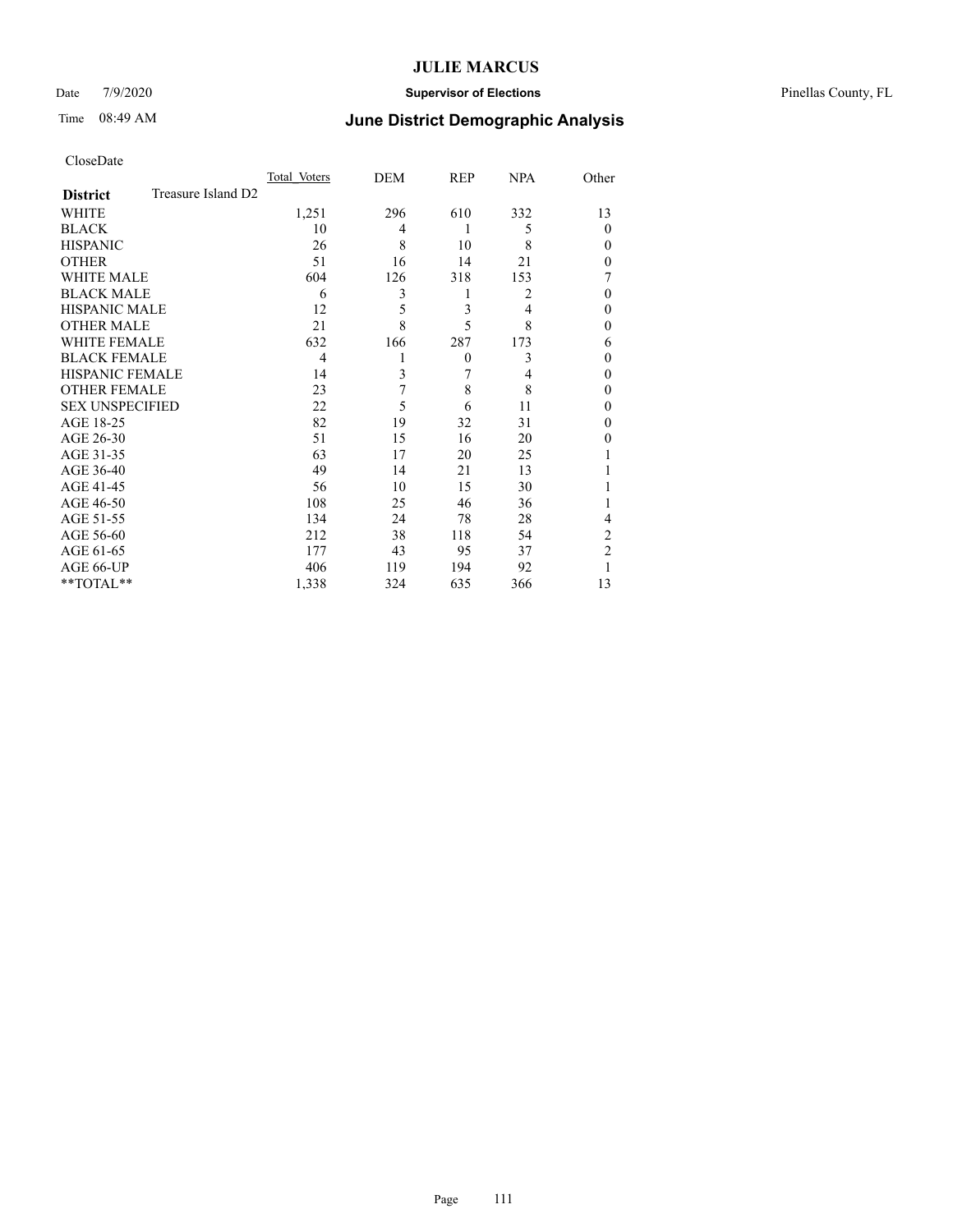#### Date 7/9/2020 **Supervisor of Elections** Pinellas County, FL

# Time 08:49 AM **June District Demographic Analysis**

|                        |                    | Total Voters | DEM | REP      | <b>NPA</b>     | Other        |
|------------------------|--------------------|--------------|-----|----------|----------------|--------------|
| <b>District</b>        | Treasure Island D3 |              |     |          |                |              |
| WHITE                  |                    | 1,364        | 334 | 700      | 313            | 17           |
| <b>BLACK</b>           |                    | 7            | 6   | $\theta$ | $\theta$       |              |
| <b>HISPANIC</b>        |                    | 45           | 11  | 25       | 9              | $\theta$     |
| <b>OTHER</b>           |                    | 57           | 11  | 24       | 22             | $\theta$     |
| WHITE MALE             |                    | 633          | 118 | 351      | 154            | 10           |
| <b>BLACK MALE</b>      |                    | 3            | 3   | $\theta$ | $\theta$       | $\mathbf{0}$ |
| <b>HISPANIC MALE</b>   |                    | 23           | 5   | 11       | 7              | $\theta$     |
| <b>OTHER MALE</b>      |                    | 19           | 6   | 9        | 4              | $\theta$     |
| <b>WHITE FEMALE</b>    |                    | 714          | 209 | 341      | 157            | 7            |
| <b>BLACK FEMALE</b>    |                    | 4            | 3   | $\theta$ | $\theta$       |              |
| HISPANIC FEMALE        |                    | 20           | 5   | 13       | $\overline{2}$ | $\theta$     |
| <b>OTHER FEMALE</b>    |                    | 24           | 5   | 10       | 9              | $\theta$     |
| <b>SEX UNSPECIFIED</b> |                    | 33           | 8   | 14       | 11             | $\theta$     |
| AGE 18-25              |                    | 87           | 24  | 39       | 23             |              |
| AGE 26-30              |                    | 47           | 16  | 12       | 19             | $\mathbf{0}$ |
| AGE 31-35              |                    | 45           | 11  | 19       | 15             | $\theta$     |
| AGE 36-40              |                    | 53           | 18  | 22       | 13             | $\theta$     |
| AGE 41-45              |                    | 62           | 13  | 25       | 21             | 3            |
| AGE 46-50              |                    | 64           | 14  | 22       | 27             |              |
| AGE 51-55              |                    | 115          | 21  | 64       | 28             | 2            |
| AGE 56-60              |                    | 194          | 37  | 114      | 40             | 3            |
| AGE 61-65              |                    | 220          | 48  | 122      | 45             | 5            |
| AGE 66-UP              |                    | 586          | 160 | 310      | 113            | 3            |
| **TOTAL**              |                    | 1,473        | 362 | 749      | 344            | 18           |